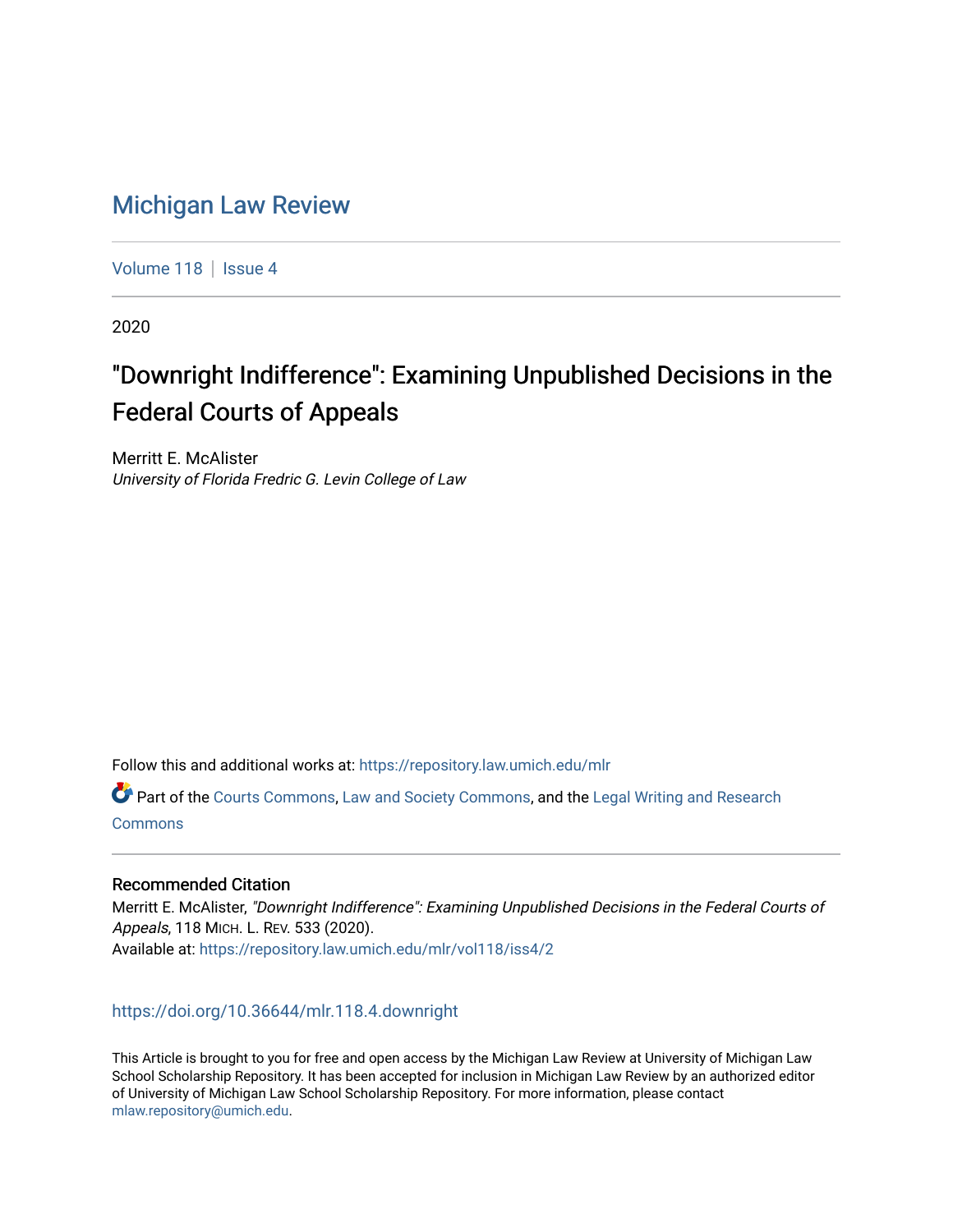# **"DOWNRIGHT INDIFFERENCE" † : EXAMINING UNPUBLISHED DECISIONS IN THE FEDERAL COURTS OF APPEALS**

# Merritt E. McAlister\*

Nearly 90 percent of the work of the federal courts of appeals looks nothing like the opinions law students read in casebooks. Over the last fifty years, the so-called "unpublished decision" has overtaken the federal appellate courts in response to a caseload volume "crisis." These are often short, perfunctory decisions that make no law; they are, one federal judge said, "not safe for human consumption."

The creation of the inferior unpublished decision also has created an inferior track of appellate justice for a class of appellants: indigent litigants. The federal appellate courts routinely shunt indigent appeals to a second-tier appellate process in which judicial staff attorneys resolve appeals without oral argument or meaningful judicial oversight. For the system's most vulnerable participants, the promise of an appeal as of right often becomes a rubber stamp: "You lose."

This work examines the product of that second-class appellate justice system by filling two critical gaps in the existing literature . First, it compiles comprehensive data on the use of unpublished decisions across the circuits over the last twenty years. The data reveal, for the first time, that the courts' continued—and increasing—reliance on unpublished decisions has no correlation to overall caseload volume. Second, it examines the output of the second-tier appellate justice system from the perspective of the litigants themselves. Relying on a procedural justice framework, this work develops a taxonomy of un-

<sup>†</sup> RICHARD A. POSNER, REFORMING THE FEDERAL JUDICIARY: MY FORMER COURT NEEDS TO OVERHAUL ITS STAFF ATTORNEY PROGRAM AND BEGIN TELEVISING ITS ORAL ARGUMENTS 31 (2017).

Assistant Professor of Law, University of Florida Fredric G. Levin College of Law. For thoughtful discussions and generous feedback, I thank Jonathan Nash, Ron Krotoszynski, J.J. Prescott, Allan Erbsen, Rebecca Hollander-Blumoff, Tara Leigh Grove, Laura Rosenbury, Darren Hutchinson, Lea Johnston, Danny Sokol, Mark Fenster, Pamela Bookman, Andrew Hammond, Michael Wolf, Danaya Wright, Stephanie Bornstein, Peter Molk, Mae Quinn, and participants at the 2019 Michigan Law Junior Scholars Conference, the 2019 Junior Faculty Federal Courts Workshop, the 2019 University of Richmond Law School Junior Faculty Forum, the 2019 University of Florida Levin College of Law Summer Workshop Series, and the 2018 Southeastern Junior-Senior Scholars Workshop. I am grateful to the editors of the Michigan Law Review for exceptional care and thought during the editing process and to Kimbrell Hines for excellent research assistance. All errors are my own.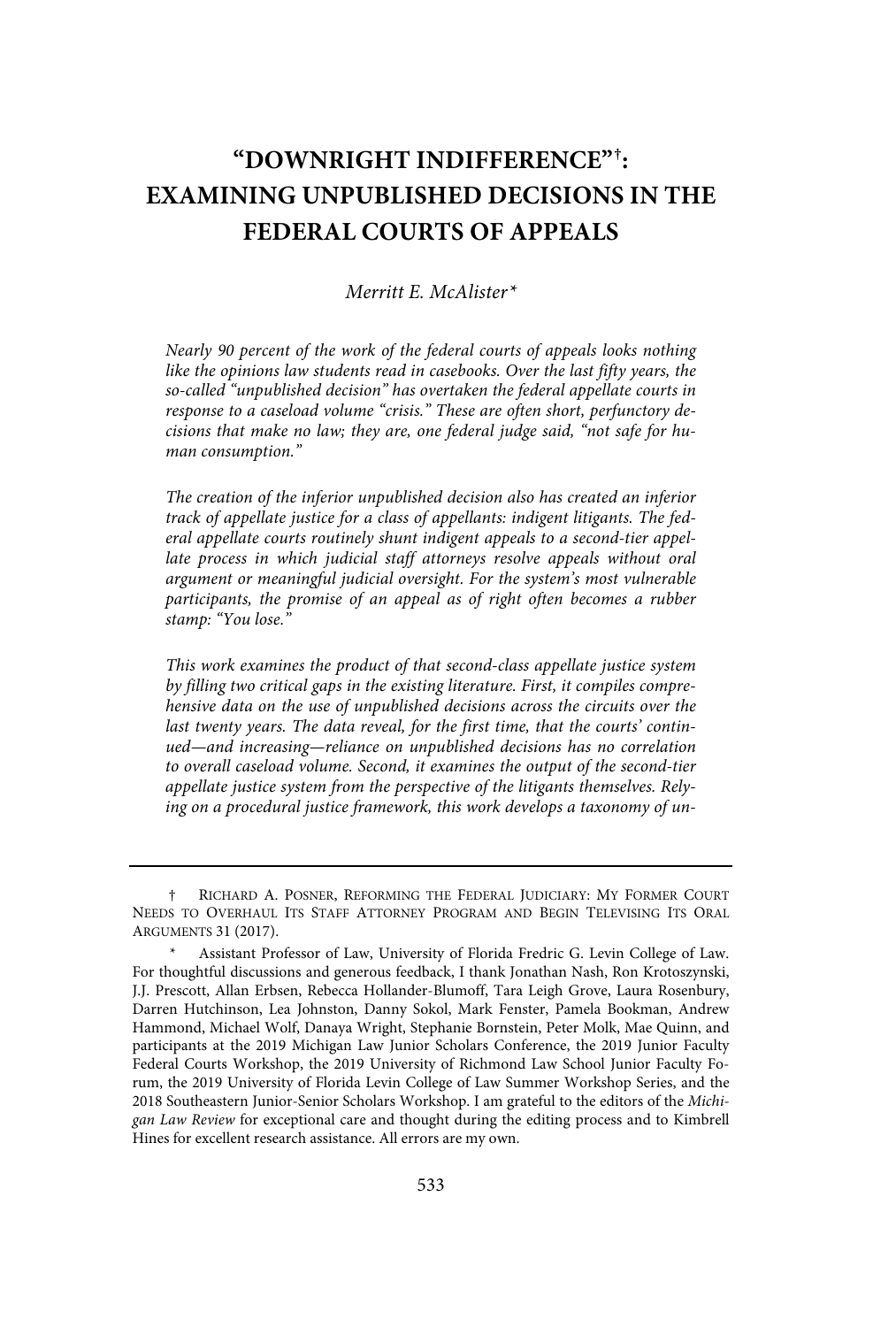published decisions and argues for minimum standards for reason-giving in most unpublished decisions.

# TABLE OF CONTENTS

| I.   | THE HISTORY, DEVELOPMENT, AND USE OF THE              |  |
|------|-------------------------------------------------------|--|
|      |                                                       |  |
|      | A. A Short History of the Unpublished Decision542     |  |
|      | B. The Widespread Use of the Unpublished Decision 549 |  |
| II.  | PROCEDURAL JUSTICE VALUES AND THE                     |  |
|      |                                                       |  |
| III. | A PROCEDURAL JUSTICE TAXONOMY OF                      |  |
|      |                                                       |  |
|      |                                                       |  |
|      | B.                                                    |  |
|      |                                                       |  |
|      |                                                       |  |
| IV.  | REASON-GIVING IN UNPUBLISHED DECISIONS 582            |  |
|      | A. The Argument Against Kafkaesque Decisions583       |  |
|      | The Argument for a Minimum Reason-Giving<br>В.        |  |
|      |                                                       |  |
|      |                                                       |  |

#### **INTRODUCTION**

During the first week in October 2016, the U.S. Court of Appeals for the Fourth Circuit issued 104 decisions in pending appeals.<sup>1</sup> Two of those decisions made law;<sup>2</sup> the rest, which were "unpublished" dispositions, did not. Three cases received oral argument. Sixty-nine of the 104 dispositions involved pro se appellants pursuing civil rights claims, seeking disability benefits, launching a variety of collateral attacks on state and federal convictions, seeking sentence reductions, pursuing asylum claims, and bringing unidentified "civil" actions. Of the decisions the court issued in pro se appeals that rejected the appeal (or, once, that vacated the judgment 3 ), only twenty-one

<sup>1.</sup> The data discussed in this paragraph derive from a review of decisions culled through the interactive search feature on the U.S. Court of Appeals for the Fourth Circuit's website. The data are on file with the Michigan Law Review.

<sup>2.</sup> Simms ex rel. C.J. v. United States, 839 F.3d 364 (4th Cir. 2016); McCray v. Fed. Home Loan Mortg. Corp., 839 F.3d 354 (4th Cir. 2016).

<sup>3.</sup> United States v. Dickerson, 663 F. App'x 265 (4th Cir. 2016) (per curiam).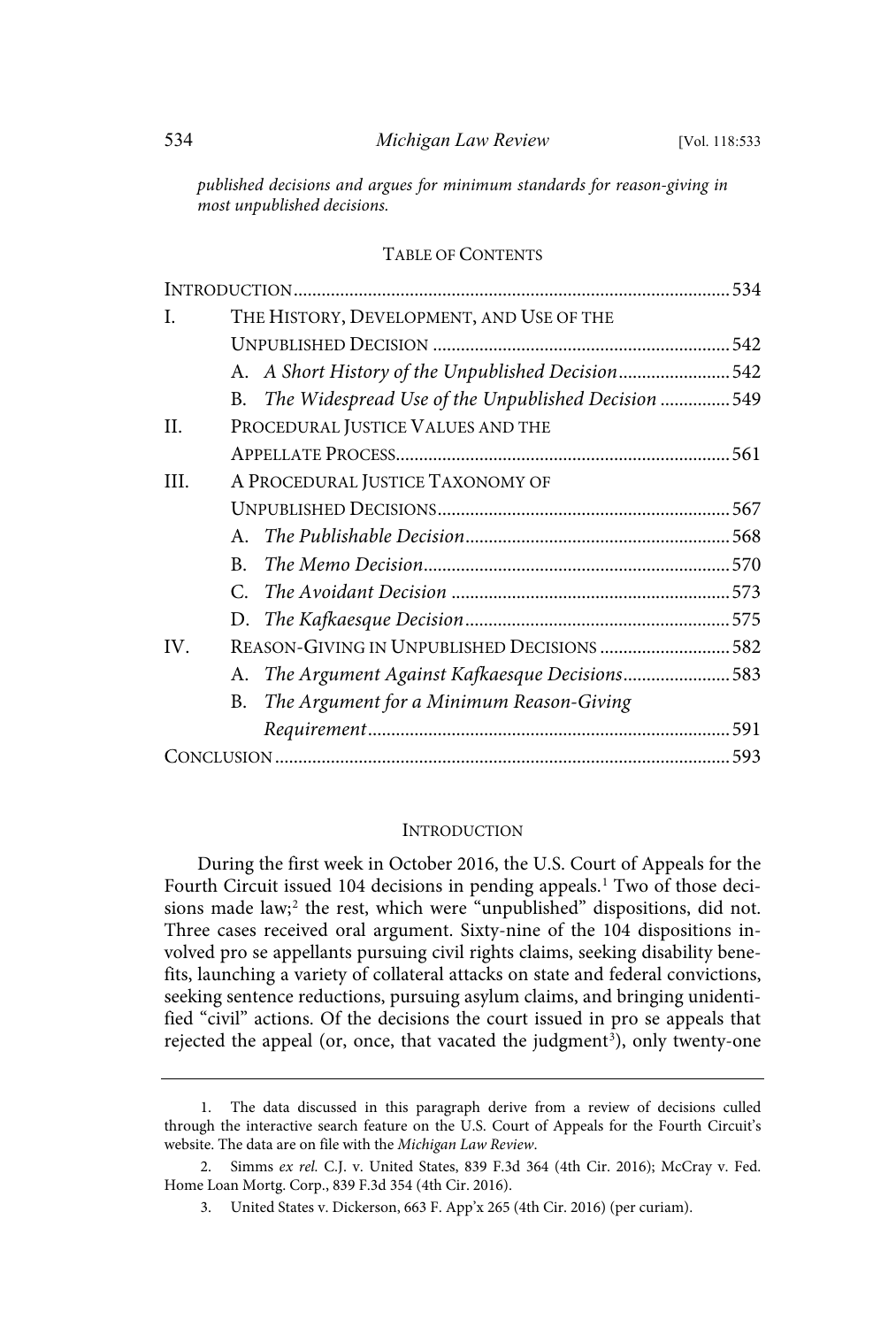of sixty-nine revealed any independent decisionmaking by the appellate court. <sup>4</sup> For the rest—or in 70% of the pro se appeals resolved that week—the Fourth Circuit either affirmed "for the reasons stated by the district court" or simply found "no error" (without further elaboration). 5

If that's shocking, it shouldn't be. The Fourth Circuit is not an outlier. Nearly 90% of merits decisions from the federal courts of appeals look nothing like what law students read in casebooks.<sup>6</sup> Over the last fifty years, federal courts have increasingly relied on the so-called "unpublished decision" to combat a caseload volume "crisis."<sup>7</sup> These decisions are not precedential and make no law;<sup>8</sup> they are often short, perfunctory, unsigned opinions drafted for the benefit of the parties, not the public.<sup>9</sup> Even their greatest judicial defender once referred to unpublished decisions as "not safe for human consumption."<sup>10</sup>

The crisis that created this inferior class of appellate work, however, has abated; today, the caseload volume of the federal courts of appeals appears to

6. ADMIN. OFFICE OF THE U.S. COURTS, JUDICIAL BUSINESS OF THE U.S. COURTS tbl.B-12 (2018) [hereinafter JUDICIAL BUSINESS (year)].

7. Bert I. Huang, Lightened Scrutiny, 124 HARV. L. REV. 1109, 1112 & n.9 (2011) (tracing origins of the "crisis of volume" to describe the "heavy caseload" of the courts of appeals).

8 . See Penelope Pether, Inequitable Injunctions: The Scandal of Private Judging in the U.S. Courts, 56 STAN. L. REV. 1435, 1436 n.4 (2004) (discussing the private nature of unpublished decisions). Because many "unpublished decisions" are widely available, it is best to think of the terms "published" and "unpublished" as synonymous with "precedential" and "nonprecedential." See, e.g., Scott E. Gant, Missing the Forest for a Tree: Unpublished Opinions and New Federal Rule of Appellate Procedure 32 .1, 47 B.C. L. REV. 705, 708 (2006) ("Today the designation of an opinion as 'unpublished' refers to its status as nonprecedential."). But see Michael Kagan et al., Invisible Adjudication in the U.S. Courts of Appeals, 106 GEO. L.J. 683, 698–99 (2018) (examining data that show that a significant percentage of unpublished merits decisions in immigration appeals are not publicly available on Westlaw). Because the widespread availability of "unpublished decisions" remains in some doubt and because it is the term the Administrative Office of the U.S. Courts uses, I will continue to use the term "unpublished," even if some scholars have embraced "nonprecedential" instead.

9. Alex Kozinski, a prominent proponent of the unpublished decision, explained that the unpublished decision is "a letter to the parties letting them know that the court thought about their case and understands the issues." Alex Kozinski, In Opposition to Proposed Federal Rule of Appellate Procedure 32 .1, FED. LAW., June 2004, at 36, 38. In 2017, Kozinski resigned after being accused of sexual misconduct by numerous women, including former law clerks. Maura Dolan, 9th Circuit Judge Alex Kozinski Steps Down After Accusations of Sexual Misconduct, L.A. TIMES (Dec. 18, 2017, 7:00 PM), https://www.latimes.com/politics/la-pol-ca-judgealex-kozinski-20171218-story.html [https://perma.cc/W63F-RWEK].

10. Kozinski, *supra* note 9, at 37.

<sup>4.</sup> The Fourth Circuit dismissed eleven of the pro se appeals on procedural grounds. When doing so, the court always explained the reason for its decision (e.g., for lack of a timely appeal or final judgment or because of an appeal waiver). See, e.g., Green v. Stevenson, 669 F. App'x 154 (4th Cir. 2016) (per curiam).

<sup>5.</sup> See, e.g., Teague v. Aslett, 669 F. App'x 145 (4th Cir. 2016) (per curiam). Litigants with lawyers received more robust responses to their appeals, but the court nevertheless offered no independent reasoning for its decision in three of the thirty-five lawyered appeals.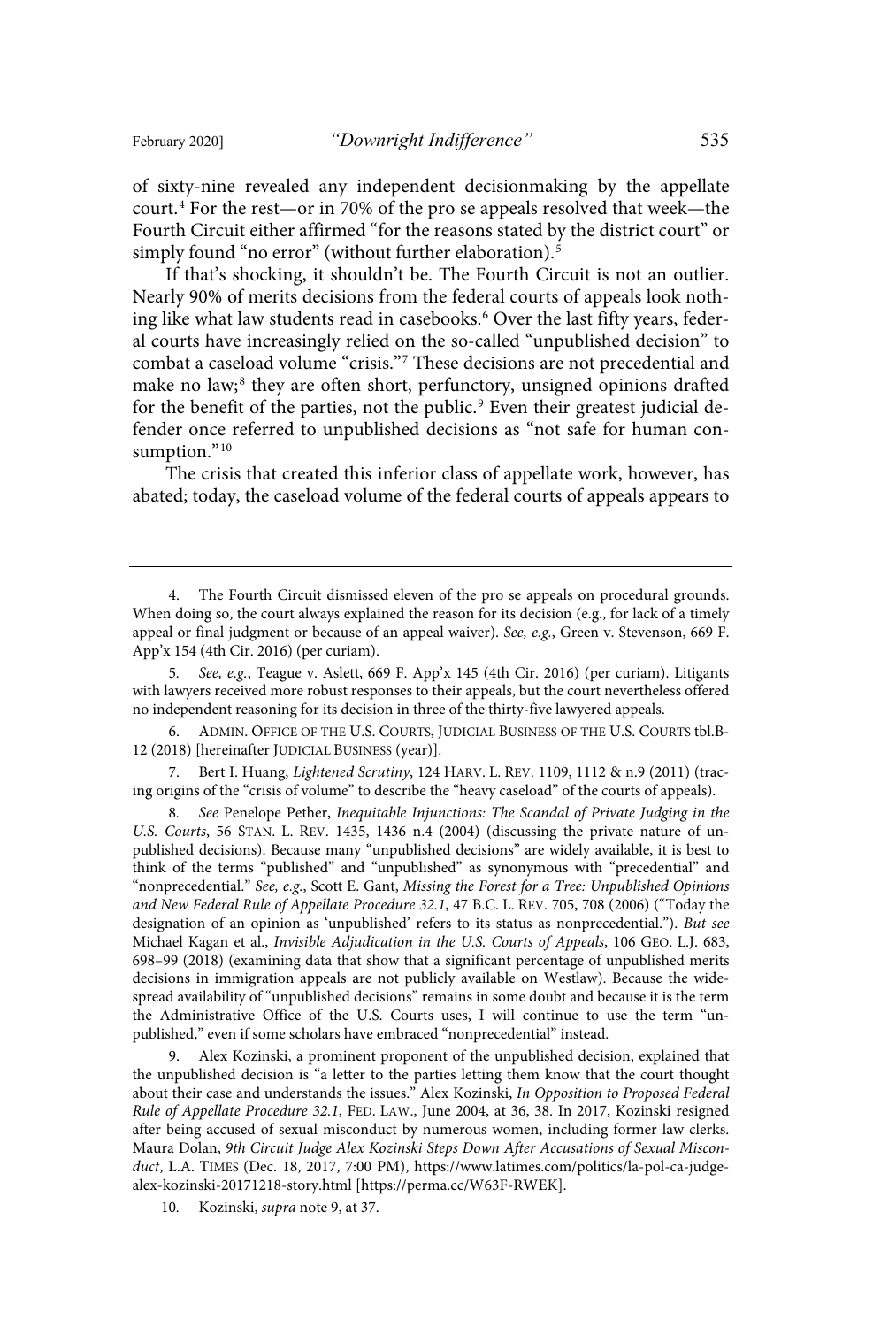be receding. <sup>11</sup> But the inferior work remains—and, worse yet, it has birthed an inferior appellate justice system.<sup>12</sup> In *seven* of the twelve geographic circuits, unpublication rates hover at or over 90%. <sup>13</sup> Judicial staff attorneys—a position lacking the cachet of a federal clerkship—review and resolve appeals destined for nonpublication without significant judicial oversight or the benefit of oral argument.<sup>14</sup> Judges are too busy to do more than (hopefully) ensure the correct result in these cases.

Traditional appellate process—including oral argument and judicial scrutiny—continues for the system's haves. But for its have-nots, the promise of an appeal as of right has become little more than a rubber stamp: "You lose." Data, historical accounts, and anecdotal evidence all suggest that the unpublished decision revolution aligns closely with the rise of pro se appeals—the appellate justice system's "have-nots." Appeals from these vulnerable litigants occupy *half* of the federal appellate docket,<sup>15</sup> but they surely receive far less than half of judges' attention. Instead, resource-strapped courts shift their attention to more complex and well-lawyered civil disputes.

Unsurprisingly, the unpublished decision—perhaps the most prominent feature of second-tier appellate process—has been the target of significant scholarly criticism.<sup>16</sup> But much of that criticism has attacked unpublished decisions categorically.<sup>17</sup> That attack has failed to persuade busy courts to

13. See infra Figure 2.

14. See Marin K. Levy, The Mechanics of Federal Appeals: Uniformity and Case Management in the Circuit Courts, 61 DUKE L.J. 315, 345–54 (2011) (describing role of judicial staff attorneys).

16. While advocating for lower-court court-packing, Steven Calabresi recently identified the swell of nonprecedential decisions as "an atrocious symptom of the caseload problem." Memorandum from Steven G. Calabresi, Professor, Nw. Univ. Sch. of Law & Shams Hirji, J.D. 2017, Nw. Univ. Sch. of Law, to Senate & House of Representatives 7 (Nov. 7, 2017), https://thinkprogress.org/wp-content/uploads/2017/11/calabresi-court-packing-memo.pdf [https://perma.cc/M4FR-UT3R] (internal capitalization and emphasis omitted). Another scholar observed: "[T]he proliferation in American courts of the mass destruction of opinions is so horrible for so many reasons that it is hard to keep track." Arthur J. Jacobson, Publishing Dissent, 62 WASH. & LEE L. REV. 1607, 1607 (2005).

17. See, e.g., Anastasoff v. United States, 223 F.3d 898, 904 (8th Cir.) (holding that court's publication rules violated Article III), vacated en banc, 235 F.3d 1054 (8th Cir. 2000); Elizabeth Earle Beske, Rethinking the Nonprecedential Opinion, 65 UCLA L. REV. 808 (2018) (arguing that at least some unpublished decisions violate retroactivity principles); Richard B. Cappalli, The Common Law's Case Against Non-Precedential Opinions, 76 S. CAL. L. REV. 755 (2003) (arguing that unpublished decisions violate common-law principles); Martha J. Dragich, Will the Federal Courts of Appeals Perish if They Publish? Or Does the Declining Use of Opinions to Explain and Justify Judicial Decisions Pose a Greater Threat?, 44 AM. U. L. REV. 757

<sup>11.</sup> See infra Section I.B (discussing caseload statistics).

<sup>12.</sup> William M. Richman & William L. Reynolds, Elitism, Expediency, and the New Certiorari: Requiem for the Learned Hand Tradition, 81 CORNELL L. REV. 273, 275–76 (1996) (describing two-track system of federal appellate process); see also Pether, supra note 8, at 1460–61 (similar); David C. Vladeck & Mitu Gulati, Judicial Triage: Reflections on the Debate over Unpublished Opinions, 62 WASH. & LEE L. REV. 1667, 1668–70 & n.3 (2005) (same).

<sup>15.</sup> See JUDICIAL BUSINESS tbl.B-9 (2018).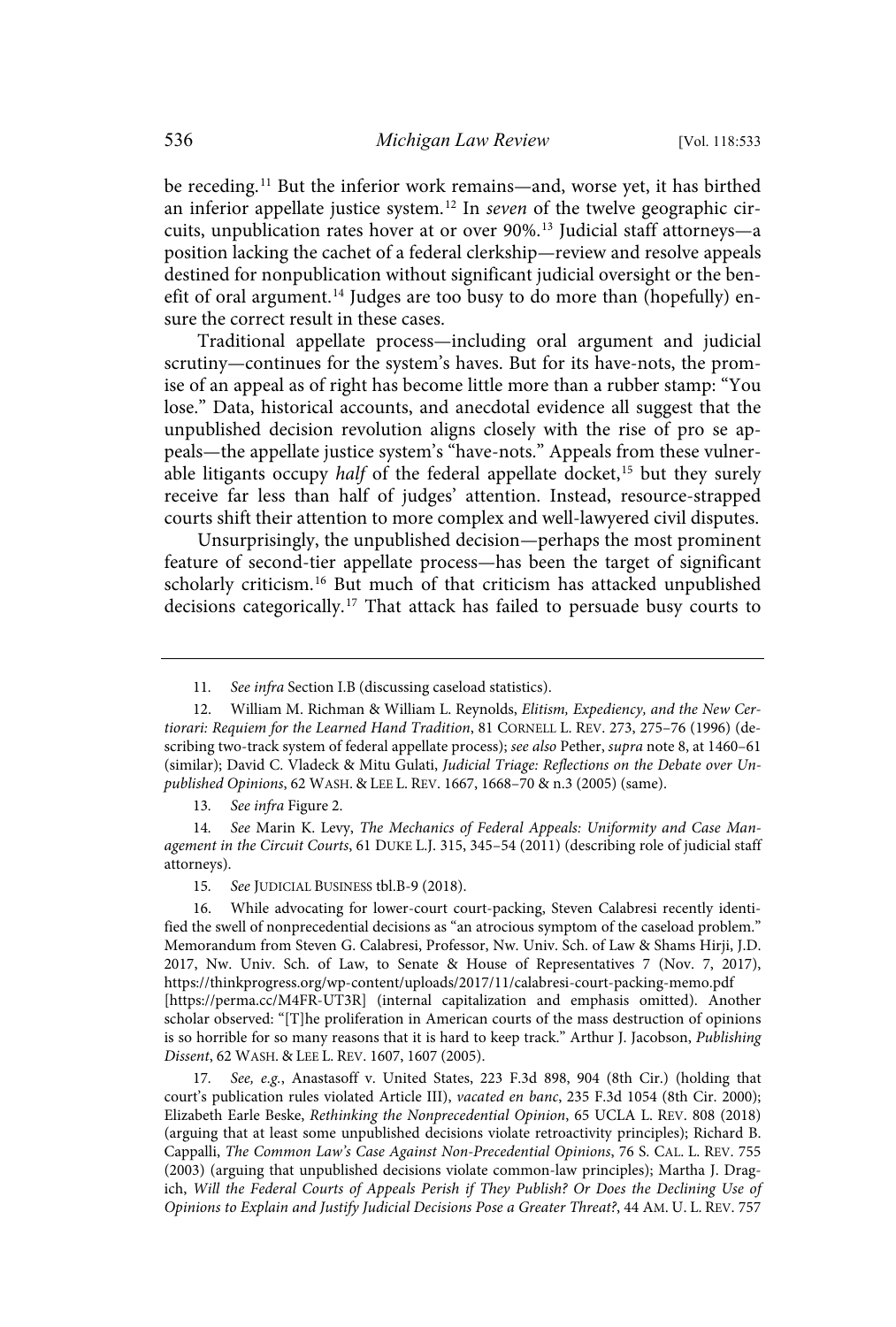abandon the practice; instead, it continues to proliferate. In the meantime, the creation of the unpublished decision has led to pervasive decisional atrophy—atrophy that has been lamented but largely unexamined. Although the "lower quality of unpublished opinions may be the most important of the costs of limited publication,"<sup>18</sup> it has been nearly forty years since any scholar seriously examined the substance of unpublished decisions, which now dominate the output of the federal courts of appeals.<sup>19</sup>

In September 2017, the most influential federal appellate judge— Richard Posner of the U.S. Court of Appeals for the Seventh Circuit reinvigorated this debate by focusing our attention to what he viewed as pervasive systemic injustice over how the federal courts handle indigent appeals. After his abrupt resignation, Posner told the New York Times that "most judges regard these people"—pro se and indigent litigants—"as kind of trash not worth the time of a federal judge." <sup>20</sup> To highlight the problem, Posner self-published a book detailing the extent of the federal courts of appeals' reliance on staff attorneys and the "downright indifference of most judges to the needs of pro se's." <sup>21</sup> In Posner's view, "it [is] imperative—the imperative of basic decency—that the orders that judges issue in pro se cases, together with any supplemental documents, be complete, sufficient, and intelligible to the pro se litigants and not just to the judges."<sup>22</sup>

Although the controversy Posner's work stirred may have drowned out his message, <sup>23</sup> his indictment hit the mark. <sup>24</sup> Judicial indifference to the ap-

21. RICHARD A. POSNER, REFORMING THE FEDERAL JUDICIARY: MY FORMER COURT NEEDS TO OVERHAUL ITS STAFF ATTORNEY PROGRAM AND BEGIN TELEVISING ITS ORAL ARGUMENTS 31 (2017).

<sup>(1995)</sup> (arguing that unpublished decisions pose systemic threat to principles of stare decisis); Penelope Pether, Constitutional Solipsism: Toward a Thick Doctrine of Article III Duty; or Why the Federal Circuits' Nonprecedential Status Rules Are (Profoundly) Unconstitutional, 17 WM. & MARY BILL RTS. J. 955, 958–60 & nn.14–19 (2009) (collecting scholarship describing separation-of-powers, due process, and First Amendment concerns with unpublished and nonprecedential decisions); Richman & Reynolds, supra note 12, at 275 (arguing that unpublished decisions violate judicial adjudicatory norms).

<sup>18.</sup> William L. Reynolds & William M. Richman, An Evaluation of Limited Publication in the United States Courts of Appeals: The Price of Reform, 48 U. CHI. L. REV. 573, 606 (1981). As the late Judge Stephen Reinhardt once observed: "Those who believe we are doing the same quality work that we did in the past are simply fooling themselves." Stephen Reinhardt, Too Few Judges, Too Many Cases, A.B.A. J., Jan. 1993, at 52, 52; see also Richman & Reynolds, supra note 12, at 293–95 (describing degradation of quality of decisionmaking resulting from use of unpublished decisions).

<sup>19.</sup> Reynolds & Richman, supra note 18.

<sup>20.</sup> Adam Liptak, An Exit Interview with Richard Posner, Judicial Provocateur, N.Y. TIMES (Sept. 11, 2017), https://www.nytimes.com/2017/09/11/us/politics/judge-richardposner-retirement.html [https://perma.cc/88E7-X4SW] (quoting Posner as saying, "[a]bout six months ago . . . I awoke from a slumber of 35 years" and "suddenly realized" that "people without lawyers are mistreated by the legal system").

<sup>22.</sup> *Id.* at 20–21.

<sup>23.</sup> See, e.g., Jonathan H. Adler, Richard Posner's 'Bats--- Crazy' New Book, WASH. POST: VOLOKH CONSPIRACY (Sept. 21, 2017), https://www.washingtonpost.com/news/volokh-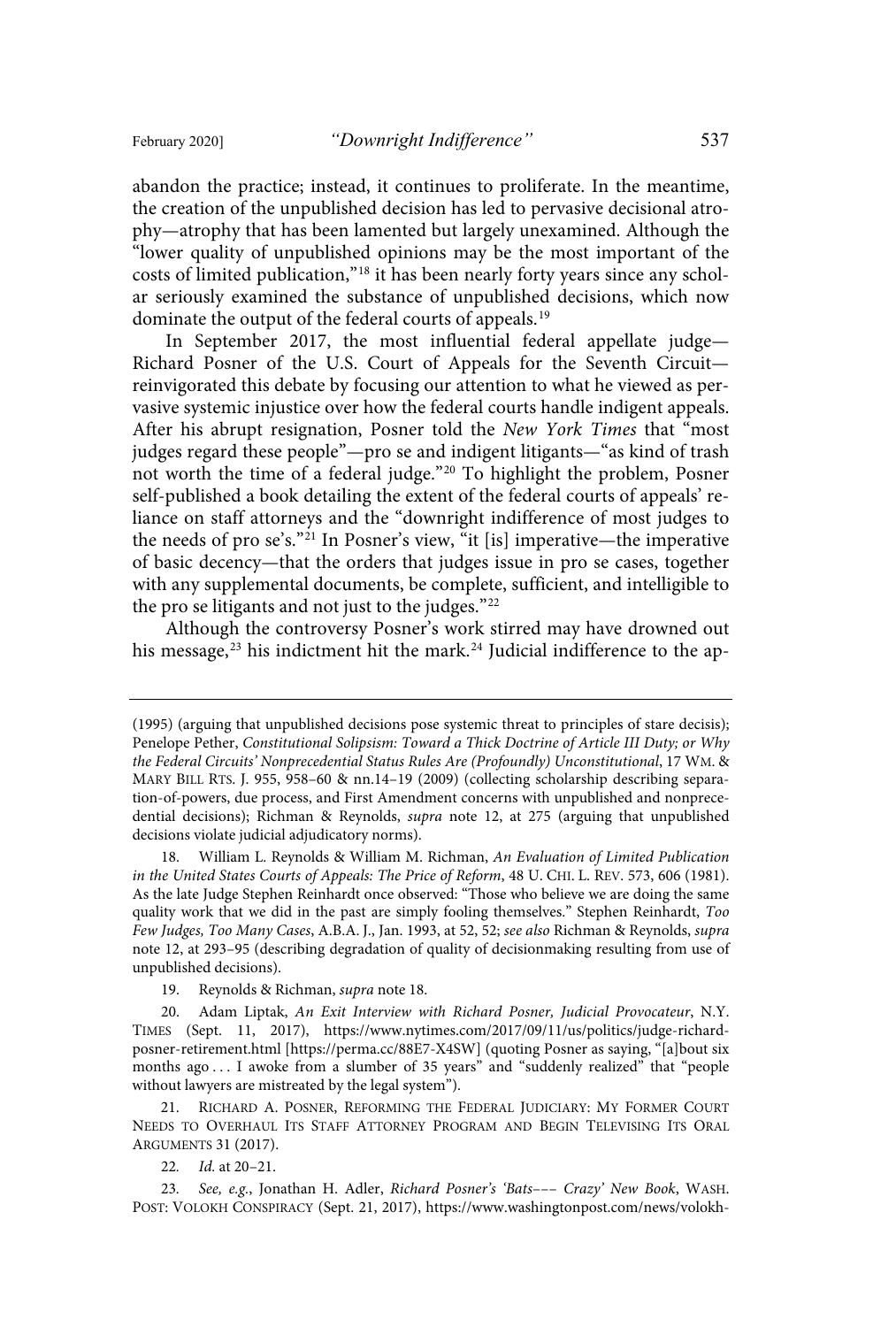pellate system's most vulnerable litigants has become commonplace.<sup>25</sup> Even if Posner rightly called our attention to "the separate-but-equal appellate review that pro [se] litigants receive,"<sup>26</sup> others have questioned how Posner's proposed solution—better and clearer judicial decisions in pro se cases would benefit pro se litigants.<sup>27</sup>

This work grapples with that question by considering reason-giving across all unpublished decisions. Decisional atrophy disproportionately affects pro se litigants because their cases are more likely to receive the secondclass treatment that produces the poorly or lightly reasoned unpublished decisions that Posner finds so problematic. Some features of a two-tier appellate justice system may be necessary: reliance (to some extent) on judicial staff, the use of unpublished decisions, and the reduction of oral argument, for example. For present purposes, I stipulate that some type of appellate triage system may be a wise use of judicial resources. But the question of decisional atrophy and the erosion of reason-giving in unpublished decisions deserves special attention—regardless of how we might design that triage system.

Some decisional atrophy was expected as the appellate courts abandoned lawmaking norms in their embrace of unpublished decisions. <sup>28</sup> In a common-law system, reason-giving is effectively lawmaking and thus an essential requirement of published, precedential decisions.<sup>29</sup> But in an appellate sys-

27. Katherine A. Macfarlane, Posner Tackles the Pro Se Prisoner Problem: A Book Review of Reforming the Federal Judiciary, 83 MO. L. REV. 113, 126 (2018).

The abandonment of the lawmaking norm is itself deeply problematic. But others have written thoughtfully on this issue. See, e.g., Cappalli, supra note 17, at 759 (arguing that "the American legal system suffers from the practices of appellate judges in choosing to label the bulk of their actions as non-precedential—choices that defy the wisdom of the common law"). At this point, unpublished decisions are here to stay; the goal of this work is, instead, to initiate a dialogue on better ways of doing unpublished decisions.

29. See William M. Richman, Much Ado About the Tip of an Iceberg, 62 WASH. & LEE L. REV. 1723, 1725 (2005) (explaining that under the common-law appellate model, "judges hear[] oral arguments, confer[] with their colleagues on the panel, and sometimes with the help

conspiracy/wp/2017/09/21/richard-posners-bats-crazy-new-book/ [https://perma.cc/BEH8- PCGW]. Most of the criticism Posner received concerned his "recount[ing] his disputes with his former benchmates in excruciating detail" and choosing "to publish all manner of material, including memos written by staff attorneys and email correspondence among the judges." Id.

<sup>24.</sup> Although I agree with Posner's bottom line, some of his reasoning condescends to the people he aims to help. See, e.g., POSNER, supra note 21, at 20 ("Pro se's rarely are well educated or intellectually sophisticated ...."); id. at 21 ("I may have created the impression that I am 'soft' on pro se's, and I am, rather, though only in part is this because of their frequent intellectual and educational deficiencies . . . .").

<sup>25.</sup> Katherine A. Macfarlane, Shadow Judges: Staff Attorney Adjudication of Prisoner Claims, 95 OR. L. REV. 97, 114 (2016) ("It is difficult to address prisoner-brought cases without running into an avalanche of ill will lobbed at prisoners' attempts to seek justice through civil litigation.").

<sup>26.</sup> Matthew Stiegler, Posner's New Book Is Bananas, but You Might Want It Anyway, CA3BLOG (Sept. 18, 2017), http://ca3blog.com/judges/posners-new-book-is-bananas-but-youmight-want-it-anyway/ [https://perma.cc/J5X4-FN4S].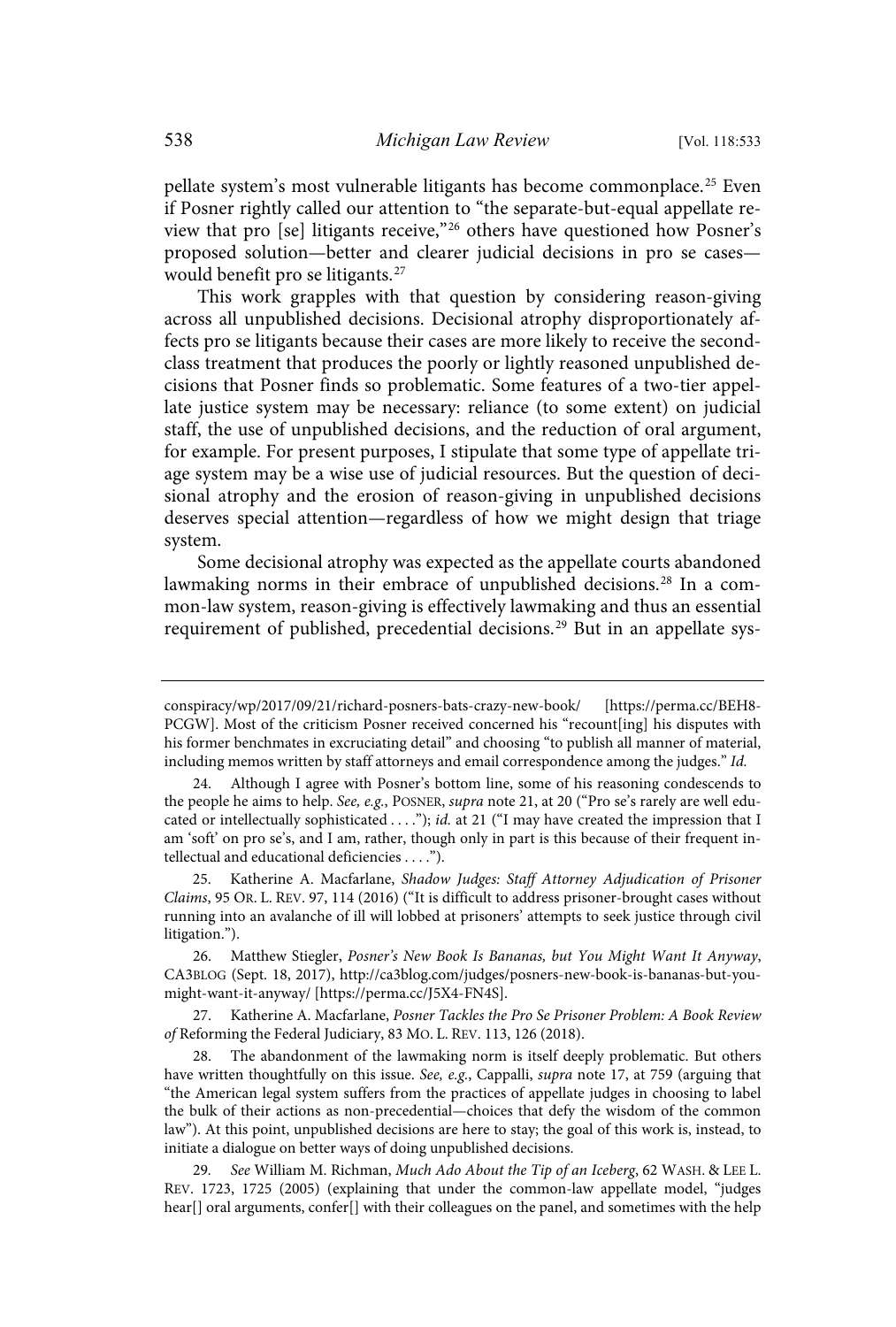tem dominated by nonprecedential decisions, reason-giving can undermine efficiency goals. If a court is not establishing precedent, a reasoned explanation in an unpublished decision may take time away from work on (presumably more important) published decisions—or so the efficiency rationale for unpublished decisions goes.<sup>30</sup> To maximize efficiency, indeed, we might expect courts to say nothing at all when handing down unpublished dispositions.

Scholarly work in this area thus has been insensitive to these two foundational yet competing considerations: the efficiency interests that unpublished decisions may properly serve and the procedural justice effects of decisions that slam shut courthouse doors on vulnerable litigants. Although some have observed—and even lauded—the efficiency benefits of un-

of a single clerk, [write] fully reasoned, precedential, published opinions in nearly all cases"); cf. Jerry L. Mashaw, Reasoned Administration: The European Union, the United States, and the Project of Democratic Governance, 76 GEO. WASH. L. REV. 99, 105–12 (2007) [hereinafter Mashaw, Reasoned Administration] (discussing role of the right to reasons in administrative law); Jerry L. Mashaw, Small Things Like Reasons Are Put in a Jar: Reason and Legitimacy in the Administrative State, 70 FORDHAM L. REV. 17, 20 (2001) [hereinafter Mashaw, Small Things] (discussing failure to provide adequate reasons as a ground for reversal of an administrative order).

More broadly speaking, scholars and judges alike have historically described judicial reason-giving in absolute terms. See Alvin B. Rubin, Bureaucratization of the Federal Courts: The Tension Between Justice and Efficiency, 55 NOTRE DAME LAW. 648, 655 (1980) ("Every judge should be required to give his reasons for a decision, and these reasons should be sufficient not only to explain the result to the litigants but also to enable other litigants to comprehend its precedential value and the limits to its authority."); see also Melvin Aron Eisenberg, Participation, Responsiveness, and the Consultative Process: An Essay for Lon Fuller, 92 HARV. L. REV. 410, 412 (1978) ("The adjudicator should explain his decision in a manner that provides a substantive reply to what the parties have to say."); Richman & Reynolds, supra note 12, at 285 n.58 ("In our law . . . the exercise of a power to speak authoritatively as an interpreter carries with it an obligation to explain the grounds upon which the interpreter gives that authoritative judgment." (alteration in original) (quoting Jerry L. Mashaw, Textualism, Constitutionalism, and the Interpretation of Federal Statutes, 32 WM. & MARY L. REV 827, 838 (1991))); Patricia M. Wald, The Problem with the Courts: Black-Robed Bureaucracy, or Collegiality Under Challenge?, 42 MD. L. REV. 766, 768 (1983) ("[T]he courts' opinions should contain reasoned explanations of their decisions to lend them legitimacy, permit public evaluation, and impose a discipline on judges.").

<sup>30.</sup> See, e.g., K.K. DuVivier, Are Some Words Better Left Unpublished?: Precedent and the Role of Unpublished Decisions, 3 J. APP. PRAC. & PROCESS 397, 418 (2001) ("[S]ome decisions do have the potential to play a more significant role in shaping future decisions. Courts should be permitted to spend additional time in producing these decisions."); William H. Pryor, Jr., Opinion, Conservatives Should Oppose Expanding the Federal Courts, N.Y. TIMES (Nov. 29, 2017), https://www.nytimes.com/2017/11/29/opinion/conservatives-expanding-federalcourts.html [https://perma.cc/G9L3-ZKNR] ("Today, courts use unpublished opinions to issue quick, reasoned decisions in routine cases based on settled precedent. For example, thousands of petitions to review deportations and denials of Social Security benefits turn on discrete facts determined by administrative law judges; hearing oral arguments and issuing published opinions in most would only delay decisions that should be speedy.").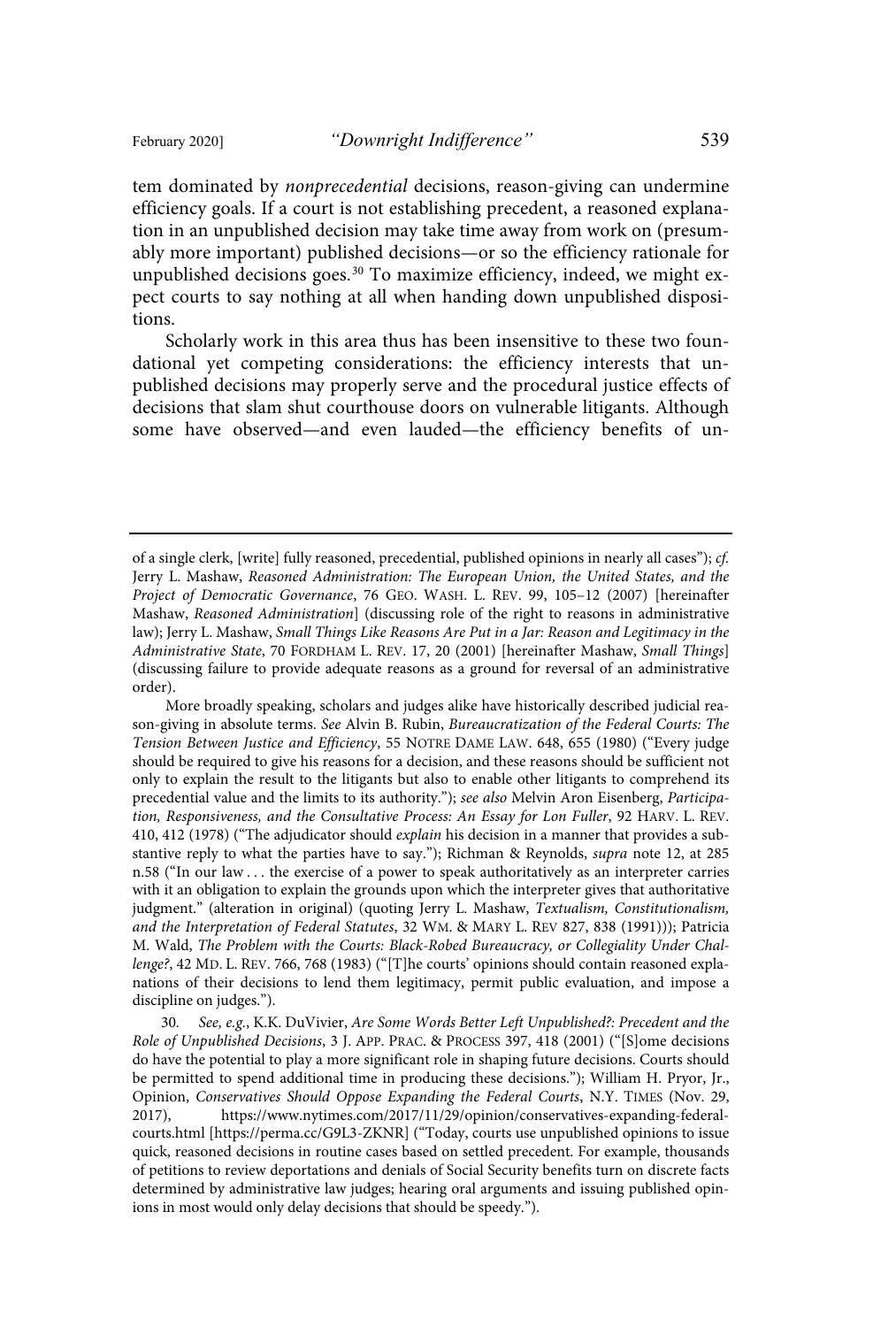published decisions,<sup>31</sup> no scholar has considered how procedural justice experiences might inform the content and process of unpublished decisions.

In "general legal parlance," "procedural justice . . . refers to the fairness of a process by which a decision is reached."<sup>32</sup> There is a rich body of literature on normative procedural justice theory.<sup>33</sup> But I am more interested in a "bottom-up"<sup>34</sup> understanding of procedure. For that view, what matters more is "the *subjective* assessments by individuals [in the justice system] of the fairness of a decision making process."<sup>35</sup> Although little work has been done to understand the subjective experience of appellate litigants in particular, Tom R. Tyler's groundbreaking work $36$  on other touchpoints with the justice system offers us some view into how unpublished decisions may be received by their intended audience: the parties themselves. Based on extensive social psychology work, Tyler has identified core procedural justice values—principally, participation, dignity, respect, and the neutrality and trustworthiness of the decisionmaker <sup>37</sup>—that inform individual perceptions of procedural fairness.

A cautious extrapolation of Tyler's work to the appellate context suggests that procedural justice experiences turn, in substantial part, on the extent of judicial process afforded the appellant and the extent of reasons given for the appellate decision. We can easily perceive considerable tension, then,

32. Rebecca Hollander-Blumoff & Tom R. Tyler, Procedural Justice and the Rule of Law: Fostering Legitimacy in Alternative Dispute Resolution, 2011 J. DISP. RESOL. 1, 3.

33. E.g., Bruce L. Hay, Procedural Justice—Ex Ante vs. Ex Post, 44 UCLA L. REV. 1803 (1997); Lawrence B. Solum, Procedural Justice, 78 S. CAL. L. REV. 181, 280 (2004).

35. Hollander-Blumoff & Tyler, supra note 32, at 3 (footnote omitted). As explained more fully below, see infra notes 145–146 and accompanying text, I am sensitive to the wellfounded critique that many criminal justice scholars and critical race theorists have lodged at procedural justice work and its legitimacy theory. See generally, e.g., Monica C. Bell, Police Reform and the Dismantling of Legal Estrangement, 126 YALE L.J. 2054 (2017).

36. See, e.g., TOM R. TYLER, WHY PEOPLE OBEY THE LAW (1990) [hereinafter TYLER, WHY PEOPLE OBEY THE LAW]; Tom R. Tyler, Procedural Justice, Legitimacy, and the Effective Rule of Law, 30 CRIME & JUST. 283 (2003) [hereinafter Tyler, Procedural Justice]; see also infra notes 150–163 and accompanying text (discussing Tyler's work).

37. See infra notes 147, 150-152 and accompanying text (discussing core procedural justice values in law and psychology).

<sup>31.</sup> See Hart v. Massanari, 266 F.3d 1155, 1178 (9th Cir. 2001) (disagreeing with Anastasoff); Boyce F. Martin, Jr., In Defense of Unpublished Opinions, 60 OHIO ST. L.J. 177, 178-79 (1999) ("Whereas academicians tend to see unpublished opinions as causing a variety of systemic problems, judges tend to see them as a necessary, and not necessarily evil, part of the job." (footnote omitted)); Bruce M. Selya, Publish and Perish: The Fate of the Federal Appeals Judge in the Information Age, 55 OHIO ST. L.J. 405, 409 (1994) (discussing "several advantages" of limited publication regimes); Christian F. Southwick, Note, Unprecedented: The Eighth Circuit Repaves Antiquas Vias with a New Constitutional Doctrine, 21 REV. LITIG. 121 (2002) (evaluating policy arguments).

<sup>34.</sup> Andrew Hammond, Pleading Poverty in Federal Court, 128 YALE L.J. 1478, 1527 (2019) (articulating a view of "bottom-up" procedural scholarship that "follow[s] poor litigants through systems of civil justice," including, "perhaps most importantly," by "interviewing ... litigants themselves").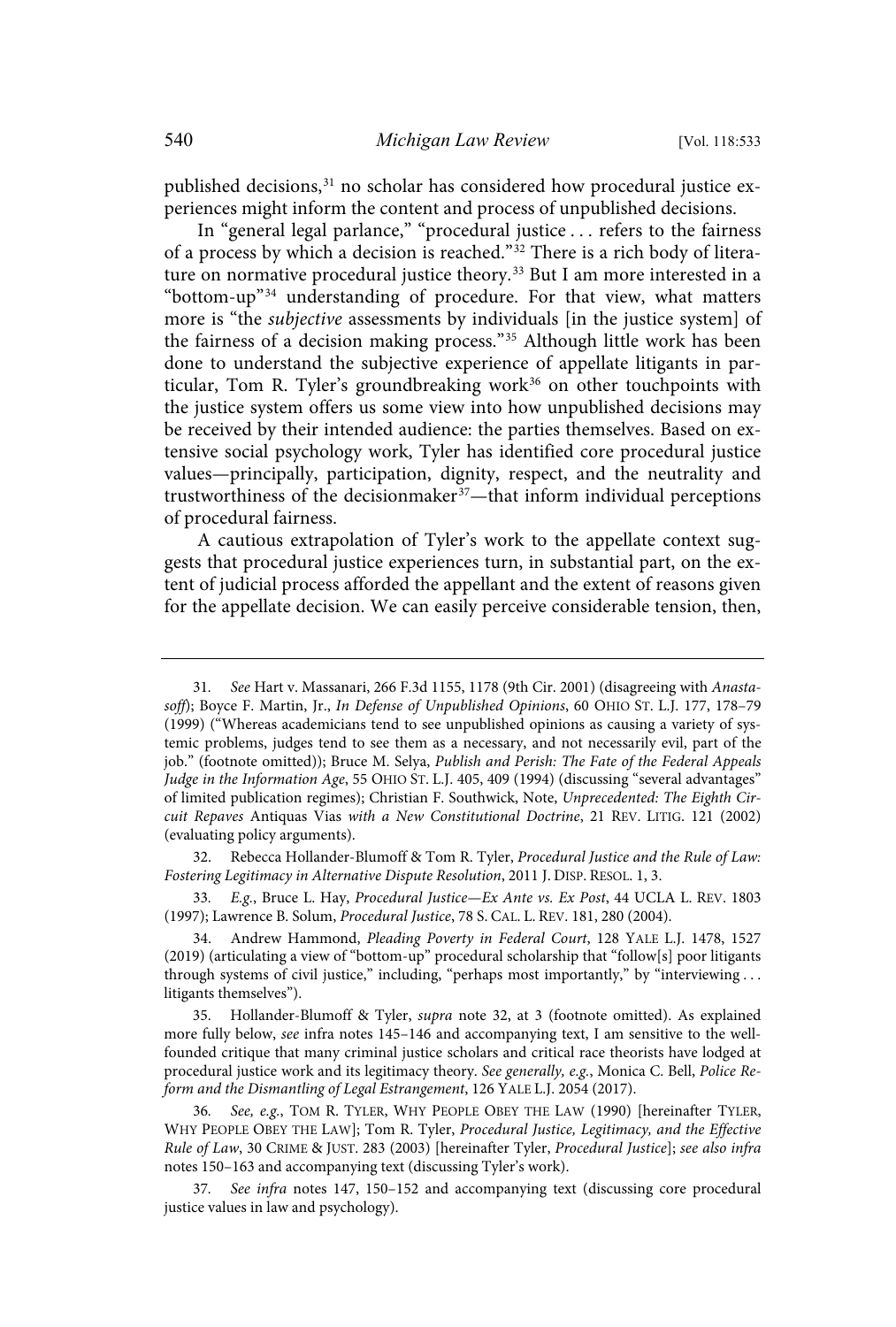between the importance of appellate procedural justice experiences and the efficiency rationale of unpublished decisions (and the second-tier appellate justice system itself). Unpublished decisions with the greatest procedural justice effects—fully explained decisions issued after oral argument—are resource intensive for courts to issue, thereby defeating the goals of an unpublication scheme.

My work is the first to plumb this tension. I do so, first, by bringing much-needed empirical work on the use of unpublished decisions up to date with an examination of the last twenty years' worth of data on the federal courts of appeals' decisional practices.<sup>38</sup> This empirical work both unsettles the historical efficiency narrative for unpublished decisions and highlights a correlation between pro se litigation and unpublished decisions. Second, I consider the procedural justice effects of unpublished decisions—especially those that omit independent reasons for the appellate court's judgment, as many unpublished decisions do.

Ultimately, I will show that the time-saving rationale for unpublished decisions is mostly a myth—one that has insulated thousands of appellate decisions from public scrutiny, stripped them of any precedential value, and deprived litigants of a meaningful response to their appeals. I contend that the failure of appellate courts to provide reasoned explanation for many unpublished decisions is both marginalizing and (potentially) legitimacy threatening<sup>39</sup>—a consequence that Tyler warns may follow when courts are insensitive to procedural justice concerns. 40

This Article proceeds in four parts. Part I traces the landscape of unpublished decisions, including the institutional pressures that created the unpublished decision and the ways the unpublished decision has been used over time and across the circuits. This Part also examines empirical data on the continued use of unpublished decisions across the circuits, despite a decrease in overall caseload volume and some remarkable efficiency statistics.

From there, I consider more closely the output of the second-tier appellate justice system by examining what unpublished decisions look like on the ground and how they might be received by the parties. Part II frames this inquiry by establishing a procedural justice lens for unpublished decisions.

<sup>38.</sup> This Article focuses on merits decisions from the U.S. courts of appeals. That is a significant limitation in two respects: I do not consider nonmerits appellate decisions or decisions from state appellate courts. The federal appellate courts issue a significant number of procedural terminations every year, but data tracking the publication status of those resolutions are not generally available. Likewise, very little data are available on the use of unpublished decisions at the state level, which is a common and varied practice.

<sup>39.</sup> I use "legitimacy" here in both a sociological and a moral sense—not necessarily in a legal sense; my argument does not turn on whether any particular unpublished decision has been wrongly decided (and therefore is arguably legally illegitimate). See generally Richard H. Fallon, Jr., Legitimacy and the Constitution, 118 HARV. L. REV. 1787, 1794–1801 (2005) (discussing and describing different concepts of legitimacy).

<sup>40.</sup> See TYLER, WHY PEOPLE OBEY THE LAW, supra note 36, at 162 ("Procedural justice is the key normative judgment influencing the impact of experience on legitimacy.").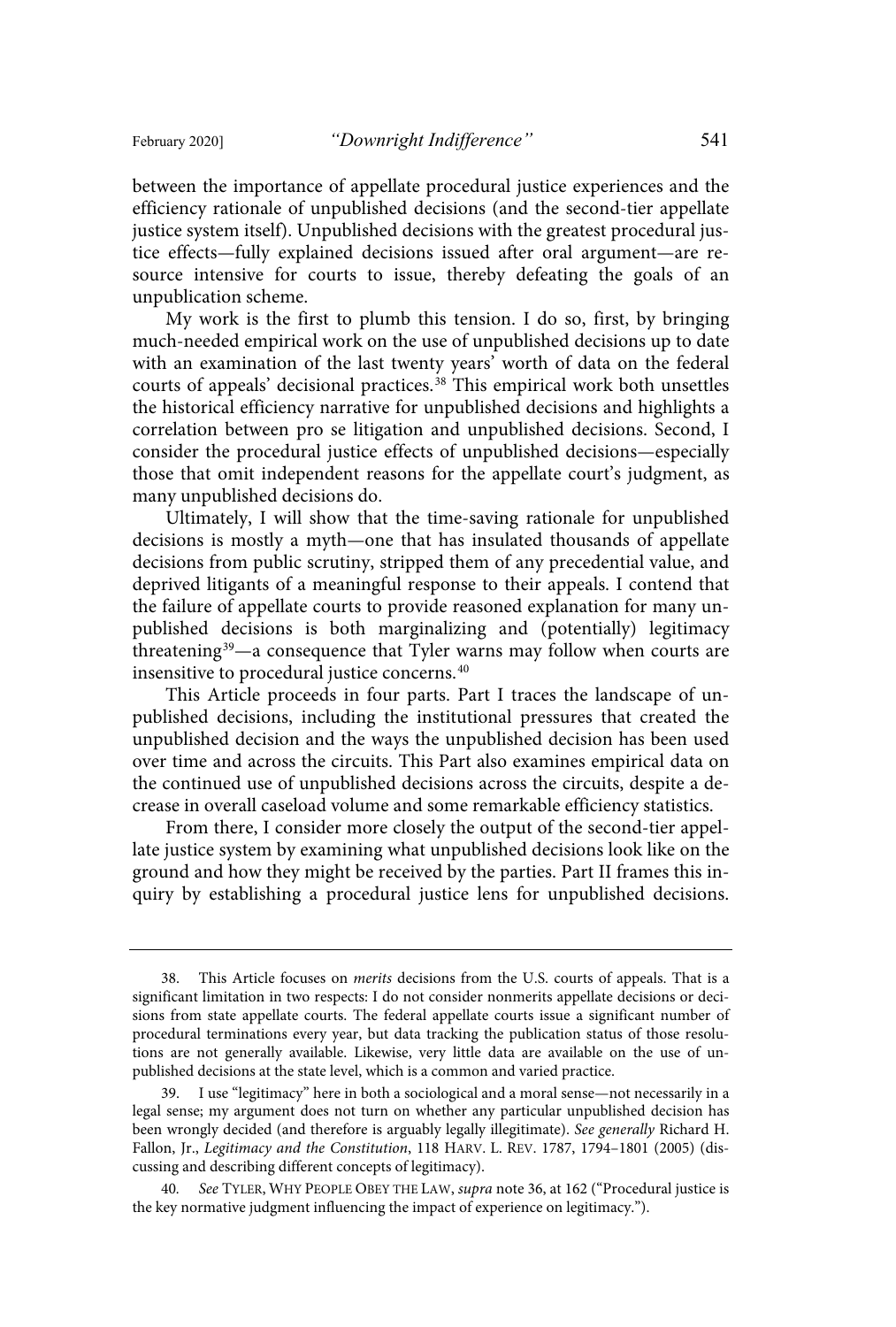Part III then articulates a taxonomy of unpublished decisions based on procedural justice values, including the degree of participation by litigants and reason-giving by the courts of appeals.

Part IV explores this Article's central thesis: that, to further procedural justice values and avoid the marginalization attendant in their absence, appellate courts should almost always offer independent reasons for their decisions, even nonprecedential ones. Finally, I briefly conclude by recommending that our federal courts of appeals give renewed attention to the quality of their unpublished decisions and the harm they may unwittingly inflict on the decision's recipients.

#### I. THE HISTORY, DEVELOPMENT, AND USE OF THE UNPUBLISHED DECISION

The history of the unpublished decision reveals the forces at play in its creation. <sup>41</sup> That history is more troubling than the popular efficiency narrative suggests. Unpublished decisions emerged in response to a caseload crisis of a particular kind—an increase in prisoner litigation during the 1950s and 1960s. From the outset, the most vulnerable federal litigants were the impetus for unpublished adjudications—a trend that appears to have continued into the present, as the second section of this Part highlights.

#### A. A Short History of the Unpublished Decision

Although limited publication has been a topic of discussion since the 1940s,<sup>42</sup> its history begins in earnest in 1964.<sup>43</sup> That year, the Judicial Conference of the United States<sup>44</sup> first recommended "that judges publish only those opinions 'which are of general precedential value.' "45

Two concerns drove that recommendation. First, by the early part of the twentieth century, everyone—judges, lawyers, academics, and law librarians—began expressing concern over the burgeoning decisional law in the

<sup>41.</sup> William Reynolds and William Richman have produced the most comprehensive and probing scholarship on the use of unpublished decisions, beginning in 1978. See Marin K. Levy, Judging Justice on Appeal, 123 YALE L.J. 2386, 2390 (2014) ("[N]o one has contributed more to this field than [Richman and Reynolds]."). Their work was recently consolidated into an excellent book, WILLIAM M. RICHMAN & WILLIAM L. REYNOLDS, INJUSTICE ON APPEAL: THE UNITED STATES COURTS OF APPEALS IN CRISIS (2013).

<sup>42.</sup> William L. Reynolds & William M. Richman, The Non-Precedential Precedent-Limited Publication and No-Citation Rules in the United States Courts of Appeals, 78 COLUM. L. REV. 1167, 1169 (1978).

<sup>43.</sup> Dragich, supra note 17, at 761 (discussing ADMIN. OFFICE OF THE U.S. COURTS, REPORT OF THE PROCEEDINGS OF THE JUDICIAL CONFERENCE OF THE UNITED STATES 11  $(1964)$ .

<sup>44.</sup> The Judicial Conference was created by Congress in 1922 and frames policy guidelines for administration of the federal courts. 28 U.S.C. § 331 (2012).

<sup>45.</sup> Dragich, supra note 17, at 761 (quoting ADMIN. OFFICE OF THE U.S. COURTS, supra note 43, at 11 (adopting resolution "[t]hat the judges of the courts of appeals and the district courts authorize the publication of only those opinions which are of general precedential value and that opinions authorized to be published be succinct")).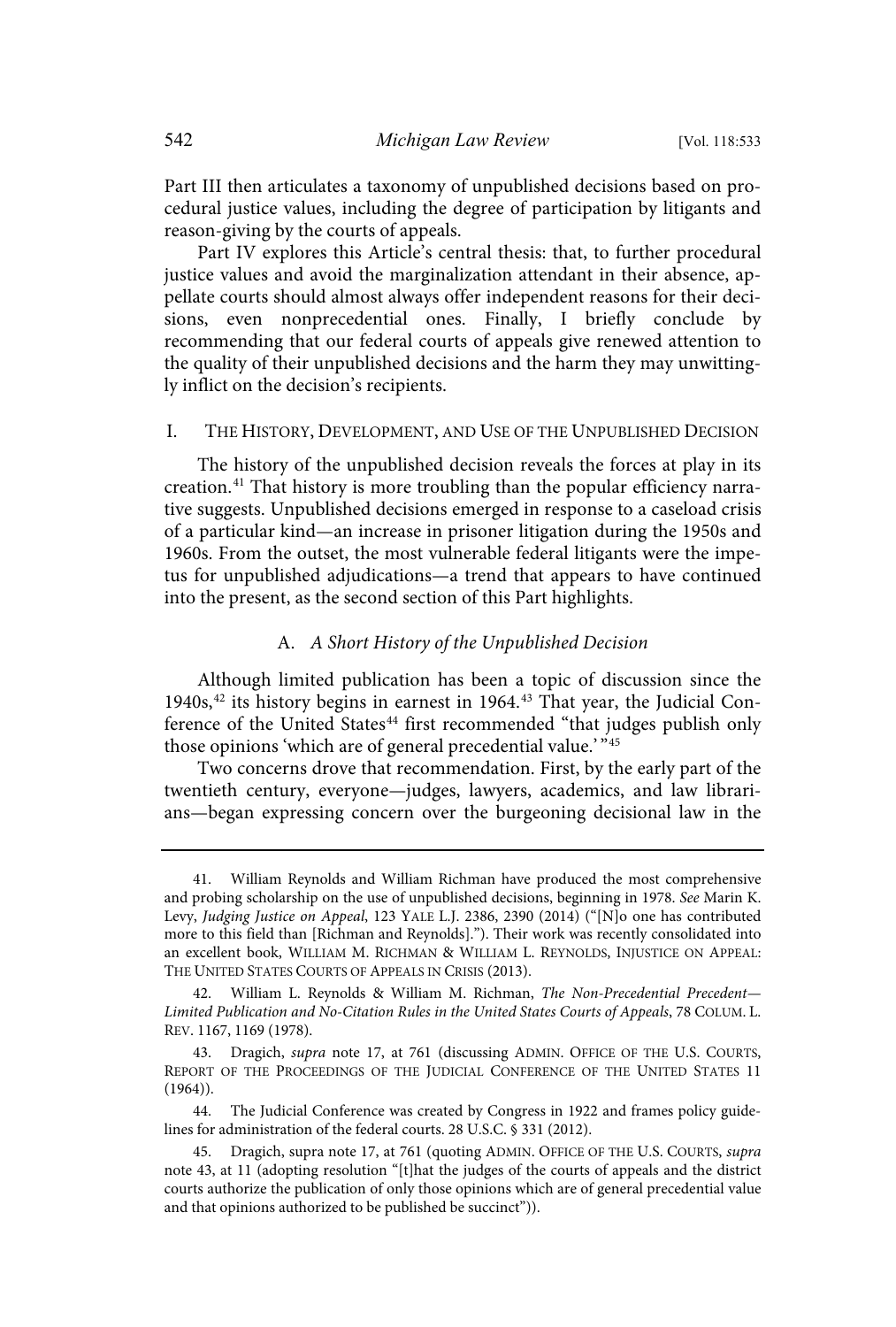United States.<sup>46</sup> There was too much case law for anyone to master, effectively search, or house. As one judge put it a century ago: "The law library of the future staggers the imagination as one thinks of multitudes of shelves which will stretch away into the dim distance . . . . "47 Thankfully, technological innovations unforeseen at the time ultimately would moot this concern.

Second, the federal courts began to face a different kind of "crisis of volume": a caseload crisis.<sup>48</sup> Between 1960 and 1965, the number of appeals filed in the federal courts nearly doubled.<sup>49</sup> By 1970, the volume had tripled.<sup>50</sup> The trend would continue. Between 1945 and 1990, the number of appeals filed in the courts of appeals increased *fifteen-fold*.<sup>51</sup> The appellate caseload growth rate outpaced new filings in the district courts; litigants were not just filing more cases—they were appealing more often.<sup>52</sup> Concurrently, the number of authorized judgeships increased by almost 50%, but that increase failed to keep pace with the rapid caseload growth.<sup>53</sup>

That growth followed on the heels of a dramatic expansion of federal rights through congressional and judicial action. Since the 1960s, Congress has continuously expanded federal criminal and civil jurisdiction.<sup>54</sup> Increased litigiousness,<sup>55</sup> coupled with Warren Court decisions that expanded

46. Reynolds & Richman, supra note 42, at 1168–69 (describing concerns over growing volume of decisional law).

47. John B. Winslow, The Courts and the Papermills, 10 ILL. L. REV. 157, 158 (1915).

48. See Huang, supra note 7, at 1112 n.9 (describing "crisis of volume"); see also Vladeck & Gulati, supra note 12, at 1668 & n.2 (describing caseload volume crisis).

49. DONALD R. SONGER ET AL., CONTINUITY AND CHANGE ON THE UNITED STATES COURTS OF APPEALS 15 (2000).

50.  $Id.$ 

51. JOSEPH F. WEIS, JR., ET AL., REPORT OF THE FEDERAL COURTS STUDY COMMITTEE 110 (1990), https://www.fjc.gov/sites/default/files/2012/RepFCSC.pdf [https://perma.cc /QYM8-ZPTD].

52. In 1945, litigants appealed one in forty final judgments. Id. By 1990, litigants appealed one in eight. Id. Today, the appeal rate is roughly the same (13.8%). Compare JUDICIAL BUSINESS tbl.C-3B (2018) (district court civil cases terminated), and JUDICIAL BUSINESS tbl.D (2018) (district court criminal cases terminated), with JUDICIAL BUSINESS tbl.B (2018) (number of appeals commenced).

53. See ADMIN. OFFICE OF THE U.S. COURTS, U.S. COURTS OF APPEALS ADDITIONAL AUTHORIZED JUDGESHIPS, http://www.uscourts.gov/sites/default/files/appealsauth.pdf [https:// perma.cc/5BRB-54US]. In 1960, there were sixty-eight authorized judgeships; by 1968, Congress authorized an additional twenty-five permanent judgeships, four temporary judgeships, and four temporary to permanent judgeships. Id.

54. See Carl Tobias, The New Certiorari and a National Study of the Appeals Courts, 81 CORNELL L. REV. 1264, 1270 (1996) (recognizing Congress's role in expansion of federal appellate docket).

55. See Marjorie Lakin & Ellen Perkins, Realigning the Federal Court Caseload, 12 LOYOLA L.A. L. REV. 1001, 1001 & n.3 (1979) (describing increased litigiousness resulting from "a number of socioeconomic changes" during 1950s, 1960s, and 1970s, including greater access to the court system and "rising expectations of the poorer, more disadvantaged sectors of society").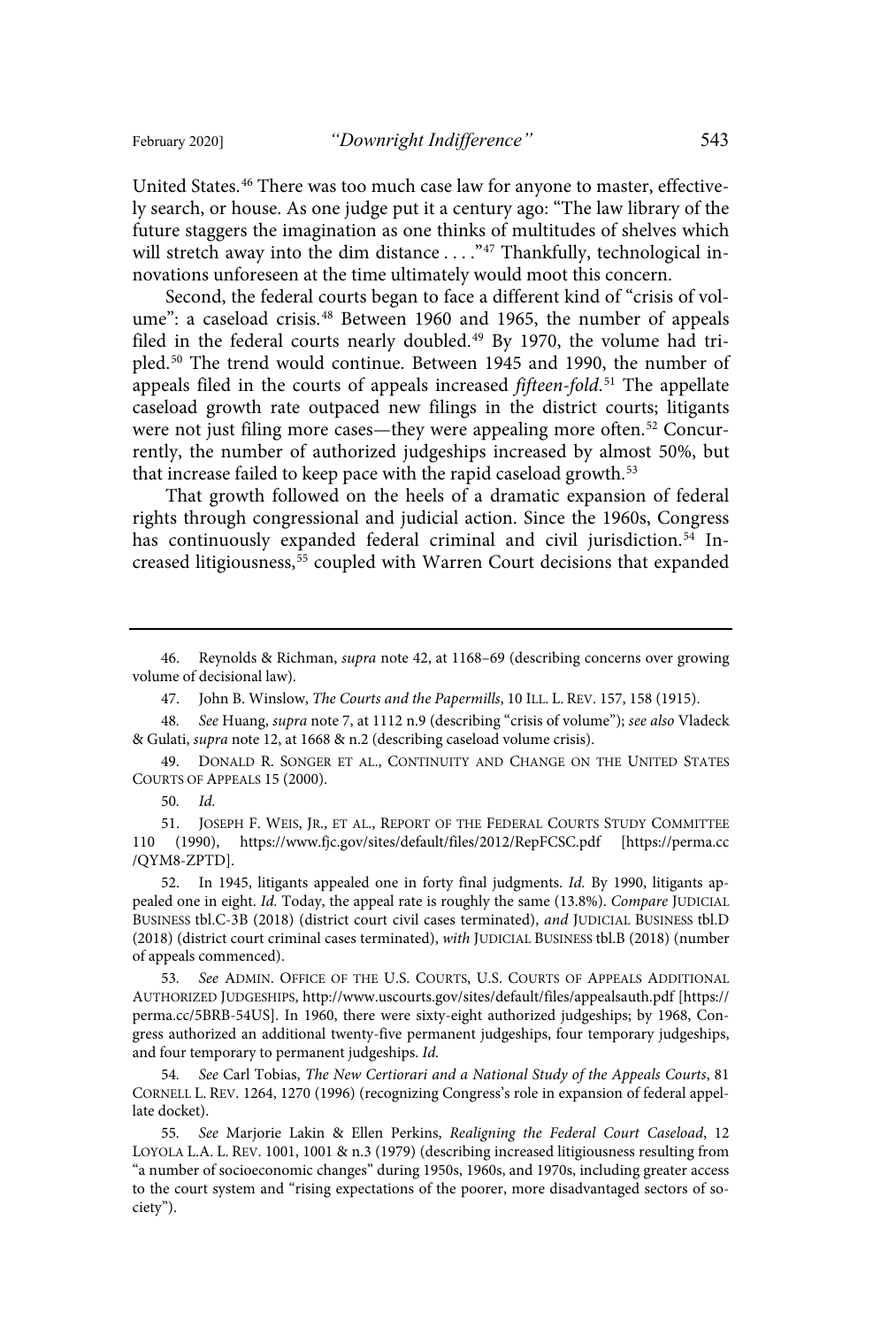criminal and civil rights, also affected federal dockets.<sup>56</sup> Especially important was Monroe v. Pape,<sup>57</sup> which opened the door to civil liability under 42 U.S.C. § 1983 for constitutional violations by state actors who abuse their office.<sup>58</sup> Since that 1961 decision, federal civil rights actions under § 1983 "bec[a]me a major part of the work of the federal courts." 59

These docket changes put extraordinary pressure on the federal judiciary.<sup>60</sup> That pressure had to go "*somewhere*,"<sup>61</sup> and the judiciary had a number of available solutions. They could have asked Congress for help authorize more judges and more funding proportionate to the caseload increase. They didn't.<sup>62</sup> Judges could have reduced the time they spent on all cases: "[T]he federal appellate courts clearly could not have continued to give every case a leisurely review."<sup>63</sup> They didn't exactly do that, either. Instead, they developed an "Appellate Triage model," by which the federal courts embraced procedural and administrative reforms to institute a two-track or two-tier system of appellate justice. 64

Those administrative reforms involved three interconnected changes. First, judges began writing fewer precedential or lawmaking decisions, relying instead on shorter nonprecedential dispositions. <sup>65</sup> Second, courts began holding fewer oral arguments, especially in cases that would not lead to published or precedential decisions.<sup>66</sup> And, finally, judges began relying on "ad-

59. Michael L. Wells et al., Constitutional Remedies: Section 1983 and Related Doctrines, in CASES AND MATERIALS ON FEDERAL COURTS 15, 15 (3d ed. 2015).

60. Between 1960 and 2010, filings per authorized judgeship in the geographic courts of appeals swelled from 57.3 to 340.1. RICHMAN & REYNOLDS, supra note 41, at 8.

61. Shay Lavie, Appellate Courts and Caseload Pressure, 27 STAN. L. & POL'Y REV. 57, 61 (2016).

There is a significant debate over the soundness of the judiciary's reluctance to embrace expansion of its ranks. Compare Richman & Reynolds, supra note 12, at 334-39 (arguing that reluctance to embrace expansion reflects judicial elitism), and id. at 297-300 (summarizing judicial opposition to expanding judiciary), with Tobias, supra note 54, at 1275-80 (identifying and defending "detrimental consequences" on expanding appellate judiciary), and Levy, supra note 41, at 2402-08 (arguing that Richman and Reynolds's proposed cure—expanding the judiciary—is impractical, and recommending other, administrative changes).

63. Levy, supra note 41, at 2395.

64. RICHMAN & REYNOLDS, supra note 41, at xii (discussing the creation of the "Appellate Triage model").

65. Id. at 10-21 (discussing critical changes in publication practices across the circuits).

66. Id. at 83-94 (describing trend away from holding oral argument in every appeal).

<sup>56.</sup> Among the changes the Warren Court brought was an expansion of the federal habeas corpus remedy. See, e.g., Kaufman v. United States, 394 U.S. 217 (1969) (authorizing habeas corpus relief to state prisoners asserting violation of Fourth Amendment rights based on Mapp v. Ohio, 367 U.S. 643 (1961) (applying exclusionary rule for Fourth Amendment violations against states)).

<sup>57.</sup> 365 U.S. 167 (1961).

<sup>58.</sup> *Monroe*, 365 U.S. at 172, 187 (holding that Congress intended § 1983 "to give a remedy to parties deprived of constitutional rights, privileges and immunities by an official's abuse of his position").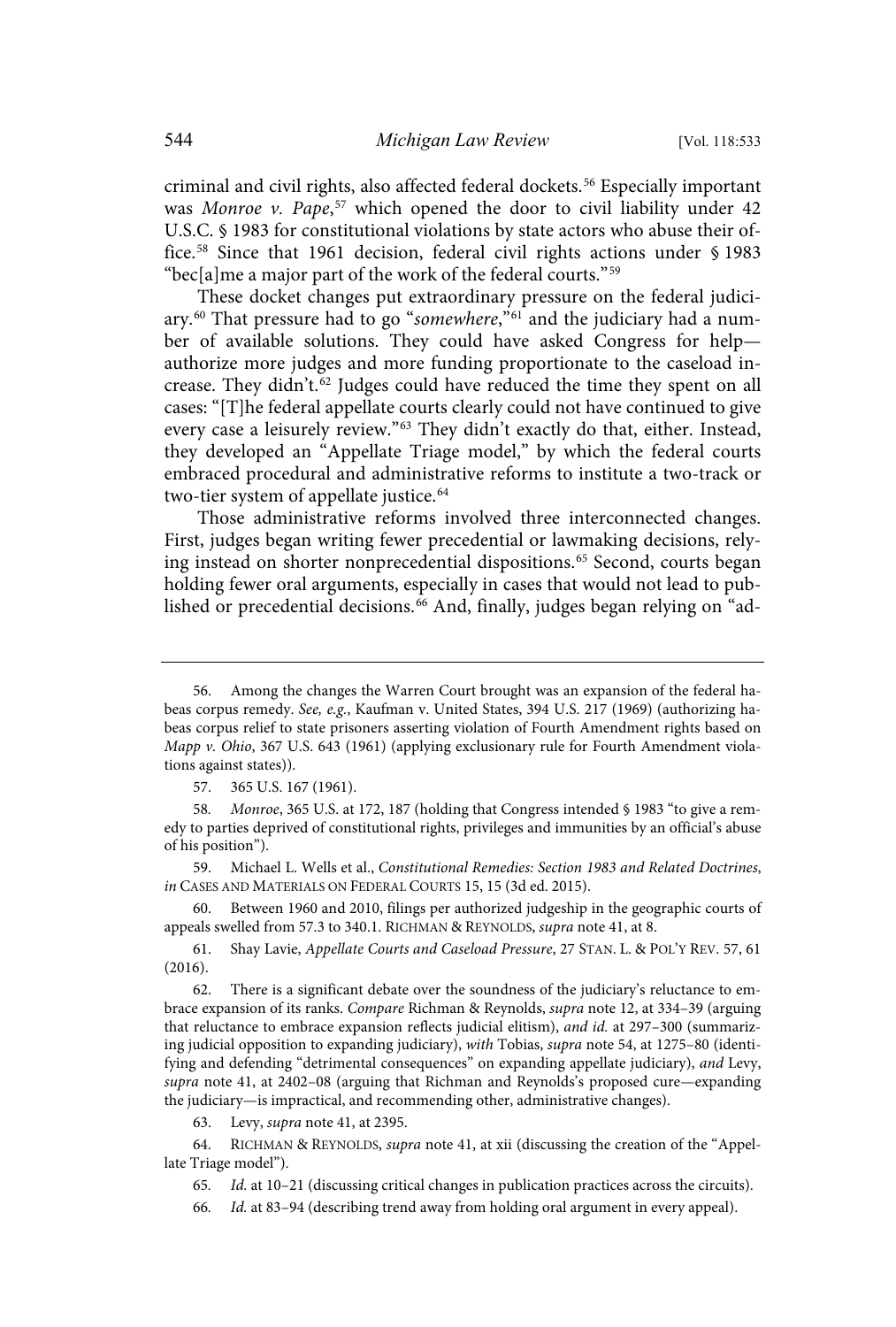ditional decision makers"—principally law clerks and central staff attorneys—to perform judicial work, primarily to help with unpublished and nonargued cases.<sup>67</sup> These administrative and procedural changes have continued unabated.<sup>68</sup>

With respect to unpublished decisions, by 1978, every circuit had adopted so-called "publication plans"<sup>69</sup>—a somewhat ironic name given that the purpose of these plans was to publish far fewer decisions. Although there was variation among these plans, <sup>70</sup> most plans addressed four distinct aspects of the unpublished decision revolution: (1) whether to authorize summary dispositions (i.e., one-word or perfunctory decisions); (2) criteria for publication of court decisions; (3) procedures for determining which decisions should be published; and (4) limitations on the citation of unpublished decisions.<sup>71</sup>

Initially, the last of these—limitations on citation—was the most controversial.<sup>72</sup> Scholars persuasively argued that no-citation rules violated the First Amendment.<sup>73</sup> Others identified thorny ethical issues such rules created for attorneys, including the scope of an attorney's obligation to research unpublished decisions and whether an attorney must advise clients about known unpublished decisions. 74

Efforts at reform were equally controversial, as the reporter for the Advisory Committee on the Federal Rules of Appellate Procedure has detailed.<sup>75</sup> The Committee mulled over possible rules to address unpublished decisions,

69. Reynolds & Richman, supra note 42, at 1170–73 & nn.24–34 (describing development of circuit rules).

70. Id. at 1173 (recognizing that the plans were "not easily categorized").

71. See id. at 1173-81 (discussing key features of circuits' publication plans).

73. See, e.g., Charles L. Babcock, No-Citation Rules: An Unconstitutional Prior Restraint, LITIGATION, Summer 2004, at 33; Salem M. Katsh & Alex V. Chachkes, Constitutionality of "No-Citation" Rules, 3 J. APP. PRAC. & PROCESS 287 (2001).

74. See, e.g., David S. Caudill, Parades of Horribles, Circles of Hell: Ethical Dimensions of the Publication Controversy, 62 WASH. & LEE L. REV. 1653 (2005); see also J. Lyn Entrikin Goering, Legal Fiction of the "Unpublished" Kind: The Surreal Paradox of No-Citation Rules and the Ethical Duty of Candor, 1 SETON HALL CIR. REV. 27 (2005); Shenoa L. Payne, Note, The Ethical Conundrums of Unpublished Opinions, 44 WILLAMETTE L. REV. 723 (2008).

75 . See Schiltz, supra note 72, at 1433–58 (recounting "saga" around efforts to consider and reform local no-citation rules).

<sup>67.</sup> Id. at 97-111 (discussing administrative changes within the courts of appeals, including growth of judicial staff to help resolve appeals).

<sup>68.</sup> Some have questioned whether the courts have also responded in outcome-affecting ways, including by reducing the quality of their output to respond to increased demand. See Lavie, *supra* note 61, at 66-67 (discussing potential outcome-affecting changes); see also Huang, supra note 7 (finding that spikes in caseload crisis led to temporary reduction in reversal rates).

<sup>72.</sup> That controversy would continue well into the 2000s. See generally Patrick J. Schiltz, Much Ado About Little: Explaining the Sturm und Drang over the Citation of Unpublished Opinions, 62 WASH. & LEE L. REV. 1429, 1458–90 (2005) (exploring "controversy" over efforts to reform no-citation rules).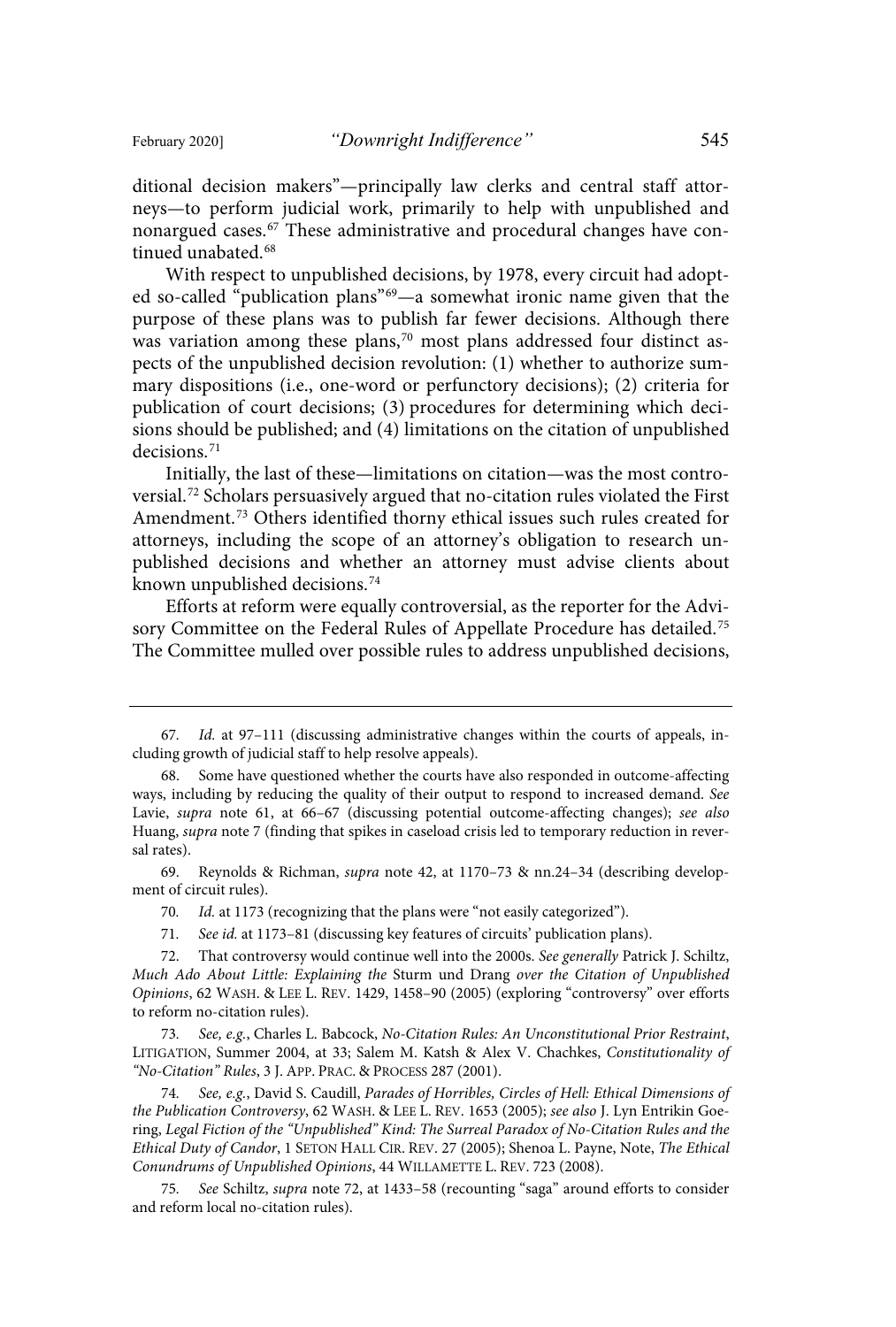sparking widespread disagreement over whether the proposed rule should address the precedential effect of unpublished decisions.<sup>76</sup> After years of study and negotiation, the Advisory Committee ultimately recommended and passed a compromise rule, which received Supreme Court approval and took effect on December 1, 2006.<sup>77</sup> Under Rule 32.1, no circuit may restrict the citation of unpublished decisions issued after January 1, 2007. <sup>78</sup> The rule was silent, however, on the most controversial issue at the time: what, if any, precedential effect unpublished decisions should have. The circuits were left to assign that effect on their own. Whether by judicial decision, local rule, or internal operating procedure, in every circuit unpublished decisions are not precedential. 79

Rule 32.1 was the last—and only—reform of the circuits' publication practices. But it did not end the debate over the use of unpublished decisions, which have continued to proliferate in the decade since Rule 32.1. Scholars, too, have criticized persistently the courts' ongoing reliance on the unpublished decision, especially as an integral feature of a second-tier system of appellate justice. William Richman and William Reynolds, the leading scholars on unpublished decisions, authored a 2013 book, Injustice on Appeal: The United States Courts of Appeals in Crisis,<sup>80</sup> as a capstone to thirtyfive years' worth of work on the subject of unpublished decisions. The title says it all.

- 77. FED. R. APP. P. 32.1 advisory committee's notes (2006).
- 78. FED. R. APP. P. 32.1.

80. RICHMAN & REYNOLDS, supra note 41.

<sup>76.</sup> Id. Initially, the project was much broader, going as far as questioning the use of unpublished decisions themselves. Id. at 1439. That effort was met with almost unanimous resistance from the chief judges. Id. at 1439–40. As Chief Judge Harry T. Edwards of the D.C. Circuit stated conclusively, "This is a terrible idea." Id. at 1439.

<sup>79.</sup> 1ST CIR. R. 32.1.0 ("An unpublished judicial opinion . . . will [be considered] for [its] persuasive value but not as binding precedent."); 2D CIR. R. 32.1.1 ("Rulings by summary order do not have precedential effect."); 3D CIR. I.O.P. 5.1–.3 ("There are two forms of opinions: precedential and not precedential."); 5TH CIR. R. 47.5.4 ("Unpublished opinions . . . are not precedent, except under the doctrine of res judicata, collateral estoppel or law of the case . . . ."); 7TH CIR. R. 32.1(b) ("Orders, which are unsigned, are released in photocopied form, are not published in the Federal Reporter, and are not treated as precedents."); 8TH CIR. R. 32.1A ("[Unpublished opinions] are not precedent."); 9TH CIR. R. 36-3(a) ("Unpublished dispositions . . . are not precedent . . . ."); 10TH CIR. R. 32.1 ("Unpublished decisions are not precedential, but may be cited for their persuasive value."); 11TH CIR. I.O.P. 6 ("Although unpublished opinions may be cited as persuasive authority, they are not considered binding precedent."); D.C. CIR. R.  $36(e)(2)$  ("[A] panel's decision to issue an unpublished disposition means that the panel sees no precedential value in that disposition."); United States v. Sanford, 476 F.3d 391, 396 (6th Cir. 2007) ("[A]n unpublished decision . . . is not precedentially binding under the doctrine of stare decisis, but is considered by us for its persuasive value only."); Collins v. Pond Creek Mining Co., 468 F.3d 213, 219 (4th Cir. 2006) ("[The court] ordinarily do[es] not accord precedential value to [its] unpublished decisions . . . [which] are 'entitled only to the weight they generate by the persuasiveness of their reasoning.' " (quoting Hupman v. Cook, 640 F.2d 497, 501 (4th Cir. 1981))).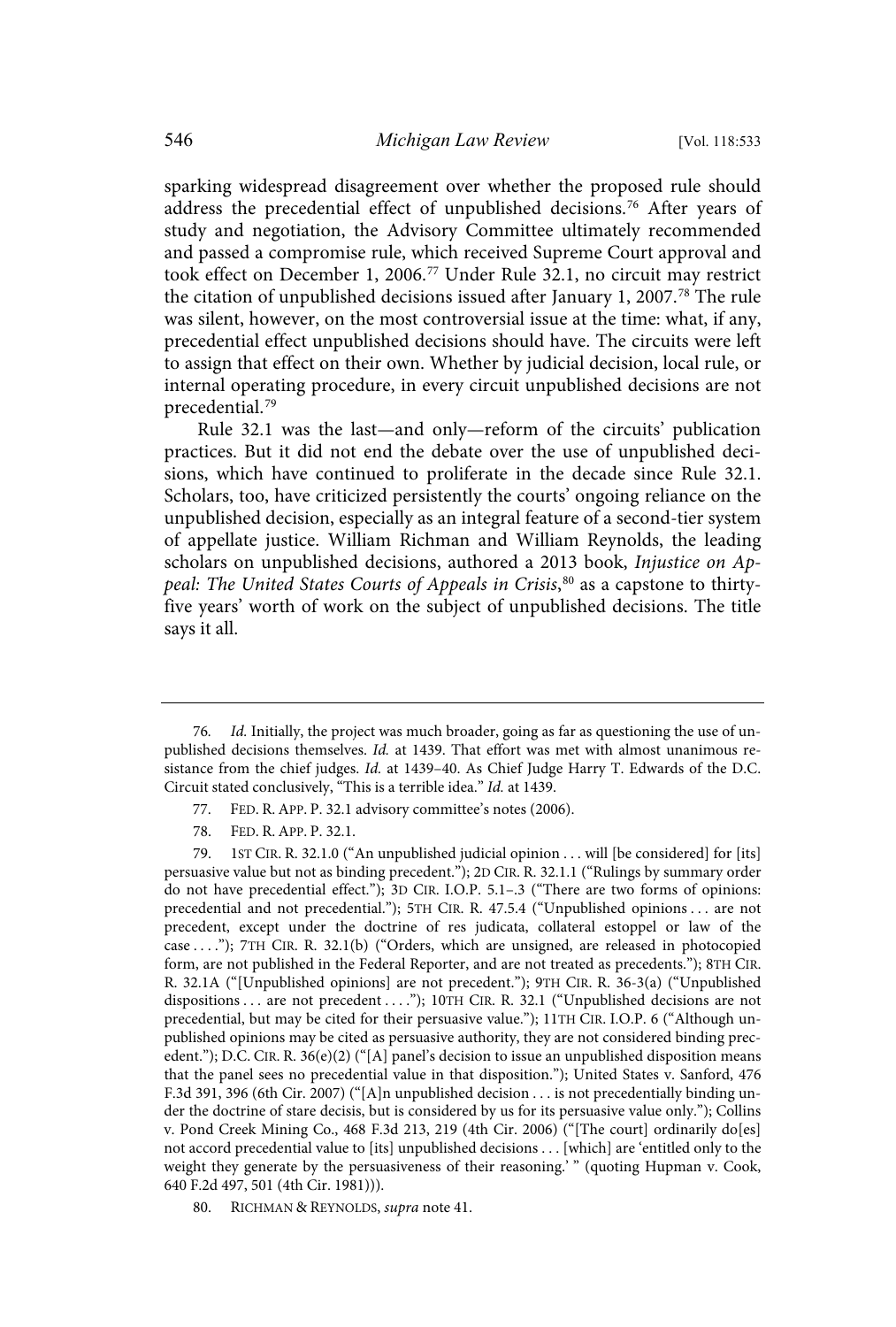Richman and Reynolds brought the second-class appellate justice system into the light.<sup>81</sup> They explained that the traditional appellate model—what they call "the full Learned Hand Treatment"<sup>82</sup>-had become reserved only for "important" cases brought by "serious counsel."<sup>83</sup> Only the elite could ordinarily access first-tier justice, which featured oral argument and reasoned, published decisions written by (or at least carefully overseen by) judges.<sup>84</sup> Litigants who are "poor, without counsel, and with a boring, repetitive problem" receive only "second-hand treatment." <sup>85</sup> As a result of the procedural and administrative changes described above,<sup>86</sup> Richman and Reynolds powerfully $87$  claim that the federal appellate courts have become certiorari courts—that is, courts with discretionary and not mandatory dockets (despite 28 U.S.C. § 1291's command<sup>88</sup> to the contrary).<sup>89</sup>

The late Penelope Pether's work sharpened Richman and Reynolds's stinging indictment of the federal appellate courts. Relying on historical evidence from the Fourth Circuit<sup>90</sup> and public statements from Judge M. Margaret McKeown,<sup>91</sup> Pether contends that the second-tier appellate justice system was, at least in some respects, created by design—a claim that Richman and Reynolds have been reluctant to make.<sup>92</sup> The appellate courts,

81. See id. at 119-20 (describing tracks of appellate justice).

86. See supra notes 60-64 and accompanying text (describing administrative changes that created the appellate triage system).

87. See Levy, supra note 41, at 2400 (explaining that, even if Richman and Reynolds offer an imperfect analogy, it is "difficult to overstate the significance of [their] contribution with this analysis").

88. 28 U.S.C. § 1291 (2012) ("The courts of appeals (other than the United States Court of Appeals for the Federal Circuit) shall have jurisdiction of appeals from all final decisions of the district courts of the United States . . . .").

89. See RICHMAN & REYNOLDS, *supra* note 41, at 120. Not all final judgments create an appeal as of right for prisoners. See Catherine T. Struve, The Federal Rules of Inmate Appeals, 50 ARIZ. ST. L.J. 247, 292 (2018) (explaining that although "[i]nmate appeals from final judgments in civil cases are treated as 'appeals as of right' governed by Appellate Rule 4," in truth "a significant segment of such appeals—namely, those brought by prisoners seeking postconviction habeas or § 2255 relief—are in actuality appeals by permission").

90 . See Jones v. Superintendent, Va. State Farm, 465 F.2d 1091, 1093–94 (4th Cir. 1972) (incorporating 1968 memorandum from circuit's chief judge to Federal Judicial Center explaining that the court had too many postconviction appeals to handle with traditional appellate process).

91. Pether, supra note 8, at 1436–37 n.5, 1465 (describing statements from Judge Margaret McKeown from Audiotape: What Is "Authority"? Panel Presentation, held at the Association of American Law Schools (Jan. 3–6, 2001)).

92. Richman & Reynolds, *supra* note 12, at 277 ("We do not believe that the transformation of the federal appellate courts into certiorari courts dispensing justice unequally has taken place by design."). In their later work, however, Richman and Reynolds come fairly close to ascribing intentionality to judges: "This unilateral change in the circuit courts' function

<sup>82.</sup> *Id.* at 119.

<sup>83.</sup> Id.

<sup>84.</sup> Id. at 119-20.

<sup>85.</sup> *Id.* at 120.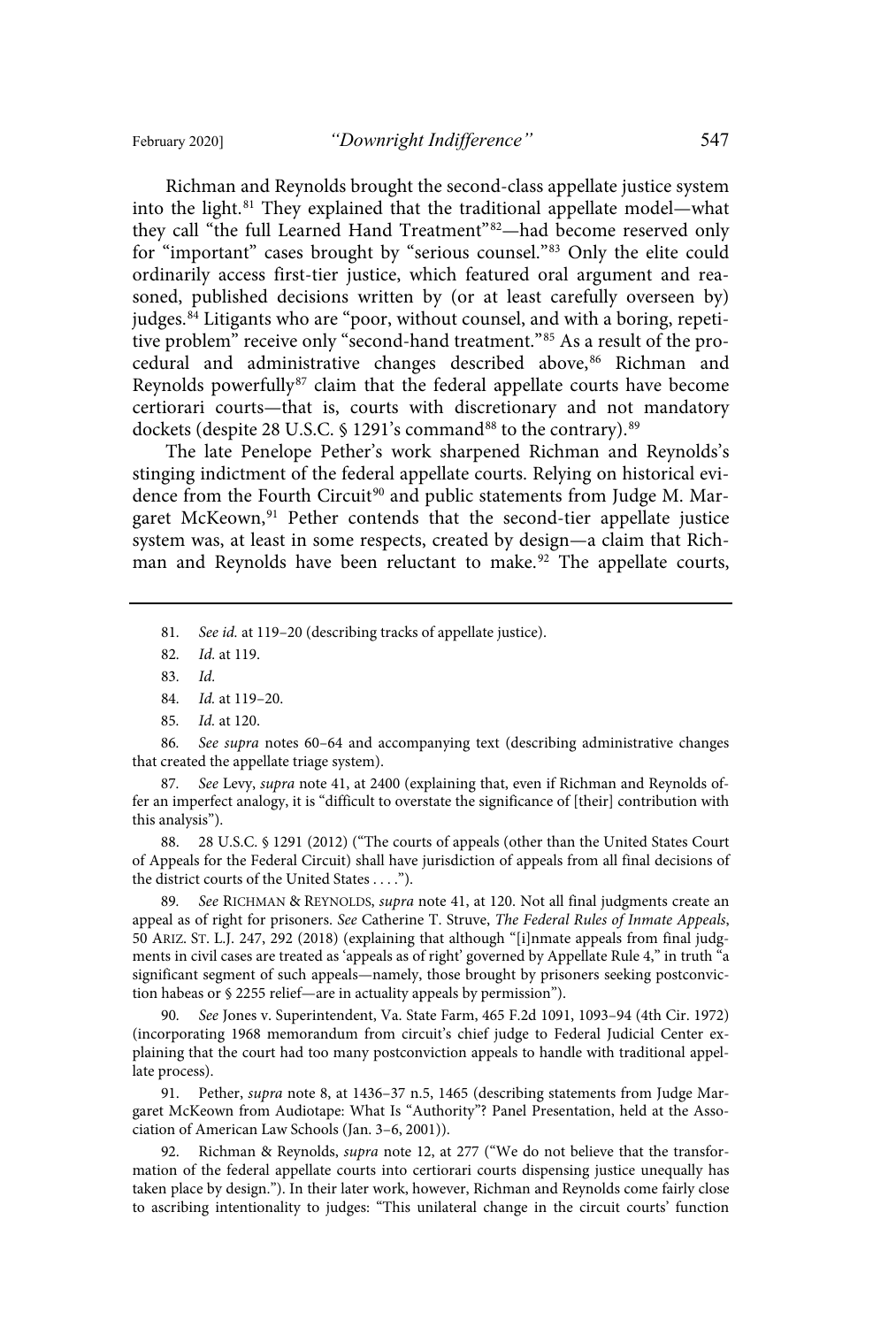Pether explains, redistributed their resources "as a response to judicial concern about significantly increased appeals in both civil rights and pro se prisoner cases." <sup>93</sup> As McKeown said, the "real reason" for the unpublished decision was that courts were afraid they "were going to drown" under the increasing number of civil rights and prisoner cases.<sup>94</sup>

Over time, the courts of appeals have institutionalized the second-tier process through local rules and internal operating procedures.<sup>95</sup> Some circuits have distinct procedures for handling prisoner appeals,  $96$  immigration appeals,  $97$  and pro se appeals.  $98$  All circuits rely on a centralized staff attorneys' office to evaluate and resolve a significant percentage of their docket.<sup>99</sup> Those staff attorneys typically operate independently from the judges for whom they draft decisions; their work is overseen, instead, by a supervising staff attorney.<sup>100</sup> Most rarely have any face time with the judges in their circuit. <sup>101</sup> Staff attorneys work almost exclusively on cases not tracked for oral argument, and they are all devoted to resolving pro se appeals.<sup>102</sup>

95. See, e.g., 5TH CIR. I.O.P. 34 (describing court's screening process); 9TH CIR. R. E(1) (describing process for classification of cases); 11TH CIR. I.O.P. 34(1) (describing court's process for preparation of screened or nonargued appeals); D.C. CIR. I.O.P. I.B.3 (describing duties of staff attorneys in court's legal division).

96. E.g., 4TH CIR. R. 34(b) (describing informal briefing process for noncapital habeas corpus cases and cases involving pro se appellants); 4TH CIR. R. 21(c), 24 (describing rules related to prisoners' payment of costs and fees on appeal); see also Struve, supra note 89, at 289-300 (describing case management procedures for prisoner appeals).

97. E.g., 2D CIR. R. 34.2(a)(1) (placing immigration appeals on nonargument calendar).

98. E.g., 4TH CIR. R. 34(b) (describing informal briefing process for noncapital habeas corpus cases and cases involving pro se appellants); 8TH CIR. I.O.P. D(2) (describing nonargument screening panels for pro se appeals).

POSNER, supra note 21, at 49-61, 164-65 (describing screening processes across the circuits and use of judicial staff attorneys in that process). Most circuits also rely on staff attorneys to screen all appeals (notably, the Tenth Circuit does not). Id. at 56, 164-65.

100. See id. at 162-67 (detailing staff attorney procedures across all circuits).

101. See id. at 166-67 (concluding that only Seventh, Ninth, and D.C. Circuit staff attorneys have significant face time with judges).

102. Id. at 164-65.

must be seen as judicial activism of the highest order, involving not merely tinkering with some sociopolitical hot-button issue, but rather with the role of the courts themselves." RICHMAN & REYNOLDS, supra note 41, at 115. Indeed, they acknowledge that their "thirty-plus years of study have left [them] with anger and despair over the creation and jealous maintenance of a system that underserves the nation and shortchanges the poor and powerless." Id. at ix.

<sup>93.</sup> Pether, supra note 8, at 1465.

<sup>94.</sup> Id. at 1465 n.138 (quoting Audiotape, supra note 91 (statement of Judge Margaret McKeown)).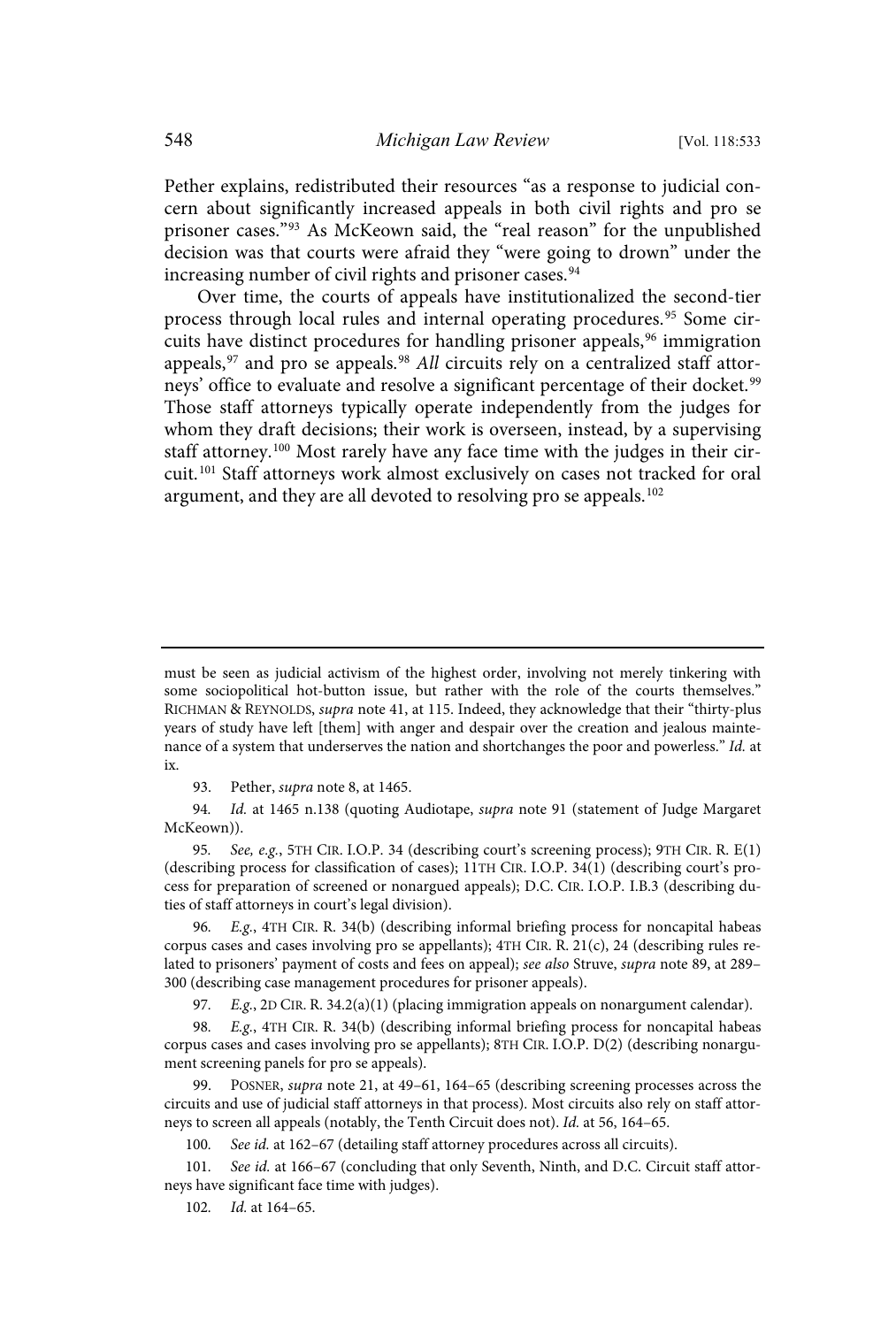#### February 2020] *"Downright Indifference"* 549

#### B. The Widespread Use of the Unpublished Decision<sup>103</sup>

The creation of the unpublished decision swiftly eroded the lawmaking function of the federal courts of appeals. By 1985, the courts of appeals were publishing only 40.6% of their merits decisions.<sup>104</sup> By 1991, the courts were publishing barely more than 30% of their decisions. <sup>105</sup> Not every circuit embraced the unpublished decision revolution to the same extent, however. In 1991, the spread between the court with the highest publication rate (at the time, the First Circuit) and the lowest (the Fourth Circuit, as it is still) was more than *fifty points*.<sup>106</sup> By 1997, the nationwide publication rate would be only 23.5%. <sup>107</sup> As Figure 1 shows, the use of the unpublished decision has continued to increase steadily over the last two decades. The year ending on September 30, 2016 was the high-water mark for nonpublication across the circuits: 88.7% of all merits decisions from the courts of appeals were unpublished.<sup>108</sup>

104. Michael Hannon, A Closer Look at Unpublished Opinions in the United States Courts of Appeals, 3 J. APP. PRAC. & PROCESS 199, 204 (2001) (compiling statistical data, including before official reporting began in 1981). Reynolds and Richman conducted a limited one-year study in 1978 and 1979 that suggests the unpublication rate was already over 60% by 1979. Reynolds & Richman, supra note 18, at 587.

- 107. JUDICIAL BUSINESS tbl.B-12 (1997).
- 108. JUDICIAL BUSINESS tbl.B-12 (2016).

<sup>103.</sup> Data from this Section and from Appendices A and B are drawn from the statistical resources available through the website for the Administrative Office of the U.S. Courts, Statistics & Reports, U.S. CTS., http://www.uscourts.gov/statistics-reports [https://perma.cc/6ESC-B5XG]. Throughout this Article, "all circuits" or the "federal courts of appeals" excludes the U.S. Court of Appeals for the Federal Circuit. The Administrative Office does not report data on the Federal Circuit's unpublished decisions. Accordingly, my focus is on the twelve geographic circuit courts with general appellate jurisdiction over final judgments, and any general reference to the courts should be understood to exclude the Federal Circuit. The Federal Circuit does rely on unpublished decisions and summary affirmances; both practices have been thoughtfully examined in the unique context of the Federal Circuit. See, e.g., Paul R. Gugliuzza & Mark A. Lemley, Can a Court Change the Law by Saying Nothing?, 71 VAND. L. REV. 765 (2018) (examining use of summary affirmances in decisions on patentable subject matter); Andrew Hoffman, Comment, The Federal Circuit's Summary Affirmance Habit, 2018 B.Y.U. L. REV. 419 (examining Federal Circuit's summary affirmance practice).

<sup>105.</sup> Hannon, supra note 104, at 204.

 $106.$   $Id.$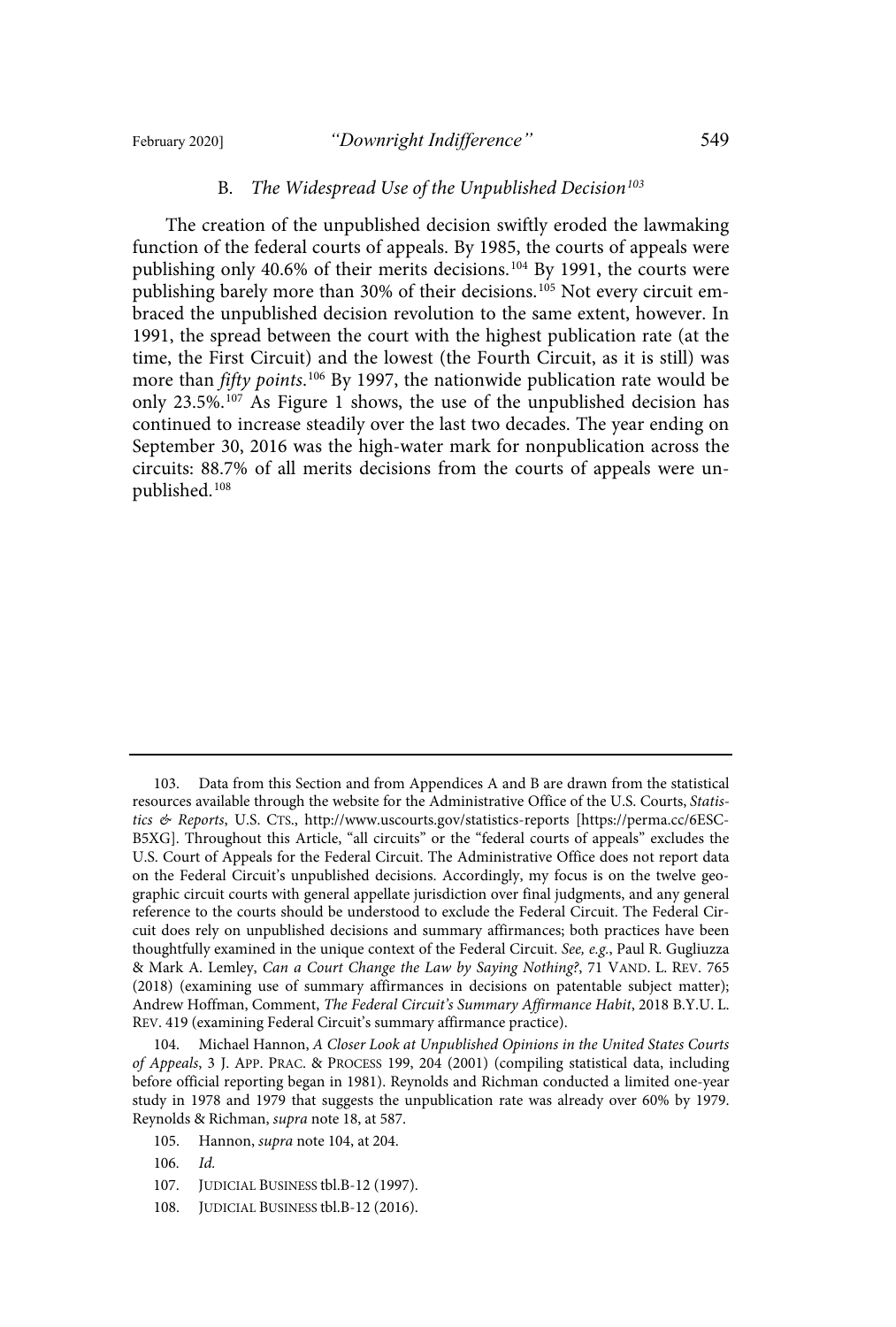### FIGURE 1<sup>109</sup>



The year ending September 30, 2016 was also the year the Fourth Circuit—almost perennially the leader in unpublished decisions <sup>110</sup>—crossed the 95% unpublication threshold for the first time.<sup>111</sup> In every geographic circuit except for one, the publication rate has dropped over time (i.e., the unpublication rate has risen).<sup>112</sup> As the data captured in Appendix A reveal, the D.C. Circuit is the only outlier, <sup>113</sup> perhaps owing to its special status as the socalled second-highest court in the land.

Decisional atrophy is also widespread. Unpublication rates hover at or over 90% in seven of the twelve geographic circuit courts: the Second Circuit, the Third Circuit, the Fourth Circuit, the Fifth Circuit, the Sixth Circuit, the Ninth Circuit, and the Eleventh Circuit. <sup>114</sup> But, as Figure 2 shows, there is also some notable disparity in the use of unpublished decisions. The mar-

<sup>109.</sup> JUDICIAL BUSINESS tbl.B-12 (1997–2018).

<sup>110.</sup> Only twice in the last twenty years has another circuit issued a greater percentage of unpublished decisions than the Fourth Circuit: in both the year ending September 30, 2013 and the year ending September 30, 2017, the U.S. Court of Appeals for the Eleventh Circuit barely edged out the Fourth Circuit. JUDICIAL BUSINESS tbl.B-12 (2013); JUDICIAL BUSINESS tbl.B-12 (2017).

<sup>111.</sup> JUDICIAL BUSINESS tbl.B-12 (2016).

<sup>112.</sup> See Appendix A.

<sup>113.</sup> While it may be tempting to exclude the D.C. Circuit from this analysis given its unique caseload, I will not do so here for one important reason: the D.C. Circuit is the only federal appellate court in which the rate of pro se litigation has risen while the publication rate has also risen. See Appendix A, Figure A-1.

<sup>114.</sup> See Appendix A.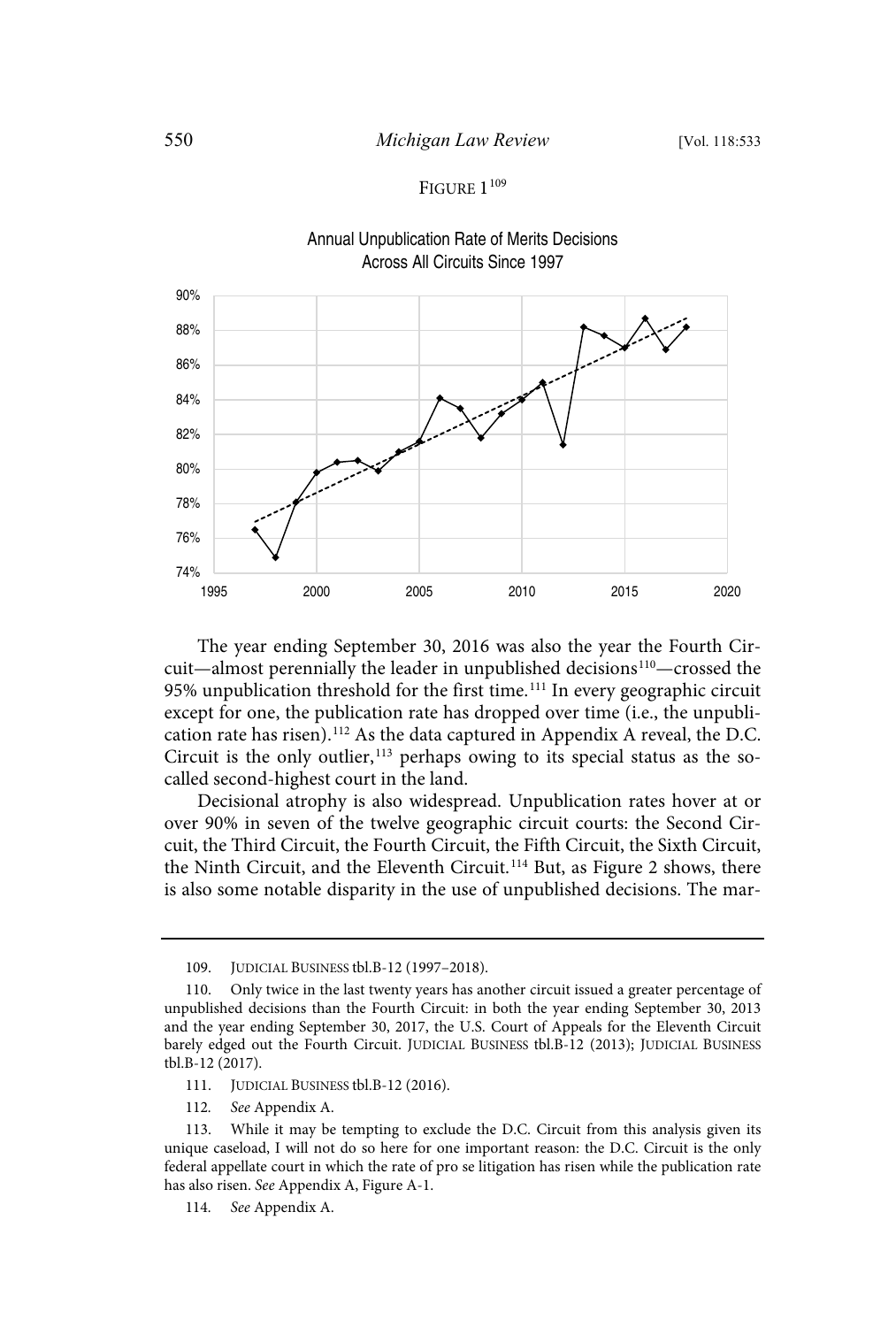gin between the leaders in unpublication and their sister circuits is significant: no other circuit's unpublication rate crossed the 80% mark in 2018.

# FIGURE 2<sup>115</sup>

Unpublication Rate of Merits Decisions by Circuit in Year Ending September 30, 2018



While use of unpublished decisions has continued to increase over time, overall caseload volume has not. It appears that the "crisis" that led to the creation of unpublished decisions has plateaued, if not receded. Figure 3 reflects the nationwide caseload volume trend. That downward trend is consistent with the volume of appeals across most individual circuits, as Appendix B demonstrates. The Ninth Circuit is the only court that has experienced noticeable caseload growth over the last two decades,<sup>116</sup> but recent years' data suggest that trend, too, is reversing.<sup>117</sup> Overall, courts are seeing

<sup>115.</sup> JUDICIAL BUSINESS tbl.B-12 (2018).

<sup>116.</sup> See Appendix B, Figure B-11. At first blush, the trend for the Fourth Circuit appears either slightly positive or nearly flat. See Appendix B, Figure B-5. That trend line becomes negative if the data for 2016 are removed. Appendix B, Figure B-6. That year was an outlier for reasons discussed below. See infra note 118. (Similarly, trend lines for other circuits would become more negative if 2016 data were removed.)

<sup>117.</sup> See JUDICIAL BUSINESS tbl.B (1997–2018); see also Appendix B, Figure B-11. The U.S. Court of Appeals for the Ninth Circuit has experienced caseload growth due to its increased volume of immigration appeals; after the terrorist attacks on September 11, 2001, the Bush Administration abruptly streamlined deportation proceedings, which affected the Ninth Circuit significantly. See Huang, supra note 7, at 1121–26 (exploring increased immigration appeals as a stressor in both the Second and Ninth Circuits). The data bear this out: beginning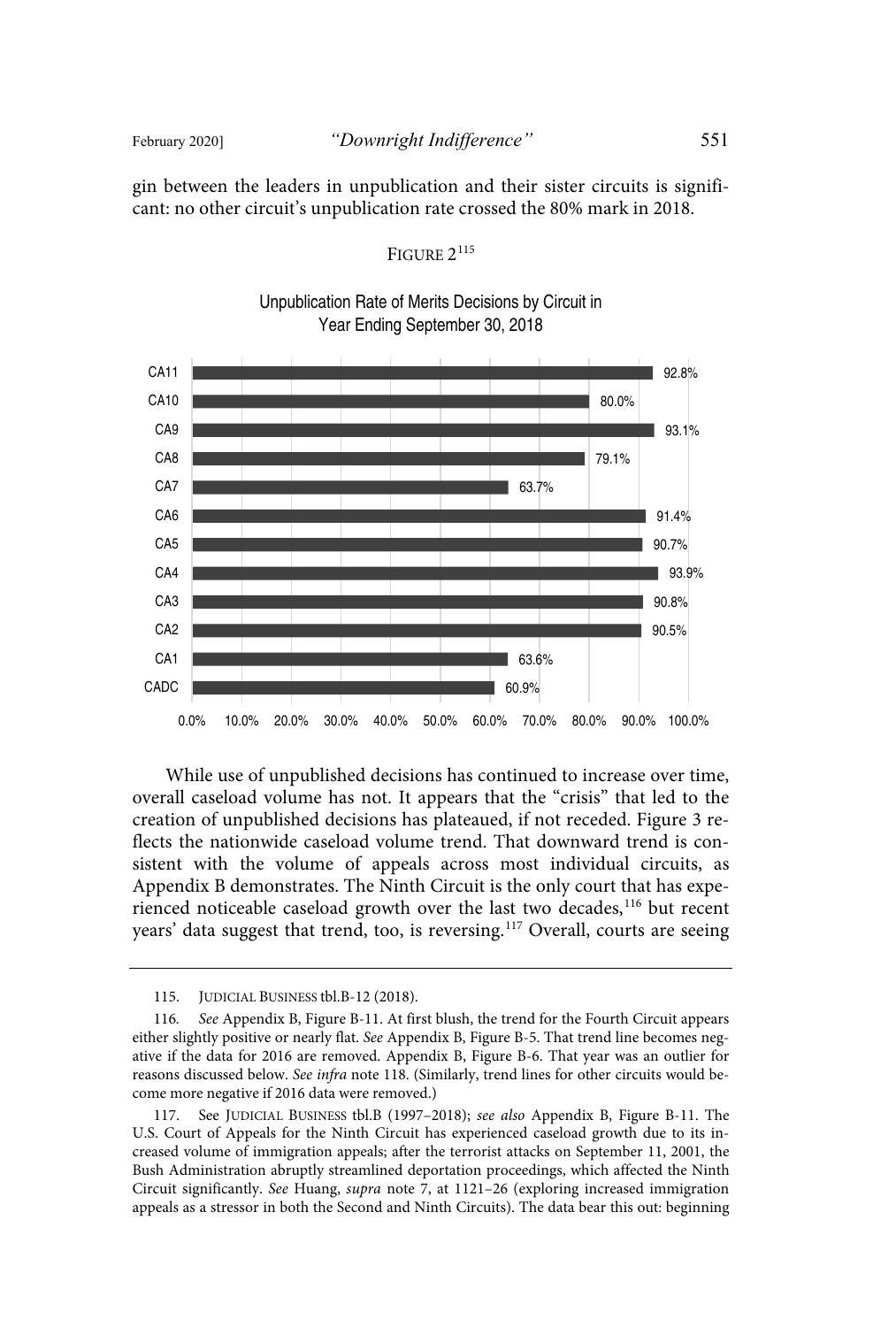fewer appeals year-over-year, even though they continue to issue more unpublished decisions year-over-year.

### FIGURE 3<sup>118</sup>



Despite receding caseload volumes, several of the courts remain very busy—including a few of the circuits that rely most heavily on unpublished decisions. Compare Figure 2, which details the unpublication rate across circuits, with Figure 4 below, which tracks the number of appeals filed per authorized judgeship by circuit in the year ending September 30, 2018. The Fifth Circuit, Ninth Circuit, and Eleventh Circuit face the heaviest workload

in 2001, the number of administrative appeals in the Ninth Circuit increased sixfold in the span of four years. JUDICIAL BUSINESS tbl.B-9 (2001–2005). Although current numbers are only three time those of the late 1990s, the significant increase in volume has had lasting effect. JUDICIAL BUSINESS tbl.B-9 (1997–2018).

The Second Circuit—the other circuit that experienced a caseload spike resulting from an influx of post-September 11, 2001, immigration appeals, Huang, supra note 7, at 1121—has experienced a slightly negative overall case-volume trend, even taking into account that shortterm crisis. See Appendix B, Figure B-3.

<sup>118.</sup> JUDICIAL BUSINESS tbl.B (1997–2018).

The spike in 2016, the third-to-last data point in Figure 3, reflects a significant increase in original appellate proceedings resulting from the U.S. Supreme Court's decisions in Johnson v. United States, 135 S. Ct. 2551 (2015), which declared the residual clause of the Armed Career Criminal Act unconstitutionally vague, and Welch v. United States, 136 S. Ct. 1257 (2016), which declared the Johnson ruling retroactive. JUDICIAL BUSINESS (2016), http:// www.uscourts.gov/statistics-reports/us-courts-appeals-judicial-business-2016 [https://perma .cc/8ES4-V7M8] (explaining impact of Johnson and Welch).

The high-water mark of 2005 reflects a significant spike in criminal appeals, original habeas corpus petitions, and prisoner petitions following the U.S. Supreme Court's decisions in Blakely v. Washington, 542 U.S. 296 (2004), and United States v. Booker, 543 U.S. 220 (2005), which affected state and federal sentencing law. See JUDICIAL BUSINESS 13 (2005), http://www .uscourts.gov/sites/default/files/2005judicialbusiness\_0.pdf [https://perma.cc/5XMF-5LN3].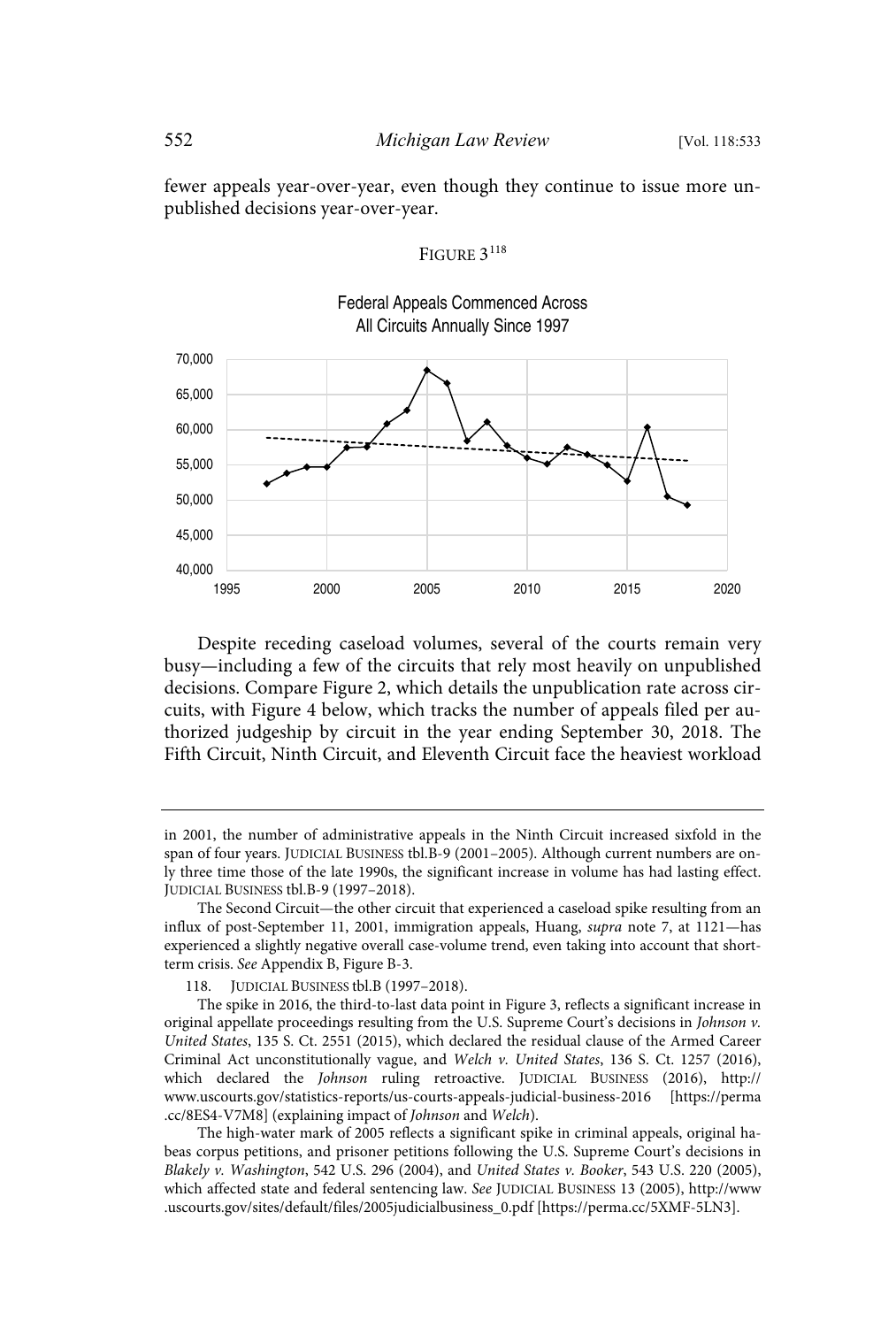per authorized judge and also have among the highest rates of unpublication. <sup>119</sup> These circuits' workloads far exceed the Judicial Conference's benchmark of 255 cases per judge.<sup>120</sup> As important, however, is that several circuits with very high unpublication rates have manageable—if not outright modest—workloads compared to some of their sister circuits. In particular, the Third Circuit, the Fourth Circuit, and the Sixth Circuit appear to have time to do more reason-giving—at least, if we compare their caseload volumes against the Fifth Circuit and the Eleventh Circuit.

# FIGURE  $4^{121}$



Appeals Commenced per Authorized Judgeship by Circuit for the Year Ending September 30, 2018

119. I have not accounted for judicial vacancies and their potential effect on workload in this Article. Because vacancies shift over time, and may be mitigated by senior-status judges and visiting judges, the effect of vacancies is difficult to quantify. For example, of the thirteen vacancies on the courts of appeals at the end of the reporting year in September 30, 2018, all but two had taken senior status, thus likely mitigating some of the consequence of the vacancies. See Judicial Vacancy List for October 2018, U.S. CTS., https://www.uscourts.gov/judgesjudgeships/judicial-vacancies/archive-judicial-vacancies/2018/10/vacancies

[https://perma.cc/CTK5-T25N]. Nationally, senior-status judges handle more than 15% of judicial work. Lisa M. Holmes et al., Neither Gone nor Forgotten, 95 JUDICATURE 227, 231 (2012).

120. WEIS ET AL., supra note 51, at 110.

121. JUDICIAL BUSINESS tbl.B-9 (2018); ADMIN. OFFICE OF THE U.S. COURTS, CHRONOLOGICAL HISTORY OF AUTHORIZED JUDGESHIPS IN U.S. COURTS OF APPEALS, https:// www.uscourts.gov/sites/default/files/appealschronol.pdf [https://perma.cc/359Y-JDKF].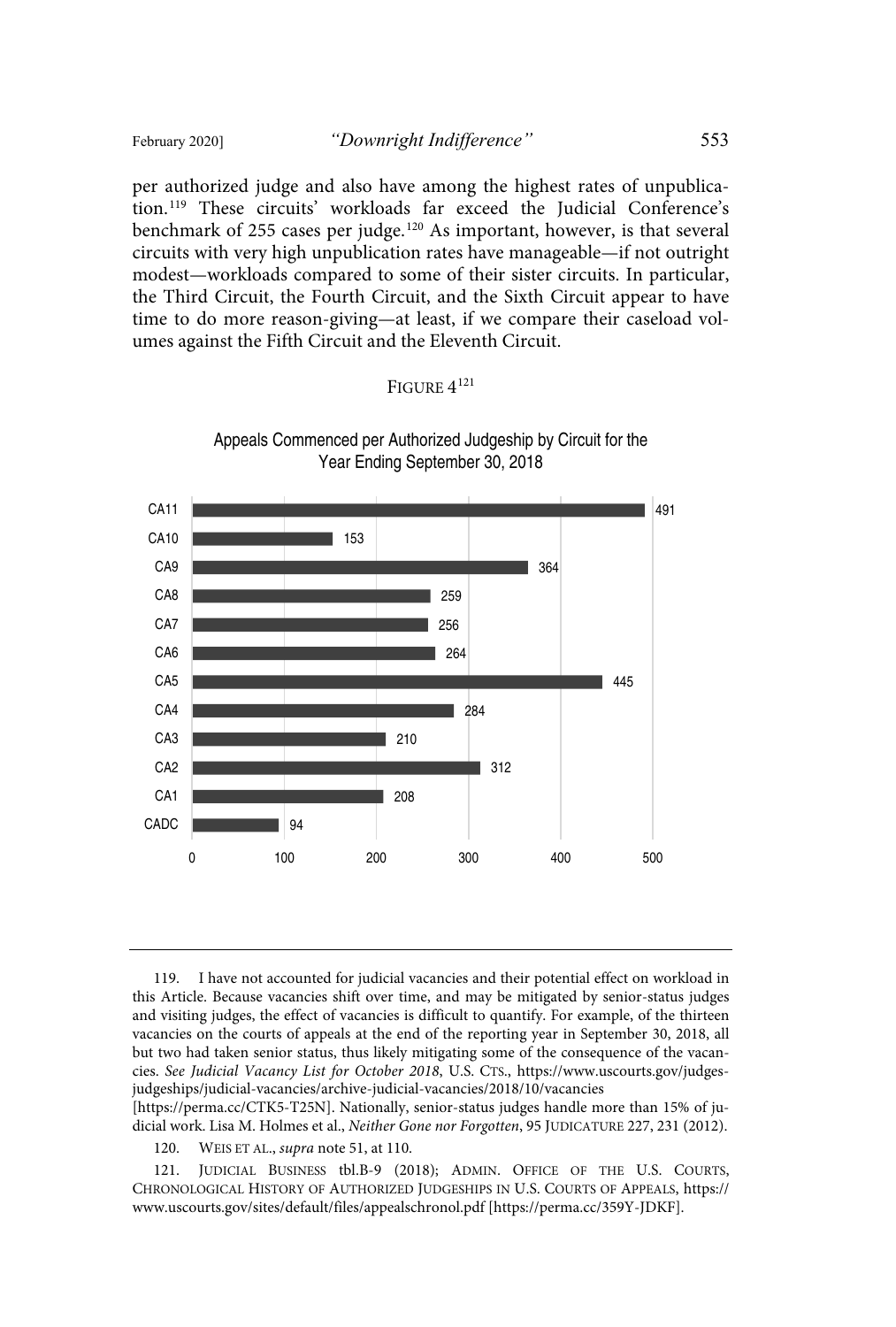What should be apparent by now is this: caseload volume appears to have a weak correlation, if any, with unpublication rates. The publication rate has not risen while caseload volumes have dropped; the circuits that issue the most unpublished decisions are not necessarily the busiest courts. A simple comparison (Figure 5) plotting the volume of appeals nationally against the percentage of unpublished decisions over time confirms that there is no correlation between overall caseload volume and publication rates. Whatever is driving the continued increase in unpublication, it is not, in fact, caseload volume.

### FIGURE  $5^{122}$



If appeal volume has no correlation with publication rate, as Figure 5 indicates, we might wonder what—other than habit or convenience—might be driving the ever-increasing unpublication rate.<sup>123</sup> We know that a perceived increase in prisoner and pro se litigation precipitated the development of the unpublished decision in at least some judicial circuits.<sup>124</sup> We might expect,

<sup>122.</sup> Compare JUDICIAL BUSINESS tbl.B (1997-2018), with JUDICIAL BUSINESS tbl.B-12 (1997–2018).

<sup>123.</sup> This is not to say that other workload considerations may not drive the trend toward more unpublication. Cases may have become more complex, thus consuming more judicial effort. Overall caseload volume, however, is perhaps the most obvious—and the easiest to test—proxy for workload as a driver of unpublication.

<sup>124.</sup> See supra text accompanying notes 93–94 (discussing historical evidence that unpublication grew in response to increased prisoner litigation).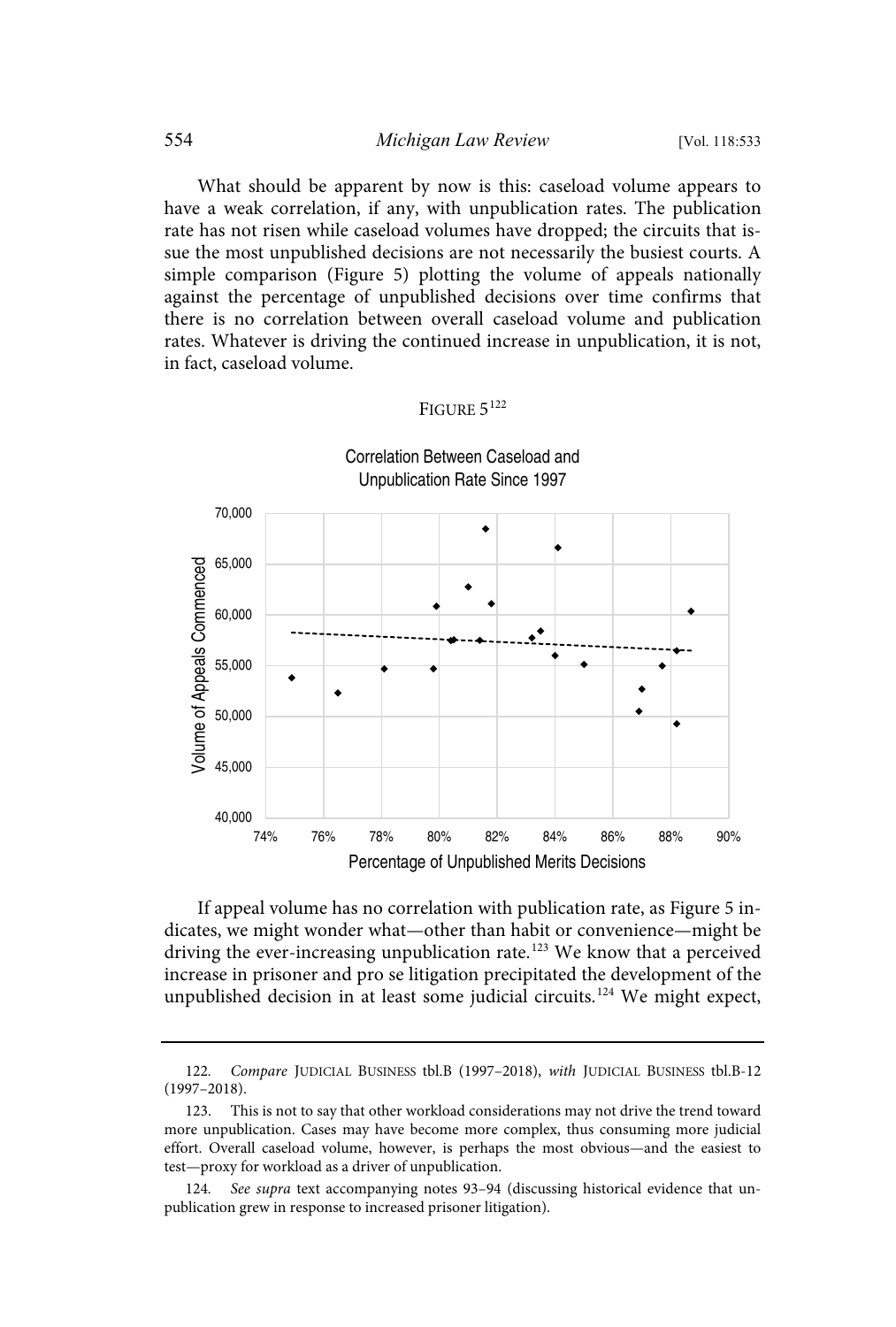then, that pro se litigation continues to play a role in the use of unpublished decisions. The data generally support that suggestion. Whereas overall caseload volume has decreased over the last two decades, pro se litigation has not. Today, in almost every circuit pro se litigation is a greater percentage of the courts' workload than it was two decades ago. Figure 6 shows the national trend, while Appendix A contains circuit-by-circuit data.

| FIGURE $6^{125}$ |
|------------------|
|                  |



Pro se litigation in the federal appellate courts predominately involves prisoner litigation—that is, habeas corpus claims and federal civil rights claims from federal and state prisoners. Together, these proceedings accounted for approximately 47% of pro se appeals in the year ending September 30, 2018, as Figure 7 shows. Additionally, original proceedings, which include petitions for extraordinary relief, original habeas corpus proceedings, and requests for permission to appeal,<sup>126</sup> accounted for approximately 18% of pro se appellate proceedings. The next largest category was "private"

<sup>125.</sup> See JUDICIAL BUSINESS tbl.B-9 (1997–2018). For circuit-by-circuit data, see Appendix A.

<sup>126.</sup> FED. R. APP. P. 21; 16AA CHARLES ALAN WRIGHT ET AL., FEDERAL PRACTICE AND PROCEDURE § 3968 (3d ed. 2008); id. § 3968.1.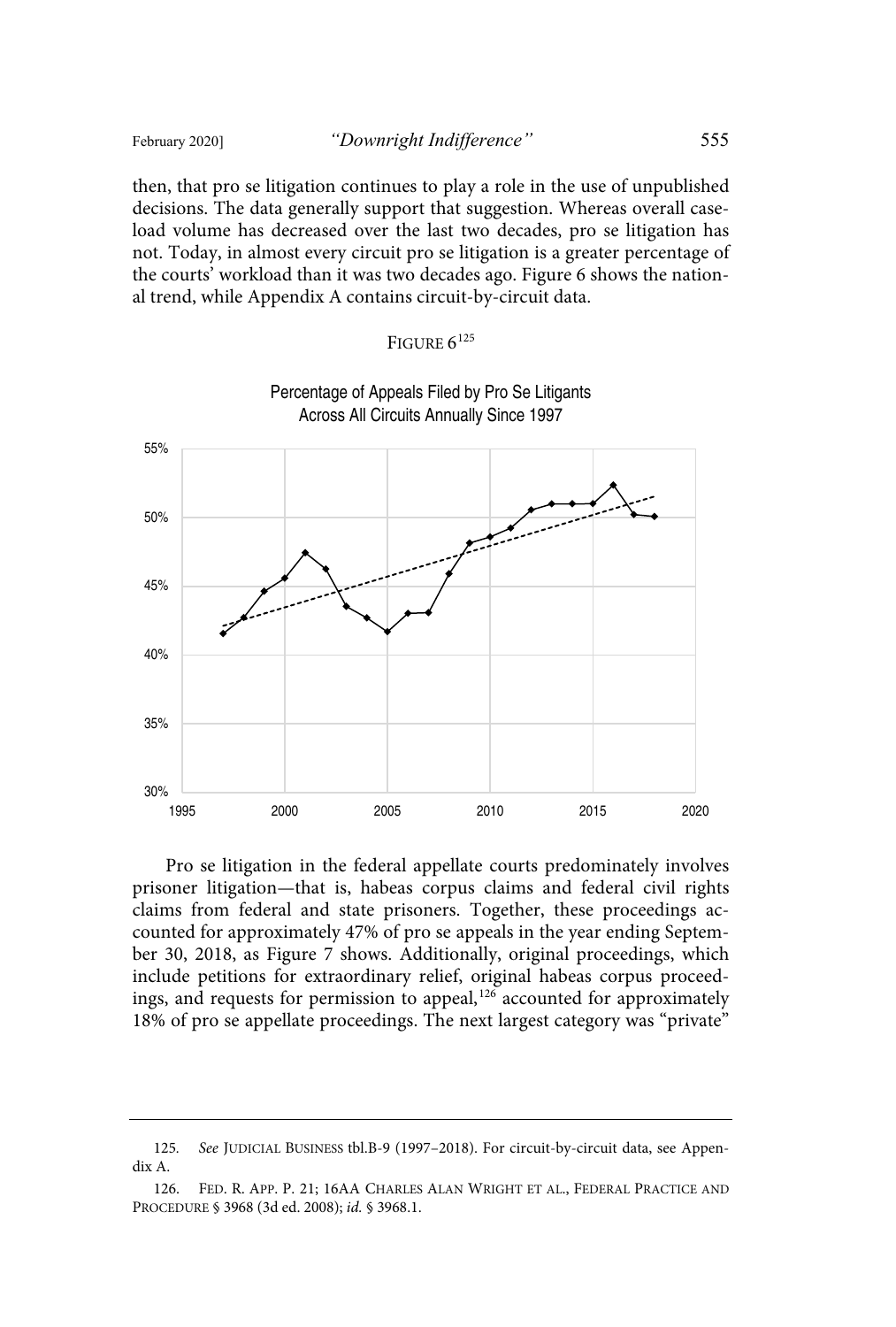by nonprisoners.<sup>127</sup>



(i.e., nonfederal) civil proceedings, which includes claims against state actors

Unsurprisingly, the vast majority of prisoner appeals commence pro se; the same is true for the vast majority of original proceedings and miscellaneous applications, as Figure 8 reflects (based on data from the year ending September 30, 2018). Notably, nearly 45% of bankruptcy appeals involve pro se appellants, even though bankruptcy appeals make up only a small fraction of pro se appeals overall. And nearly 30% of administrative proceedings which include Social Security disability and immigration matters—involve pro se litigants. Pro se appellate litigation therefore predominately involves prisoner, civil rights, habeas corpus, and other civil proceedings affecting vulnerable communities (including individuals in economic distress, without permanent status in the United States, and with health crises or disabilities).

<sup>127.</sup> The Administrative Office reports the following categories of proceedings: criminal, U.S. prisoner petitions, other U.S. civil, other private civil, bankruptcy, administrative agency appeals, and original proceedings and miscellaneous applications. JUDICIAL BUSINESS tbl.B-9 (2018).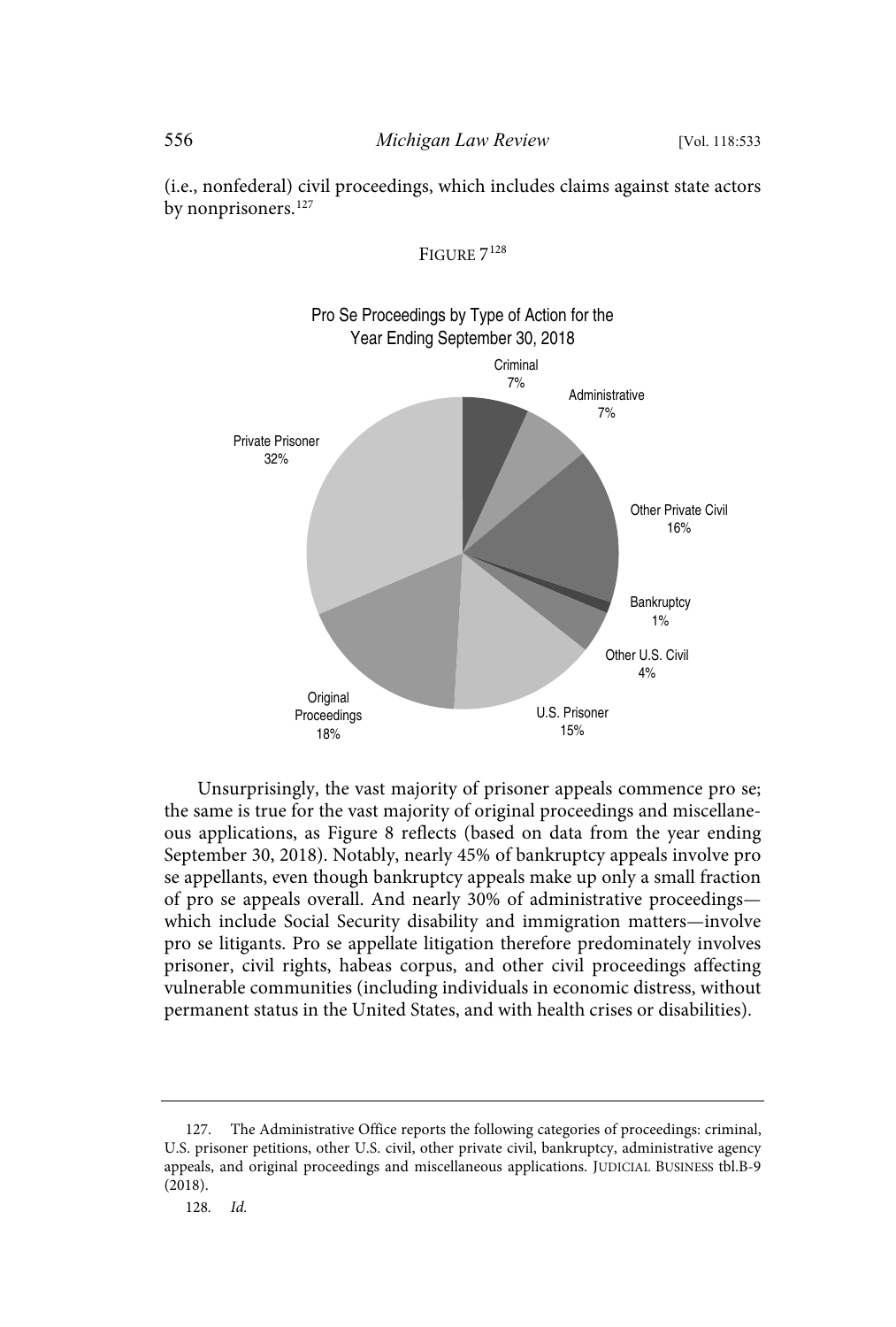# FIGURE 8<sup>129</sup>



Unlike general caseload volume, pro se appeal volume positively correlates with the ever-increasing reliance on unpublished decisions, as Figure 9 demonstrates.<sup>130</sup> As the percentage of pro se litigation as a fraction of the whole grows, so, too, does the unpublication rate.<sup>131</sup>

129. Id.

<sup>130.</sup> Cf. David R. Stras & Shaun M. Pettigrew, The Rising Caseload in the Fourth Circuit: A Statistical and Institutional Analysis, 61 S.C. L. REV. 421, 439 (2010) (identifying "increase in . . . pro se appeals filed in the Fourth Circuit since 1979" as a "likely factor" in the "remarkable decrease in published opinions").

<sup>131.</sup> Administrative Office data are not sufficiently granular to determine what percentage of unpublished decisions involve pro se litigants. Future empirical work will address this question.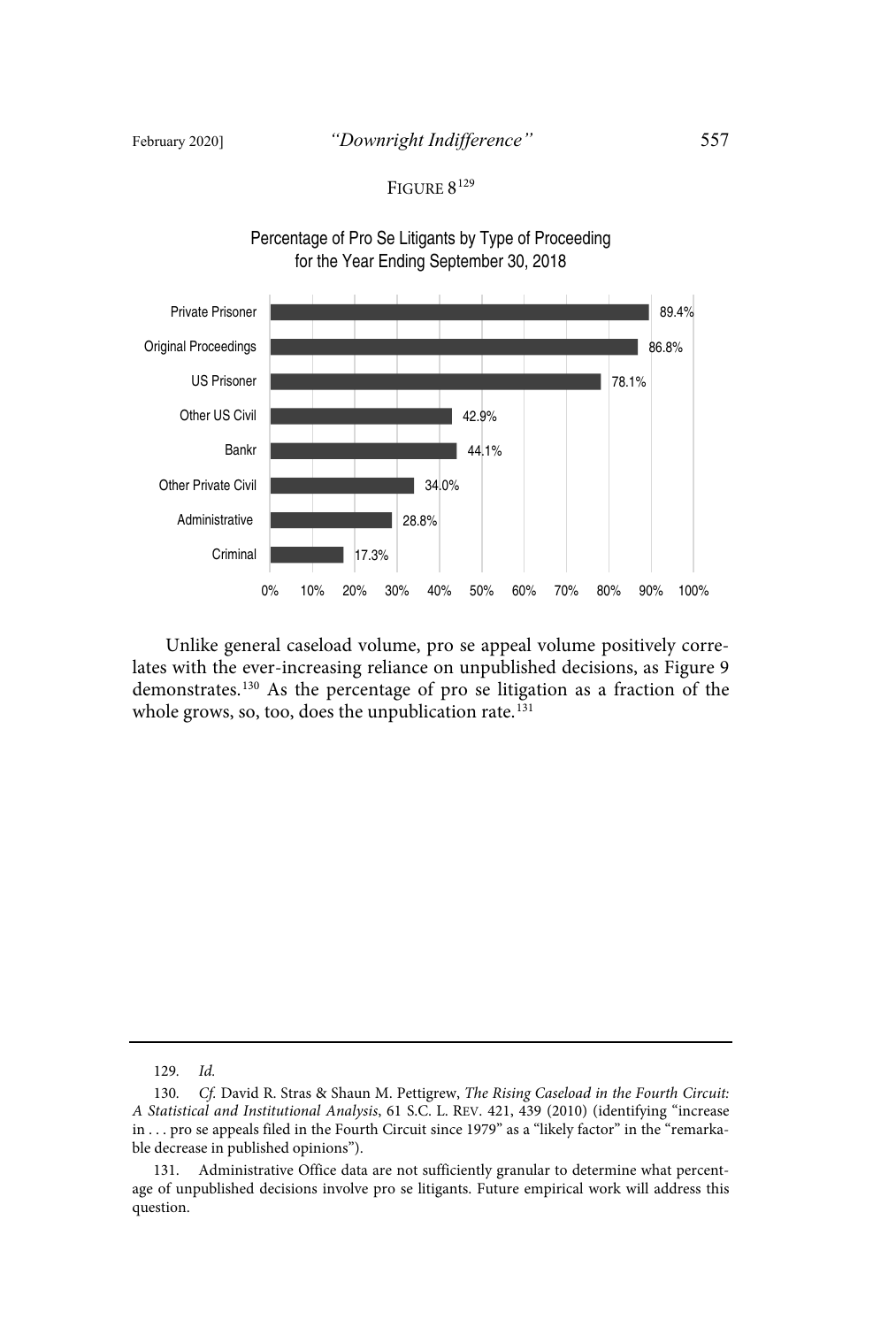# Figure 9 132

Correlation Between Percentage of Pro Se Appeals and Unpublication Rate Since 1997



With a few notable exceptions, those circuits handling the highest percentage of pro se litigation also issue more unpublished decisions. Figure 10 identifies the percentage of pro se appeals commenced in each circuit in the year ending September 30, 2018.

<sup>132.</sup> Compare JUDICIAL BUSINESS tbl.B-9 (1997-2018), with JUDICIAL BUSINESS tbl.B-12 (1997–2018).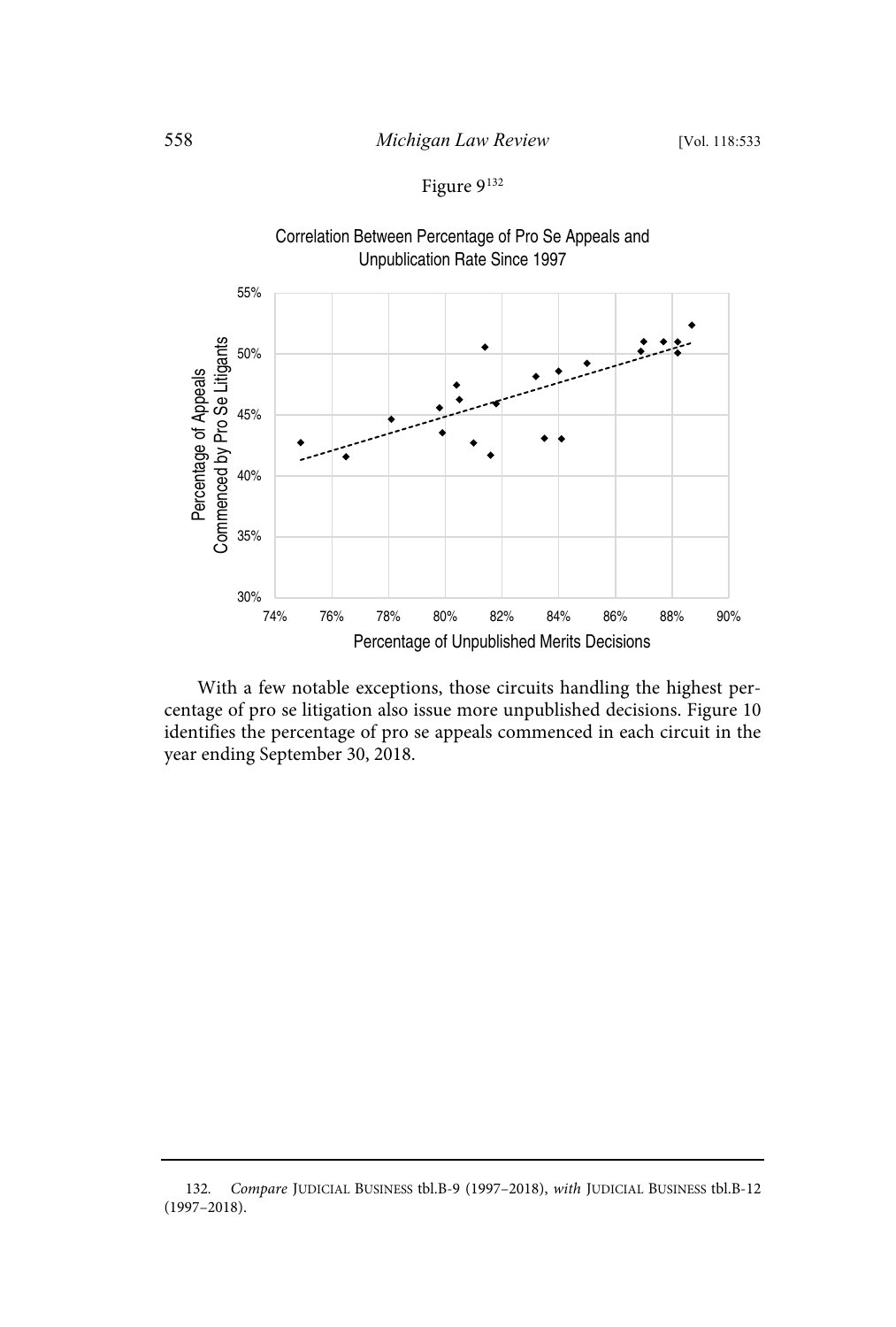## FIGURE 10<sup>133</sup>



Percentage of Appeals Commenced Pro Se by Circuit in Year Ending September 30, 2018

Unsurprisingly, the Eleventh Circuit and the Fourth Circuit saw the highest overall percentage of pro se litigation. But the court with the next highest percentage of pro se litigation—the Seventh Circuit—had one of the highest publication rates among the circuits (the third highest in 2018). Only the D.C. Circuit and the First Circuit surpassed the Seventh Circuit in percentage of published merits decisions in 2018—two circuits with significantly lighter pro se dockets. Conversely, the Second Circuit, which had a very high unpublication rate (90.5% in 2018), had among the lowest percentage of pro se appeals. That suggests that pro se litigation may not be driving the Second Circuit's high unpublication rate. Even though the increase in pro se litigation positively correlates with the increase in unpublished decisions nationally, we should be mindful that correlation is not causation. Any number of local customs or practices—many of which Marin Levy's work chronicles—might affect particular publication schemes.<sup>134</sup>

Finally, we might also expect the circuits that rely the most on unpublished decisions to move more swiftly, as conventional wisdom suggests that unpublished decisions save judicial time and resources. That is true, for the most part, as Figure 11 shows. But two circuits with high unpublication

<sup>133.</sup> JUDICIAL BUSINESS tbl.B-9 (2018).

<sup>134.</sup> See Levy, supra note 14, at 368–73 (examining circuits' different case management priorities and how they affect court processes).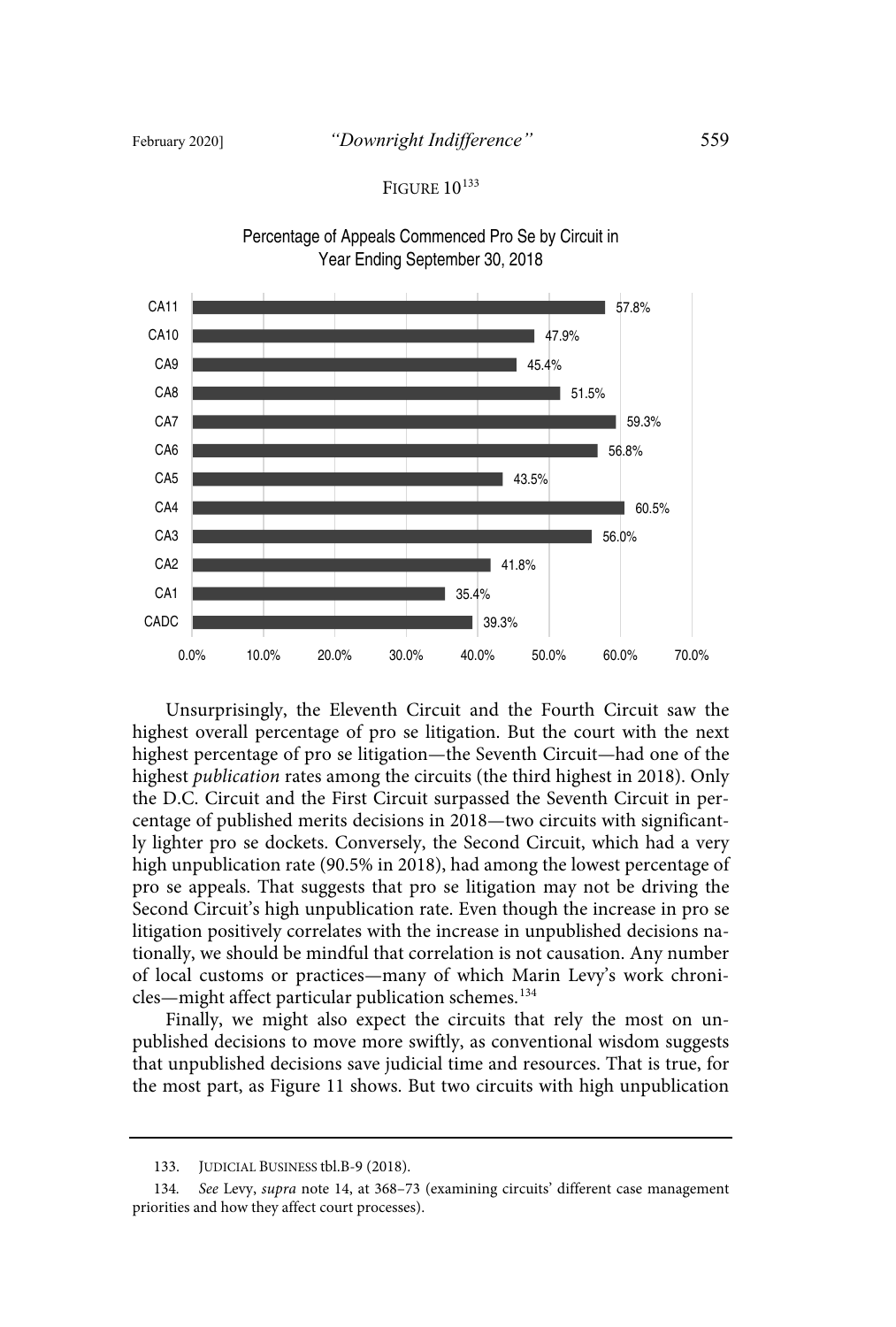rates (the Second and the Ninth) move more slowly than peer circuits with high unpublication rates. And, it turns out, the converse is not necessarily true: some courts with high *publication* rates—especially the Seventh Circuit—also move relatively quickly. Figure 11 charts the 2018 median circuit disposition time in months from the notice of appeal to a merits decision. Overall, although caseload volume remains high, and courts remain busy,<sup>135</sup> they also appear to have adjusted to a new normal; their decisional times are generally reasonable and even unexpectedly fast in some circuits (the Fourth Circuit, for example).<sup>136</sup> Most courts act relatively quickly, even those courts with high caseload volumes per judge (e.g., the Eleventh Circuit). These median decision times suggest that, on balance, some courts may have privileged speed and efficiency over decisional quality.

#### FIGURE 11<sup>137</sup>



Median Time in Months from Notice of Appeal to Decision by Circuit in the Year Ending September 30, 2018

135. See supra Figure 4.

137. JUDICIAL BUSINESS tbl.B-4 (2018).

<sup>136.</sup> The Fourth Circuit resolved appeals more than twice as fast as several of its sister circuits, and its disposition time is a full month and a half faster than the next most efficient court. The Fourth Circuit's speed may be aided by truncated briefing rules in pro se and noncapital prisoner appeals, which shorten the briefing schedule and relieve the appellee of the obligation to file a brief. 4TH CIR. R. 34(b).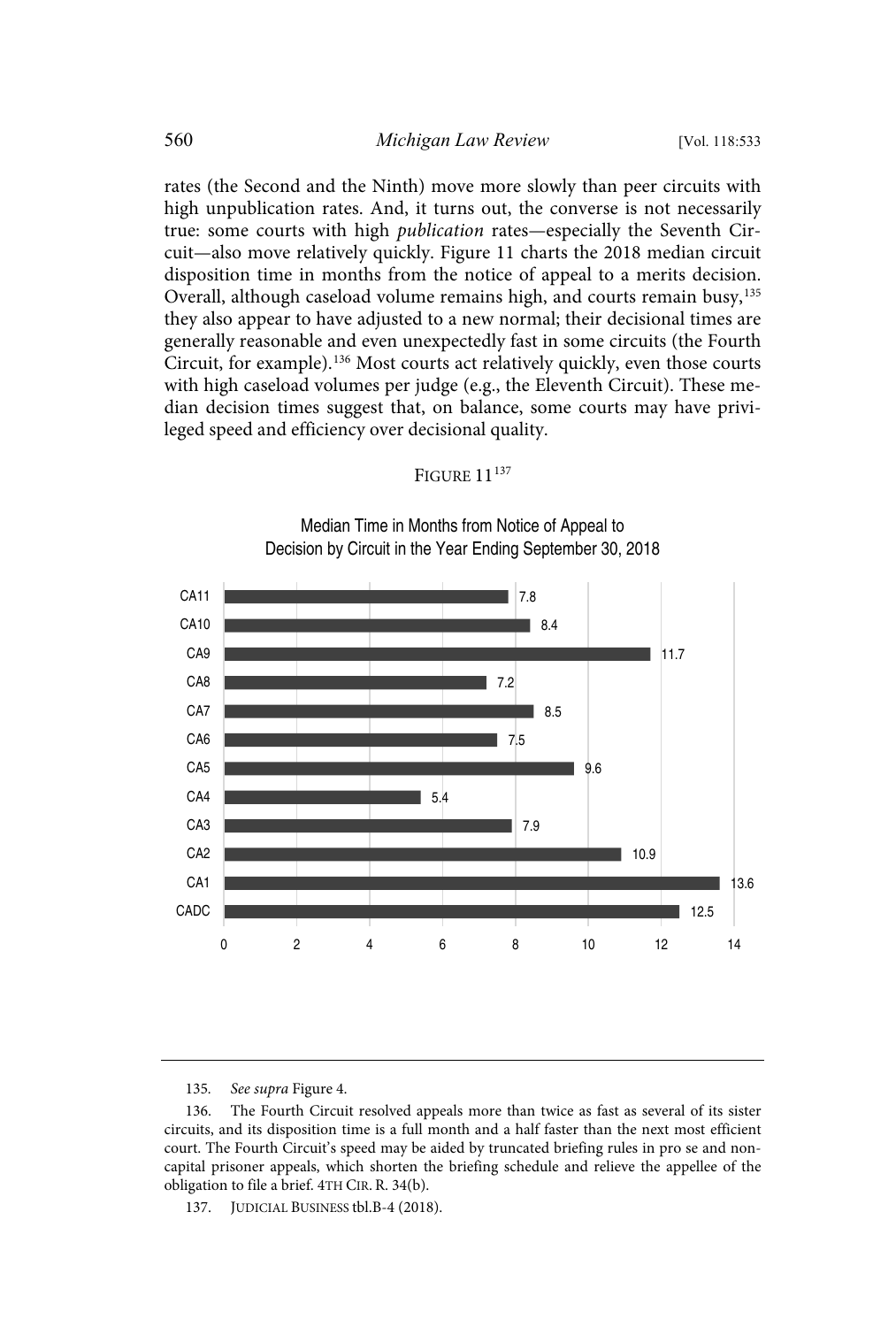At bottom, empirical data complicate the popular efficiency narrative that unpublished decisions are a needed solution to a widespread caseload management problem. Our federal courts of appeals remain very busy, to be sure, but they also increasingly rely on unpublished decisions despite a reduction in caseload volume over the last decade. And if, as I discuss in Part III, we have any concerns over the decisional quality of unpublished decisions, it also appears that many courts have time to do more. Indeed, something else may be afoot. Anecdotal, historical, and some empirical evidence suggest that unpublished decisions—and the decisional atrophy that has come with them—may reflect another kind of caseload "problem": an ongoing and continuing flood of appeals from pro se litigants.

No doubt, many pro se appeals present routine, meritless, and even potentially frivolous issues. <sup>138</sup> Perhaps a perfunctory decision is a proper sanction for a frivolous appeal. But other procedures exist to police frivolous appeals.<sup>139</sup> We must be cognizant that every pro se appeal involves a critical touchpoint between vulnerable litigants and governmental authority—a moment that calls for us to think carefully about the message unpublished decisions send to the litigants who receive them. In the next Part, I turn to the psychological procedural justice literature to begin that appraisal.

#### II. PROCEDURAL JUSTICE VALUES AND THE APPELLATE PROCESS

Although now freely citable in the federal appellate courts,<sup>140</sup> unpublished decisions are not written for a public audience and do not serve a lawmaking function. These are "letter[s] to the parties," according to the judges who issue them.<sup>141</sup> Because unpublished decisions retain persuasive value—at least insofar as the decision itself is persuasively reasoned—they nevertheless do have public value. <sup>142</sup> For present purposes, however, I will take courts at their word that unpublished decisions serve a private audience and are not intended for public scrutiny.<sup>143</sup> If that's true, we must evaluate

<sup>138.</sup> These categories are not equivalent. For example, meritless litigation—as opposed to frivolous litigation—has systemic value. See Alexander A. Reinert, Screening Out Innovation: The Merits of Meritless Litigation, 89 IND. L. J. 1191, 1225–26 (2014) (describing what meritless litigation contributes to law, including development and clarification of law and regulation of behavior, among other contributions).

<sup>139.</sup> See FED. R. APP. P. 38 ("If a court of appeals determines that an appeal is frivolous, it may, after a separately filed motion or notice from the court and reasonable opportunity to respond, award just damages and single or double costs to the appellee."). I am not advocating that courts use Rule 38 more. I invoke Rule 38 only to point out that, if the courts are using perfunctory decisions to discourage frivolous appeals from frequent filers, surely there is a more direct—and, importantly, more transparent—means to accomplish that goal.

<sup>140.</sup> FED. R. APP. P. 32.1.

<sup>141.</sup> Kozinski, supra note 9, at 38.

<sup>142.</sup> See supra note 79 (discussing precedential effect of unpublished decisions across circuits).

<sup>143.</sup> I do not agree that unpublished decisions should receive no public scrutiny (nor that they are intended solely for a private audience). But I do not need to take on that issue to de-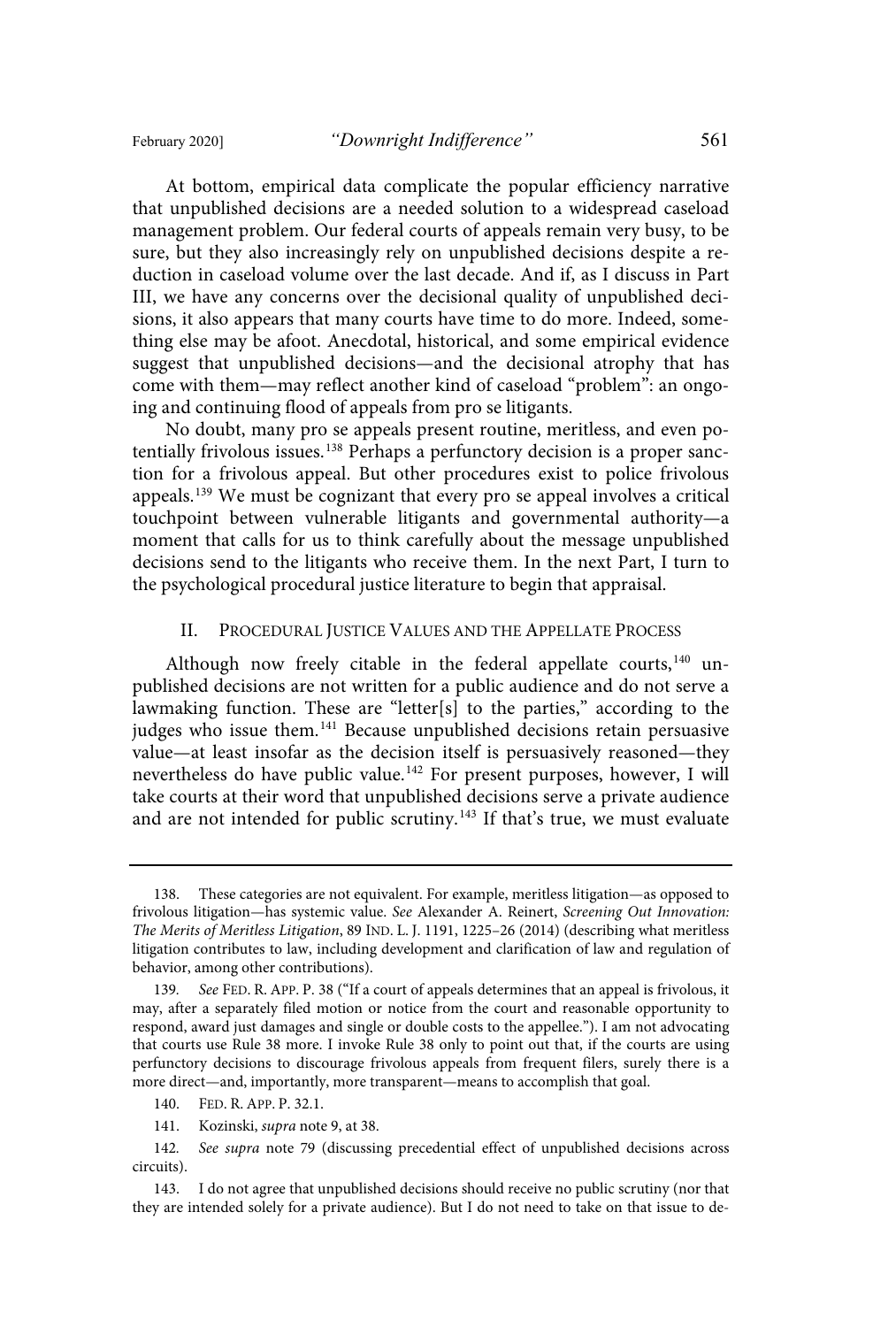unpublished decisions by a different yardstick: our assessment should consider the subjective experience of the litigant who receives the unpublished decision in response to her appeal. That is the kind of inquiry that the law and psychology literature on procedural justice affords.<sup>144</sup> This Part explores core procedural justice experiences and how they might map onto the appellate process.

I am mindful of the thoughtful critique of psychological procedural justice work from criminal justice scholars and critical race theorists.<sup>145</sup> That scholarship has illuminated how a focus on procedural fairness and fair treatment may obscure (and worse, further) systemic inequality and structural ostracization, thwart systemic change, and undervalue the effects of substantive outcomes on the system's most vulnerable participants.<sup>146</sup> I am not tackling substantive outcomes here, nor do I intend to suggest that reason-giving might be a fix (either partial or complete) for any of these deeply troubling issues. One problem with unpublished decisions, however, is their potential to marginalize, adding to the grave systemic and structural injustices that many litigants on the receiving end of these decisions already face. So, ultimately, my claim is far more limited: how appellate courts treat vulnerable litigants should trouble us, regardless of the outcome in any particular case. Decisions devoid of any positive procedural justice experiences carry the potential to inflict harm; they marginalize vulnerable litigants seeking relief in a court that is, effectively, their last resort. Reason-giving, I will argue, is one way to create a fairer, more humanizing process, even if it will not address structural inequities or change outcomes.

If this is, as I suggest, a worthy goal, then psychological procedural justice literature can provide us with a window into how litigants might receive appellate decisions and be affected by appellate process. As Rebecca Hollander-Blumoff details, psychological research has "provided robust empiri-

fend my thesis. We can presume that courts write in good faith for a private audience while questioning whether those private "letters" disserve procedural justice values.

<sup>144.</sup> See Rebecca Hollander-Blumoff, The Psychology of Procedural Justice in the Federal Courts, 63 HASTINGS L.J. 127, 134 (2011) ("For psychologists, measuring subjective perceptions of procedural justice is important because this measurement captures individuals' real experiences of fairness or unfairness of the legal system, as opposed to the effects that the system's architects might think or expect to be likely products of the system's structure and rules.").

<sup>145.</sup> The procedural justice frame can mask structural injustices and, at worst, imply racist conceptions of criminality—especially in the context of police–citizen contact. See Bell, supra note 35, at 2061 ("Deploying legitimacy theory and procedural justice as a diagnosis and solution to the current policing crisis might even imply, at some level, that the problem of policing is better understood as a result of African American criminality than as a badge and incident of race- and class-based subjugation.").

<sup>146.</sup> See id. at 2081-82 (discussing critiques of procedural justice's legitimacy theory for policing) (citing Paul Butler, The System Is Working the Way It Is Supposed to: The Limits of Criminal Justice Reform, 104 GEO. L.J. 1419, 1468 (2016); Robert J. MacCoun, Voice, Control, and Belonging: The Double-Edged Sword of Procedural Fairness, 1 ANN. REV. L. & SOC. SCI. 171, 189 (2005); and William J. Stuntz, Essay, Local Policing After the Terror, 111 YALE L.J. 2137, 2174 (2002)).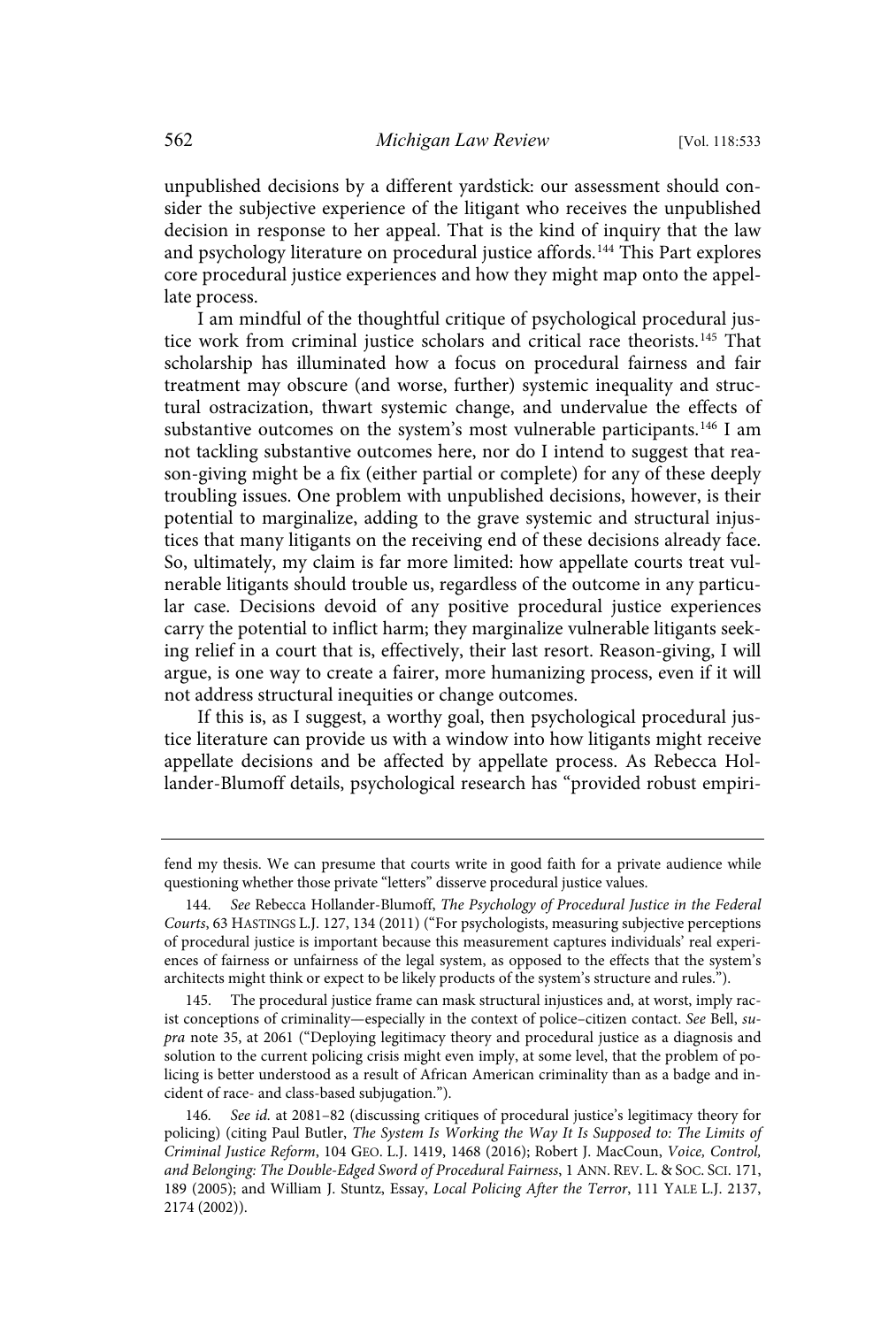cal evidence that individuals care deeply about the fairness of the process by which decisions are made, apart from considerations about the outcome of the decision."<sup>147</sup> That is not to say that outcomes are irrelevant to litigants, but it is to say that the treatment litigants receive matters independently.<sup>148</sup> This is an especially important observation in the context of appellate process, where appellants frequently lose and where some kinds of appellants almost always lose.<sup>149</sup>

Tom R. Tyler's influential work has identified four primary considerations that contribute to an individual's judgment about the fairness of the process she receives.<sup>150</sup> Those include: "(1) how much voice and opportunity to be heard the party believes she has experienced, (2) neutrality of the forum, (3) the trustworthiness of the decisionmaker, and (4) the degree to which the individual has been treated with dignity and respect."<sup>151</sup> Although other considerations may affect a person's subjective experience of justice, these experiences are core to the perception of a fair decisionmaking process.<sup>152</sup>

The first of these experiences—voice and opportunity to be heard generally accords with normative procedural justice theory.<sup>153</sup> Tyler's research suggests that the extent of one's participation is "an important deter-

149. In the year ending September 30, 2017, the reversal rate across all federal courts of appeals was 9.4%; the reversal rate in federal prisoner appeals was 3.9%; the reversal rate in nonfederal prisoner appeals was 4.9%. See JUDICIAL BUSINESS tbl.B-5 (2017).

150. Tom R. Tyler, Social Justice: Outcome and Procedure, 35 INT'L J. PSYCHOL. 117, 121 (2000).

<sup>147.</sup> Hollander-Blumoff, supra note 144, at 132. Originally, researchers believed people cared about procedural justice because people really cared about outcomes. Id. at 131. Later work has suggested that procedural justice matters because fair treatment by authority figures affects self-esteem and improves group value, or because people find it difficult to assess outcomes and depend on process as a heuristic for form judgments about the outcome received. Id. at 137.

<sup>148.</sup> See id. at 137 (citing Tom R. Tyler & E. Allen Lind, A Relational Model of Authority in Groups, 22 ADVANCES EXPERIMENTAL SOC. PSYCHOL. 115, 143–44 (1992)).

<sup>151.</sup> Hollander-Blumoff, supra note 144, at 135 (citing Tyler, supra note 150, at 121).

<sup>152.</sup> Id.; see also TYLER, WHY PEOPLE OBEY THE LAW, supra note 36, at 73 (noting that citizens are responsive not only to outcomes but also "to their own judgments about the fairness of the way . . . judges make decisions"). Tyler's work originally relied on data gathered in the late 1980s in Chicago, but he has since replicated his results with nationalized data from 2012. See Tom R. Tyler, Understanding the Force of Law, 51 TULSA L. REV. 507, 511 (2016) (book review) (discussing Tom R. Tyler & Jonathan Jackson, Popular Legitimacy and the Exercise of Legal Authority: Motivating Compliance, Cooperation and Engagement, 20 PSYCHOL., PUB. POL'Y & L. 78 (2014)).

<sup>153.</sup> See, e.g., Solum, supra note 33, at 280 (arguing that without "participation rights," including the right to be told the reasons for a decision, a litigant "cannot be assured that the proceeding considered [her] view of the law and facts"); see also Hollander-Blumoff, supra note 144, at 143 ("From a theoretical perspective, the explanations for why procedural justice and procedural due process matter largely dovetail, falling into one of two camps, instrumental or dignitary.").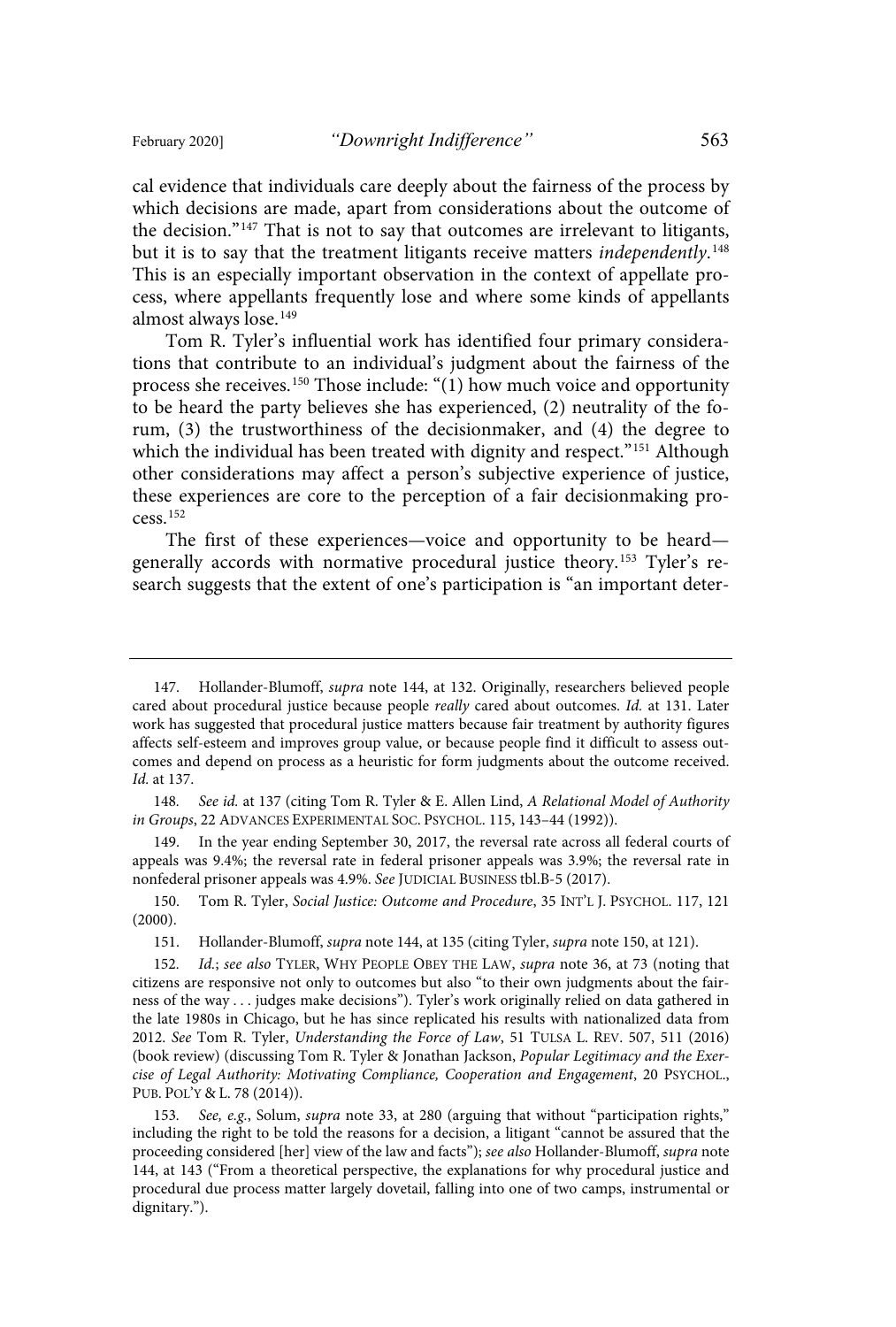minant of whether people feel that procedural justice has occurred."<sup>154</sup> Significantly, individuals appear to value participation even when "they are aware that their participation will not meaningfully affect the decision."<sup>155</sup>

Tyler's work also suggests that "[a]uthorities can enhance the acceptance of their decisions by the way they present them to affected parties."<sup>156</sup> He suggests that a judge tell litigants that "the citizen's views were considered but (unfortunately) could not influence the decision made."<sup>157</sup> What is important (according to Tyler) is that a litigant believes her voice has been considered, regardless of her actual ability to affect the outcome.<sup>158</sup>

As for the neutrality and trustworthiness of the decisionmaker, "the quality of decision making" plays a pivotal role in individual perceptions of procedural fairness.<sup>159</sup> "People think that decisions are being more fairly made when authorities are neutral and unbiased and make their decisions using objective indicators, not their personal views."<sup>160</sup> Thus, "evidence of even-handedness and objectivity" is important, but so too is "openness and explanation, because it provides [the court] an opportunity to communicate evidence that [its] decision making is neutral." <sup>161</sup> Similarly, people are more trusting of the motives of decisionmakers when "they feel they can understand" the decisions.<sup>162</sup>

Reasoned explanations matter not only as an indicator of trustworthiness and neutrality but also as a sign of dignity and respect.<sup>163</sup> Again, Tyler's descriptive work comports with normative assessments of fair process.

Tom R. Tyler, Procedural Justice, supra note 36, at 298; see also HENRY M. HART, JR. & ALBERT M. SACKS, THE LEGAL PROCESS: BASIC PROBLEMS IN THE MAKING AND APPLICATION OF LAW 143–52 (William N. Eskridge, Jr. & Philip P. Frickey eds., 1994) (describing "reasoned elaboration" as cornerstone of legal process).

<sup>154.</sup> See Hollander-Blumoff, supra note 144, at 135.

<sup>155.</sup> *Id.* at 136.

<sup>156.</sup> TYLER, WHY PEOPLE OBEY THE LAW, supra note 36, at 149.

<sup>157.</sup> Id.

<sup>158.</sup> Id. at 149-50 (noting that procedural justice effects are maintained "only if citizens believe that their concerns are being considered by decision-making authorities. If their views are not considered, citizens will not believe that authorities are attempting to deal with them in a reasonable way, and long-term allegiance will be called into question" (citation omitted)).

<sup>160.</sup> Tyler, Procedural Justice, supra note 36, at 298.

 $161.$   $Id.$ 

<sup>162.</sup> Id. at 299. From a normative perspective, the obligation of reason-giving has been explored in a number of ways, including (1) as a feature of the theory of precedent, Frederick Schauer, Giving Reasons, 47 STAN. L. REV. 633, 636–37 (1995); (2) as a "reasoned elaboration" requirement in the process of adjudication, see Eisenberg, supra note 29, at 412; (3) as an aspect of procedural justice, Mashaw, Reasoned Administration, supra note 29, at 103; and (4) as one of the requirements of the judicial duty of candor, see Richard H. Fallon, Jr., Essay, A Theory of Judicial Candor, 117 COLUM. L. REV. 2265 (2017). For a deeply thoughtful comparative analysis of the role of reason-giving in judicial decisionmaking, see Mathilde Cohen, When Judges Have Reasons Not to Give Reasons: A Comparative Law Approach, 72 WASH. & LEE L. REV. 483, 505 (2015).

<sup>163.</sup> Tyler, Procedural Justice, supra note 36, at 299.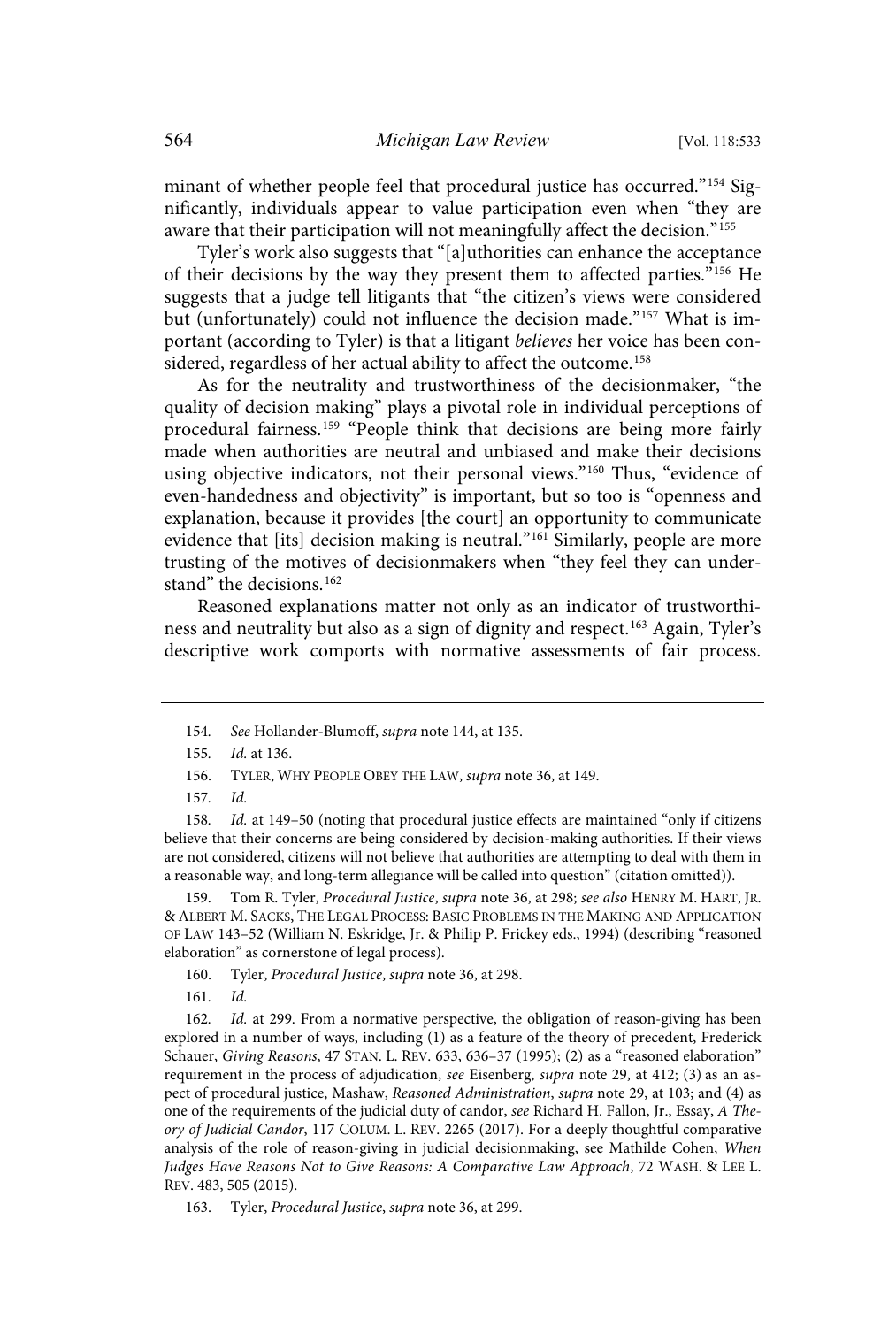Scholars who have endorsed the dignitary view of procedure likewise have long recognized that procedure serves many functions, including, as Judith Resnik has said, "to instruct about and to act out the political system, to legitimate decisions of the state, to dignify the participants, and to make meaningful the interaction between individuals and the state." <sup>164</sup> "Being subject to judicial authority that is unreasoned is to be treated as a mere object of the law or of the political power, not a subject with independent rational capacities." <sup>165</sup> As Frederick Schauer has explained: "[G]iving reasons is . . . a way of showing respect for the subject, and a way of opening a conversation rather than forestalling one."<sup>166</sup>

There has been little work exploring the experience of procedural justice in the specific context of appellate litigation.<sup>167</sup> That is a gap that needs filling, and it cautions against too much extrapolation based on Tyler's triallevel work. That said, therapeutic justice scholars have seized on Tyler's observations to attack the "per curiam affirmance"—the one-word decision ("affirmed"). <sup>168</sup> Amy Ronner and the late Bruce Winick have observed that dismissive appellate decisions leave appellants "with the feeling (correct or incorrect) that the court did not take the contentions made (at considerable expense) with any degree of seriousness."<sup>169</sup>

166. Schauer, supra note 162, at 658. Reason-giving "is the antithesis of authority. When the voice of authority fails, the voice of reason emerges. Or vice versa. . . . And reasons are what we typically avoid when the assertion of authority is thought independently important." Id. at 637.

167. Dan Simon and Nicholas Scurich have done empirical work to measure laypeople's sensitivity to judicial decisionmaking and reason-giving. See Dan Simon & Nicholas Scurich, Lay Judgments of Judicial Decision Making, 8 J. EMPIRICAL LEGAL STUD. 709 (2011). Their study concludes that people are relatively indifferent to judicial reasoning when they agree with the court's decision, but they are sensitive to judicial reasoning when they disagree with the decision. Id. at 719. Perhaps surprisingly, laypeople preferred decisions that offered no reasons to those that offered a curt reason for a result. Id. Simon and Scurich's work does not take into account the subjective experience of litigants themselves.

168. Amy D. Ronner & Bruce J. Winick, Silencing the Appellant's Voice: The Antitherapeutic Per Curiam Affirmance, 24 SEATTLE U. L. REV. 499, 500–01 (2000) (discussing work of Tyler, among others).

169. Id. at 500; see id. at 505 (advocating decisionmaking that "sen[ds] [the appellant] a message that the court heard his voice, giving him a form of validation"); see also Bruce J. Winick, Therapeutic Jurisprudence and the Civil Commitment Hearing, 10 J. CONTEMP. LEGAL ISSUES 37, 48 (1999). I am mindful of the well-founded critiques of the therapeutic justice field, especially its ambiguous terminology and lack of theoretical precision. See,  $e.g., E.$  Lea Johnston, Theorizing Mental Health Courts, 89 WASH. U. L. REV. 519, 531–35 (2012); Mae C. Quinn, An RSVP to Professor Wexler's Warm Therapeutic Jurisprudence Invitation to the Crim-

<sup>164.</sup> Judith Resnik, Precluding Appeals, 70 CORNELL L. REV. 603, 619 (1985). Jerry Mashaw has explored extensively the potential dignitary value of participation. See Jerry L. Mashaw, Administrative Due Process: The Quest for a Dignitary Theory, 61 B.U. L. REV. 885, 886 (1981) (arguing that the "effects of process on participants" matters in "judging the legitimacy of public decisionmaking"); see also JERRY L. MASHAW, DUE PROCESS IN THE ADMINISTRATIVE STATE 172–82 (1985).

<sup>165.</sup> Cohen, *supra* note 162, at 505 (citing Eisenberg, *supra* note 29, at 426).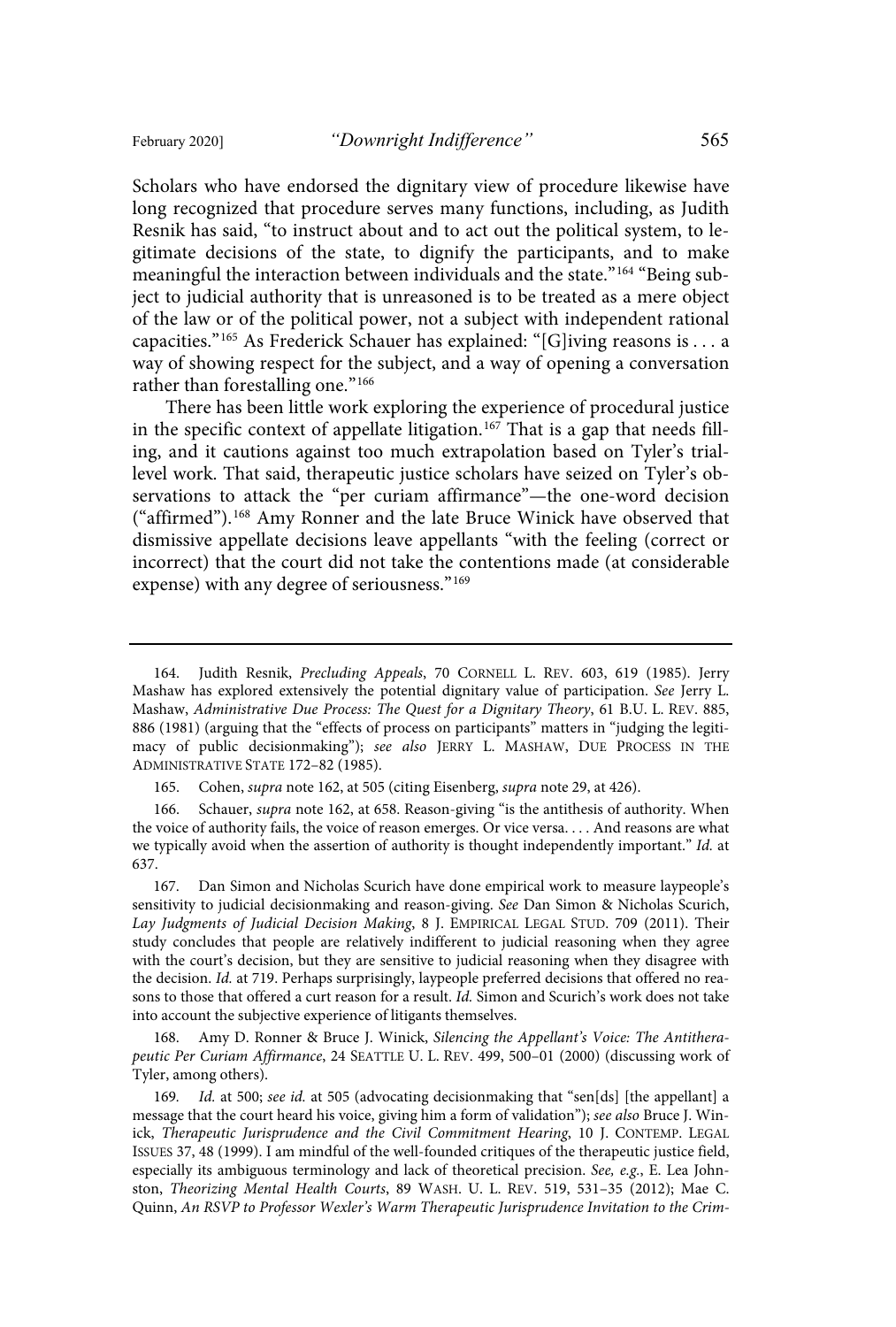The limited descriptive work available on the subjective experience of appealing parties confirms the insights drawn from Tyler's broader project. Scott Barclay interviewed 125 civil litigants about their expectations in the appellate process as part of a project exploring clashes between lawyers and clients.<sup>170</sup> Although his work involved represented litigants, one theme that emerged was that litigants were not as outcome focused on appeal as their lawyers.<sup>171</sup> While readily acknowledging that taking an appeal was a long shot, or even a losing battle, appellants pursued appeals for "other goals" including "retribution, storytelling and participating in changing the system." <sup>172</sup> Some perceived "justice" not as success in their particular case, but as "a change in approach in future cases for similarly-situated litigants."<sup>173</sup> It was "the ability to tell their stories in court, not in some other forum, that [was] critical"; the litigant who takes an appeal—even one she knows she will very likely lose—does so "in order to have her story taken seriously by the decisionmakers in her case."<sup>174</sup>

Undoubtedly, not every appellant approaches her appeal with these goals in mind, and the appellant's expectations as to reason-giving may vary depending on the extent of process received at the trial court level. But Tyler's work gives us a reason to believe that the process afforded individual litigants at the appellate stage may have independent significance. More broadly, Tyler argues that the experience of procedural fairness is "the primary factor mediating the impact [of an individual's] experience on views about [judicial or legal] legitimacy."<sup>175</sup> When "people feel unfairly treated when they deal with legal authorities, they then view the authorities as less legitimate and as a consequence obey the law less frequently in their everyday lives."<sup>176</sup> Natural persons, as opposed to the corporate appellants who dominate the first tier, may be more affected by these experiences.<sup>177</sup> And society's most vulnerable members—including the poor and the prisoners who often proceed pro se on appeal $178$ —may experience procedural justice

- 174. *Id.* at 8.
- 175. TYLER, WHY PEOPLE OBEY THE LAW, supra note 36, at 107.
- 176. Id. at 108.
- 177. See Hollander-Blumoff, supra note 144, at 148-49.

inal Defense Bar: Unable to Join You, Already (Somewhat Similarly) Engaged, 48 B.C. L. REV. 539, 547–50 (2007).

<sup>170.</sup> Scott Barclay, A New Aspect of Lawyer-Client Interactions: Lawyers Teaching Process-Focused Clients to Think About Outcomes, 11 CLINICAL L. REV. 1, 1 (2004).

<sup>171.</sup> Id. at 10 (observing that lawyers, as they are ethically obligated, "focus upon the likely outcomes of legal claims," while their clients "appear to focus on various aspects of the litigation process rather than legal outcomes").

<sup>172.</sup> *Id.* at 5, 9.

<sup>173.</sup> *Id.* at 9.

<sup>178.</sup> For those who are incarcerated, the appellate process affords an opportunity for what Alexandra Lahav has termed "recognition respect." Alexandra D. Lahav, The Roles of Litigation in American Democracy, 65 EMORY L.J. 1657, 1670–71 (2016) (asserting that litigation can be understood as a performance of self-government and that recognition respect is a core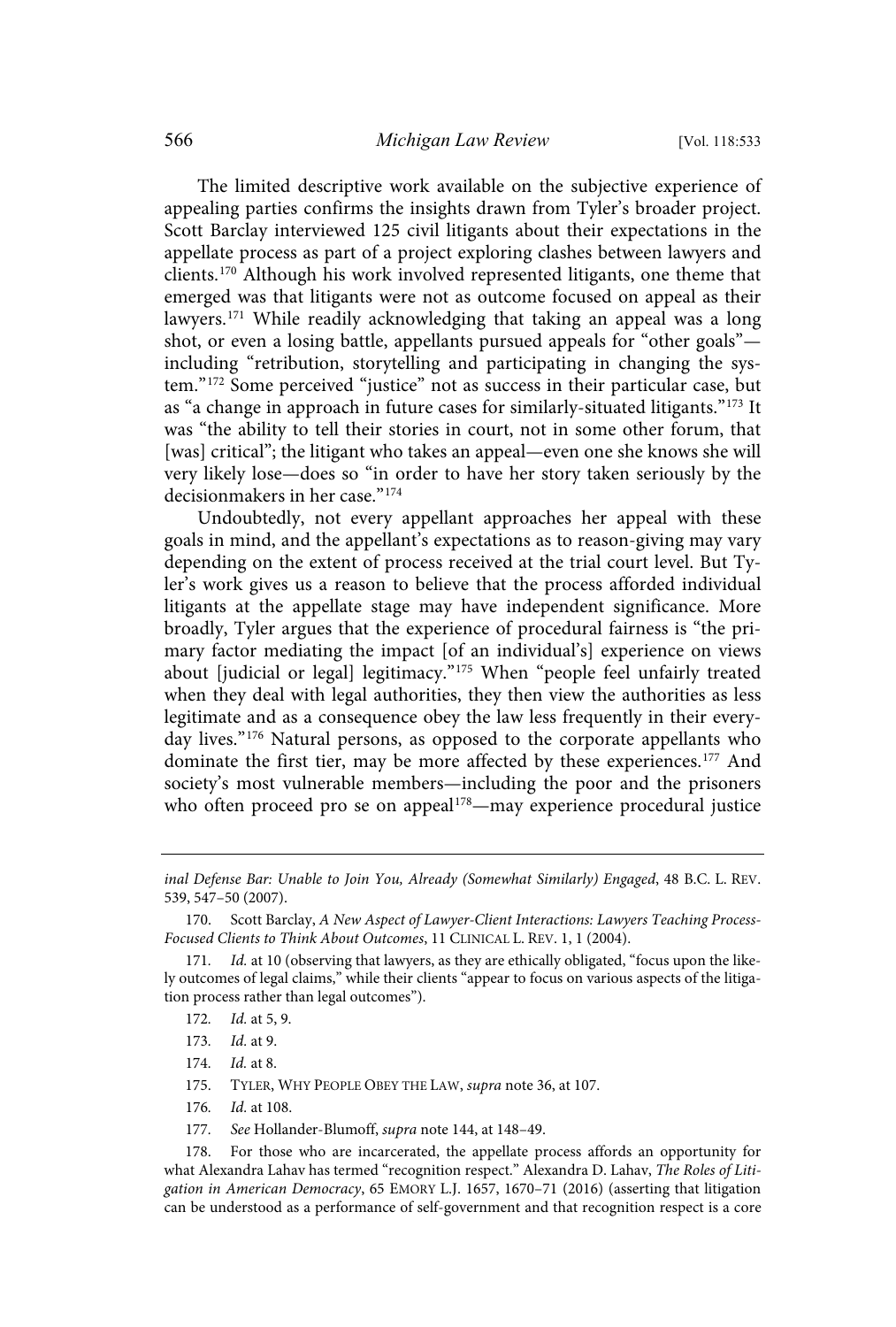failures more acutely, as they injure self-esteem and threaten group inclusion. 179

We need not agree, however, that procedural justice failures at the appellate stage threaten judicial legitimacy to see that those failures nevertheless carry the potential to marginalize. Because there are so few touchpoints between litigants and the court during the appellate process, what courts say to the appealing party may be especially important. Decisions that fail to show appellants respect, to further basic dignitary aims, and to demonstrate the independence of the decisionmaker from the district court send a clear message: You and your problems are not worth the court's time. It's not hard to imagine the marginalizing effect of those decisions, even when the outcome on appeal is beyond dispute.

#### III. A PROCEDURAL JUSTICE TAXONOMY OF UNPUBLISHED DECISIONS

Both the extent of appellate process and the quality of the unpublished decision are likely to affect the procedural justice experience of litigants in the appellate justice system. A focus on these critical experiences draws our attention to both the extent of participation afforded the appellant during the appellate process and the extent of reasons given in unpublished decisions, which signal the court's respect for the litigant as well as its independence, trustworthiness, and neutrality.<sup>180</sup>

These two focal points—participation and reason-giving—return our attention to the interplay between first-tier and second-tier appellate justice. 181 First-tier appellate process involves oral argument and judicial scrutiny.<sup>182</sup> Second-tier process, on the other hand, involves no oral argument and little judicial oversight, as staff attorneys do the heavy lifting. <sup>183</sup> First-tier appeals

179. See TYLER, WHY PEOPLE OBEY THE LAW, supra note 36, at 176.

180. See supra notes 150-152 and accompanying text (discussing Tyler's work on procedural justice values and identifying core values and experiences).

181. See supra notes 81-89 and accompanying text (discussing Richman and Reynolds's work on first-tier and second-tier appellate justice); see also Richman & Reynolds, supra note 12, at 275–76 (describing two-track system of modern federal appellate decisionmaking); see also Vladeck & Gulati, supra note 12, at 1668 & n.2 (following Richman and Reynolds's twotrack approach).

182. Richman & Reynolds, supra note 12, at 281–82; see also POSNER, supra note 21, at 162–63 (observing that circuit staff attorneys generally do not draft opinions or work up cases argued orally; the Seventh Circuit is an exception).

183. See Richman & Reynolds, supra note 12, at 290; see also Levy, supra note 14, at 345-46 ("In many of the cases that are not tracked for argument, staff attorneys 'work up' the case, meaning that they prepare a memorandum and draft a disposition."). Judges rarely meet in person to discuss "second-tier" cases (either with each other or with the staff attorney who worked it up), and they usually vote on an outcome after reviewing the material in a serial fashion on their own. See id. at 344-53 (describing process for nonargument cases in D.C. Cir-

attribute of that performance). Because a prisoner has lost many legal rights through incarceration, "the right to file a court action might be said to be his remaining most 'fundamental political right, because [it is] preservative of all rights.'" McCarthy v. Madigan, 503 U.S. 140, 153 (1992) (quoting Yick Wo v. Hopkins, 118 U.S. 356, 370 (1886)).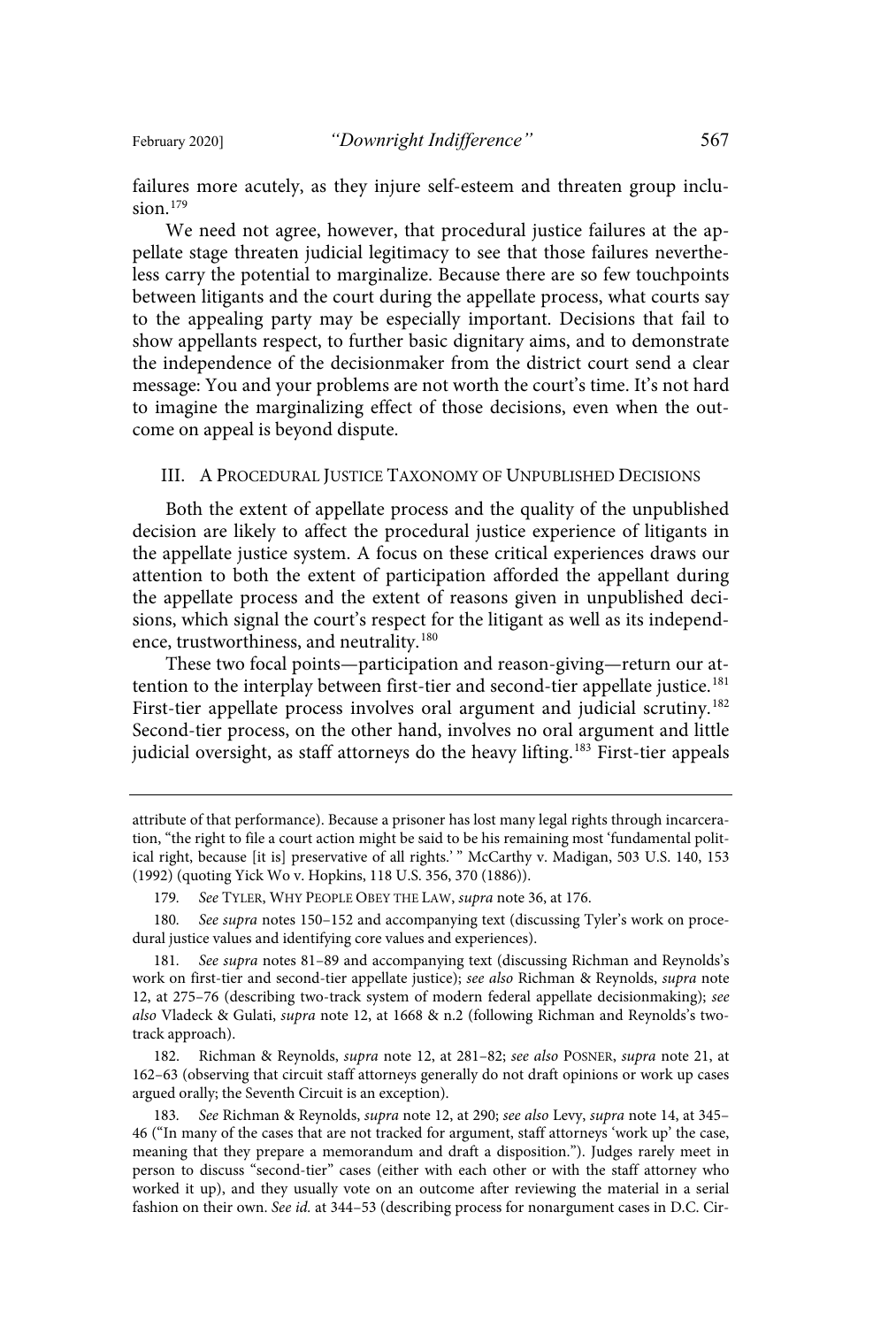often, but not always, end in published, reasoned decisions; second-tier appeals almost always end in unpublished decisions.<sup>184</sup> These distinct processes inform any procedural justice assessment of unpublished decisions.

"First-tier" appeals—those that benefit from judicial attention and oral argument—are likely to have positive procedural justice effects, as litigants are able to participate more actively in the appellate process through oral argument. In "second-tier" appeals, however, the only procedural justice experience between the litigant and the court is the decision itself. Because of the difference in process, reason-giving is arguably even more important in second-tier unpublished decisions; it is the court's only opportunity to convey that the party has been heard and that the court has acted independently, neutrally, and respectfully.

In this Part, I classify four types of unpublished decisions: the publishable decision, the memo decision, the avoidant decision, and the Kafkaesque decision.<sup>185</sup> This taxonomy focuses on those features of the process that may enhance or undermine procedural justice experiences. It categorizes unpublished decisions by the quality of their reason-giving and the extent of process that produced each decision (that is, whether the appeal received "first-tier" or "second-tier" treatment).

### A. The Publishable Decision

The *publishable decision* is just that: a decision that could have, and arguably should have, been published. These are decisions that look like lawmaking decisions; they often satisfy the various criteria for publication,

185. Although this taxonomy is the first of its kind, others have described the content of unpublished decisions in similar terms. In Pether's posthumous work, she says in a footnote:

Nonprecedential opinions take three forms: (i) those which give reasons for the court's decision that make them virtually indistinguishable from precedential opinions, except to the extent that they may be, in some jurisdictions, characteristically briefer, (ii) short opinions with circular reasoning, essentially saying "we affirm the trial court's decision because the appellant doesn't fit within the relevant rule"; and (iii) the so-called AWOPs (Affirmed Without Opinion), or one-word opinions reversing the court below.

Penelope Pether, Strange Fruit: What Happened to the United States Doctrine of Precedent?, 60 VILL. L. REV. 443, 450 n.51 (2015).

My taxonomy differs in that I group (ii) and (iii) as functionally similar, and then I subdivide that larger category based on whether the appeal received oral argument (i.e., first-tier treatment), which is an important procedural justice consideration. I also carve out a new category of presumptively superior unpublished decisions, the memo decision, which is responsive to an appellant's arguments on appeal but may not have the detail of a precedential decision—a category that presumably is part of Pether's group (i).

cuit, First Circuit, Second Circuit, Third Circuit, and Fourth Circuit; in only the D.C. Circuit, which has the lowest number of appeals of the five, did judges meet with staff attorneys to discuss nonargument cases); see also POSNER, supra note 21, at 166-67 (staff attorneys meet with judges in Seventh Circuit and Ninth Circuit as well).

<sup>184.</sup> See Levy, supra note 14, at 363-64 (observing that "[a]lmost all of the published opinions in all of the circuits come from cases that are calendared for oral argument" even though some of those appeals "ultimately are decided solely on the briefs").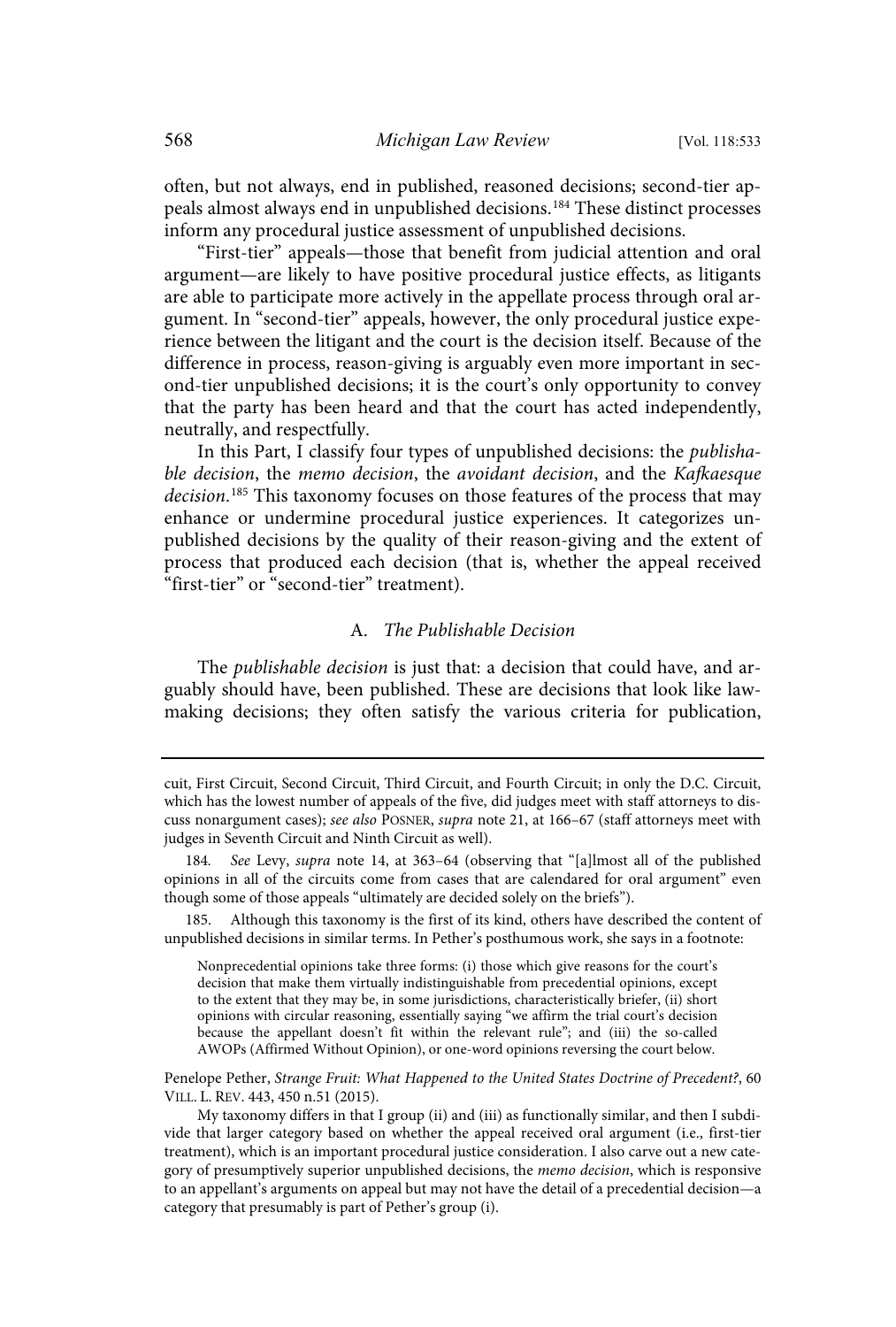including reversing the decision below, discussing a legal or factual issue of public interest, establishing a new rule of law, modifying an existing rule of law, or applying an established rule in a novel context.<sup>186</sup> That such decisions are not published may be alarming and suggestive of unpublication gamesmanship.<sup>187</sup> But, for present purposes, these decisions are superior to other kinds of unpublished decisions because they have the greatest procedural justice effects.

A prototypical—and somewhat infamous<sup>188</sup>—example is the Fourth Circuit's decision in Austin v. Plumley.<sup>189</sup> In that decision, the Fourth Circuit vacated and remanded a district court decision that had denied a writ of habeas corpus to a West Virginia prisoner who claimed he was entitled to a presumption of judicial vindictiveness during his resentencing.<sup>190</sup> The vacatur of a denial of habeas corpus relief is an exceptional outcome; that same year, the Fourth Circuit reversed less than 3% of state prisoner petitions like Mr. Austin's.<sup>191</sup> The Fourth Circuit's decision in Austin was eighteen pages long, and, according to the court, involved a "unique scenario" of "first impression."<sup>192</sup> It even drew a (short) dissent.<sup>193</sup> Nevertheless, it was not published.

Austin sparked a dissent from the denial of certiorari from Justice Thomas when West Virginia sought review in the Supreme Court.<sup>194</sup> In addition to criticizing the Fourth Circuit on the merits, Justice Thomas, joined by Justice Scalia, also faulted the court for hiding its reasoning and result in an unpublished decision: "It is hard to imagine a reason that the Court of Appeals would not have published this opinion except to avoid creating

- 189. 565 F. App'x 175 (4th Cir. 2014).
- 190. Austin, 565 F. App'x at 187, 190-91.

193. Id. at 193 (Shedd, J., dissenting).

<sup>186.</sup> See, e.g., 6TH CIR. I.O.P. 32.1(b) (describing criteria for publication).

<sup>187.</sup> More benevolently, these cases may implicate the concerns with decisionmaking in multimember courts that Cass Sunstein highlighted in Cass R. Sunstein, Commentary, Incompletely Theorized Agreements, 108 HARV. L. REV. 1733 (1995). See also infra note 200 (discussing Sunstein's work on decisionmaking by multimember bodies).

<sup>188.</sup> See, e.g., Adam Liptak, Courts Write Decisions that Elude Long View, N.Y. TIMES (Feb. 2, 2015), https://www.nytimes.com/2015/02/03/us/justice-clarence-thomas-courtdecisions-that-set-no-precedent.html [https://perma.cc/7NVM-HZXV]; Richard M. Re, On Not Creating Precedent in Plumley v. Austin, PRAWFSBLAWG (Feb. 2, 2015, 11:33 AM), http://prawfsblawg.blogs.com/prawfsblawg/2015/02/on-not-creating-precedent-in-plumley-vaustin.html [https://perma.cc/835V-P2P5]; Debra Cassens Weiss, Are Some Opinions Unpublished to Avoid Review? Thomas Dissent Highlights the Issue, A.B.A. J. (Feb. 4, 2015, 6:15 AM), http://www.abajournal.com/news/article/are\_some\_opinions\_unpublished\_to\_avoid \_review\_thomas\_dissent\_highlights\_the/ [https://perma.cc/VV67-5AV8].

<sup>191.</sup> JUDICIAL BUSINESS tbl.B-5 (2014).

<sup>192.</sup> Austin, 565 F. App'x at 186.

<sup>194.</sup> Plumley v. Austin, 135 S. Ct. 828 (2015) (Thomas, J., dissenting from the denial of certiorari).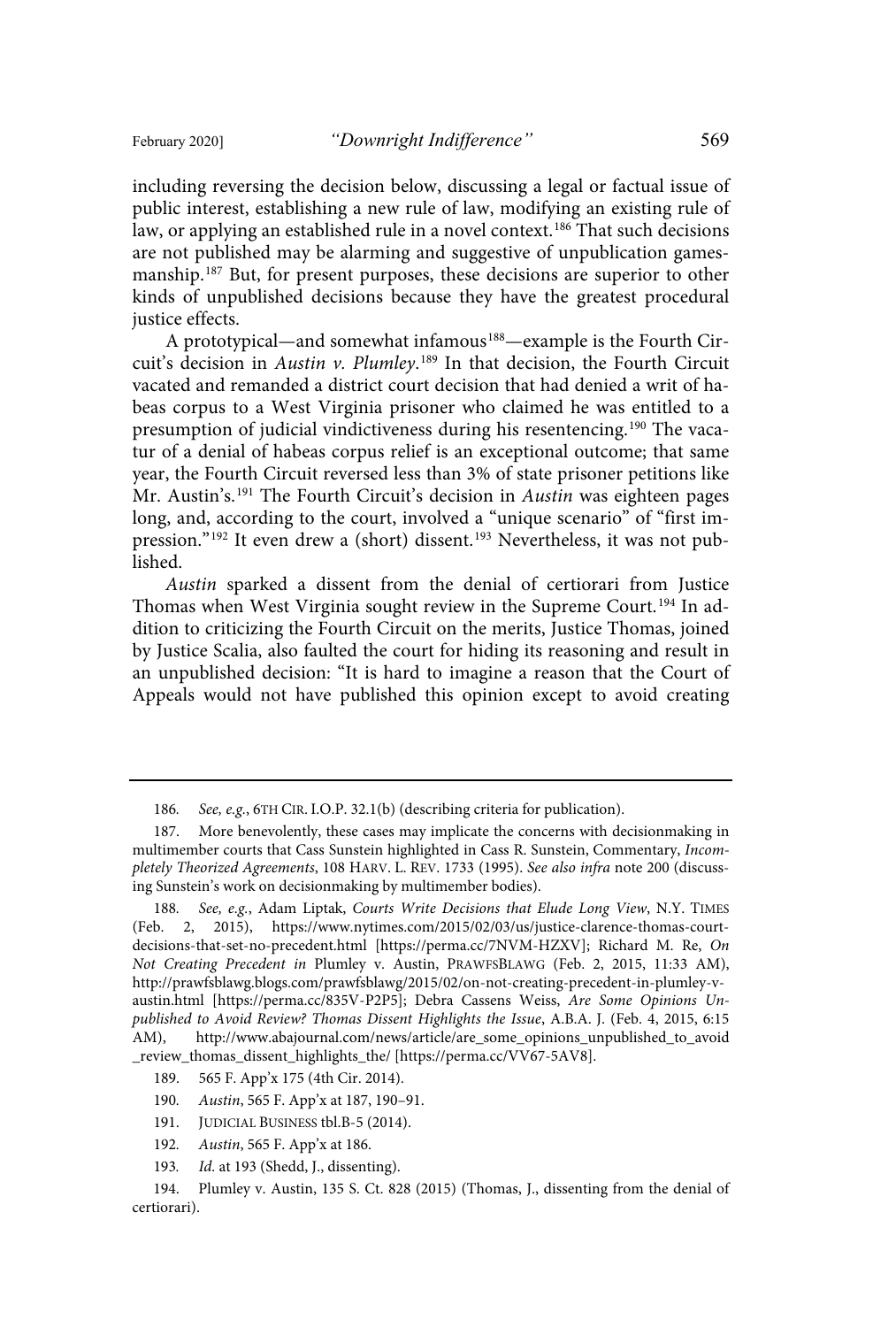binding law for the Circuit."<sup>195</sup> According to Justice Thomas, under either the Fourth Circuit's own publication rules or "any standard" for publication, Austin should have been published.<sup>196</sup>

Austin v. Plumley is also an excellent example of something else: a judicial Pygmalion of sorts. It is an appeal that may have been destined for second-tier treatment—an appeal from the denial of habeas corpus relief, a routine event in the federal appellate courts. But perhaps an industrious staff attorney, law clerk, or judge uncovered a compelling issue while screening the appeal. Indeed, the Fourth Circuit appointed counsel on appeal for Mr. Austin and heard oral argument, transforming the appeal into one fit for first-tier treatment in all respects—except for the court's surprising (and perhaps inexplicable) 197 failure to designate its decision for publication.

The *publishable decision* thus is any unpublished decision that employs reasoned elaboration substantially similar to a lawmaking decision. These decisions are the product of first-tier appellate process, including full briefing and oral argument. Some publishable decisions will draw a dissent or concurrence—another indicator of the decision's publication-worthiness. In short, the publishable decision is an unpublished decision that really should have been published. From a procedural justice standpoint, these decisions may be as satisfying as any published decision, given the remote possibility that the litigant affords any significance to the publication decision itself. Publishable decisions are surely problematic for other reasons, but for present purposes they are not.

### B. The Memo Decision

When the courts of appeals began issuing unpublished decisions, they likely had what I categorize as the memo decision in mind: a relatively short, yet nevertheless responsive, appellate decision.<sup>198</sup> The *memo decision* is a de-

<sup>195.</sup> Id. at 831. The strategic implications of the publishable decision are beyond the scope of this Article, and the topic has been cogently examined elsewhere. See Ben Grunwald, Strategic Publication, 92 TUL. L. REV. 745 (2018) (arguing that a divided panel might utilize "strategic publication" as a bargaining tool in reaching a decision).

<sup>196.</sup> Austin, 135 S. Ct. at 831 (Thomas, J., dissenting). The Court's more conservative justices are not the only ones to have voiced concern about the temptation to use selective publication to hide appellate decisions from further review. Justice Blackmun expressed concern over the practice in 1991, and Justice Stevens worried about it in 2006. See Liptak, supra note 188.

<sup>197.</sup> Justice Thomas appears to have correctly concluded that the decision satisfied the Fourth Circuit's publication standard. The Fourth Circuit will publish decisions "only if the opinion satisfies one or more of the standards for publication," which include a decision that "establishes, alters, modifies, clarifies or explains a rule of law" within the Fourth Circuit. 4TH CIR. R. 36(a). Austin likely satisfied this standard, which the vacatur itself suggests (if not compels).

<sup>198.</sup> Indeed, in a 1968 memorandum to the Federal Judicial Center, Chief Judge Clement Haynsworth originally described the Fourth Circuit's unpublished decision as a "succinct[]" decision that would "always adequately[] state[] the facts, the contentions, and the reasons for the conclusion," even when the appeal was "frivolous." Jones v. Superintendent, Va. State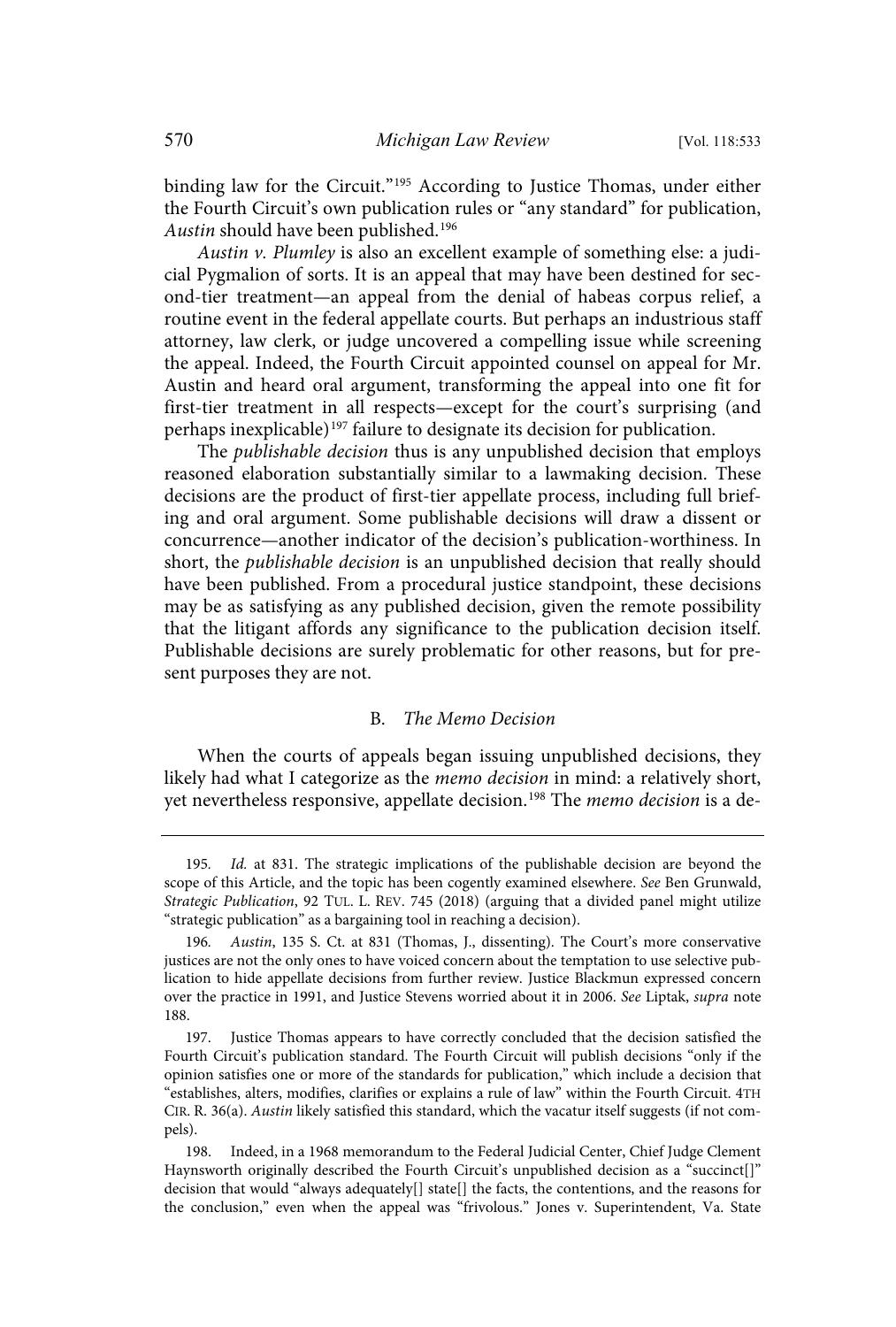cision that (1) identifies the issues on appeal and (2) explains why the appellant's arguments succeed or (more often) fail. It is self-contained and selfreferential; the public and the litigants can understand (and evaluate the correctness of) the order on its face (even if we must consult cited law). But, importantly, memo decisions issue without the benefit of oral argument; these are, quintessentially, second-tier appeals. Unlike the Kafkaesque decision discussed below, however, these decisions have some positive procedural justice effects.

Here is a good example of a memo decision from the Eleventh Circuit in a second-tier, pro se appeal. I quote this decision at length to set up an important contrast with the other categories of decisions:

Martha Edgerton appeals pro se the summary judgment in favor of the City of Plantation and against her complaint of employment discrimination on the basis of race, sex, and retaliation. Edgerton argues that she presented sufficient evidence of pervasive racial and sexual harassment to support her complaint of a hostile work environment and of retaliation. We affirm.

We review a summary judgment *de novo*....

Title VII of the Civil Rights Act of 1964 prohibits an employer from discriminating against an employee with respect to the "terms, conditions, or privileges of employment, because of" her race or sex. To establish a prima facie case of a hostile work environment, an employee must prove that she belongs to a protected group; that she has been subject to unwelcome harassment; that the harassment was based on a protected ground, such as race or sex; that the harassment was severe or pervasive enough to alter the terms and conditions of her employment; and that her employer is responsible for the harassment under a theory of vicarious or direct liability. The requirement that the harassment be "severe or pervasive" contains both an objective and a subjective component. "Thus, to be actionable, this behavior must result in both an environment that a reasonable person would find hostile or abusive and an environment that the victim subjectively perceives . . . to be abusive." In evaluating the objective severity of the alleged harassment, we consider the frequency of the conduct; its severity; whether the conduct was threatening or humiliating, or was instead an isolated offensive utterance; and whether the conduct unreasonably interfered with the employee's performance....

. . . .

The district court committed no reversible error when it entered summary judgment in favor of the City and against Edgerton's complaint

Farm, 465 F.2d 1091, 1095 (4th Cir. 1972) (appending Chief Judge Haynsworth's memorandum); see id. ("[T]he case is affirmed, reversed, or remanded by a memorandum decision, which quite sufficiently states the facts, the contentions, and the Court's resolution of the legal questions presented . . . . " (alteration in original)); see also ROMAN L. HRUSKA ET AL., COMM'N ON REVISION OF THE FED. COURT APPELLATE SYS., STRUCTURE AND INTERNAL PROCEDURES: RECOMMENDATIONS FOR CHANGE, reprinted in 67 F.R.D. 195, 258 (1975) ("[W]e recommend that the Federal Rules of Appellate Procedure require that in every case there be some record, however brief, and whatever the form, of the reasoning which impelled the decision.").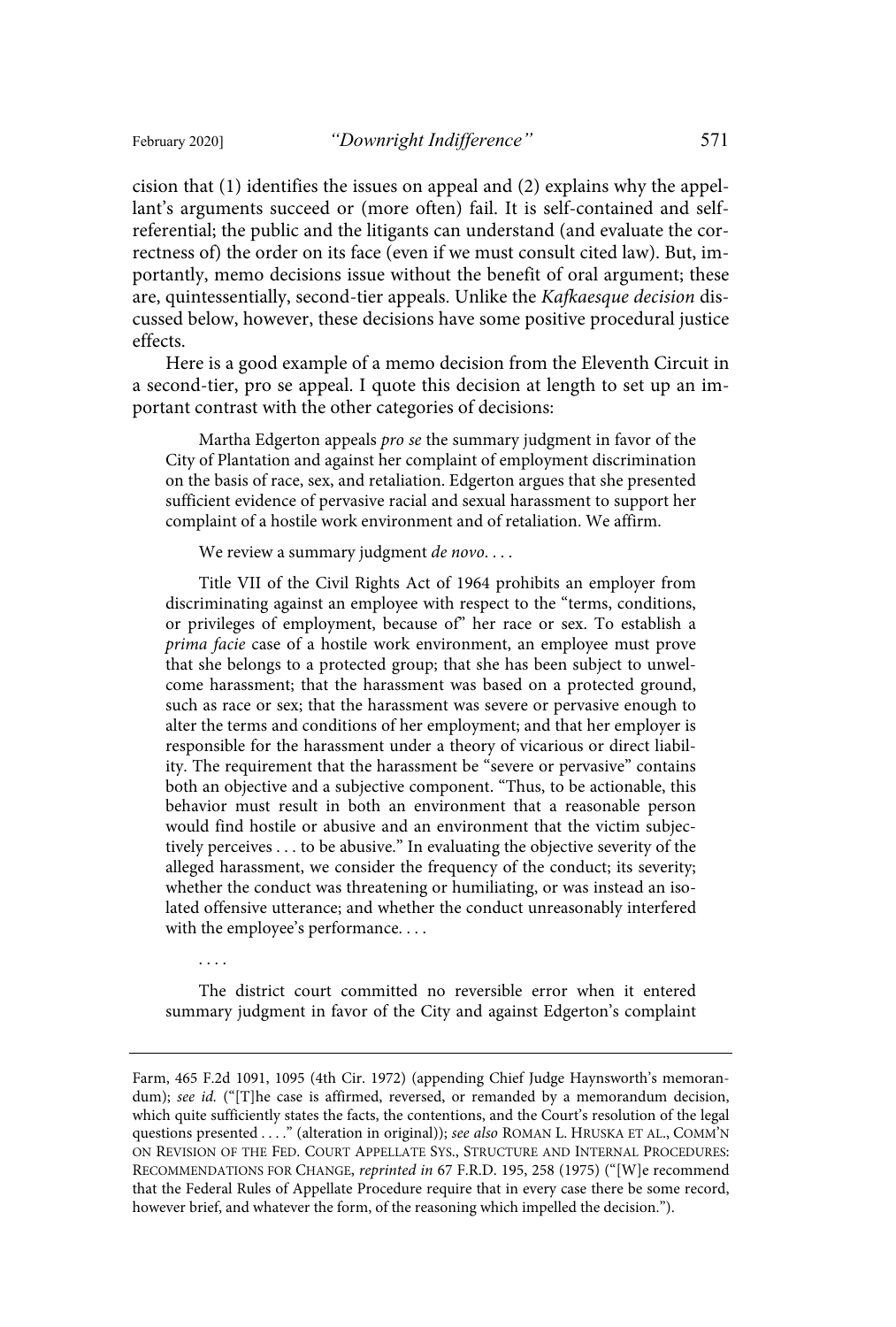of racial and sexual harassment. Edgerton alleged that she was racially or sexually harassed at most about once a month, but several of the alleged incidents were not harassing. For example, Edgerton complained, "Robert Krogman aggressively confronted me at the copier/printer workstation area by physically snatching papers from my hand." She also alleged that Krogman called her to his cubicle and showed her a "pin-up" of his wife in a bikini. And Edgerton alleged that "Mr. Jones made a comment that, you know, 'The founding fathers paved the way for people in this country." Edgerton also complained that Richard Maher left a Rosemary plant on her desk and said, "Now you have to date me." And she complained about overhearing Jones tell a crew worker that he was "dicking around," but Edgerton offered no evidence that Jones's comments were directed toward her. Edgerton was never threatened. Any offensive conduct was isolated and appears to have occurred during a relatively small part of her workday. These incidents do not establish a hostile work environment.

Edgerton also argues for the first time that she received ineffective assistance of counsel and that the City engaged in misconduct before the district court, but we ordinarily will not review arguments raised for the first time on appeal. And no exception to that general rule applies here.

### **AFFIRMED.**<sup>199</sup>

In this decision, the Eleventh Circuit has concisely explained the nature of the case, the issues on appeal, the governing law, and the application of that law to key facts. Ms. Edgerton will know why she lost: the conduct of which she complained did not satisfy the Eleventh Circuit's hostile work environment test because the conduct was neither severe enough nor pervasive enough; the other issues were raised too late. Ms. Edgerton will know the basis of the court's decision from reading the face of the opinion, and so, too, would any member of the public who stumbles upon the court's decision. Indeed, the public might even learn something from the case—namely, that conduct like what the court described is not unlawful in the workplace.

Memo decisions, therefore, (1) identify the issues on appeal; (2) state the relevant legal rules that govern those issues; and (3) explain how those governing rules apply to key facts. These decisions disclose at least some of the court's own reasoning and can stand on their own, without reference to the district court's decision. But, unlike publishable decisions, these are cases that (1) do not benefit from oral argument; (2) provide a shorter, more perfunctory analysis; and (3) have no concurrence or dissent. The procedural justice effects of these decisions may not be as great as the publishable decision—in part, because oral argument has not occurred—but they do demonstrate responsiveness to the appellant and respect for her arguments. These decisions arguably demonstrate some independence from the district court

<sup>199.</sup> Edgerton v. City of Plantation, 682 F. App'x 748 (11th Cir. 2017) (internal citations omitted).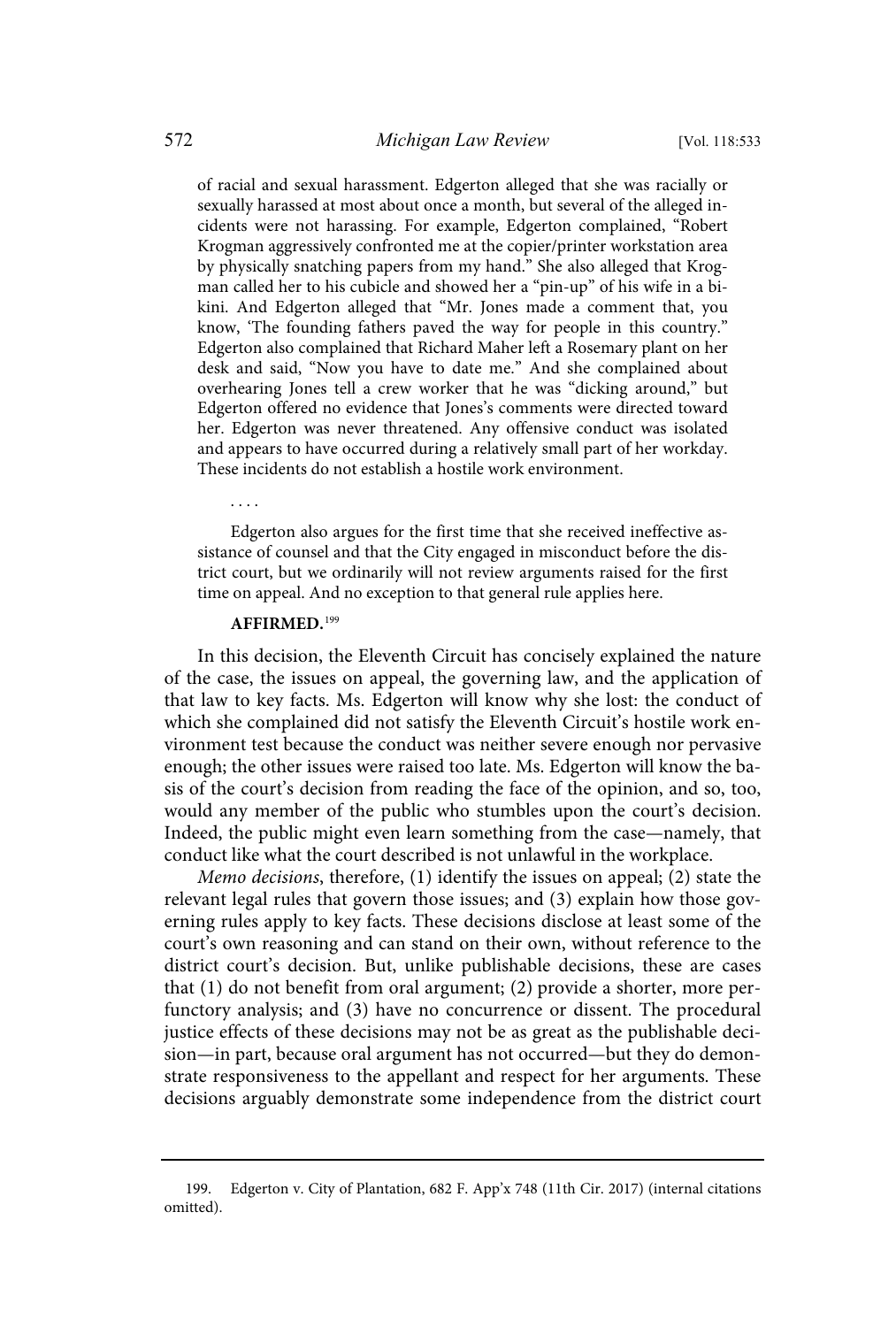by offering the appellant a direct and (somewhat) responsive answer to her appeal. These decisions are the gold standard for second-tier appeals.

### C. The Avoidant Decision

Not all unpublished decisions look like the one the Eleventh Circuit issued in Ms. Edgerton's appeal. Many say far less. These facially underreasoned decisions do little to advance procedural justice values—unless the litigant benefited from another procedural justice experience (e.g., oral argument) along the way. These next two Sections describe unpublished decisions that, standing on their own, may marginalize litigants by failing to engage in responsive and independent reason-giving during the appellate process. What separates the two categories, however, is whether they are the product of first-tier appellate process—an experience that can offset an otherwise poor procedural justice experience.

Courts issue what I describe as "facially under-reasoned" decisions in different contexts. These are decisions that fail to provide the basic information provided in the memo decision (issues, relevant law, simple application of law to key facts). By describing these decisions as "under-reasoned," I do not imply that these decisions are ill-informed or even wrong; rather, that label describes the failure of the issuing court to disclose any independent reasoning or issue a facially comprehensible decision. The only way to decipher "under-reasoned" decisions is by way of reference to another decisionmaker's (the district court's or administrative law judge's) decision.

As indicated, I think there are two very different kinds of underreasoned unpublished decisions that serve markedly different purposes: one decision—the avoidant decision—serves to avoid; another—the Kafkaesque decision—serves to dismiss. The avoidant decision issues in appeals in which we might have expected the court to issue a published (or at least a publishable) decision, but the court ultimately hides its work—and perhaps intentionally so.<sup>200</sup>

A good example is the Eleventh Circuit's decision in Henry v. City of Mt. Dora.<sup>201</sup> Henry involved the question whether Heck v. Humphrey<sup>202</sup> bars actions under 42 U.S.C. § 1983 when a writ of habeas corpus is not available as

<sup>200.</sup> I do not ascribe a negative connotation to intentionality. The dynamics of a multimember appellate panel may make it much more difficult to reach consensus on reasons in some cases—a challenge that district court judges do not face. Cass Sunstein has identified "special problems of public justification" that arise in the context of multimember judicial bodies like the federal courts of appeals. Sunstein, supra note 187, at 1746. In such bodies, he contends that incompletely theorized agreements have a significant advantage, for they "allow[] a convergence on particular outcomes by people unable to reach anything like an accord on general principles." Id. Sunstein explains further that incompletely theorized agreements allow judges to live with one another and show each other "a measure of reciprocity and mutual respect." Id. Judges, "perhaps even more than ordinary people," might rightly avoid directly challenging "one another's deepest and most defining commitments." Id. at 1746-47.

<sup>201.</sup> 688 F. App'x 842 (11th Cir. 2017) (per curiam), cert . denied, 138 S. Ct. 676 (2018).

<sup>202.</sup> 512 U.S. 477 (1994).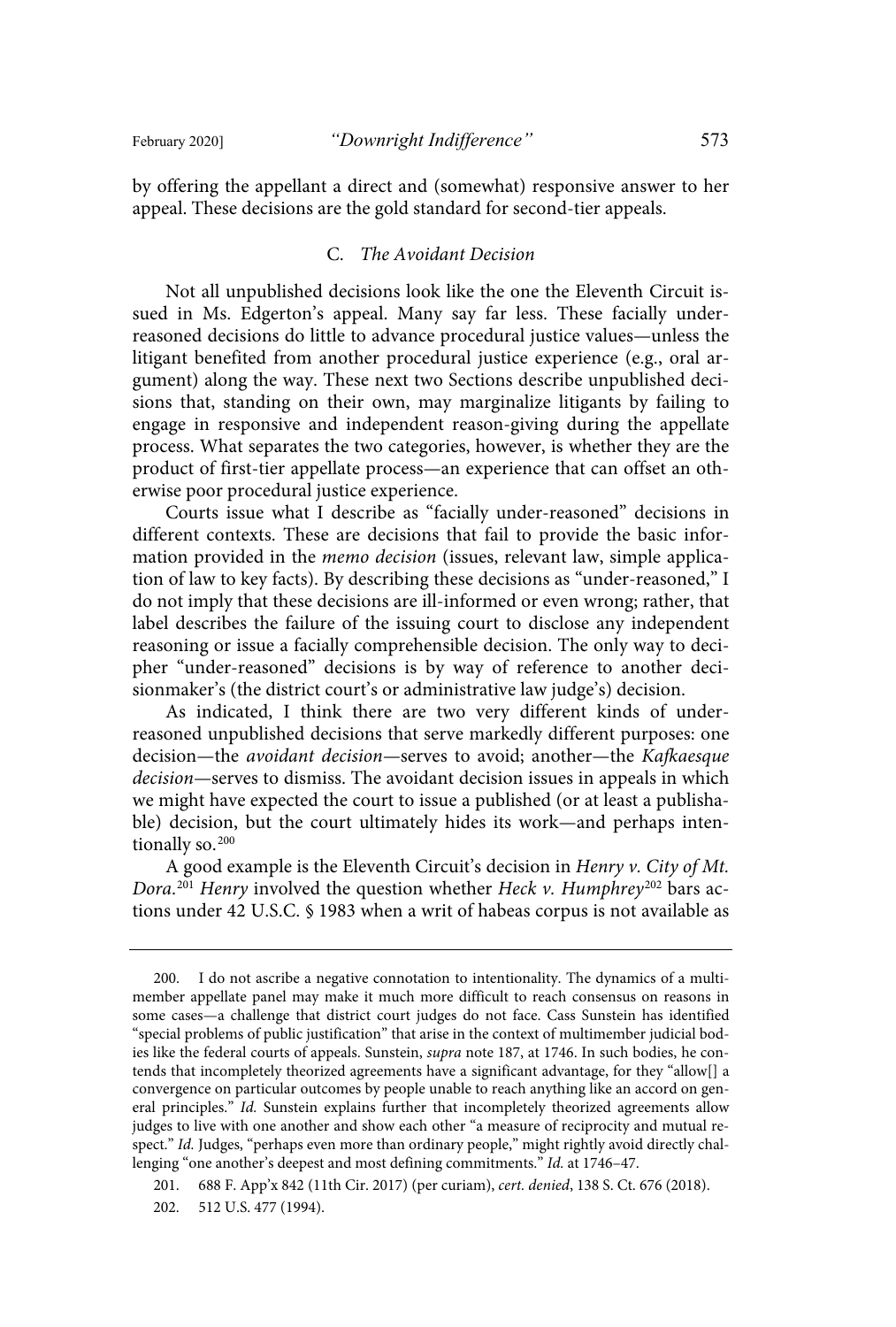a federal constitutional attack on a state criminal conviction (in that case, a juvenile adjudication). <sup>203</sup> That issue is a complex one that had split the federal circuits six to four. <sup>204</sup> On March 30, 2016, an Eleventh Circuit panel heard oral argument in *Henry*.<sup>205</sup> Sixteen months later, the panel resolved the appeal like this: "Having heard oral argument and carefully reviewed the record, we find no reversible error in the district court's order dismissing plaintiff's § 1983 false arrest claims against the above officers. We therefore AFFIRM the district court's order of dismissal."<sup>206</sup> Whatever caused the delay—perhaps panel disagreement over how to approach the issue—the court resolved the dispute without saying much of anything.

The Eleventh Circuit is not the only court to use under-reasoned, nonprecedential decisions as a judicial shortcut in novel, important, or complex cases.<sup>207</sup> Nearly a decade ago, the hot issue in Justice Sotomayor's Senate confirmation process was her participation in Ricci v. DeStefano,<sup>208</sup> a summary decision by the Second Circuit affirming—"substantially for the reasons stated" by the district court—the rejection of a reverse discrimination suit brought by white New Haven firefighters.<sup>209</sup> The case had been orally argued, was high-profile, and involved controversial reverse discrimination law. At the rehearing stage, other members of the Second Circuit called the panel to task for hiding the basis of the decision (or avoiding thorny issues). 210

Avoidant decisions thus are facially under-reasoned decisions in first-tier appeals. The avoidant decision bears the features of ordinary appellate process, including oral argument and counsel (appointed, where necessary). But the resulting decision says very little, and may slip below the radar as a perfunctory unpublished decision—perhaps precisely as the "avoidant" panel intended. Although these decisions may lack the hallmarks of independent judicial thought, trustworthiness, and neutrality (because the court of appeals has not sufficiently explained its result), the process that has been af-

207. See, e.g., In re Complaint of Omega Protein, Inc. v. Brumfield, 672 F. App'x 510 (5th Cir. 2017).

208. 264 F. App'x 106 (2d Cir. 2008), rev'd, 557 U.S. 557 (2009).

209. See Grunwald, supra note 195, at 746-48 (discussing controversy over the Ricci decision).

<sup>203.</sup> Petition for Writ of Certiorari at i, Henry v. City of Mt. Dora, 688 F. App'x 842 (11th Cir. 2017) (No. 17-652).

<sup>204.</sup> See id. at i, 11, 16.

<sup>205.</sup> Response in Opposition to Petition for Writ of Certiorari at 8, Henry v. Livingston, 138 S. Ct. 676 (2018) (mem.) (No. 17-652), 2017 WL 5991760.

<sup>206.</sup> Henry, 688 F. App'x at 842. In four sentences, the court also explained the nature of the underlying claims. Id.

<sup>210.</sup> Ricci v. DeStefano, 530 F.3d 88, 94–96 (2d Cir. 2008) (Cabranes, J., dissenting). The Eleventh Circuit's decision in Henry issued without remark; the Henry appellants sought rehearing en banc, but no active Eleventh Circuit judge requested the requisite court poll. Henry v. City of Mt. Dora, No. 15-11351-CC (11th Cir. Aug. 2, 2017) (order denying petition for rehearing en banc).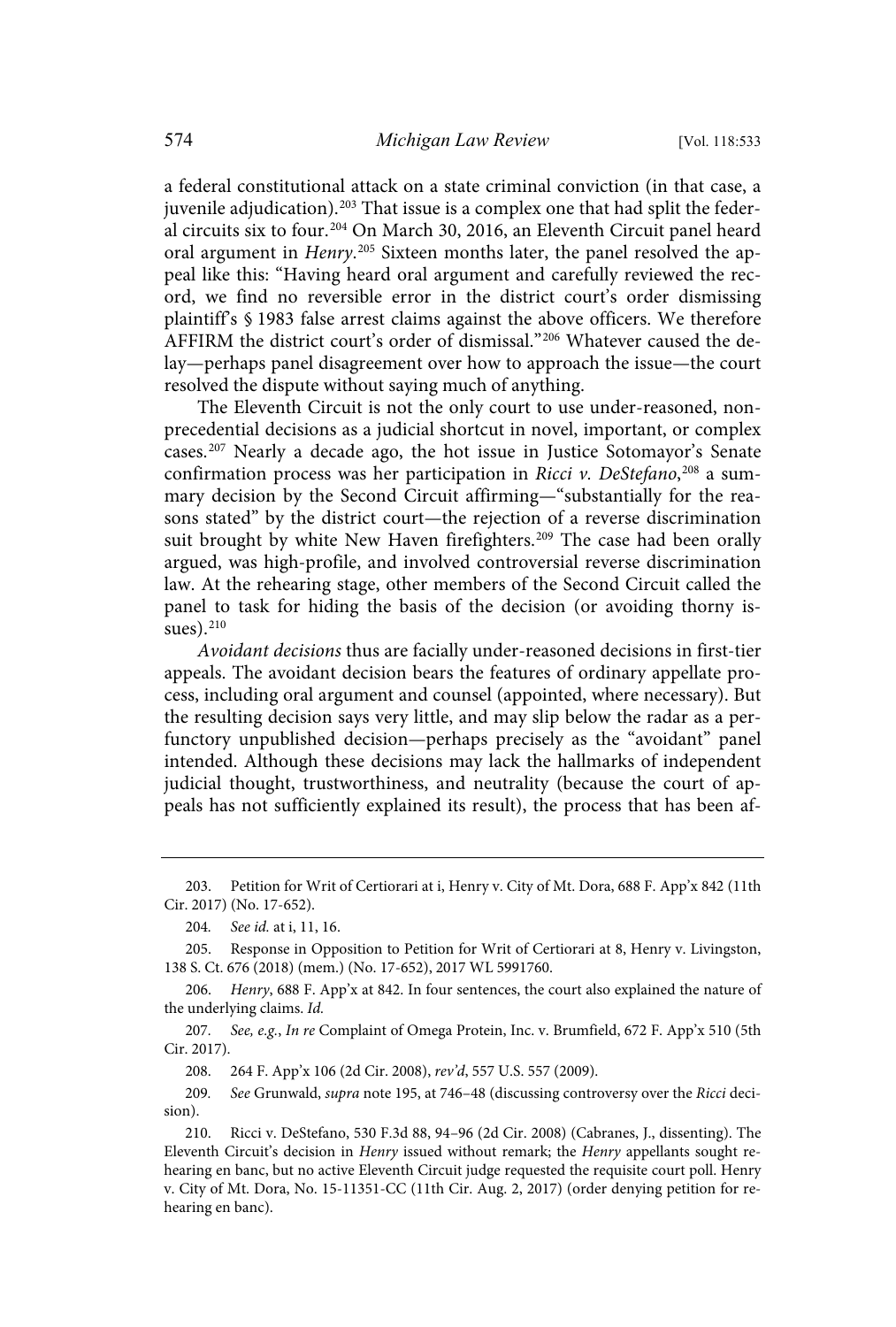forded to the appellant may have an offsetting procedural justice benefit. Like the publishable decision, avoidant decisions may also be problematic for other reasons, but they are not as troubling on the procedural justice scale as the final category of decision: the Kafkaesque decision.

### D. The Kafkaesque Decision

The worst of the worst is the Kafkaesque decision. That term captures the central feature of these decisions: Kafkaesque decisions are largely unexplained; they may point in circular directions (back to the district court); and they are issued by seemingly anonymous bureaucrats (judges on a remote appellate panel) in a seemingly indifferent fashion. <sup>211</sup> Although the avoidant decision discussed above is similarly cursory, it is less anonymous (issued after oral argument) and may further systemic values by deferring tricky issues. With the Kafkaesque decision, the upshot is pure efficiency and the message is quite different: "You lose because we say so." These decisions appear to further no procedural justice value; they are an exercise in rote docket clearing.

It is easiest to spot Kafkaesque decisionmaking in the wholly unreasoned decision—the one-word affirmance ("affirmed"). The Administrative Office of the U.S. Courts tracks such decisions as those issued "without comment." In the year ending September 30, 2018, half of the Eighth Circuit's<sup>212</sup> merits decisions were issued "unsigned, without comment."<sup>213</sup> No other circuit even came close to the Eighth Circuit's numbers; the Third Circuit reports the next largest number of "without comment" decisions, but it only issued such decisions eighty-five times (out of 1,778, or  $4.6\%$ ).<sup>214</sup>

<sup>211</sup> . See FRANZ KAFKA, THE TRIAL 83 (David Wyllie trans., Dover Publications 2009) (1925) ("[T]he first documents [filed with the court] would be very important . . . . Unfortunately, though, ... the first documents submitted are sometimes not even read by the court.... [They] are usually mislaid or lost completely, and even if they do keep them right to the end they are hardly read . . . . This is all very regrettable, but not entirely without its justifications."); see also Jon Connolly & Marc D. Falkoff, Habeas, Informational Asymmetries, and the War on Terror, 41 SETON HALL L. REV. 1361, 1361–62 (2011) ("[W]e now use the adjective 'Kafkaesque' to describe a situation in which an individual is trapped in a seemingly capricious system that refuses to explain or justify itself, and over which he is powerless. The central feature of the Kafkaesque scenario [is] being trapped by an opaque authority that reveals no information . . . ." (footnote omitted)).

<sup>212.</sup> In the Eighth Circuit, the court may use its summary procedures when: (1) judgment "is based on findings of fact that are not clearly erroneous"; (2) a jury's verdict is supported by sufficient evidence; (3) an administrative order is supported by substantial evidence; and (4) no error of law exists. 8TH CIR. R. 47B. A summary decision can—but need not—say anything more than "AFFIRMED." Id.

<sup>213.</sup> JUDICIAL BUSINESS tbl.B-12 (2018).

<sup>214.</sup> Id. The year before—the year ending September 30, 2017—the Ninth Circuit issued 1,184 of its 7,456 merits decisions (or 15.9%) "without comment." JUDICIAL BUSINESS tbl.B-12 (2017). But in 2018, it reported issuing no "without comment" merits decisions. JUDICIAL BUSINESS tbl.B-12 (2018). So, too, did three other circuits: the D.C. Circuit; the Fourth Circuit, and the Tenth Circuit. Id.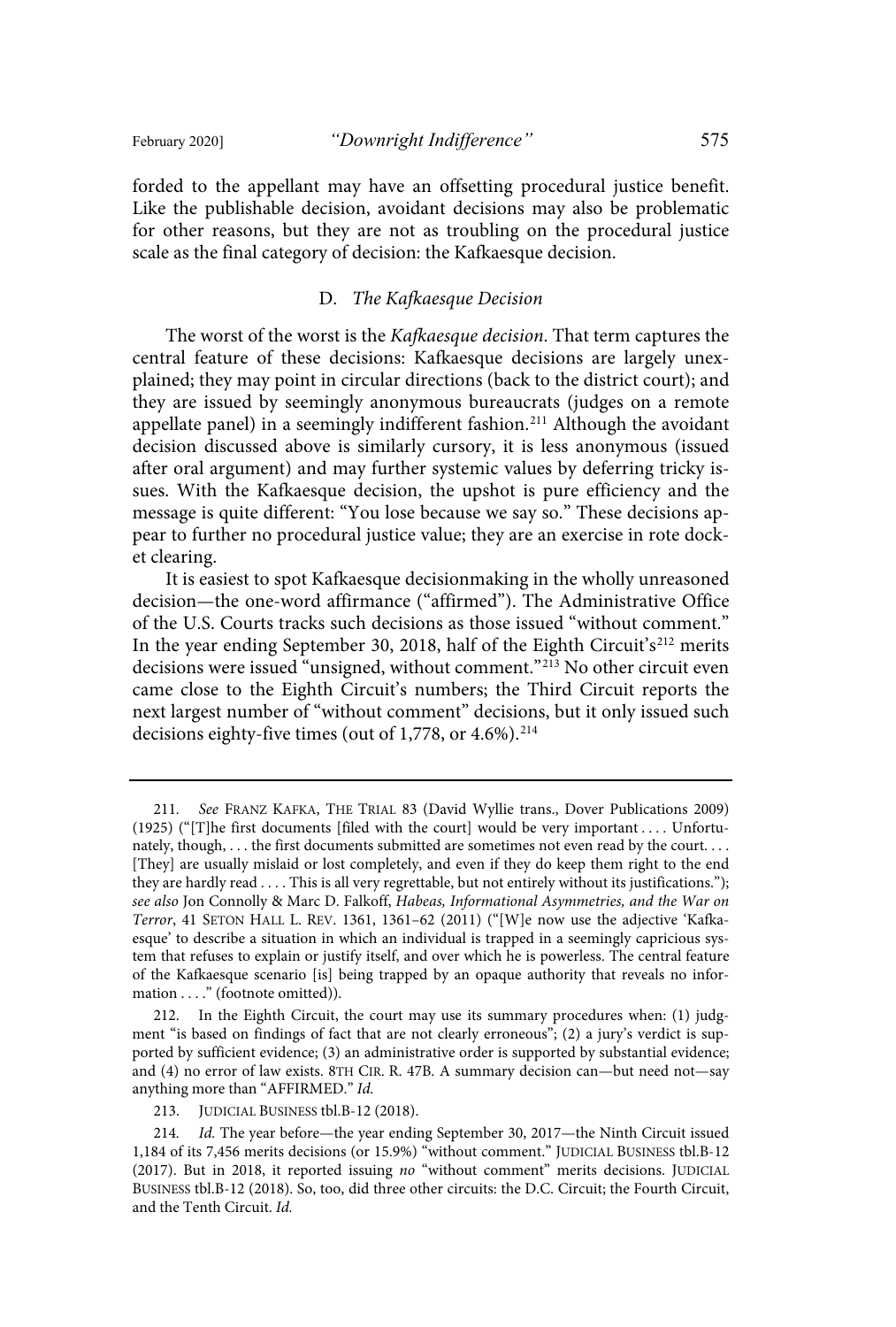Those numbers suggest that the Kafkaesque decision may be isolated to the Eighth Circuit. But the numbers deceive. $2^{15}$  What some circuits report as "without comment" decisions, others may describe as "reasoned" (also the Administrative Office's term).<sup>216</sup> The Administrative Office defines "reasoned" decisions as those that "expound the law as applied to the facts of the case and detail the judicial reasons upon which the judgment is based"; although the Administrative Office does not define "without comment" decisions, presumably that category includes only decisions that do not meet this threshold.<sup>217</sup> Regardless, circuits self-report data, raising questions as to the reliability of these statistics (which the following discussion underscores).  $218$ 

For present purposes, the distinction between "reasoned" and "without comment" is what separates the memo decision from the Kafkaesque decision in my taxonomy. Only those decisions that evidence some form of independent appellate decisionmaking—that is, decisions that identify the issues on appeal, explain controlling law, and apply that law to key facts—are facially "reasoned" appellate decisions. Those decisions that do not satisfy these requirements are not facially reasoned. I emphasize "facially" because the court's decision may in fact be fully reasoned, but the court has chosen not to make those reasons public.

Perhaps more controversially, for present purposes I would also classify an unpublished decision that relies solely on the district court's decision for its "reason" as facially under-reasoned and thus a Kafkaesque decision. Some scholars have suggested that a reason-through-incorporation decision may satisfy any reason-giving norm at the appellate stage, provided the district court's decision is itself sufficiently reasoned.<sup>219</sup> From a procedural justice

<sup>215.</sup> See infra notes 220-232 (illustrating difference between a purportedly reasoned and unreasoned decision in two circuits). Although more work is needed to understand the breadth of the use of unreasoned unpublished decisions, the work that has been done suggests that nearly all courts rely on summary procedures to some extent. See, e.g., Mitu Gulati & C.M.A. McCauliff, On Not Making Law, LAW & CONTEMP. PROBS., Summer 1998, at 157, 162 (finding that between 1989 and 1996, the Third Circuit disposed of approximately 60% of its docket using summary orders).

<sup>216</sup> . See JUDICIAL BUSINESS tbl.B-12 (2018) (identifying categories of written opinions as "signed"; "reasoned, unsigned"; and "unsigned, without comment").

<sup>217.</sup> JUDICIAL BUSINESS tbl.B-12 n.1 (2018).

<sup>218.</sup> See Carl Tobias, Fourth Circuit Publication Practices, 62 WASH. & LEE L. REV. 1733, 1746–47 (2005) (noting that "diverse specificity of 'without comment' resolutions" and disparate circuit record-keeping procedures make it difficult to compare usefully self-reported circuit "without comment" disposition data).

Scholars who have considered the reasoned-through-incorporation appellate decision have generally approved of its use. See Gulati & McCauliff, *supra* note 215, at 163 n.24 ("[W]e think there is an important distinction between dispositions that provide no reasons and those that provide some reasons, no matter how minimal. Assuming that the most minimal disposition is nothing more than an 'affirmed based on the district court's rationale' or 'affirmed based on our opinion in case x' there is still something that an expert lawyer could work with in constructing an en banc or certiorari petition."); see also PAUL D. CARRINGTON ET AL., JUSTICE ON APPEAL 252–53 (1976) (approving of the use of a similar decision from the Fourth Circuit when "every issue raised on the appeal was discussed and decided in the opin-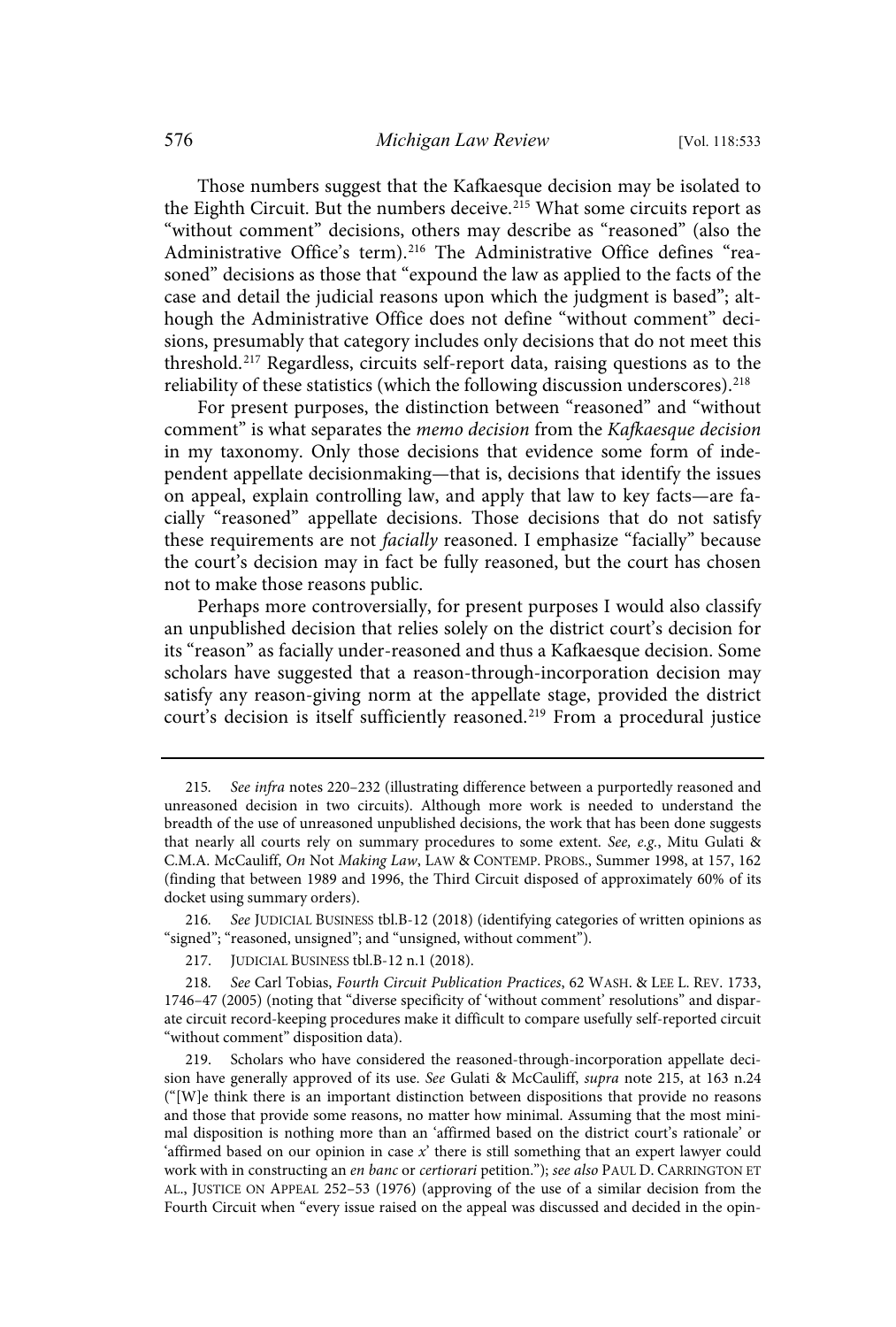perspective, however, I disagree for two reasons: First, a reason-throughincorporation decision may be received as the functional equivalent of an unexplained decision. Put differently, some readers will assume that the court issuing an unexplained decision agreed with the district court and its reasons—even if a holding is distinct from the reasons given for that holding. Second, the reason-through-incorporation decision lacks both the responsiveness to the appellate arguments and the independence from the district court that are foundational to positive procedural justice experiences.

Let me explain these points by comparing a decision issued under the Eighth Circuit's summary procedures and one issued by the Fourth Circuit that was classified as "reasoned."<sup>220</sup> Consider, first, this decision from the Eighth Circuit:

#### PER CURIAM.

Clayton Walker appeals following the district court's dismissal of his pro se civil complaint. Having carefully reviewed the record and the parties' briefs, we find no error warranting reversal. We therefore affirm the judgment entered in favor of defendants.

#### See 8th Cir. R. 47B.<sup>221</sup>

This decision does not tell us anything about the case (other than that it is "civil"), does not identify the issues on appeal, and does not reveal the basis for the appellate decision (other than that the appellate court found "no error warranting reversal"). Although this decision uses more than one word, it is facially unreasoned; it offers no reason for rejecting Mr. Walker's appeal—again, other than that the court has not found an "error warranting reversal. $222$ 

Now compare the Eighth Circuit's decision in Mr. Walker's appeal with the Fourth Circuit's treatment of the following pro se appeal—one of the

221. Walker v. Harmon, 689 F. App'x 463 (8th Cir. 2017) (per curiam).

ion below"); Sarah M.R. Cravens, Judges as Trustees: A Duty to Account and an Opportunity for Virtue, 62 WASH. & LEE L. REV. 1637, 1647 n.33 (2005) ("In those cases in which the district court itself provided a written explanation of its decision, of course I see no objection to an explanation simply incorporating that reasoning by reference (e.g., 'For the reasons expressed by the court below, we affirm.') if the district court opinion was published, or by adopting and reprinting it if it was not published by the district court.").

<sup>220.</sup> Available clerk's annotations suggest that the decision discussed would have been classified as a "without comment" decision. See Search Results of All June 2017 Opinions in the U.S. Court of Appeals for the Eighth Circuit Database, http://media.ca8.uscourts.gov/cgibin/opnByMM.pl?theMM=06&theYY=2017&A1=Get+Opinions [https://perma.cc/AP7S-SCCG] (describing Walker appeal as "Civil case. Dismissal affirmed without comment."). The Fourth Circuit self-reports that it issues no "without comment" decisions. JUDICIAL BUSINESS tbl.B-12 (2017).

<sup>222.</sup> The court's language—"no error warranting reversal"—could be read to suggest that the court found error, but that the error identified did not require reversal (i.e., that the decision could have been affirmed on alternative grounds). See id. We have no way of knowing whether that is a fair (or accurate) reading of the court's short decision.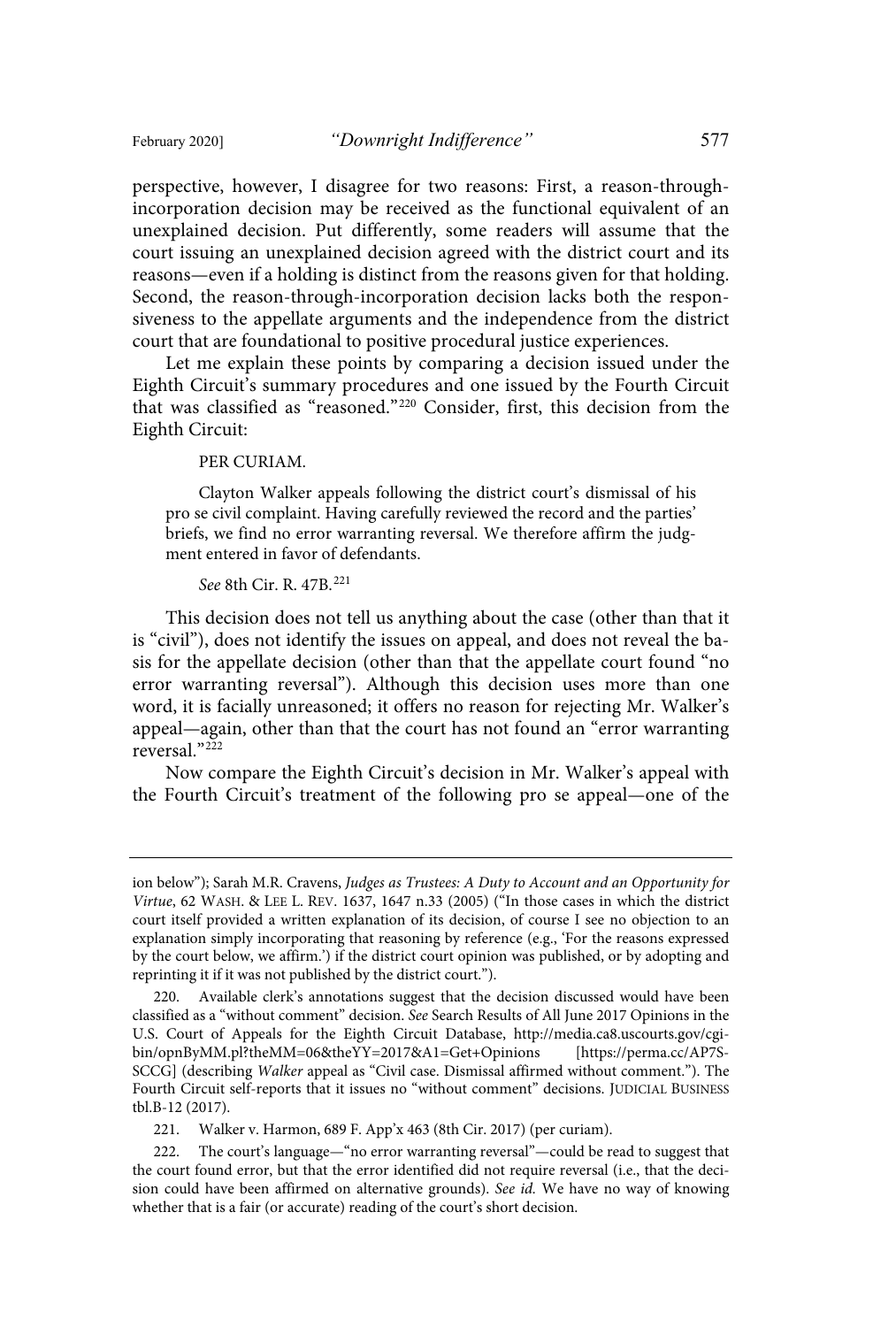twenty-four pro se appeals it handled in the same way during the week of October 3, 2016<sup>223</sup>:

#### PER CURIAM:

Anthony W. Perry appeals the district court's order dismissing his civil action. We have reviewed the record and find no reversible error. Accordingly, we affirm for the reasons stated by the district court. See Perry  $v$ . United States, No. 8:14-cv-02862-TDC (D. Md. June 3, 2015). We dispense with oral argument because the facts and legal contentions are adequately presented in the materials before this court and argument would not aid the decisional process.

### AFFIRMED<sup>224</sup>

Again, the court does not explain the nature of the case (other than that it is "civil"), does not identify the issues on appeal, and does not (directly) explain the basis for its decision. Similarities aside, there is a critical difference between the two: the Fourth Circuit has explained expressly that it "affirm[s] for the reasons stated by the district court," but the Eighth Circuit has not  $225$ 

I contend, first, that the reason-through-incorporation decision is only marginally better than the otherwise silent decision. Let's consider these examples from the appellant's perspective. It is doubtful that the Fourth Circuit's additional verbiage makes much of a difference to Mr. Perry. He might still rightly feel that the court has not seriously considered the issues he has raised on appeal. Mr. Perry and Mr. Walker each have received roughly the same answer to their appeals from the two different courts. Although we (the public) do not know whether the district court issued a decision in Mr. Walker's Eighth Circuit appeal, Mr. Walker knows the answer to that question (it did). <sup>226</sup> Having received the Eighth Circuit's cursory decision, Mr. Walker may have reached the same conclusion that the Fourth Circuit reached explicitly: the district court got it right and said all that needs to be said. The only meaningful difference between the two is that one makes explicit what may be implicit in the other (that the appellate court agreed with the lower court).

The implicit-incorporation reading is a reasonable one, I contend, especially where the appellant lacks contextual clues to suggest a different basis for the appellate court's decision. That is how a federal court would ordinari-

<sup>223.</sup> See supra Introduction (discussing data from Fourth Circuit's resolution of 104 cases during the first week of October 2016).

<sup>224.</sup> Perry v. United States, 669 F. App'x 113 (4th Cir. 2016) (per curiam).

<sup>225.</sup> Compare id., with Walker, 689 F. App'x 463 (affirming the district court's decision without citing its reasoning).

<sup>226.</sup> Walker v. Harmon, No. CIV. 15–05037–JLV, 2016 WL 5376185 (D.S.D. Sept. 26, 2016). Notably, Mr. Walker (like Mr. Perry) received a relatively robust response from the district court; the district court decisions likely satisfied whatever procedural justice expectations we might have for district court reason-giving. It is conceivable that such reasoned responses blunted the effect of the appellate decisions.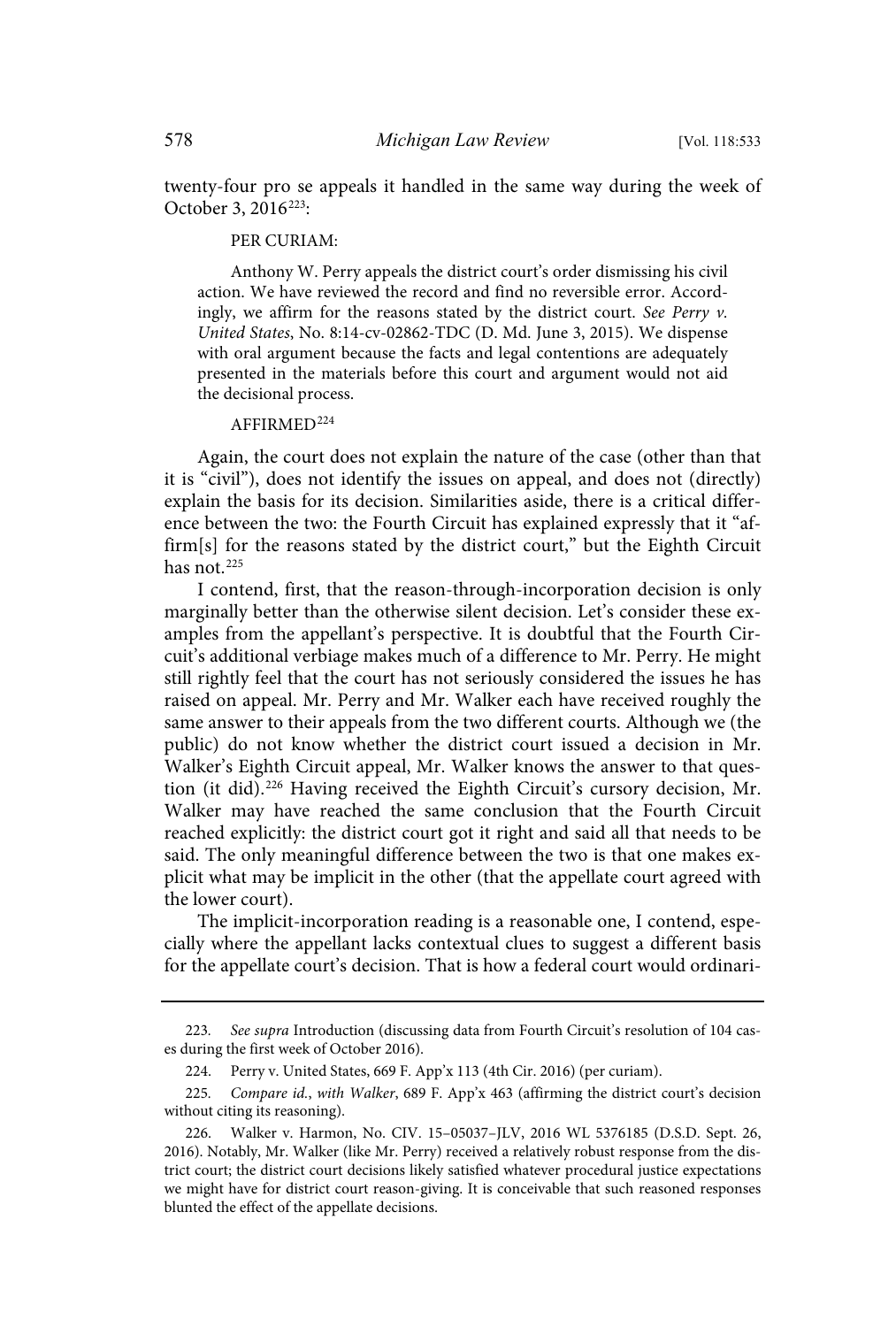ly read an otherwise silent affirmance. For federal habeas corpus review under the Antiterrorism and Effective Death Penalty Act of 1996 (AEDPA), courts "presume that the unexplained decision adopted the same reasoning" as a lower court—unless that presumption can be overcome by other clues as to the basis of the court's decision (e.g., briefing on alternative grounds for affirmance).<sup>227</sup> Therefore, unless the appellant has reason to think that the court might have affirmed for another reason, the appellant may reasonably conclude that the appellate court has implicitly incorporated the district court's reasoning in its otherwise summary decision.

This brings me, however, to the core procedural justice problem with reasoning through incorporation (whether implicit or explicit): the reasons the district court gave for the result may be an unsatisfactory answer to an appeal of that decision.<sup>228</sup> As important, an appellate decision that relies solely on the district court's reasoning also reveals no independence on the part of the appellate court; the court appears, instead, to be in lockstep with the district court.

Further, appeals are not supposed to parrot what occurred in the trial court; often, the district court's decision, standing on its own, will not sufficiently answer or respond to the arguments raised on appeal. In any appeal, the appellant must identify alleged errors in the district court's reasoning or decision.<sup>229</sup> To say only that the district court was correct does not, then, explain why the errors alleged are not, in fact, errors. Decisions that look only

<sup>227.</sup> Wilson v. Sellers, 138 S. Ct. 1188, 1192 (2018) ("[In the context of AEDPA, federal courts should] presume that the unexplained decision adopted the same reasoning. But the State may rebut the presumption by showing that the unexplained affirmance relied or most likely did rely on different grounds than the lower state court's decision, such as alternative grounds for affirmance that were briefed or argued to the state supreme court or obvious in the record it reviewed."); see also Ylst v. Nunnemaker, 501 U.S. 797, 803 (1991).

One may perceive some tension between these points: How can we presume incorporated reasoning, as the Supreme Court does, if, as I argue, the lower court's decision cannot, standing on its own, answer many appeals? Putting aside my disagreement with Ylst and the perverse incentives it creates, Ylst and its progeny are grounded in the federalism concerns that animate federal habeas corpus review of state convictions. See Ylst, 501 U.S. at 807 (Blackmun, J., dissenting) (incorporating the reasons of his dissent in *Coleman v. Thompson*, 501 U.S. 722, 758–74 (1991), including criticism of the Court's promotion of federalism at the price of other values). That incorporated reasoning may be a natural way to read unexplained decisions does not mean it is a desirable form of appellate decisionmaking; the Supreme Court's decisions in this area reflect a reluctance to demand more from state appellate courts—a concern not present here.

<sup>229.</sup> Federal Rule of Appellate Procedure 28 requires appellants to state "the issues presented for review." FED. R. APP. P. 28(a)(5). "The purpose of the rule is to definitely and separately point out the errors complained of in order to clearly define and confine the issues on appeal." N.Y. Cas. Co. v. Young Men's Christian Ass'n., 119 F.2d 387, 389 (8th Cir. 1941). Appellate practitioners advise that appeals "must be packaged in an entirely new way to be effective in this new forum." David F. Herr & Cynthia F. Gilbertson, Improving the Odds on Appeal, BENCH & B. MINN., August 2003, at 17, 17–18; see also Jennifer S. Carroll, Appellate Specialization and the Art of Appellate Advocacy, FLA. B.J., June 2000, at 107, 107 ("To best understand exactly what appellate practice is, one must first understand what it is not. Simply stated, appellate practice is not trial practice.").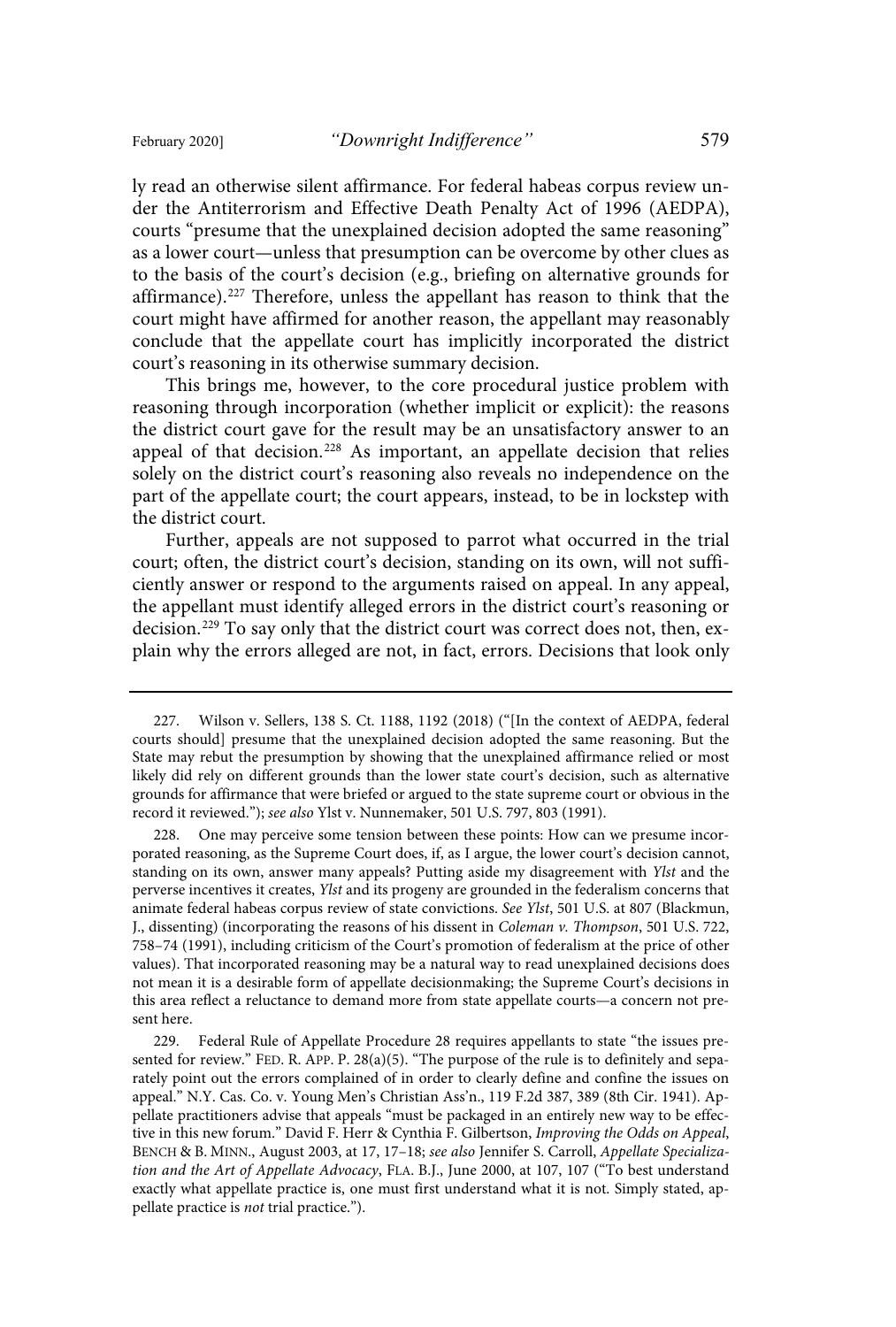to the district court to explain away an appeal ultimately lack independence from the original decisionmaker and are unresponsive to the appeal itself.

Consider this discussion from an unpublished decision in the Third Circuit, in which the court emphasized that arguments on appeal should respond to the district court decision and be distinct from the arguments advanced in the lower court:

On appeal, Ream [the appellant] has not responded to the evidentiary deficiencies identified by the District Court. Instead, she has apparently cut-and-pasted nearly the entirety of the summary judgment brief she filed in the District Court, without the courtesy of tailoring her arguments to conform to the appellate context. . . .

Upon review . . . we have little to add to the District Court's analysis. Indeed, Ream has not identified a single flaw in the District Court's cogent reasoning. We will therefore affirm the order granting summary judgment for substantially the reasons set forth in the District Court's summary judgment opinion. Counsel is cautioned to take greater care in future briefs filed with this Court.<sup>230</sup>

In a footnote, the court recognized that

at times, an argument presented to the District Court will be reiterated on appeal, and that the judicious use of cutting-and-pasting may be both efficient and appropriate. Here, however, Counsel's approach of importing a trial brief wholesale without modifying it to respond to the deficiencies raised by the District Court was entirely inappropriate.<sup>231</sup>

Although preservation rules limit the ability of appellants to raise new arguments on appeal, the Ream decision highlights that ordinarily appeals are responsive to the district court's decision and appellate decisions are responsive to the arguments made on appeal. Only when no new ground has been trodden, the Third Circuit suggests, might it be sufficient to rely on the district court's decision alone as a sufficient response to the appeal. Because the Ream appellant failed to offer "any direct response" to the district court, there was nothing new for the appellate court to say. Ream suggests that decisions based on the district court's reasoning alone should be the exception—not the rule. And Ream further suggests that when appellants fail to do their job (that is, to respond to the district court), the best response is to say so.

All this to say: Has Mr. Perry really received a better decision than Mr. Walker? Is Mr. Perry's procedural justice experience superior to Mr. Walker's because the Fourth Circuit has expressly embraced the reasoning of the district court (and the Eighth Circuit did not)? Later events suggest an an-

. . . .

<sup>230.</sup> Ream v. Pa. Dep't of Human Servs., 738 F. App'x 83, 84 (3d Cir. 2018) (footnote omitted).

<sup>231.</sup> *Id.* at 84 n.1.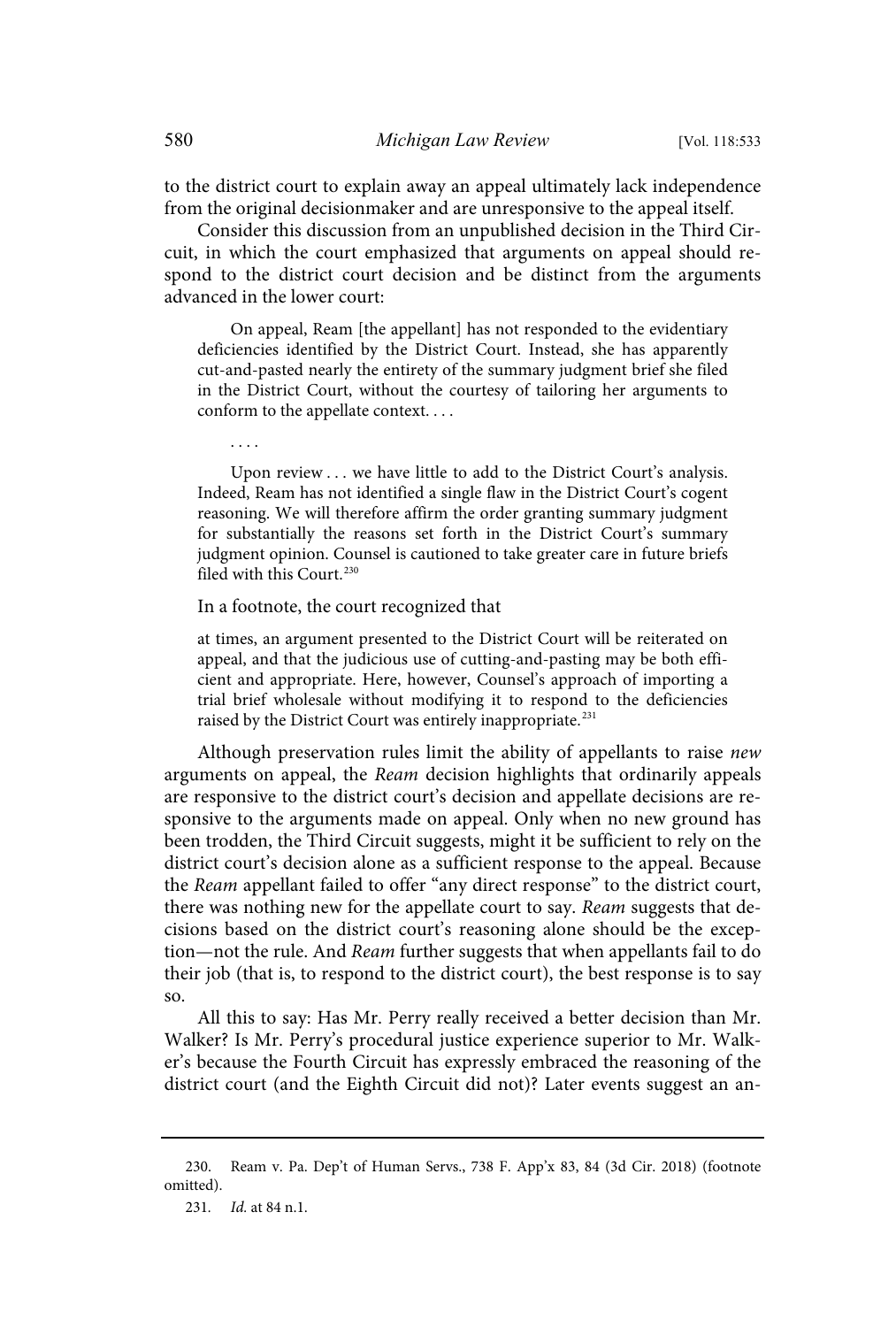swer: Mr. Perry filed a rehearing petition and asked for his filing fee back.<sup>232</sup> Neither appellant received a response from the court that offered any suggestion that the court (1) heard and considered the arguments each had made on appeal; (2) engaged in neutral decisionmaking (by explaining its own thought process); (3) exercised independent judgment; or (4) viewed the issues presented as worthy of its time or attention. Whether told directly or implicitly that the district court's decision suffices, neither appellant has received a direct response. Neither has any reason to believe that he has been heard, that the court has, in fact, considered his arguments. By failing even to identify the issues on appeal, the court gave the appellant no reason to believe that it even understood the arguments he made (or, worse, even read the briefs). 233

I do not want to leave you with the impression that Mr. Perry and Mr. Walker had meritorious appeals; they did not. Nor was the briefing in their appeals effective. But they are representative of the class of appellants who receive Kafkaesque decisions. Some of those appellants will have more meritorious appeals. But for my argument in Part IV to have any force, I must question whether courts can and should say more even in cases like Mr. Perry's and Mr. Walker's.

The extent of the use of Kafkaesque decisions is beyond the scope of this Article.<sup>234</sup> Suffice it to say that even in circuits that claim to issue no decisions "without comment," use of Kafkaesque decisions is widespread. The Fourth Circuit, which issued the decision in Mr. Perry's appeal discussed above, is a good example. Although the Fourth Circuit reports that it never issues decisions "without comment," it issues decisions like the one Mr. Perry received frequently—indeed, daily (at least twenty-three others the week Mr. Perry received his decision). Before 1971, when the Federal Judicial Center first observed that "too many opinions are being printed," <sup>235</sup> the Fourth

<sup>232.</sup> Petition for Rehearing and Petition for Rehearing en banc at 2, Perry v. United States, 669 F. App'x 113 (4th Cir. Nov. 15, 2016) (No. 16-1129) ("If this Court affirms closure, remit \$1000.00 to me and send the entire docket to the Federal District Court of the District of Columbia. I paid that money for a hearing on my claims not as a giveaway to the state.").

<sup>233.</sup> See Richman & Reynolds, *supra* note 12, at 282–83 ("When a judge makes no attempt to provide a satisfactory explanation of the result, neither the actual litigants nor subsequent readers of an opinion can know whether the judge paid careful attention to the case . . . .").

<sup>234.</sup> Although examining the extent of the courts of appeals' use of the Kafkaesque decision is a project for another day, I note anecdotally that Kafkaesque decisions can be found to varying degrees in numerous circuits. In addition to the Fourth Circuit and Eighth Circuit examples discussed above, see, for example, Zaharescu v. JPMorgan Chase Bank, N.A., 696 F. App'x 827 (9th Cir. 2017); AYDM Associates, LLC v. Town of Pamelia, 692 F. App'x 78 (2d Cir. 2017); Robinson v. Guberman, No. 16-2330, 2017 WL 5197125, at \*1 (1st Cir. Mar. 13, 2017); United States v. Arvelo-Negron, No. 15-1949 (1st Cir. Mar. 2, 2017); Shakir v. Jim Murray Financial, 674 F. App'x 421 (5th Cir. 2017); and Fobbs v. Maiorana, 676 F. App'x 298 (5th Cir. 2017).

<sup>235.</sup> FED. JUDICIAL CTR., ANNUAL REPORT 7 (1971), https://www.fjc.gov/sites/default /files/2012/AnnRep71.pdf [https://perma.cc/XA4D-7K3G].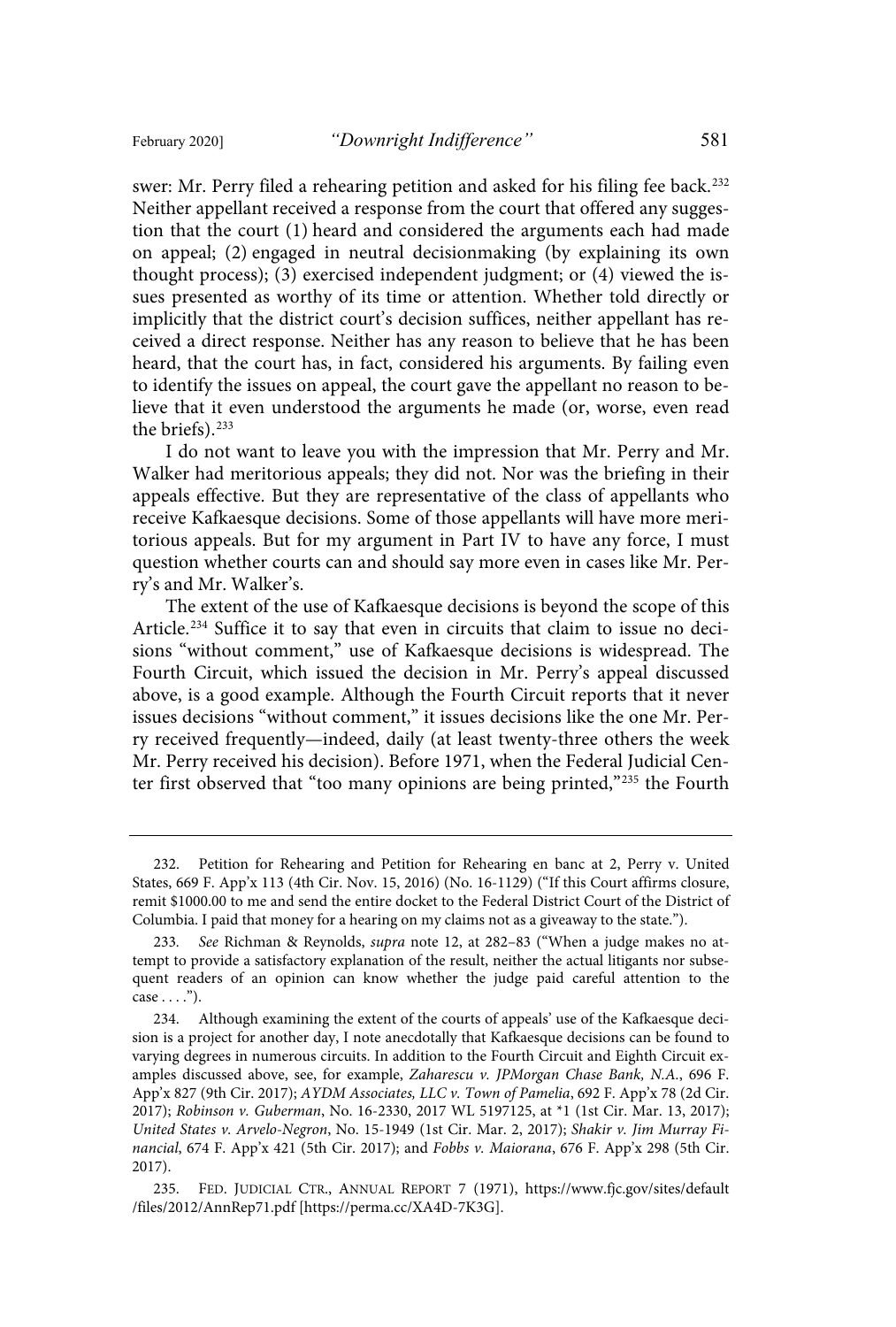Circuit had issued twenty-one decisions in which it explained that a judgment was affirmed for the reasons given by a district court or district judge. <sup>236</sup> Notably, those twenty-one decisions spanned nearly a century (the earliest was 1888, before the Fourth Circuit itself existed),<sup>237</sup> and every single one was published or reported—meaning, it was printed in the official Federal Reporter and had precedential value.<sup>238</sup> Since 1971, however, the court has issued more than 22,500 opinions stating that it was affirming for the reasons given by the district court or district judge. <sup>239</sup> More than 96% of those decisions have issued since 1990.<sup>240</sup> Only about 500 of those decisions were published.

In sum, the Kafkaesque decision has the following features: it is a perfunctory decision that either affirms without giving any reason or affirms on the basis of the district court's decision alone. The Kafkaesque decision lacks any suggestion of independent decisionmaking, and it is nonresponsive to the arguments made on appeal. It does not identify the issues on appeal or explain why the appellate arguments are wrong. It is also inscrutable to the public. Kafkaesque decisions reflect the barest appellate process, and they are the most problematic unpublished decisions from a procedural justice perspective.

### IV. REASON-GIVING IN UNPUBLISHED DECISIONS

Some unpublished decisions raise greater procedural justice concerns than others. Publishable decisions, which are almost indistinguishable from published decisions, may be problematic from a precedential or lawmaking perspective, but they otherwise reflect independence from the district court, respect for the litigant, and responsiveness to the appellant's arguments. Kafkaesque decisions, on the other hand, do the opposite. The memo decision appears to be an appealing alternative to the barebones and unresponsive Kafkaesque decision, but it too is far from perfect. Arguably, the avoidant de-

<sup>236.</sup> The Fourth Circuit uses boilerplate language to resolve many appeals. To determine the history of that practice, I searched the Fourth Circuit database on Westlaw using the following search terms for each decade after 1970, adjusting the date range for the relevant decade: advanced: ((affirm! /4 reason! /4 "district court" "district judge")) & DA(aft-12-31-1970 & bef 01-01-1980).

<sup>237.</sup> McLane v. United States, 35 F. 926, 927 (C.C.D. Md. 1888) ("[W]e are of opinion that the decision of the district court should be affirmed; and the reasons submitted in the district court in support of its judgment, in its opinion filed in the cause, are so well considered and ample to sustain its judgment, that no further opinion is required in the case, and a decree will be signed affirming that judgment.").

<sup>238.</sup> See, e.g., id.

<sup>239.</sup> See supra note 236 (discussing Westlaw search process). Some of the search results possibly captured cases where a judge might have stated that she would affirm for the reasons given by the district court, while also explaining her analysis in some depth. Such formulation would have been used before publication practices changed, and the data suggest that formulation was used sparingly before the 1970s.

<sup>240.</sup> Only 29 such decisions issued in the 1970s; 744 issued in the 1980s.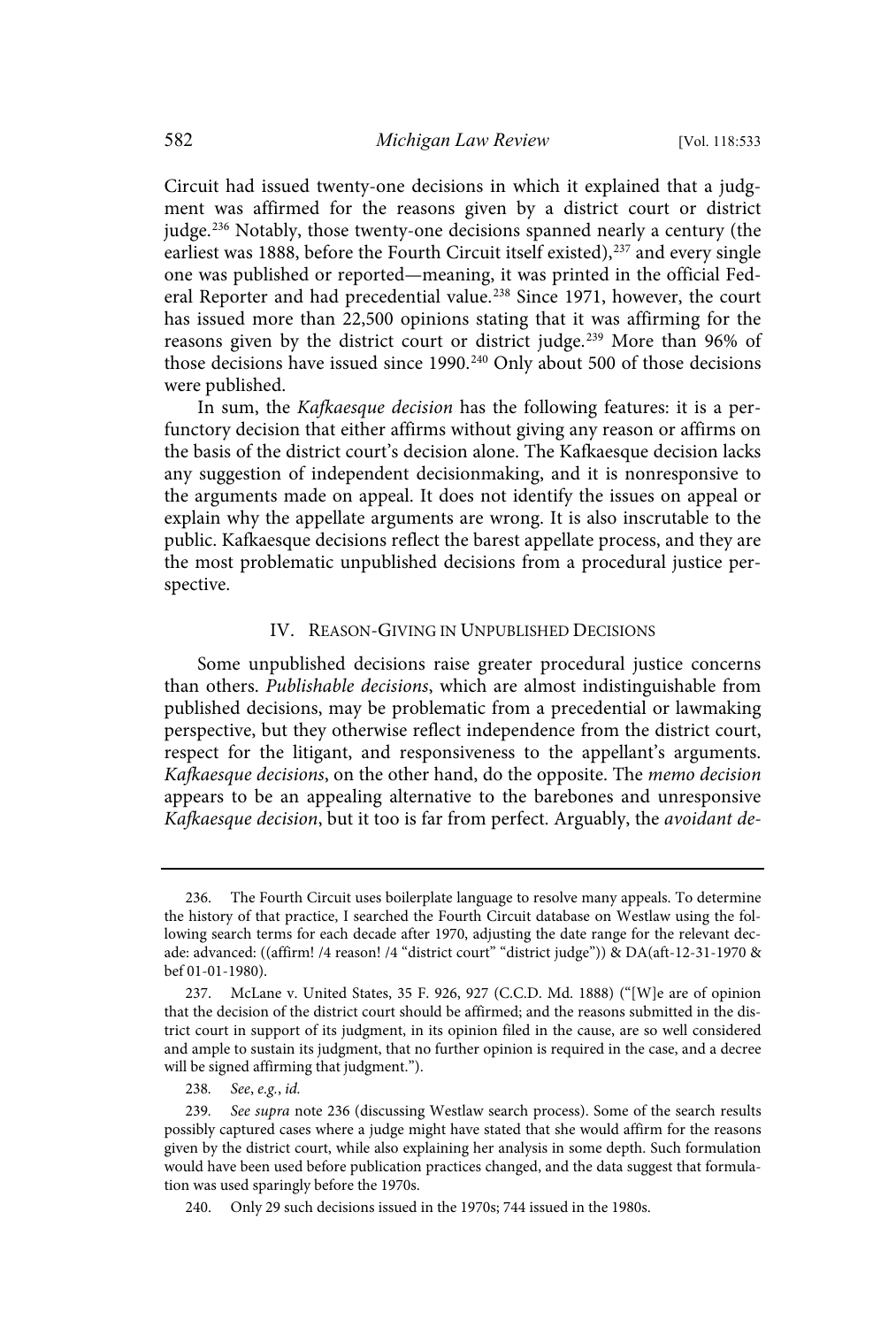cision has some institutional value without undermining the litigant's procedural justice experience—even if an avoidant decision may be a relatively unsatisfying end to the appellate process. This Part articulates and defends a minimum reason-giving expectation for most unpublished decisions, with an eye toward furthering procedural justice values in interactions between vulnerable litigants and the federal appellate courts. I argue that independent reasons for rejecting an appeal should almost always be given when oral argument is not; otherwise, unpublished decisions threaten to undermine essential procedural justice values at the appellate stage.

#### A. The Argument Against Kafkaesque Decisions

The argument for reason-giving in most unpublished decisions is not hard: where the litigant has had no other touchpoint with judicial authority in the appellate process, the reasons given to explain the result are the court's only opportunity to further procedural justice values. The decision itself is the most meaningful touchpoint in the process; to the extent appellate courts strive to meet procedural justice goals, reason-giving shows litigants respect, allows for meaningful participation, and demonstrates the decisionmaker's independence and trustworthiness.

Decisions that lack these basic elements of fair process—as Kafkaesque decisions do—must serve other, weightier interests if they are to have any place in the appellate justice system. Kafkaesque decisions do not. In her thoughtful work on reason-giving, Mathilde Cohen identifies three core objections to a reason-giving norm: reason-giving  $(1)$  takes too much time,<sup>241</sup> (2) "yield[s] insincerity and artificiality," <sup>242</sup> and (3) undermines institutional values.<sup>243</sup> None of these reasons against reason-giving offers shelter to the Kafkaesque decision.

Let's start with the first, which may be the most obvious in this context: reason-giving takes enormous time—time that the unpublished decision was meant to save. Shortchanging reason-giving in some circumstances frees up resources for careful reason-giving in others. Harder cases get more time and resources, at the expense of the easy cases. Especially from a procedural instrumentalist's perspective, that may be a reasonable—even a desirable distribution of resources. Why reinvent the wheel? But even the instrumentalist might have some concern that a court's failure to engage in independent reasoning might create opportunities for error.<sup>244</sup> A reason-giving

<sup>241.</sup> Cohen, supra note 162, at 522–25.

<sup>242.</sup> *Id.* at 522.

<sup>243.</sup> *Id.* at 514-17.

<sup>244.</sup> At least for a time, there was concern among judges that unpublished decisions should not be cited because the staff attorneys who wrote them were "kids that are just out of law school" who were "sloppy or wrong"—hardly a ringing endorsement for the accuracy of unpublished decisions. See Macfarlane, supra note 25, at 129 (quoting Penelope Pether, Sorcerers, Not Apprentices: How Judicial Clerks and Staff Attorneys Impoverish U.S. Law, 39 ARIZ. ST. L.J. 1, 6, 17 (2007)) (discussing perceptions of staff attorneys' work).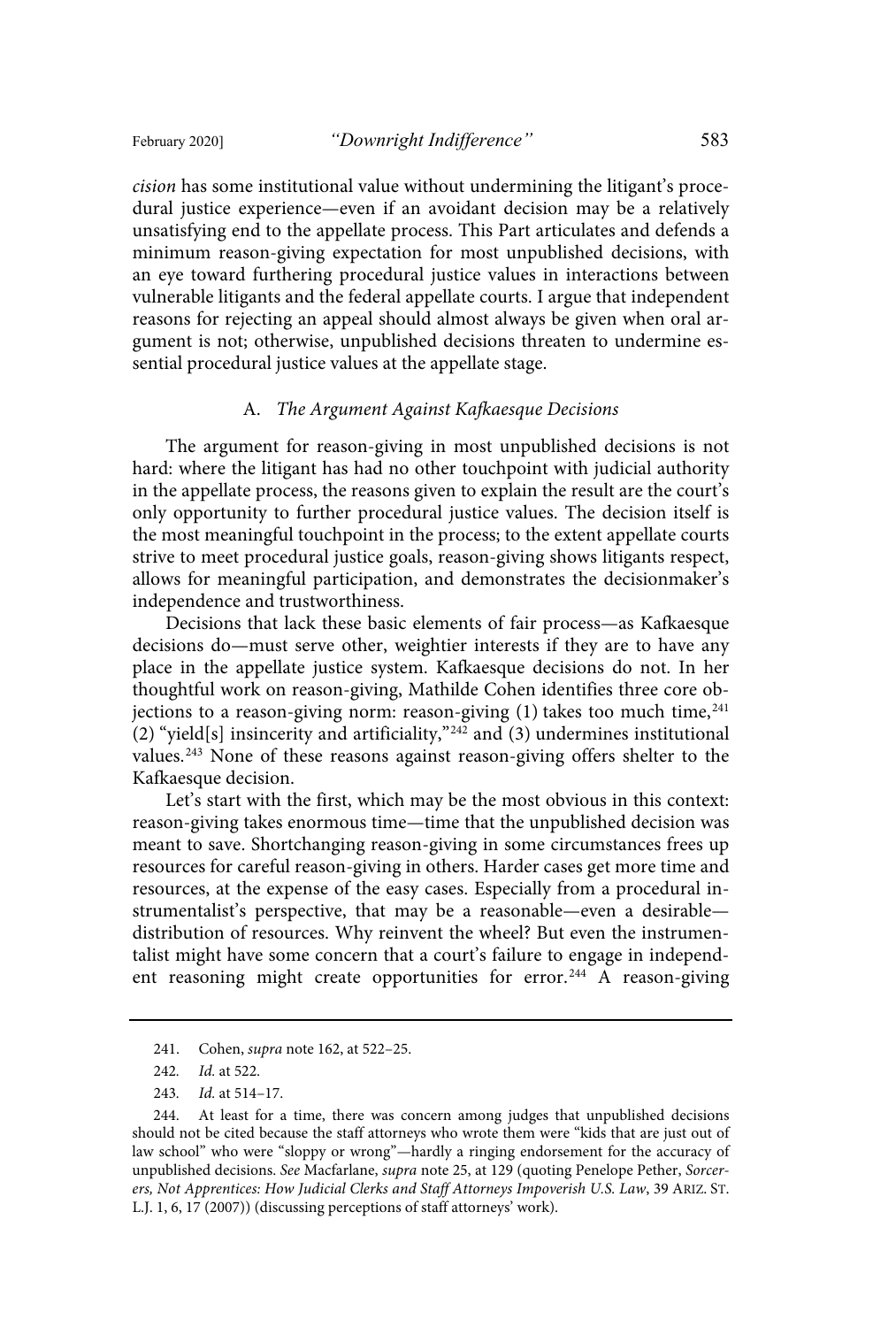discipline can ensure accuracy,<sup>245</sup> and that discipline is most effective when the decisionmaker attempts to work through her own reasoning<sup>246</sup>—a process that also serves to signal the independence of the decisionmaker.

Consider, for example, the Supreme Court's recent decision in Welch v. United States,<sup>247</sup> involving the retroactive application of the Court's decision in Johnson v. United States,<sup>248</sup> which had held that a portion of the Armed Career Criminal Act<sup>249</sup> was unconstitutionally vague.<sup>250</sup> The Eleventh Circuit had denied the appellant, who was proceeding pro se,<sup>251</sup> a certificate of appealability<sup>252</sup> on the retroactivity issue—a standard that required an Eleventh Circuit judge to conclude that no "reasonable jurist[] could debate whether ... the petition should have been resolved in a different manner ...."<sup>253</sup> To deny the relief Mr. Welch sought, the court had to conclude that it was "beyond all debate" that he was not entitled to relief. <sup>254</sup> The Eleventh Circuit presumably did so based on the reasoning of the district court's decision alone, because it offered no reasons for the denial of a certificate of appeala-

246. One might point out that, more often than not, the person who works through the reasons given to support a particular decision is a judicial staff attorney, not a judge. See supra text accompanying notes 99–102 (discussing the role of staff attorneys). If the actual "decisionmakers" have worked through their reasons in a private memorandum that accompanies the perfunctory public unpublished decision, then the question of reason-giving is ultimately a question of disclosure, not a question of accuracy. But see supra note 244 (discussing concern over judicial staff errors and sloppiness). The instrumentalist may find the mere existence of the private memorandum sufficient to allay any concerns over accuracy, but my procedural justice lens necessarily takes a less instrumental view.

- 247. 136 S. Ct. 1257 (2016).
- 248. 135 S. Ct. 2551 (2015).
- 249. Armed Career Criminal Act, 18 U.S.C. § 924(e)(2)(B)(ii) (2012).
- 250. *Johnson*, 135 S. Ct. at 2557, 2560.

251. Welch, 136 S. Ct. at 1263. Mr. Welch also filed a pro se petition for a writ of certiorari, providing the necessary exception to my expectation that it is more difficult for second-tier appellants to obtain further review from Kafkaesque decisions. Id.

252. Welch v. United States, No. 14-15733-C (11th Cir. June 9, 2015) (order denying certificate of appealability).

Slack v. McDaniel, 529 U.S. 473, 484 (2000). The Eleventh Circuit's decision operated as a merits determination, given the showing required for relief. See id. (setting standard for obtaining a certificate of appealability).

254. Welch, 136 S. Ct. at 1264.

<sup>245.</sup> In the process of giving reasons, a judge may discover that the decision "just won't write," where a result that may have seemed justifiable "cannot survive the journey to written form." Chad M. Oldfather, Writing, Cognition, and the Nature of the Judicial Function, 96 GEO. L.J. 1283, 1318 (2008) ("Most judges, like others to have opined on the subject, buy into the notion that writing provides an important discipline on thought."). Chad Oldfather's work largely confirms this intuition: a reason-giving discipline may benefit accuracy—at least in some cases. See id. ("Our study of the relationship between writing and cognition suggests that this understanding [of the use of written decisions as a constraint on judicial decisionmaking] is largely appropriate. Legal decisionmaking, much like solving the Tower of Hanoi, often requires thought to proceed in logical steps, such that a decisionmaking process with a written component could be expected to increase its effectiveness.").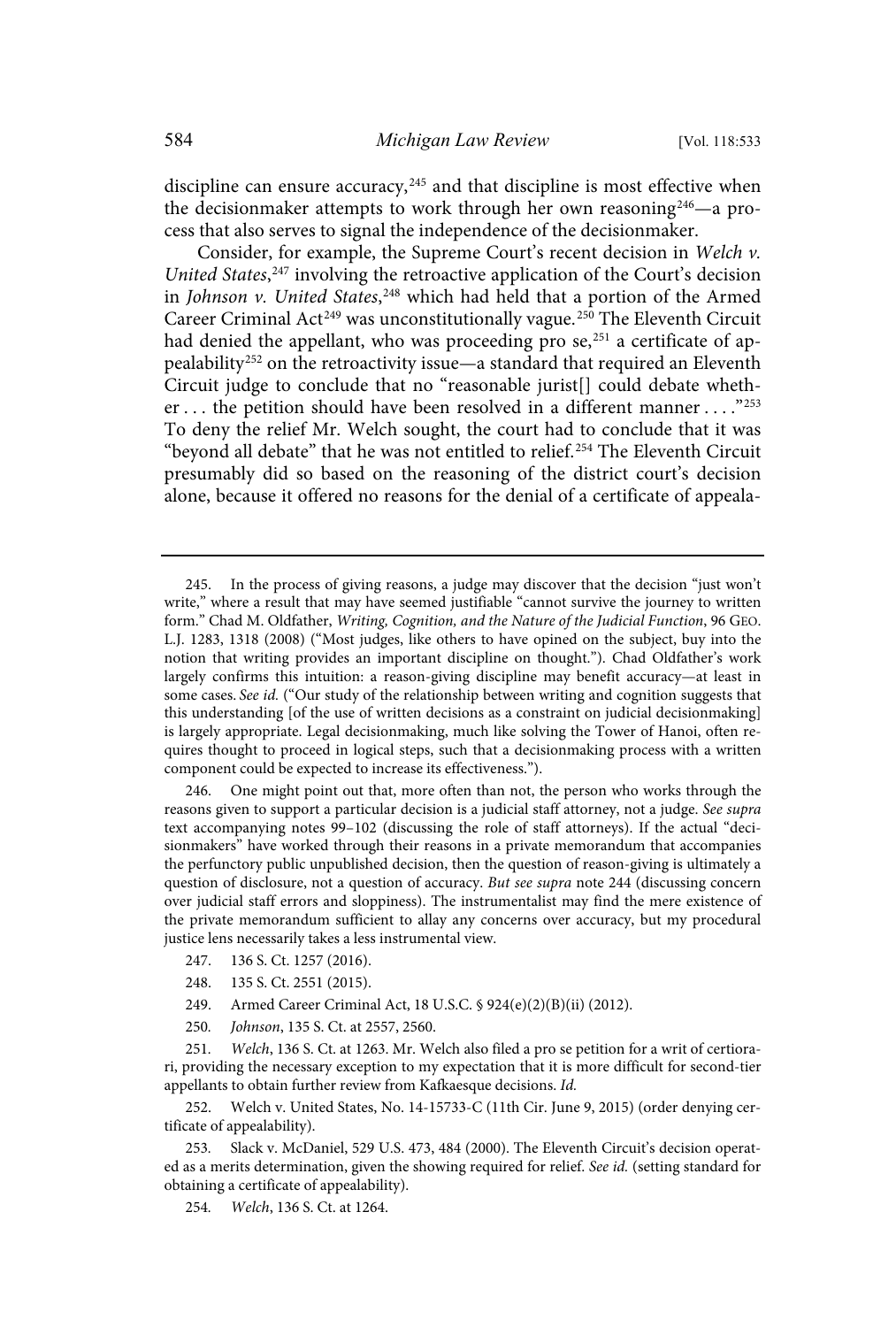bility.<sup>255</sup> In a seven-to-one decision, however, the Supreme Court held not only that the Eleventh Circuit should have granted Mr. Welch a certificate of appealability but also that he may have been entitled to an amended sentence because he had argued correctly that *Johnson* should apply retroactively.<sup>256</sup>

The point should be plain: independent reason-giving, even in appeals that appear to be losers, may well avoid the errors inattention sometimes produces. So even an instrumentalist may hesitate to ascribe to the view that unpublished decisions need no reasons at all—if for no reason other than that such decisions may be essentially unreviewable by the Supreme Court, and some errors may go undiscovered as a result of abandoning reasongiving (if we consider Welch to be the exception that proves the rule).<sup>257</sup> If courts insulate their reasons from public or judicial scrutiny, no one—not lower courts, not judges on the panel, not the Supreme Court—can fault the decision's reasoning or detect its error.

So, let's assume that even the most instrumental among us would agree that at least some unpublished decisions need reasons; the difficulty, then, would be deciding which decisions deserve reasons and which do not. That's a very difficult question to answer in the abstract. Perhaps, instead, we should consider what kind of time investment we might be asking courts to make if they were to offer reasons in nearly all unpublished decisions. If we are balancing the efficiency benefits with the risk of error, perhaps we should know what the efficiency benefits really are before we relieve courts of any reason-giving expectation in a significant number of decisions.

The instrumentalist's concern with reason-giving is only persuasive, in my view, if the instrumentalist's central presumption holds true: that reasongiving in unpublished decisions takes significant judicial time, thereby taking judicial time away from other, more complex appeals.<sup>258</sup>

But that presumption is likely only true in a limited sense, and it stretches credulity in the main. I will first explain the circumstances in which I would agree that facially under-reasoned unpublished decisions may save significant time. Then, I will debunk the time-saving fallacy more broadly. Although I do not take an instrumental view of procedure, I suggest that instrumentalists may overvalue time-saving, while undervaluing public disclosure of the reasons for a particular appellate decision.

<sup>255.</sup> See Welch, No. 14-15733 (order denying certificate of appealability).

<sup>256.</sup> Welch, 136 S. Ct. at 1268 (remanding case to determine whether Mr. Welch was entitled to relief or whether, instead, he qualified for a sentencing enhancement under another provision of the Armed Career Criminal Act).

<sup>257.</sup> And Welch surely is the exception, not the rule, because the Supreme Court is not usually an error-correcting court. See SUP. CT. R. 10.

<sup>258.</sup> It is possible that these decisions actually free up judicial time to do other things entirely, i.e., that judges are, in fact, leisure-seeking. For purposes of this Article, however, I will assume, that the administration of judicial resources has been arranged to maximize resources available for the most difficult or "important" cases—an assumption that animates much of the judicial writing on unpublished decisions.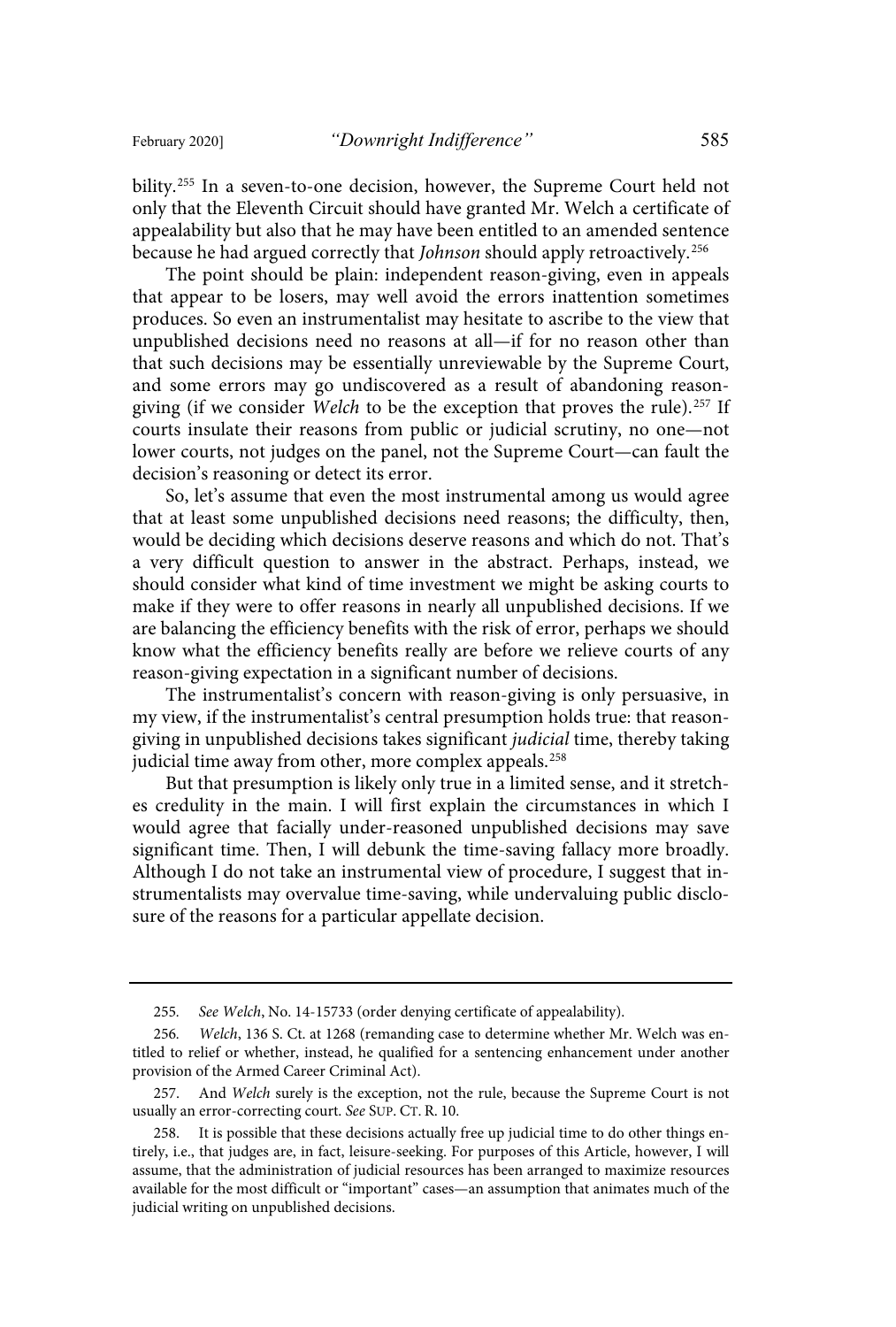First, I agree that some unpublished decisions save significant judicial time. I suspect, however, that time-saving is greatest in the circumstances that produce the *avoidant decision*—that is, in particularly complex or difficult appeals in which judges agree on outcome but not on reasoning. If the value to be maximized under our unpublication regime is efficiency, then the avoidant decision makes good sense. To be sure, preparing for oral argument requires a significant investment of judicial time.<sup>259</sup> But a summary adjudication offers judges an efficiency boon when they are certain about an outcome but less certain about the reasons for getting there. For many judges, the opinion-writing process itself requires the most effort and the greatest investment of resources.<sup>260</sup>

But now, let's debunk the time-saving fallacy of the unpublished decision. The kind of time-saving the avoidant decision offers is the exception, not the norm. Most unpublished decisions are only time intensive in the aggregate. If, as courts press, they use unpublished decisions only for routine, second-tier appeals involving common appellate issues,<sup>261</sup> it should take little effort to explain the reasons for the court's decision. If the case involves complex or unsettled issues, then by the court's own rules, the appeal should be bumped to the first track for a deeper dive. But where the law is settled and the application of the law to the facts is not subject to disagreement, the giving of reasons should be straightforward and easy to do.

Even more importantly, reason-giving should already have been done by a staff attorney. In every circuit, staff attorneys draft memoranda recommending the disposition of many of the appeals that result in unpublished decisions.<sup>262</sup> Surely, those memoranda say more than "See the district court's

<sup>259.</sup> Remember that the avoidant decision comes from a first-tier appeal—that is, an appeal that has full appellate process in all other respects but happens to result in a perfunctory decision after oral argument. See supra Section III.C; see also Charles R. Wilson, How Opinions Are Developed in the United States Court of Appeals for the Eleventh Circuit, 32 STETSON L. REV. 247, 252 (2003) ("Each judge thoroughly prepares for oral argument and usually arrives at the sitting with questions about each case. When those questions are answered at oral argument, the correct ruling often becomes clear to the judges."). Judge Wilson's description of the appellate process in the Eleventh Circuit suggests that the Eleventh Circuit uses the perfunctory post-argument decision to provide swift justice when the outcome is clear. Id. at 252–53. He does not suggest that the court issues these decisions to avoid certain questions post-argument, as seems to have occurred in Henry v. City of Mt. Dora, see supra notes 201-206 and accompanying text.

<sup>260.</sup> For an extreme illustration, consider Kozinski's description of his opinion-writing process: "My clerks and I normally go through 20–30 drafts of an opinion; 50 or 60 drafts is not uncommon as I polish and revise, shift footnotes and add rhetorical flourishes over the course of weeks, sometimes months." Alex Kozinski, Essay, Confessions of a Bad Apple, 100 YALE L.J. 1707, 1711 n.9 (1991).

<sup>261.</sup> See supra text accompanying notes 182-184.

<sup>262.</sup> See, e.g., POSNER, supra note 21, at 88-116 (reprinting staff attorney memoranda); Levy, supra note 14, at 344–54 (describing staff attorneys' work).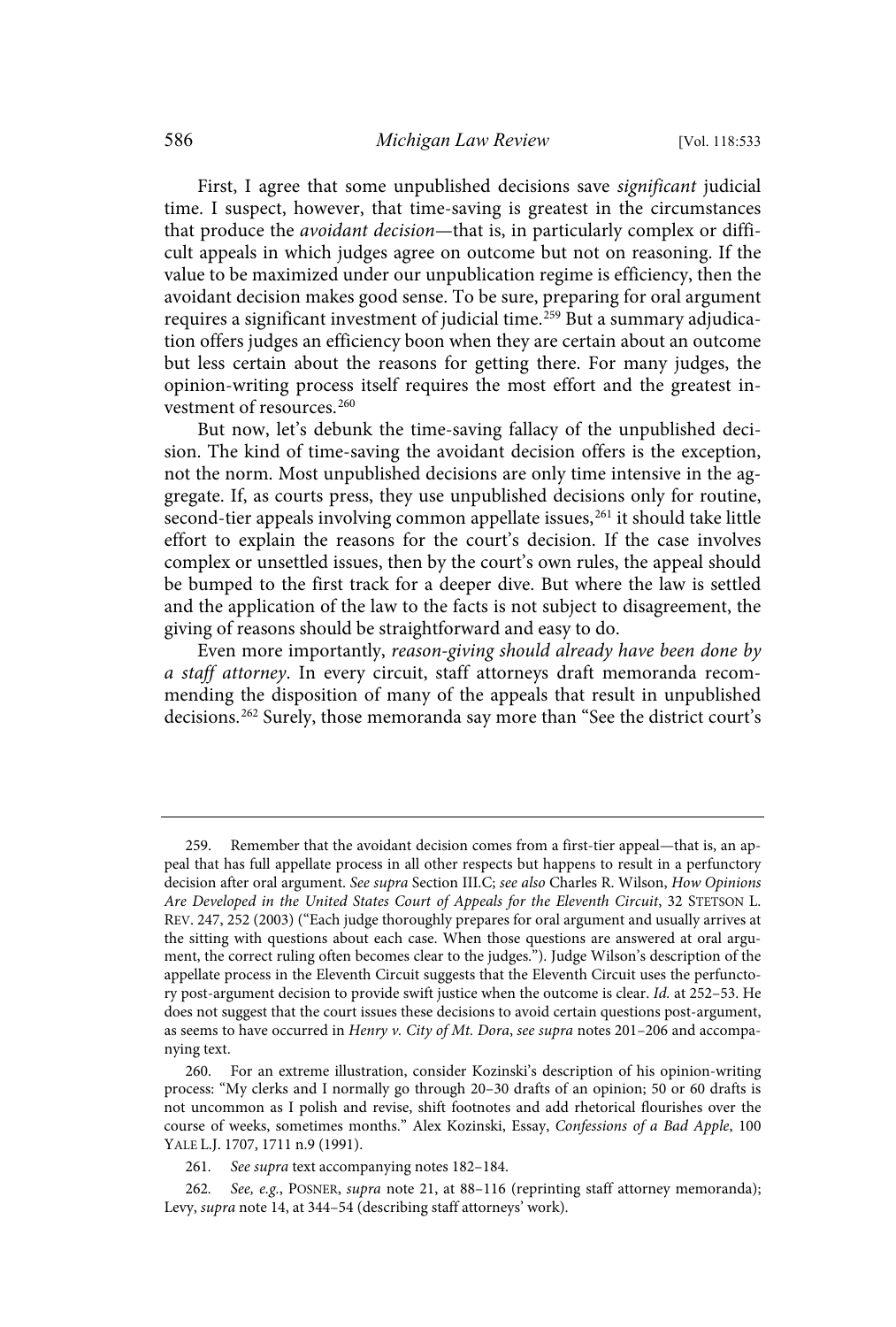decision."<sup>263</sup> The point is: the reasons already exist somewhere within the court's private files; the only question for the judges assigned to the case is whether to disclose those reasons to the litigants and whether to subject those reasons to scrutiny.

I will concede, for the sake of argument, that reason-giving in all second-tier appeals, in the aggregate, may take more judicial time.<sup>264</sup> It will, at the very least, add to the time judges spend reviewing the substance of the unpublished decision. How can that possibly be a bad thing, given that the decision has persuasive value and affects someone's life? If our courts of appeals were still laboring under ever-increasing caseloads or were moving slower year-over-year, the cost of additional review before terminating an appeal might weigh against a reason-giving expectation for second-tier appeals. But that is not the case.<sup>265</sup> Nor do litigants care particularly about judicial delay.<sup>266</sup> For the reasons discussed, decisional quality likely has a far more significant impact on litigants' perception of procedural fairness than any delay in waiting for that decision.<sup>267</sup>

If time costs are not enough to defeat a reason-giving expectation, then let's turn to the next potential objection: a reason-giving norm may unwittingly foster insincerity.<sup>268</sup> Those who distrust the sincerity of judicial decisionmakers may be especially concerned about a reason-giving expectation, as it may only exacerbate that distrust. Even for those of us who view judicial decisionmakers more benevolently, the "psychology of motivated reasoning"<sup>269</sup> suggests that requiring reasoned explanations might "encourage

265. See supra text accompanying notes 116-118, 135-137 (discussing caseload statistics and median times for resolution).

266. See Elizabeth Chamblee Burch, Calibrating Participation: Reflections on Procedure Versus Procedural Justice, 65 DEPAUL L. REV. 323, 351 (2016) ("For decades, however, procedural justice studies have suggested that cost and delay do not play a significant role in litigants' opinions of procedural fairness." (citing E. ALLAN LIND ET AL., RAND INST. FOR CIVIL JUSTICE, R-3708-ICJ, THE PERCEPTION OF JUSTICE: TORT LITIGANTS' VIEWS OF TRIAL, COURT-ANNEXED ARBITRATION, AND JUDICIAL SETTLEMENT CONFERENCES 55–56 (1989) ("Delay appears not to play a substantial role in determining whether tort procedures are seen as fair and whether the litigant leaves the court satisfied."))).

267. I imagine that the quality of the decision might color one's perception of the time taken for a court to resolve an appeal; litigants might well feel differently about a long wait for a fully reasoned result than a short wait for a Kafkaesque result.

268. Cohen, supra note 162, at 518–22.

269. Id. at 520; see id. at 519 n.204 ("We often search for a convincing rationale for the decisions that we make, whether for inter-personal purposes, so that we can explain to others the reasons for our decision, or for intra-personal motives, so that we may feel confident of

<sup>263.</sup> Controversially, Judge Posner gave us a window into these memoranda by publishing several in his self-published book; indeed, they do more. See POSNER, supra note 21, at 87– 96.

<sup>264.</sup> But see Jordan M. Singer & William G. Young, Measuring Bench Presence: Federal District Judges in the Courtroom, 2008–2012, 118 PENN ST. L. REV. 243, 272–73 (2013) (finding no correlation between increased bench presence—the amount of time a judge spends presiding over adjudication of issues in open court, as a rough measure of procedural fairness—and average case disposition times).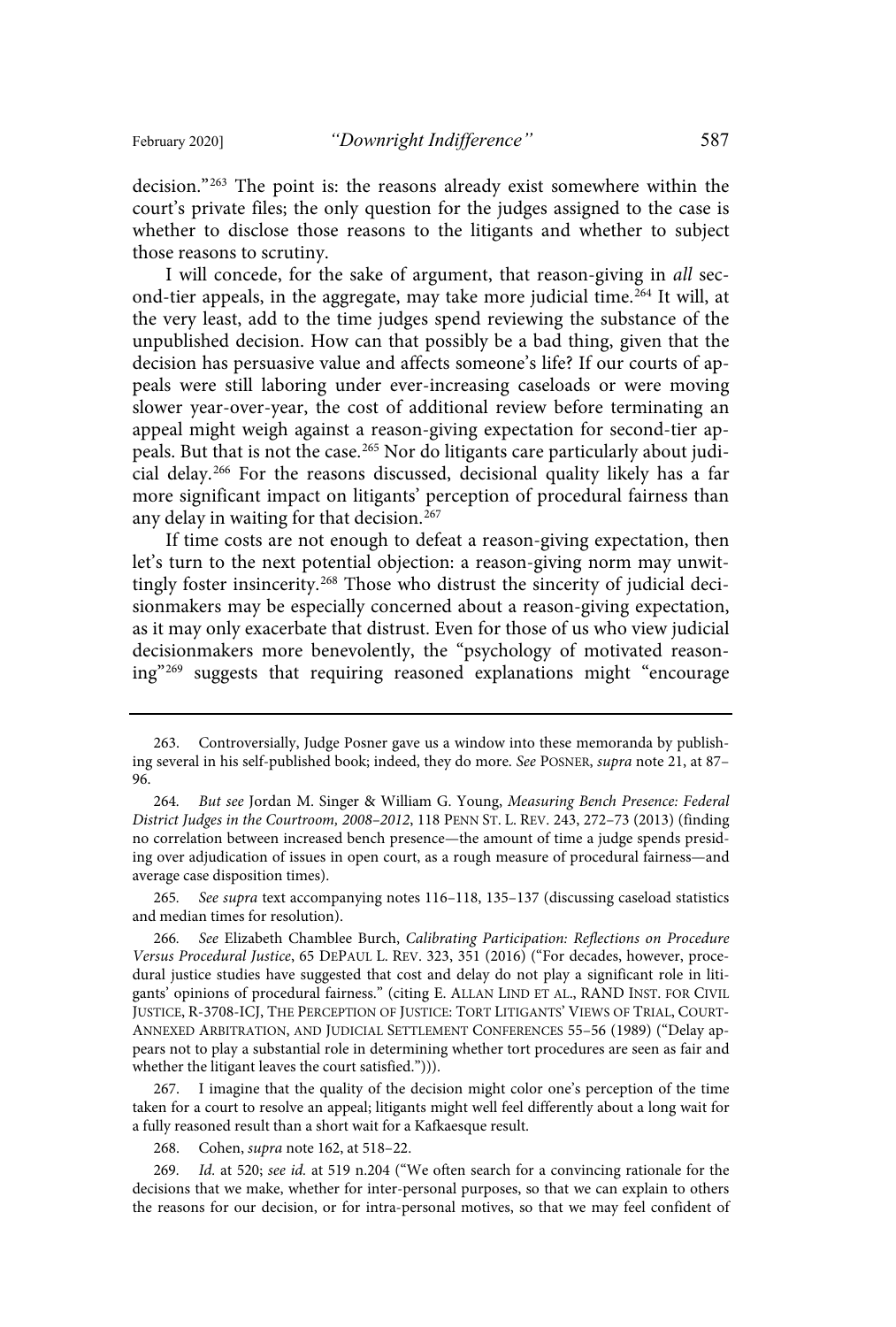judges to think about their reasons for the decision in a strategic way before deciding the outcome" and "may work as an incentive for [judges] to fabricate post hoc constructions intended to justify their intuitions." $270$  Put simply, judges may not give the actual reasons for a particular decision; if we rerequire judges to explain themselves, they may do so insincerely. 271

If courts weren't free to "avoid" the issue, the appeals that create avoidant decisions might be ripe for post hoc rationalizing of the sort Cohen warns may lead to insincere results.<sup>272</sup> Where there is little precedent to guide the decisionmaker, her decisionmaking process may be less logical and more intuitive than we might expect or desire. This risk seems greatest in cases with novel questions or unusual circumstances, but it is also present in contentious or divisive cases. Again, this suggests a limited role for avoidant decisions. But I struggle to see how routine appeals would be fertile ground for insincere results.

Finally, let's turn to the institutional objection to reason-giving. Reasongiving may force undesirable—indeed, counterproductive—agreement among decisionmakers, especially on multimember courts. Cass Sunstein and Frederick Schauer have separately identified two interconnected institutional costs of an inflexible reason-giving norm. First, Sunstein has argued that incompletely theorized agreements on particular outcomes are necessary and, indeed, valuable.<sup>273</sup> Judges more easily agree "on relatively narrow or low-level explanations" for their decisions, according to Sunstein, and, when they do, "[t]hey need not agree on fundamental principle."<sup>274</sup> Armed with only this limited agreement, judges might well say less, not more, to decide a case.<sup>275</sup>

Similarly, Schauer contends that reason-giving can bind judges in undesirable ways, because "to provide a reason for a decision is to include that decision within a principle of greater generality than the decision itself."<sup>276</sup> Giving a reason thus commits the reason-giver (more or less) to that generality (actually, a rule), too, and to applying that generality again in a case that also falls within it. Likewise, "when we justify a rule or principle itself," we invoke greater levels of generality, thus "put[ting] the class of instances encompassed by it within a wider class of instances encompassed by a more

- 272. See supra note 269.
- 273. Sunstein, supra note 187, at 1735.
- 274. *Id.* at 1736.

276. Schauer, supra note 162, at 641 (emphasis omitted).

having made the 'right' choice." (quoting Eldar Shafir et al., Reason-Based Choice, 49 COGNITION 11, 33 (1993))).

<sup>270.</sup> *Id.* at 520-21.

<sup>271.</sup> But see Micah Schwartzman, Essay, Judicial Sincerity, 94 VA. L. REV. 987, 1005 (2008) (arguing that judges must publicly state reasons for their decisions so that "parties to a case, and all others whose interests might be affected by its outcome [can] know why the law has been applied in one way rather than another").

<sup>275.</sup> Id. ("[Judges] do not offer larger or more abstract explanations than are necessary to decide the case.").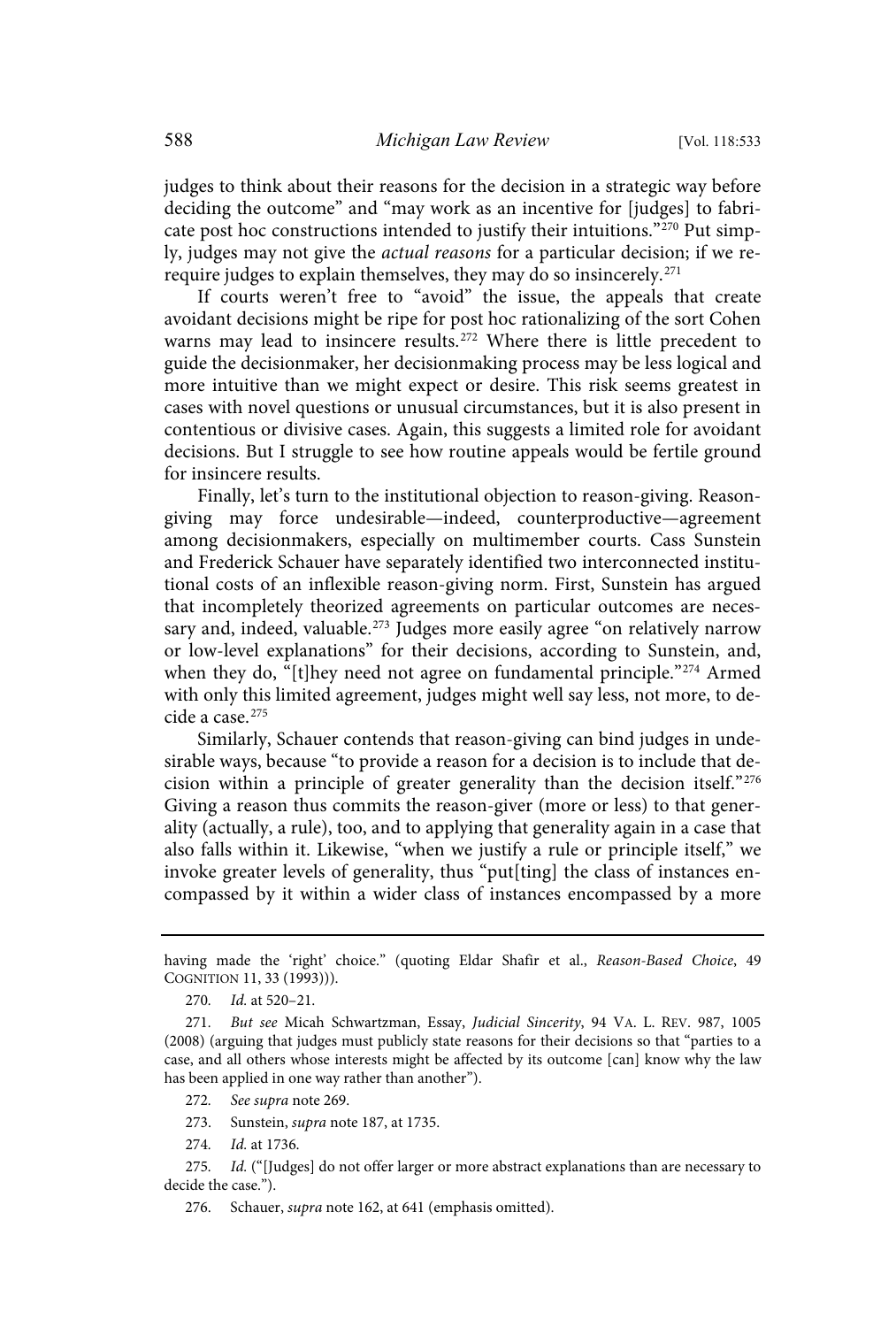general principle."<sup>277</sup> Reason-giving ultimately forces the reason-giver "to transcend the very particularity of that case."<sup>278</sup> A judge who says little more than "affirmed" or "we find no error" has issued, instead, a highly particularized decision.<sup>279</sup> That kind of particularized decision may avoid the thoughtless or unfortunate commitment to a reason, a rule, or a generality over which the reason-giver is less sure.<sup>280</sup>

In our context, however, neither of these reasons not to give reasons should hold any particular sway. We're thinking about decisions that are nonprecedential; they have no binding effect on lower courts or other panels. We are less worried about the kinds of agreement costs that Schauer and Sunstein identify; the publication decision itself mitigates much of that concern. Indeed, even the publishable decision does not bind, thus suggesting it may have an institutional role where judges find it difficult to reach agreement on a precedential outcome.

To the extent we find institutional worries about reason-giving in unpublished decisions, however, those concerns are likely most significant in cases presenting unusual factual scenarios or particularly difficult or novel questions. By definition, Kafkaesque decisions are not born in these contexts, but avoidant decisions always are. In some exceptional cases, judges rightly may be hesitant to give reasons in particularly novel or complex cases, for fear (as Schauer has suggested)<sup>281</sup> that they may be bound to more general rules over which they have less certainty, even if they are bound only in some loose sense because the decision has, at most, only persuasive value. Forcing agreement over more fundamental principles—even in unpublished decisions—may sow disharmony in the court and (especially) uncertainty in the circuit's law.

Although I can find room for some avoidant decisions in an unpublication scheme, I do not mean to suggest that courts should be in the business of avoiding complex issues—only that doing so may sometimes be defensible in light of the institutional costs of an inflexible reason-giving requirement. In difficult cases, however, the accuracy-enhancing effects of reason-giving are likely great.<sup>282</sup> Courts, therefore, must be careful in exercising their in-

280. See Schauer, supra note 162, at 656 ("Having given a reason, the reason-giver has, by virtue of an existing social practice, committed herself to deciding those cases within the scope of the reason in accordance with the reason.").

281. See id. at 654–56 (describing commitment costs).

282. See supra note 245 and accompanying text (discussing the "just won't write" phenomenon).

<sup>277.</sup> Id.

<sup>278.</sup> Id.

Id. at 640 (explaining that the "extreme of nongenerality is 'specificity' or 'particularity'" and that "generality and particularity mark opposite directions on the same scale"); see also Sunstein, supra note 187, at 1754 ("With full particularity, the judgment is not merely incompletely theorized; it is not theorized at all.").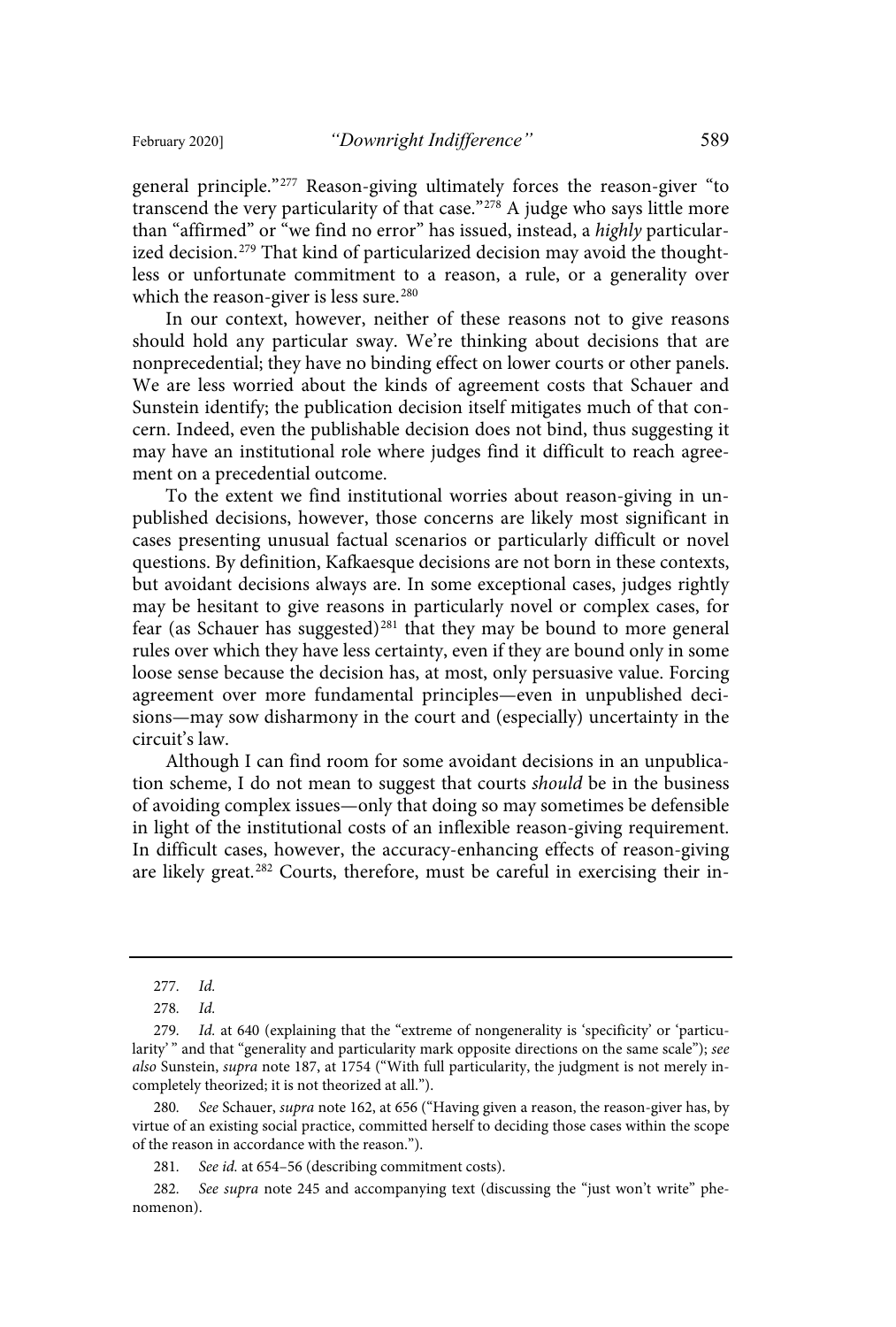herent discretion to avoid issues.<sup>283</sup> Withholding reasons in a complex case may be understandable, but even where the decision is itself legally correct, the withholding may not be justifiable. Courts generally should know the difference between the complex one-off and the recurring issue or the highprofile case that calls for public reasons, even if courts may not be able to predict with perfect foresight when a lawmaking decision is needed and when an unpublished decision would suffice.<sup>284</sup> And if the issue is, indeed, recurring, surely the court will have an opportunity to address it again—and fix its mistaken failure to issue a reasoned (and, likely, lawmaking) decision when the issue first arose.

Even if unpublished decisions generally raise fewer of the kinds of institutional concerns Cohen has identified, it may be that courts are reluctant to issue even minimally reasoned decisions in many unpublished decisions for fear of creating more "junk" law.<sup>285</sup> Because unpublished decisions issued after 2006 are citable,  $286$  an unpublished decision that says enough about the case and the basis for the decision may be persuasive to lower courts and future appellate panels. To avoid any inadvertent lawmaking effects for lightly considered appeals, courts may use Kafkaesque and avoidant decisions as the functional equivalent of the no-citation rule. By saying next to nothing, courts effectively make their decisions uncitable.<sup>287</sup>

In doing so, however, the courts also deprive everyone—litigants, the public, other courts—of important information about how and why the appeal was resolved as it was. Failing to explain why a particular recurring issue or argument is wrong wastes a valuable signaling opportunity. If courts were to show repeat players (like prisoners) that the arguments they advance have been tried unsuccessfully many times before—a fact that cannot be gleaned from the face of the Kafkaesque decision itself—perhaps the volume of pro se appeals might begin to recede. Although a reduction in pro se appeals is not a goal I urge courts to pursue, judges may feel differently—and see the

<sup>283.</sup> See Sunstein, supra note 187, at 1751 ("If judges on a panel have actually agreed on a general theory, and if they are truly committed to it, they should say so (even if, for reasons I have suggested, they should usually be reluctant to commit). Judges and the general community will learn much more if they are able to discuss the true motivating grounds for outcomes.").

<sup>284.</sup> See Reynolds & Richman, supra note 42, at 1191-94 (arguing that judges are not able to predict when decisions should be precedential or not).

<sup>285.</sup> Chief Judge Howard Markey of the U.S. Court of Appeals for the Federal Circuit once described unpublished decisions as "junk." Chief Judge Howard T. Markey, Remarks at the Seventh Annual Judicial Conference of the United States Court of Appeals for the Federal Circuit (May 24, 1989), in 128 F.R.D. 409, 414 (1989).

<sup>286.</sup> FED. R. APP. P. 32.1.

<sup>287.</sup> Kafkaesque decisions that incorporate the reasoning of a lower court may be citable by reference to the lower court decision. See, e.g., supra note 224 and accompanying text (discussing the Perry decision). But the Kafkaesque decision's facial inscrutability may render it useless to many; anyone searching through a commercial database of court of appeals decisions for a particular fact pattern or legal proposition would not find a decision like the Perry case (unless the lower court decision was appended to the court of appeals decision).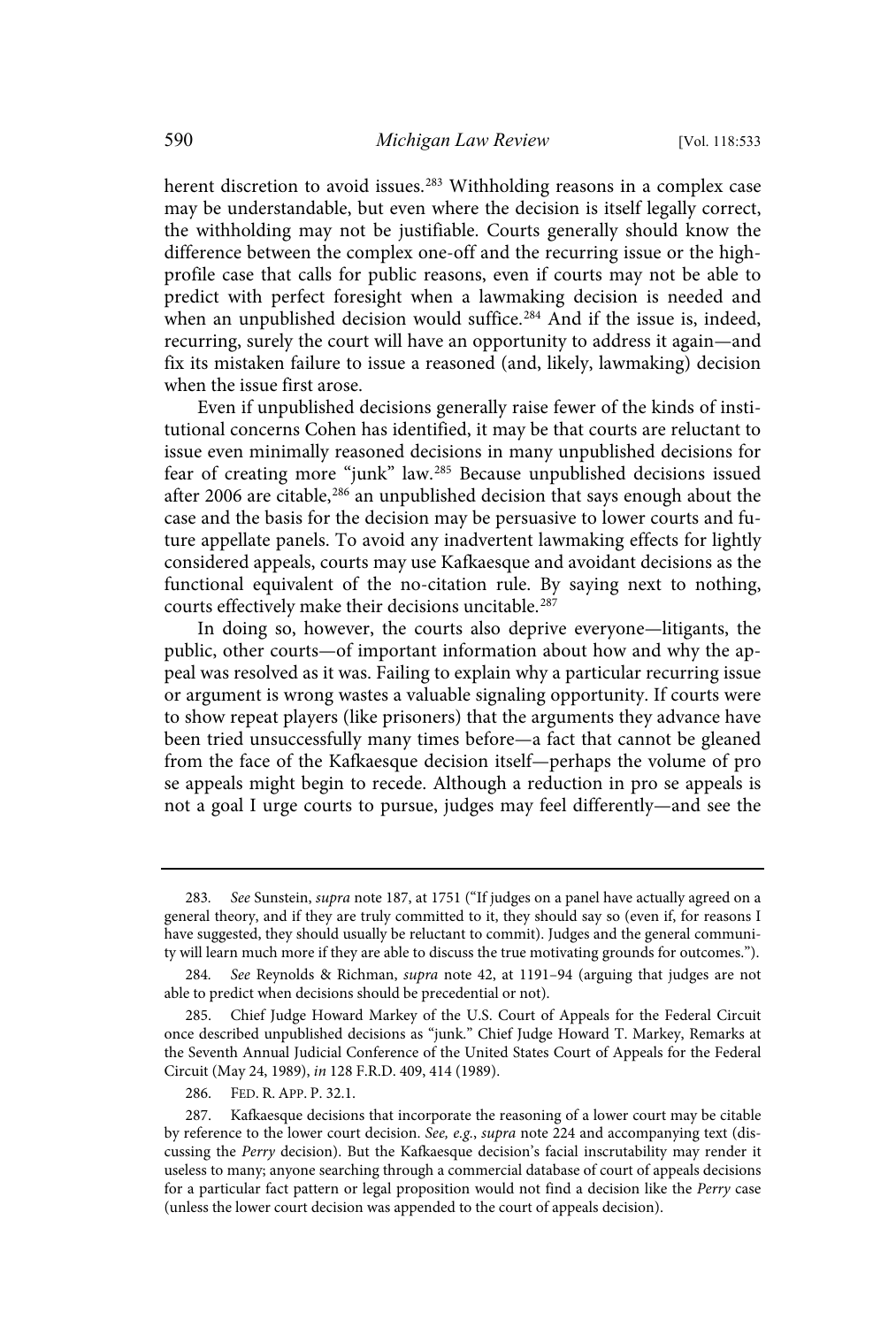possibility of such reduction as a good reason to devote more time to pro se appeals.

Similarly, judges may see the Kafkaesque decision as the best solution to a nuisance: meritless appeals from frequent filers, including, especially, prisoners. I question the effectiveness of Kafkaesque decisions to deter nuisance filings, given what we know of their procedural justice effects and the reasons why losing appellants appeal.<sup>288</sup> And, to the extent the unpublished decision itself was meant to be a deterrent to such filings, the rise of pro se litigation suggests that it has not been effective. Regardless, courts have other tools to combat truly frivolous filings, including "three strikes" laws to restrict prisoner filings.<sup>289</sup> Although I'm not advocating for these tools, they are direct and transparent. If courts believe an appeal is truly frivolous, they should say so; otherwise, how is the pro se litigant to know?

Put simply, the reasons not to give reasons are unconvincing in the context of Kafkaesque decisions. Time-saving, worries about insincerity, and institutional concerns are slight and surely outweighed by the benefit of reason-giving to a decision's recipient. If reason-giving does not take up significant resources or impose other systemic costs, courts should offer reasons for their decisions whenever doing so might offer some benefit—and especially when withholding reasons might inflict individual and institutional harm.

### B. The Argument for a Minimum Reason-Giving Requirement

To maximize the procedural justice experience of unpublished decisions, I urge courts to issue unpublished decisions that at least do the following: independently (1) identify the issues on appeal; (2) explain the relevant law; and (3) apply that law to key facts. Some decisions may call for more, but few should issue with less—unless the case implicates the institutional concerns that create avoidant decisions, which may have a limited role to play in an unpublication scheme (without undermining the litigant's procedural justice experience).

The reason-giving expectation I propose can be accomplished succinctly, as the Eleventh Circuit example illustrates.<sup>290</sup> The decision will likely borrow heavily from, if not rest entirely on, the work of the staff attorney who reviewed the appeal and prepared a memorandum recommending a disposition. This alternative may underscore just how abysmal the Kafkaesque deci-

<sup>288.</sup> See supra notes 172-174 and accompanying text (discussing study on reasons why individuals appeal, knowing that chances of success are remote).

<sup>289.</sup> See 28 U.S.C. § 1915(g) (2012) (requiring prisoners to pay court filing fees up front if they have three "strikes," i.e., dismissals based on frivolousness, maliciousness, and even failure to state a claim); FED. R. APP. P. 38 (sanctions for frivolous appeals).

<sup>290.</sup> See supra note 199 and accompanying text (reproducing Edgerton decision). My reason-giving recommendation is also not particularly new. In 1975, the Commission on Revision of the Federal Court Appellate System, chaired by Senator Roman Hruska, made a similar recommendation. See supra note 198.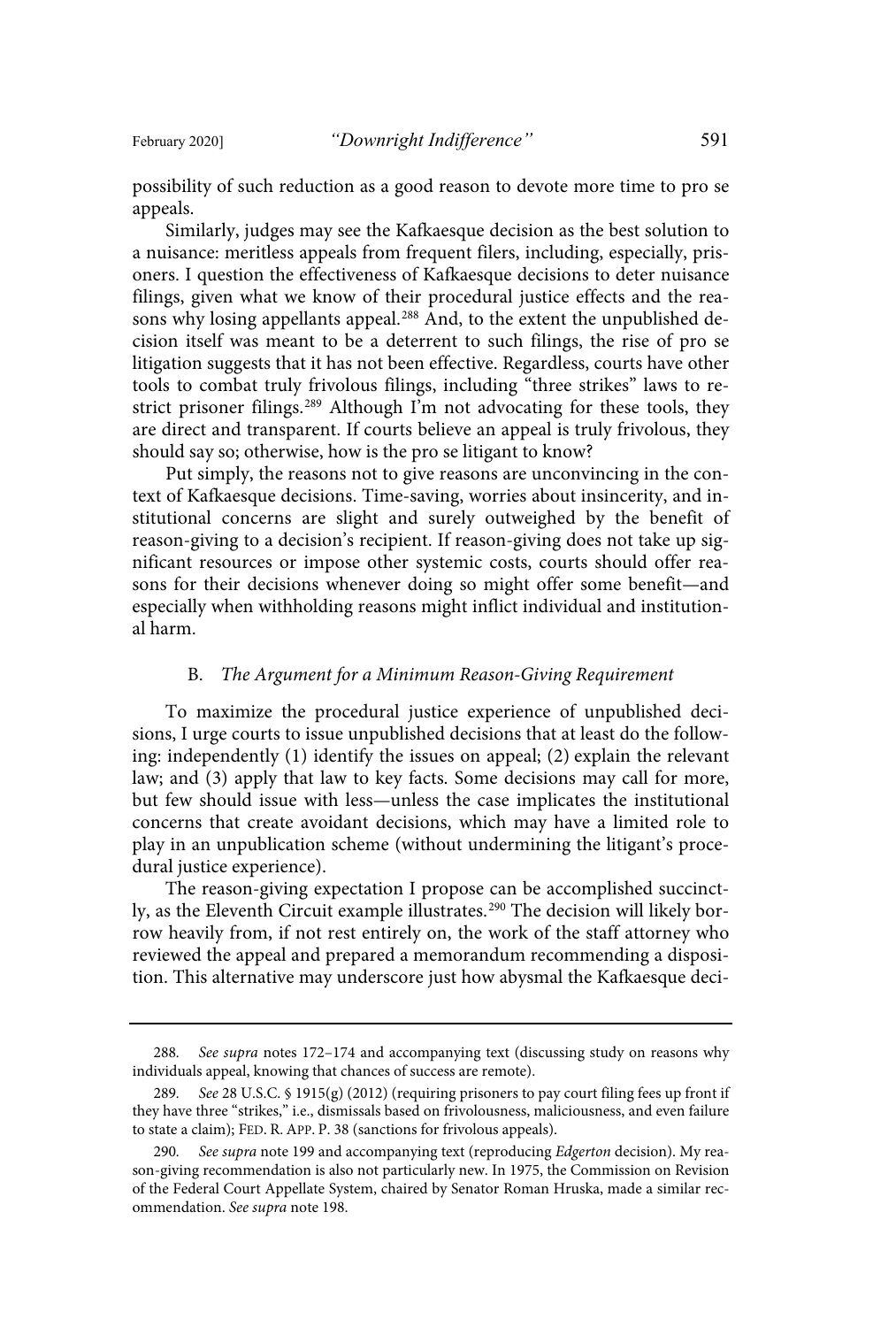sion is: can a simplistic analysis that may be nothing more than a cut-andpaste job from a staff attorney memo really be preferable? Admittedly, I am proposing only modest, incremental improvement: courts should do away with Kafkaesque decisions in favor of memo decisions in every appeal that does not go to oral argument.

The memo decision has superior procedural justice effects for at least two reasons. First, Tyler's work underscores that it is the *perception* of participation that matters most for experiences of procedural justice. What matters is that a court appears to have considered the litigant's arguments, not that those arguments have had any actual effect on the decision. Identification of the issues raised provides some contextual clue that the briefs have been read and understood. Even where courts continue to reason through incorporation, it is possible that merely identifying the arguments raised on appeal might have positive procedural justice effects. To that end, where the litigant has simply rehashed her trial court brief, the court should say so. Perhaps in these circumstances something less than the Eleventh Circuit's treatment of Ms. Edgerton's appeal is sufficiently responsive, but the court should explain why it has failed to engage with the appellate arguments.

Second, independent reasoning (even if taken verbatim from a staff attorney memo, which may well be the only *independent* work done in an appeal) is likely more responsive to the arguments made on appeal than the district court's decision will be. Responsive reasoning not only validates the appellant's voice, but it also provides an opportunity for the court to demonstrate its independence from the district court and to be accountable for its own decision. The appearance of independent review may—and I stress may—provide some "cushion" to tolerate and legitimate a bad result.<sup>291</sup>

Memo decisions may be preferable only because pro se and other second-tier litigants are likely unaware of certain features of appellate process. They may not know that the memo decision likely involved the same amount of judicial time and scrutiny as the Kafkaesque decision. They may not know that staff attorneys have primary responsibility (if not ultimate authority) for the resolution of their appeals, no matter how detailed the result. Indeed, were these facts widely known, the memo decision's procedural justice effects might be marginal at best. Research on the subjective experience of second-tier appellants would help us better understand—and not just extrapolate from other descriptive models—the procedural justice effects of reason-giving in this context.

Finally, some pro se litigants may not be able to decipher a fully reasoned published, publishable, or even a memo decision without the benefit of a lawyer's guidance—a feeling familiar to many law students. Many (if not most) pro se litigants will not have had access to the same educational opportunities as the readers and writers of law review articles. That fact, how-

<sup>291.</sup> See TYLER, WHY PEOPLE OBEY THE LAW, supra note 36, at 107 (noting that "fair procedures can act as a cushion of support when authorities are delivering unfavorable outcomes" and that the cushion may be "fairly robust").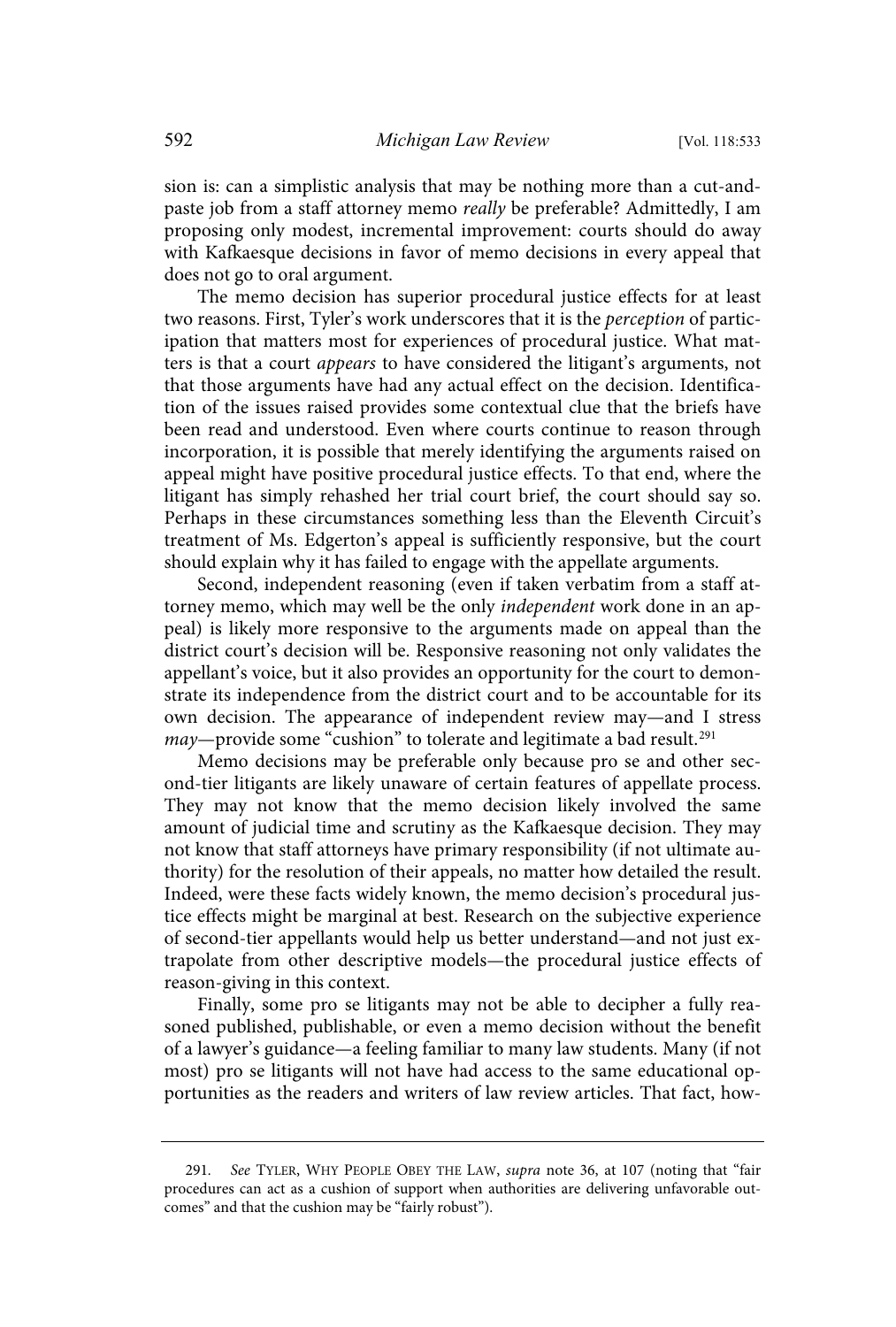ever, should not change our reason-giving expectation to any significant degree, though it may affect how courts articulate those reasons. The pro se litigant surely can tell the difference between the Kafkaesque decision and the memo decision; she knows the back of the hand when she sees it. Posner's recent work on reason-giving in pro se appeals <sup>292</sup> goes further than I will (for now) to urge courts to write decisions that actually *educate* pro se litigants.<sup>293</sup> His judge-as-teacher model has much to commend it, and future work should consider more deeply the role of (and any limits on) appellate court activism in pro se appeals. For now, though, courts can improve their output significantly by eliminating Kafkaesque decisions entirely, in favor of memo decisions of varying degrees (that is, some may look more like the Third Circuit's decision and some more like the Eleventh Circuit's).

#### **CONCLUSION**

Our federal courts of appeals face an enormous workload. The pressures of time make it impossible for any of us—whether we are judges, practicing lawyers, or academics—to do our best work all of the time. In a world of fixed resources, the way the federal courts of appeals have decided to manage their dockets may strike many as the right balance. <sup>294</sup> But the question of resource allocation is distinct from considerations of the quality of judicial output in unpublished decisions. And by any measure, the Kafkaesque decision should have no place in our judicial system.

I am mindful, however, that it is easy for an academic to criticize the judiciary—even an academic who has served as a law clerk to a judge on one of our nation's busiest courts. It may be better to hear the same message from a fellow judge, the late Judge Patricia Wald: "Terse orders and memoranda may be the only possible judicial response to a large number of cases in an overcrowded system, but we must be careful that our decisions do not deteriorate into standardized forms."<sup>295</sup>

I am not urging judges to spend more time on unpublished decisions though I suspect doing so might reduce the risk of error and greatly improve those decisions and their procedural justice effects. I do, however, urge courts to make public the reasons they already have for ruling how they rule: give litigants the reasons contained in the staff attorney's (or law clerk's)

<sup>292.</sup> See supra note 21 and accompanying text (discussing Posner's work on pro se appeals in federal courts of appeals).

See POSNER, supra note 21, at 29 (suggesting that courts should "[p]rovide brief statements of the reason(s) for denying an appeal, in simple language intelligible to pro se's"); id. at 46-47 (recommending staff attorney explore other avenues of relief available to pro se litigant, which court might include in its decision).

<sup>294.</sup> See Marin K. Levy, Judicial Attention as a Scarce Resource: A Preliminary Defense of How Judges Allocate Time Across Cases in the Federal Courts of Appeals, 81 GEO. WASH. L. REV. 401, 406 (2013) (concluding that current case-management practices comport fairly well with an idealized system that maximizes error correction and lawmaking).

<sup>295.</sup> Wald, supra note 29, at 779.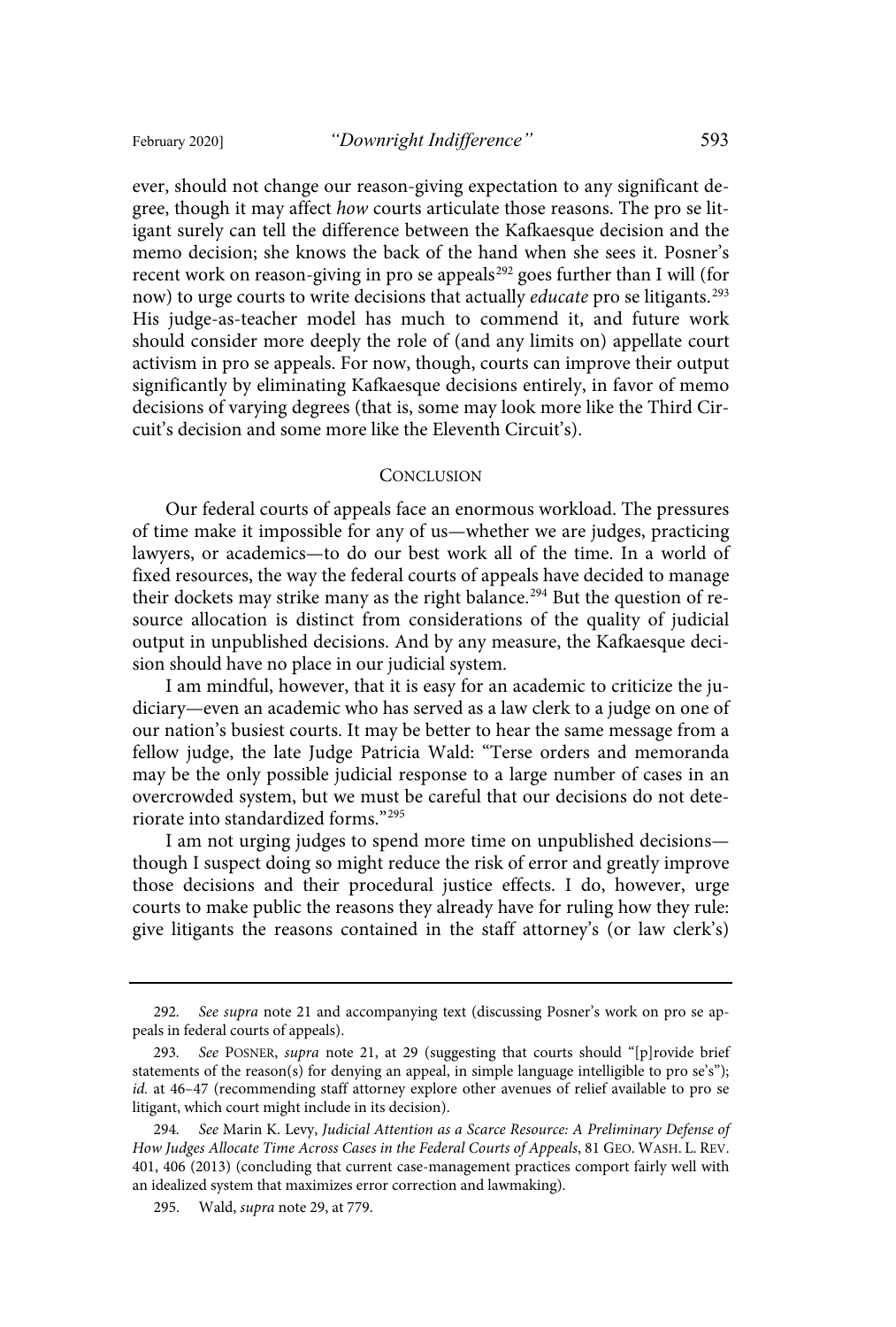memo where doing so does not implicate the institutional concerns that undergird the avoidant decision.<sup>296</sup> Reason-giving is an important—and usually the only—procedural justice experience in the appellate process for secondtier appeals.

<sup>296.</sup> Based on my experience as a law clerk on the Eleventh Circuit and based on what Posner has revealed in his work, Reforming the Judiciary, some courts already follow this practice in many cases. See POSNER, supra note 21, at 16–17 (discussing work of staff attorney's in drafting unpublished decisions); id. at 88-97 (example of staff attorney work product). Posner notes that, at least in the view of the Seventh Circuit's staff attorneys' office, the Seventh Circuit issues relatively lengthy and reasoned unpublished decisions compared to other courts. See id. at 18.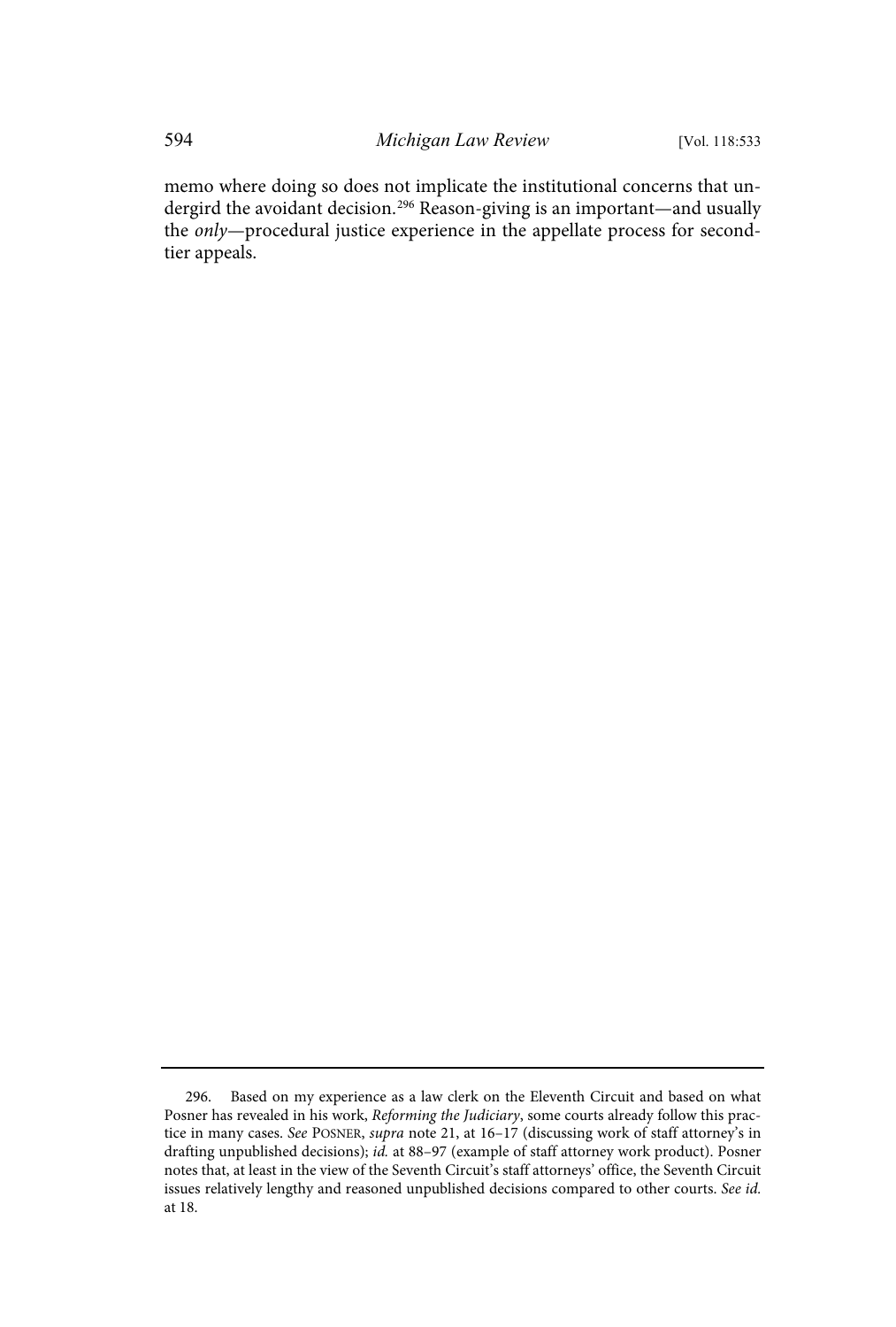### APPENDIX A:

#### UNPUBLISHED DECISIONS AND PRO SE APPEALS<sup>297</sup>

The figures in Appendix A show two trends by circuit: the volume of pro se appeals commenced (as measured against the entire volume of appellate litigation) and the volume of unpublished merits decisions issued (as measured against all merits decisions). In each geographic circuit other than the D.C. Circuit (see Figure A-1), the volume of both unpublished decisions and the percentage of pro se appellate litigation has increased since 1997.





<sup>297.</sup> All data have been drawn from JUDICIAL BUSINESS tbl.B-12 (1997–2017) and JUDICIAL BUSINESS tbl.B-9 (1997–2017).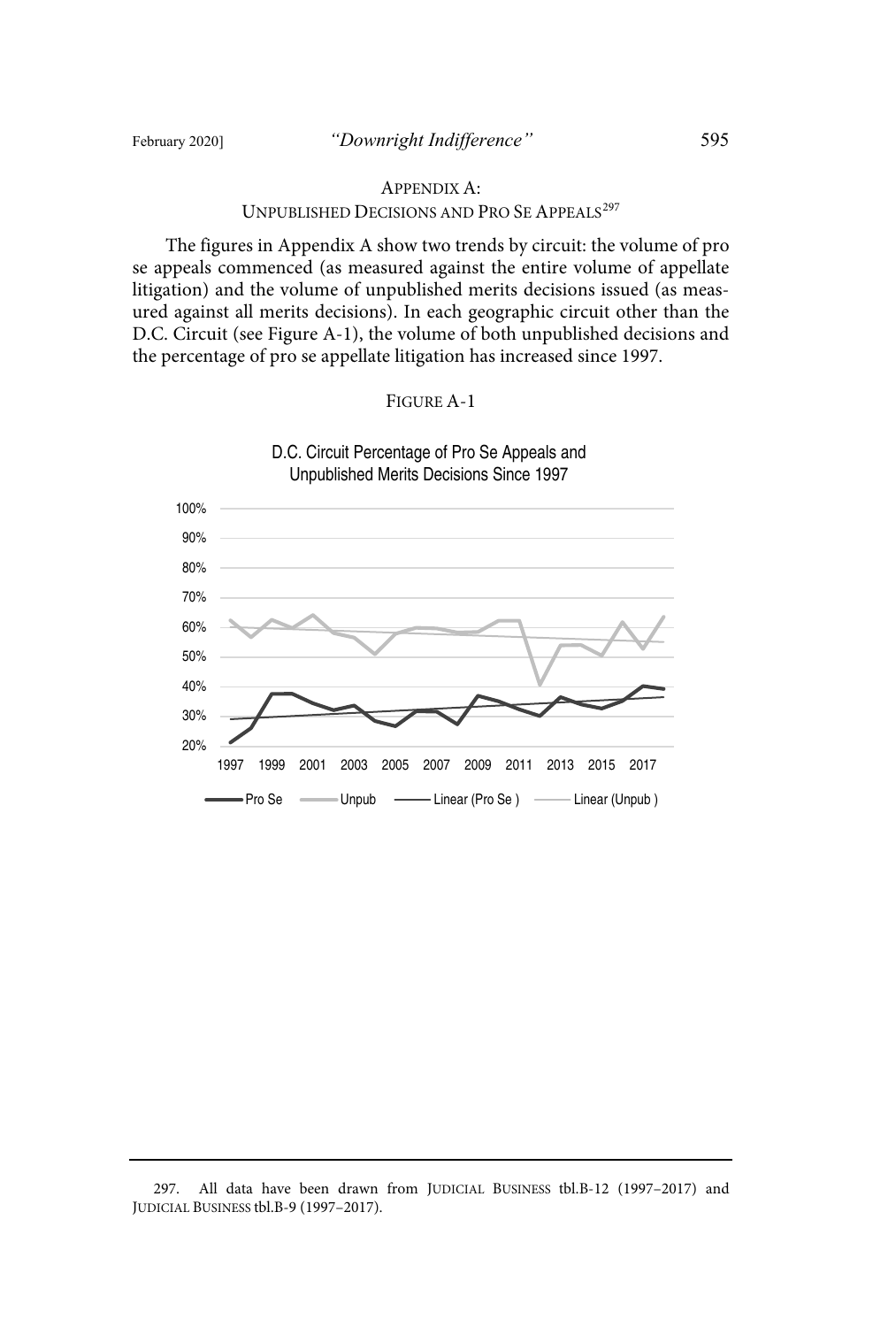

FIGURE A-3



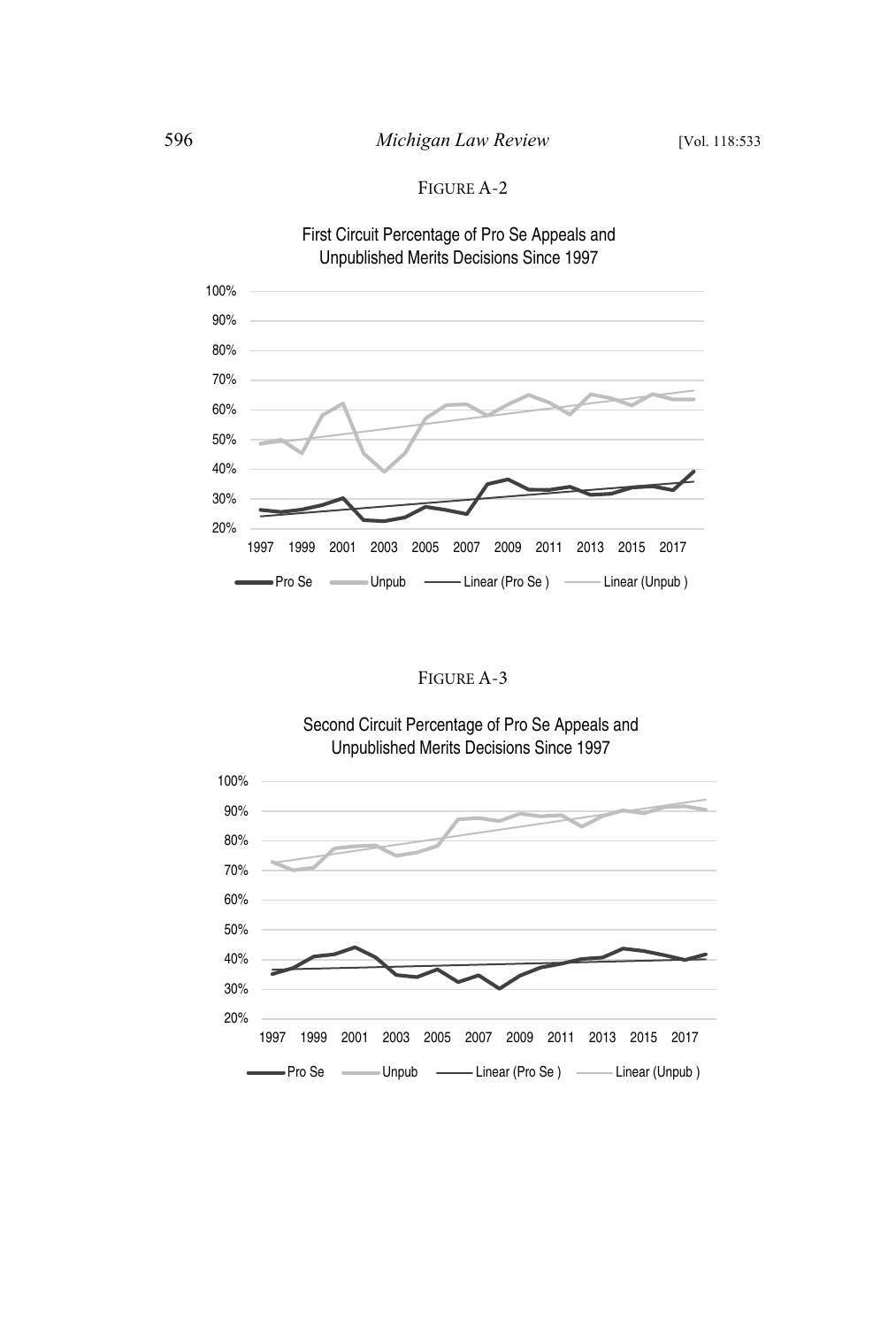

### FIGURE A-5



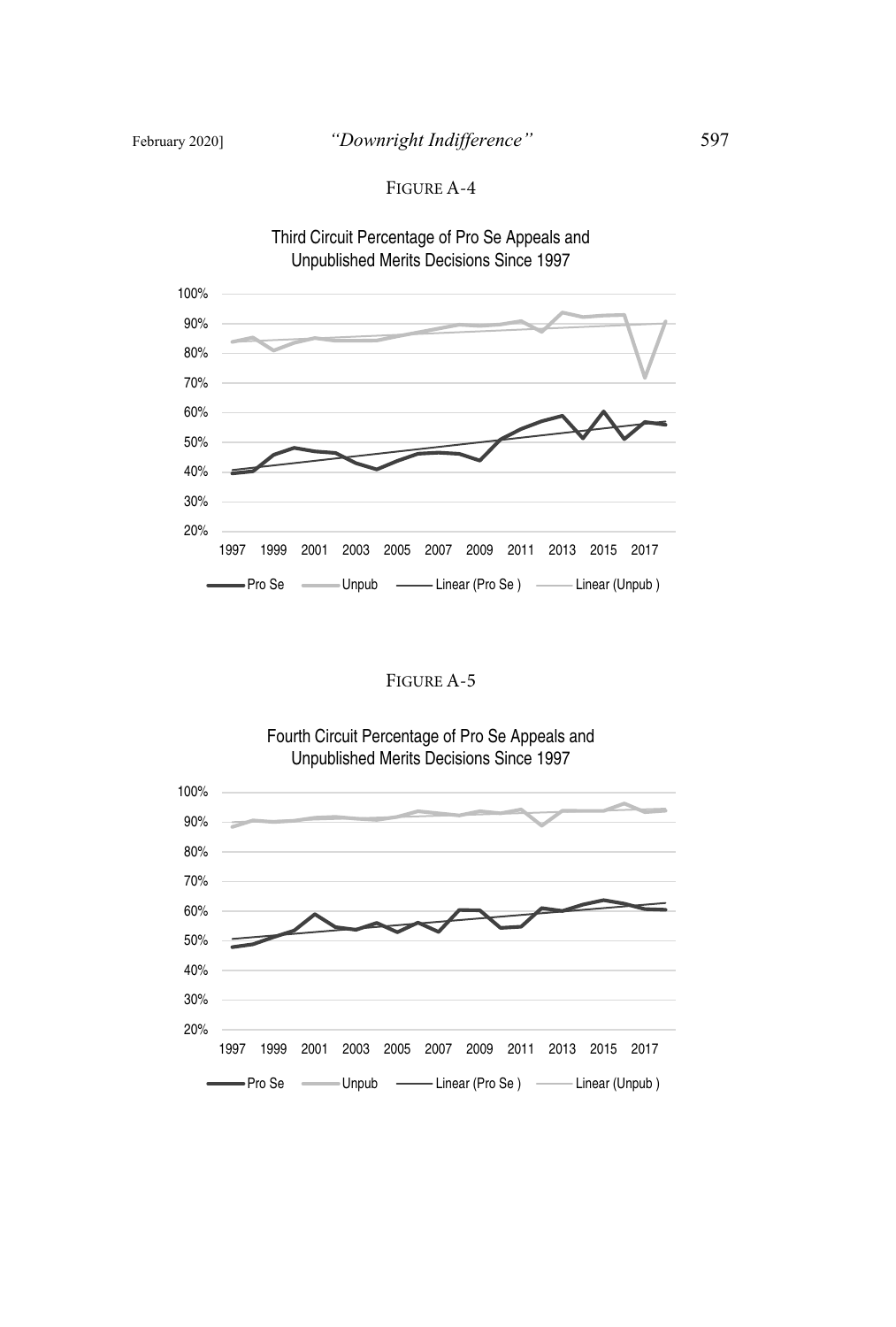



FIGURE A-7

## Sixth Circuit Percentage of Pro Se Appeals and Unpublished Merits Decisions Since 1997



100%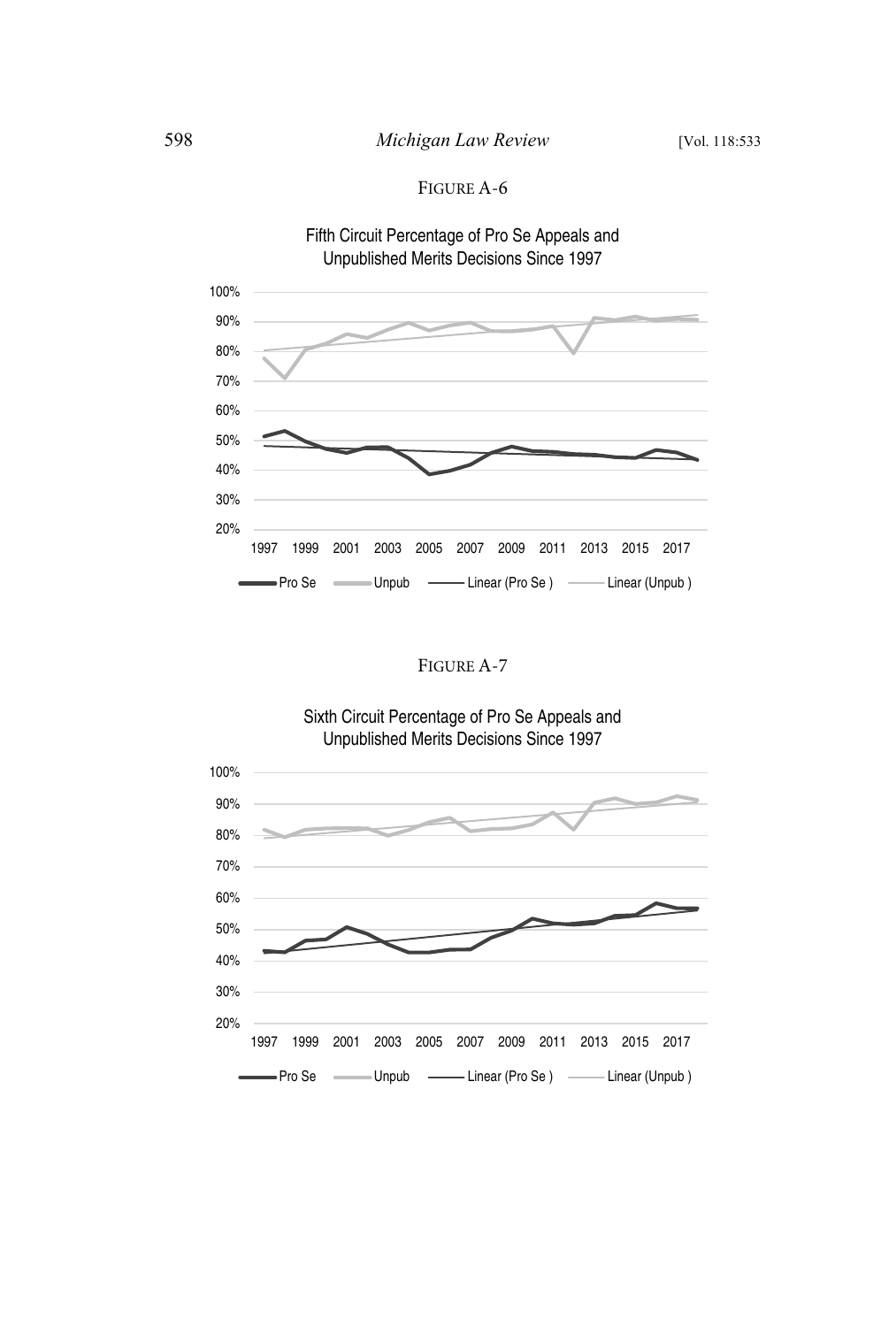

### FIGURE A-9



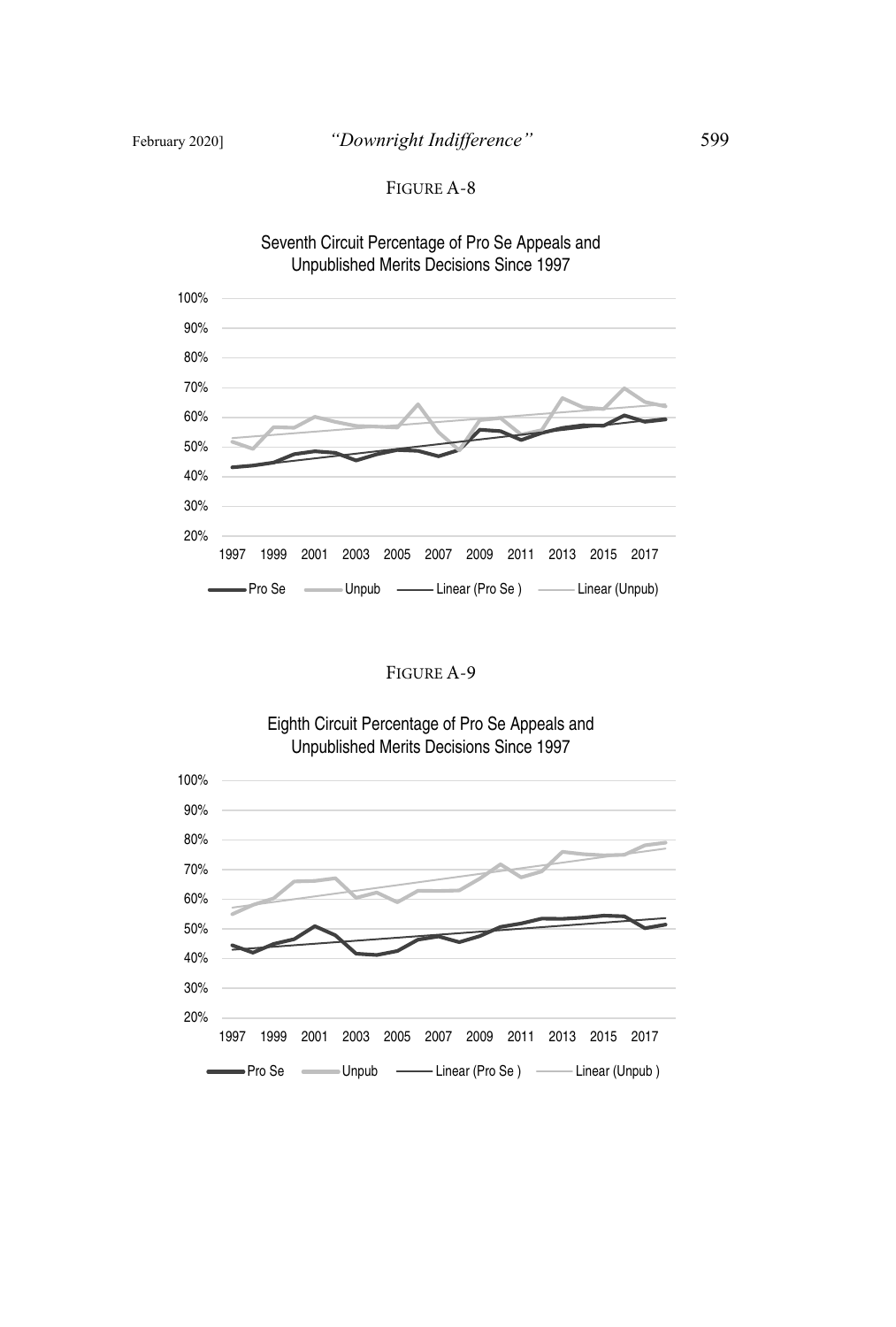



## FIGURE A-11

## Tenth Circuit Percentage of Pro Se Appeals and Unpublished Merits Decisions Since 1997

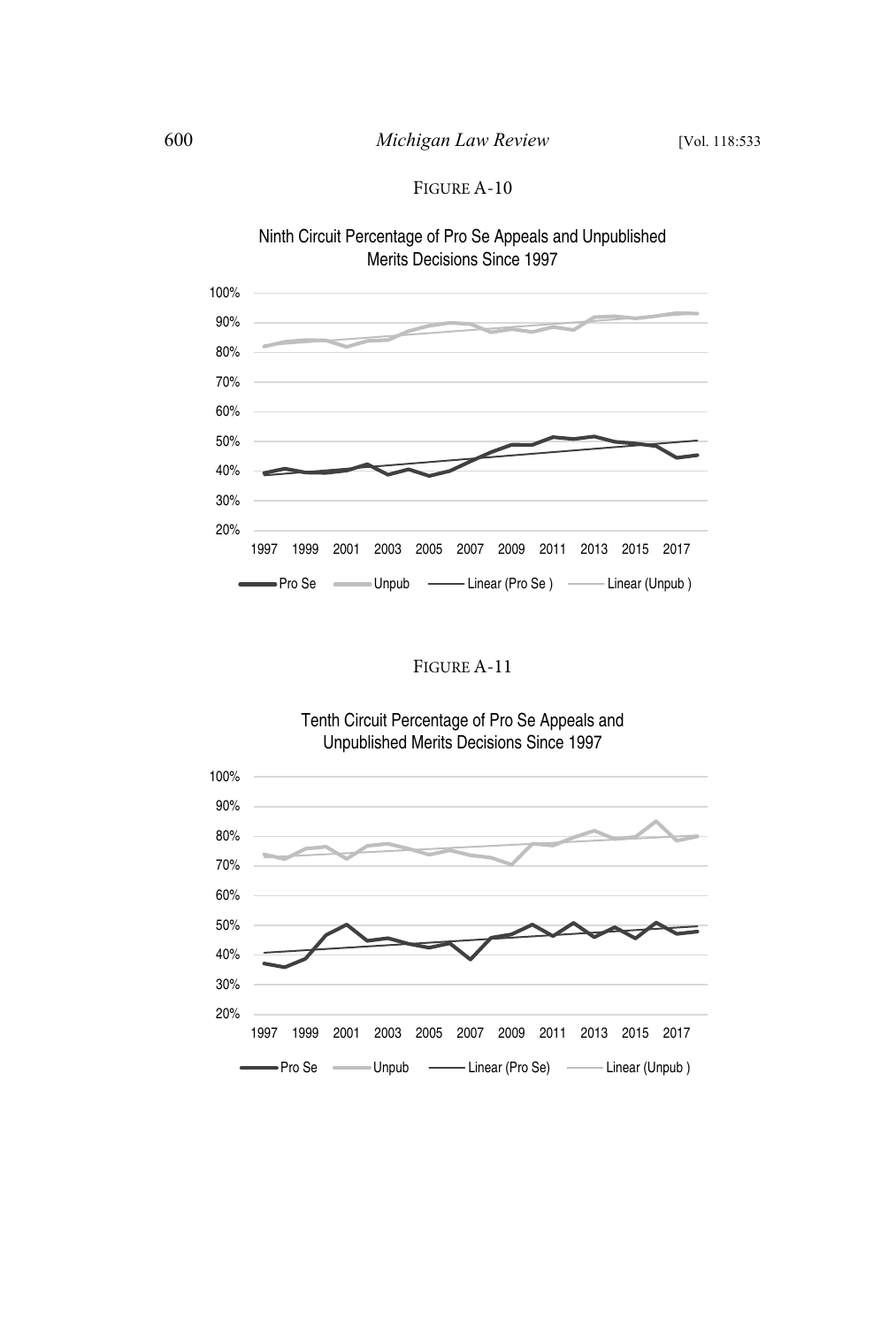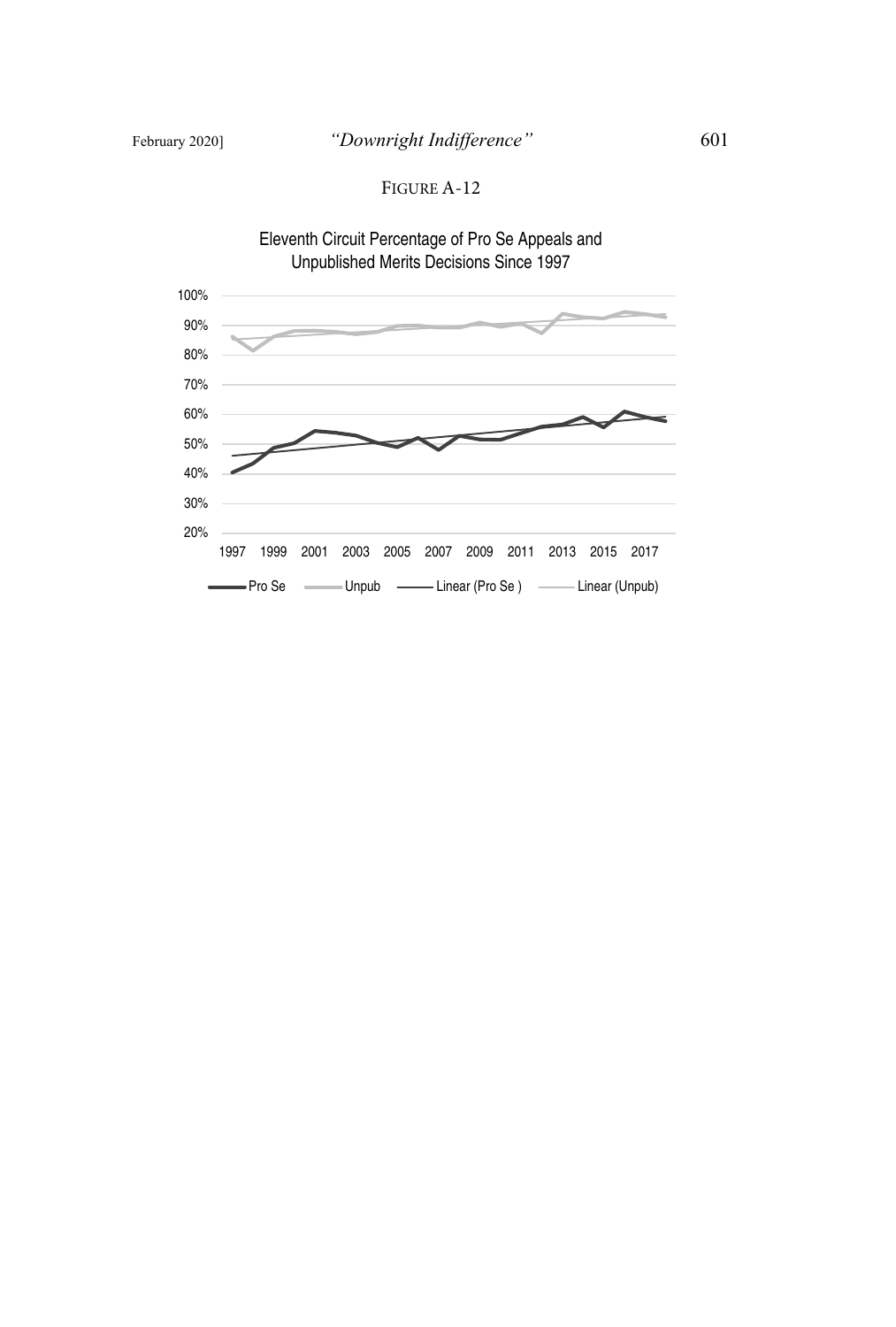### APPENDIX B:

# APPEALS COMMENCED OVER TIME BY CIRCUIT<sup>298</sup>

The figures below capture the overall downward trend in appeals filed annually in each of the geographic U.S. courts of appeals since 1997.

### FIGURE B-1



D.C. Circuit Appeals Commenced Annually Since 1997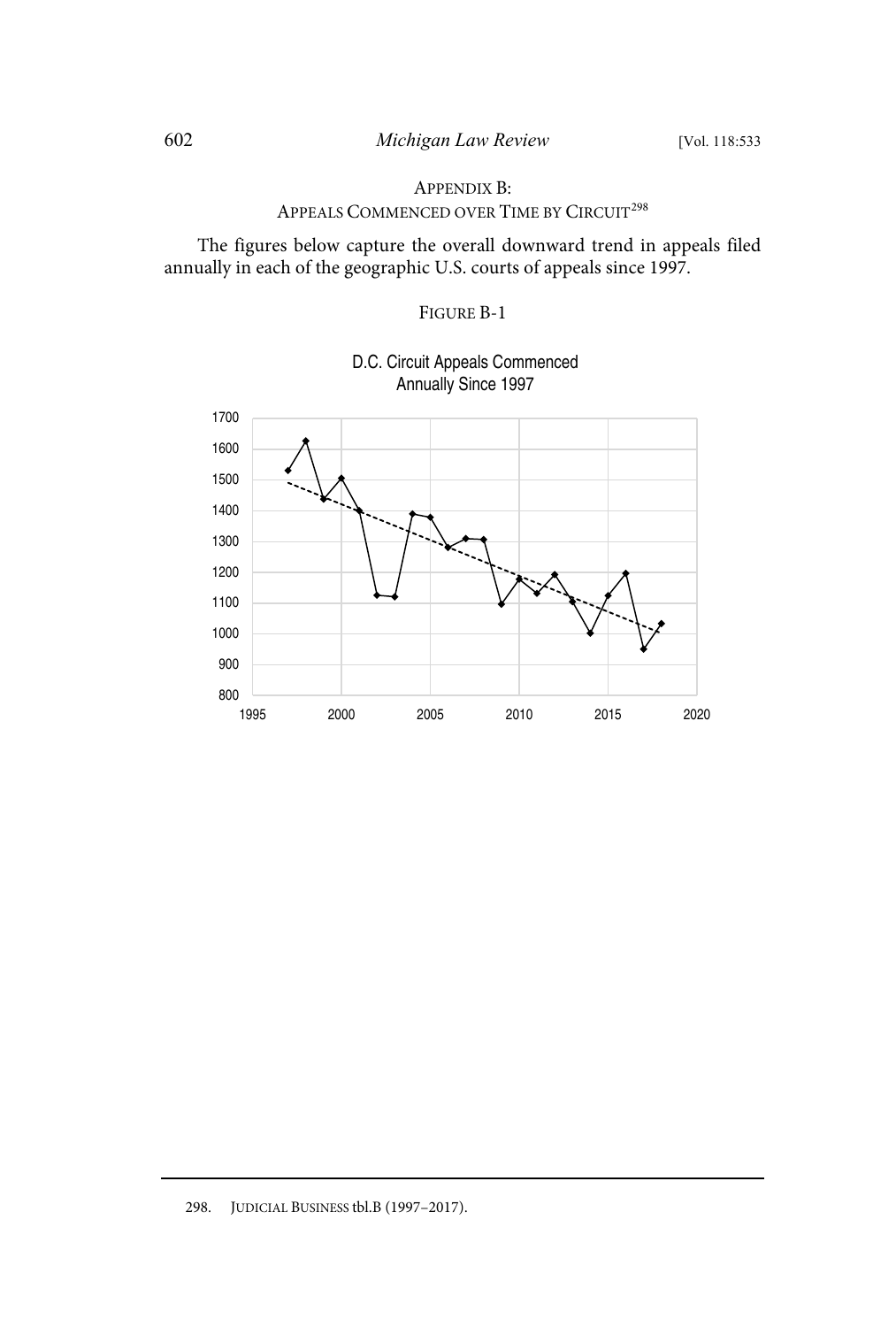### FIGURE B-2



FIGURE B-3

Second Circuit Appeals Commenced Annually Since 1997

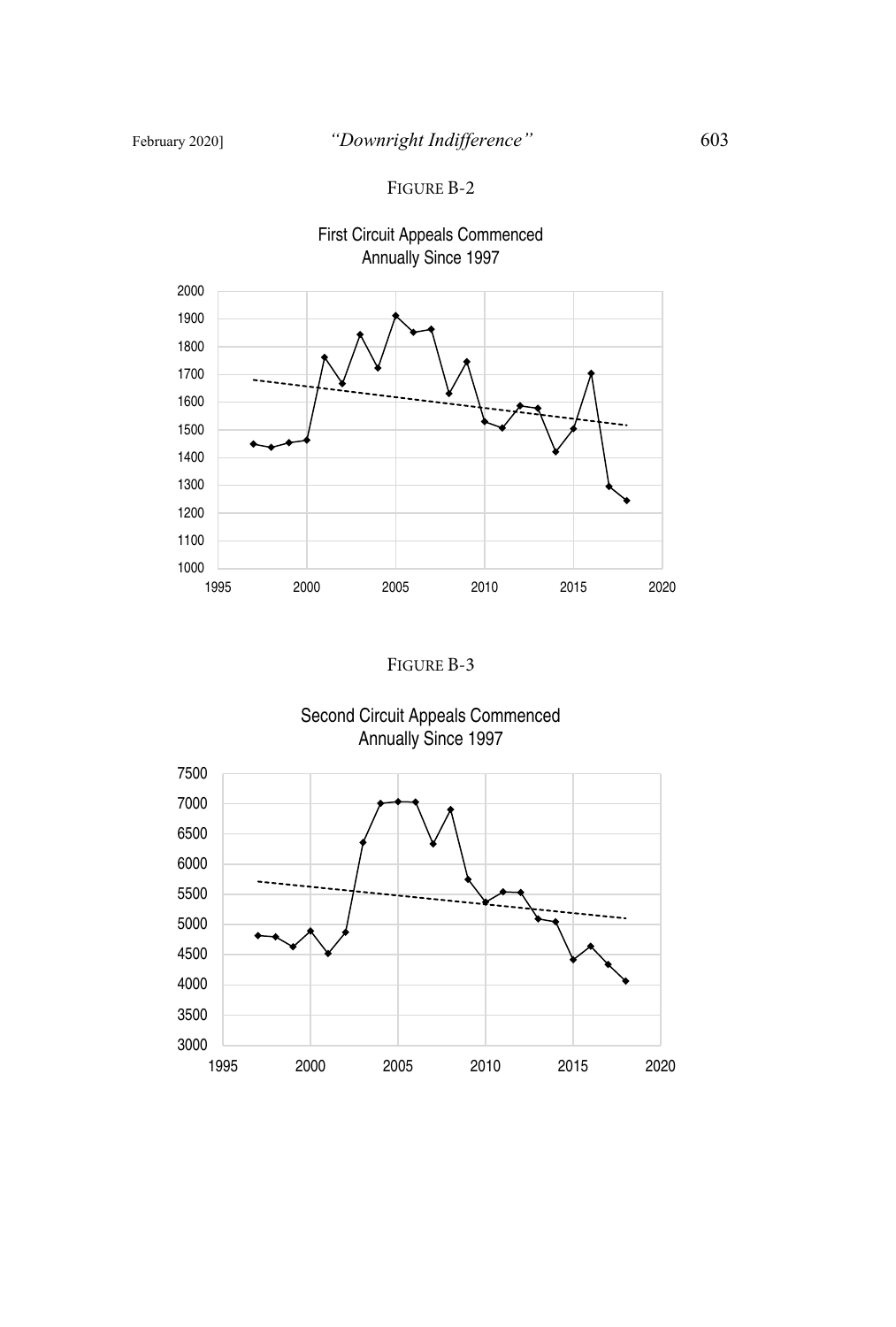



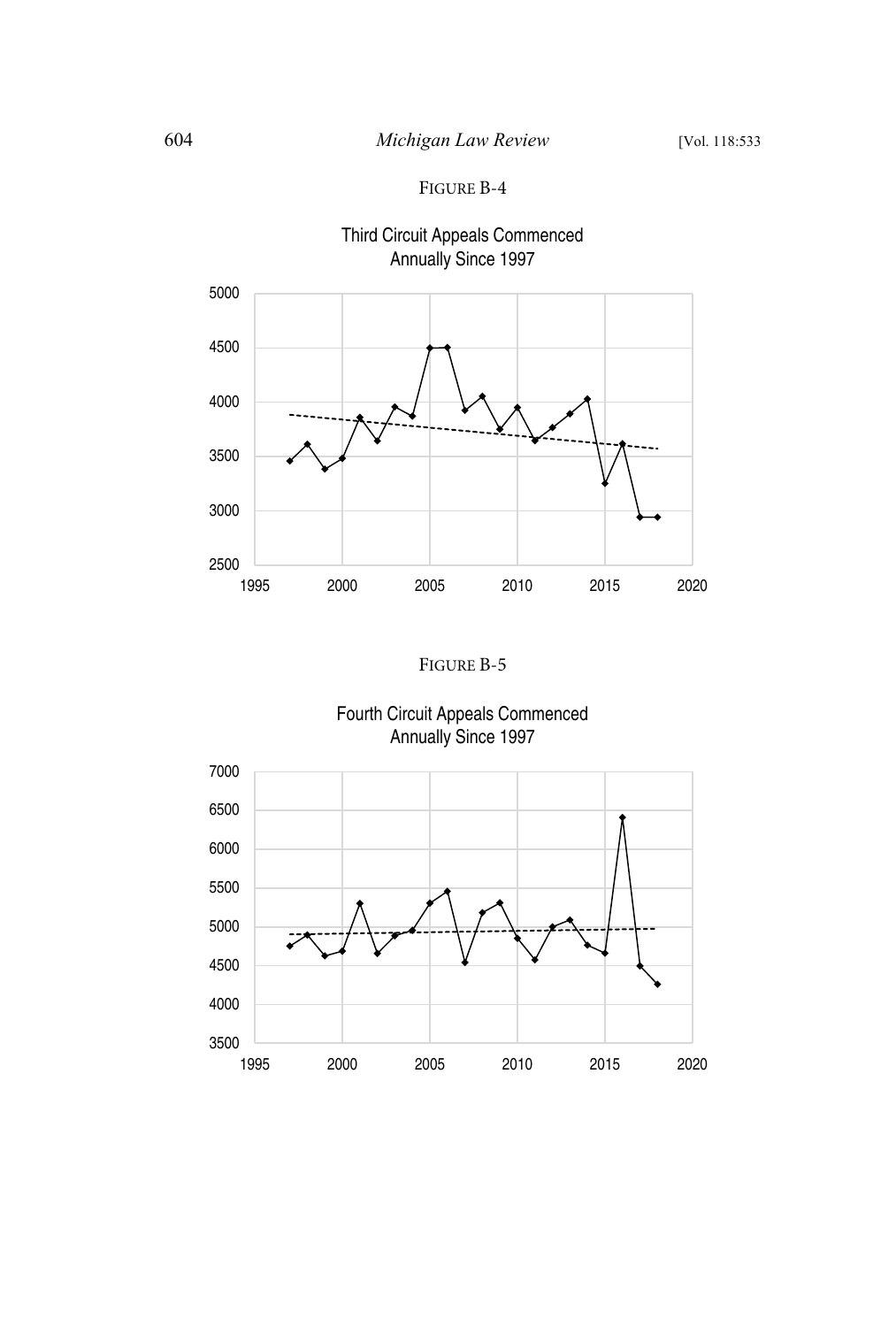

FIGURE B-7

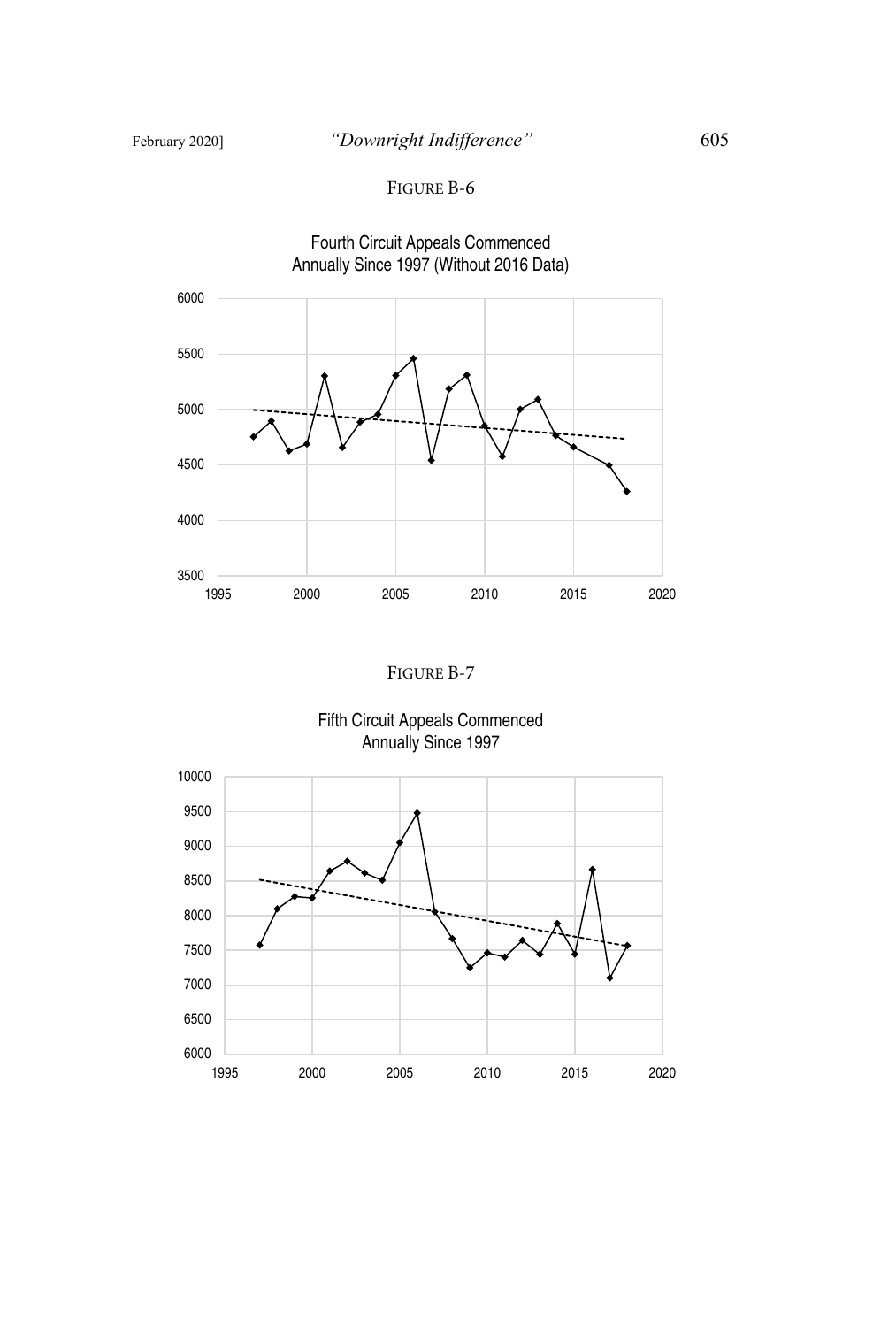

# Sixth Circuit Appeals Commenced Annually Since 1997





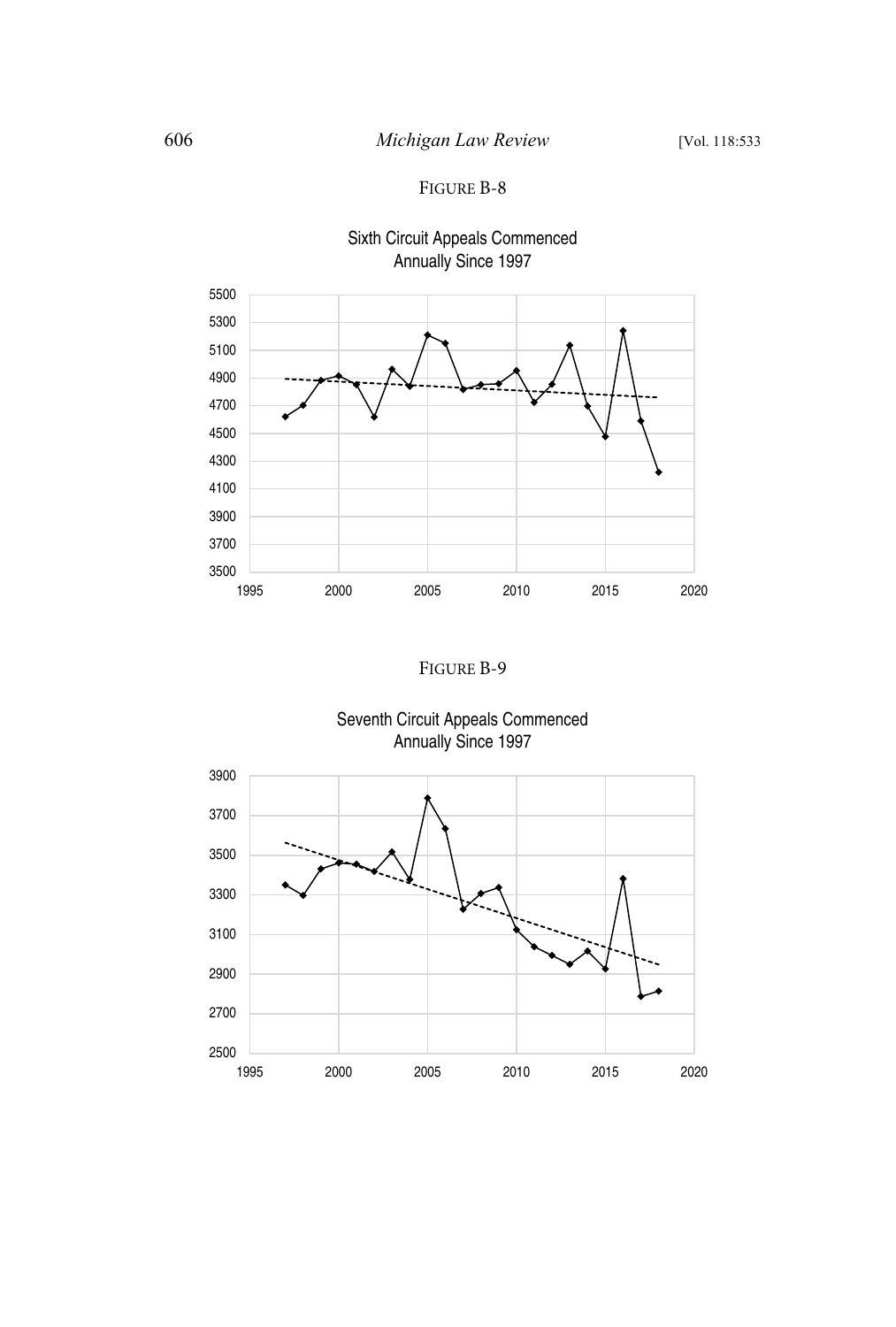



Ninth Circuit Appeals Commenced Annually Since 1997